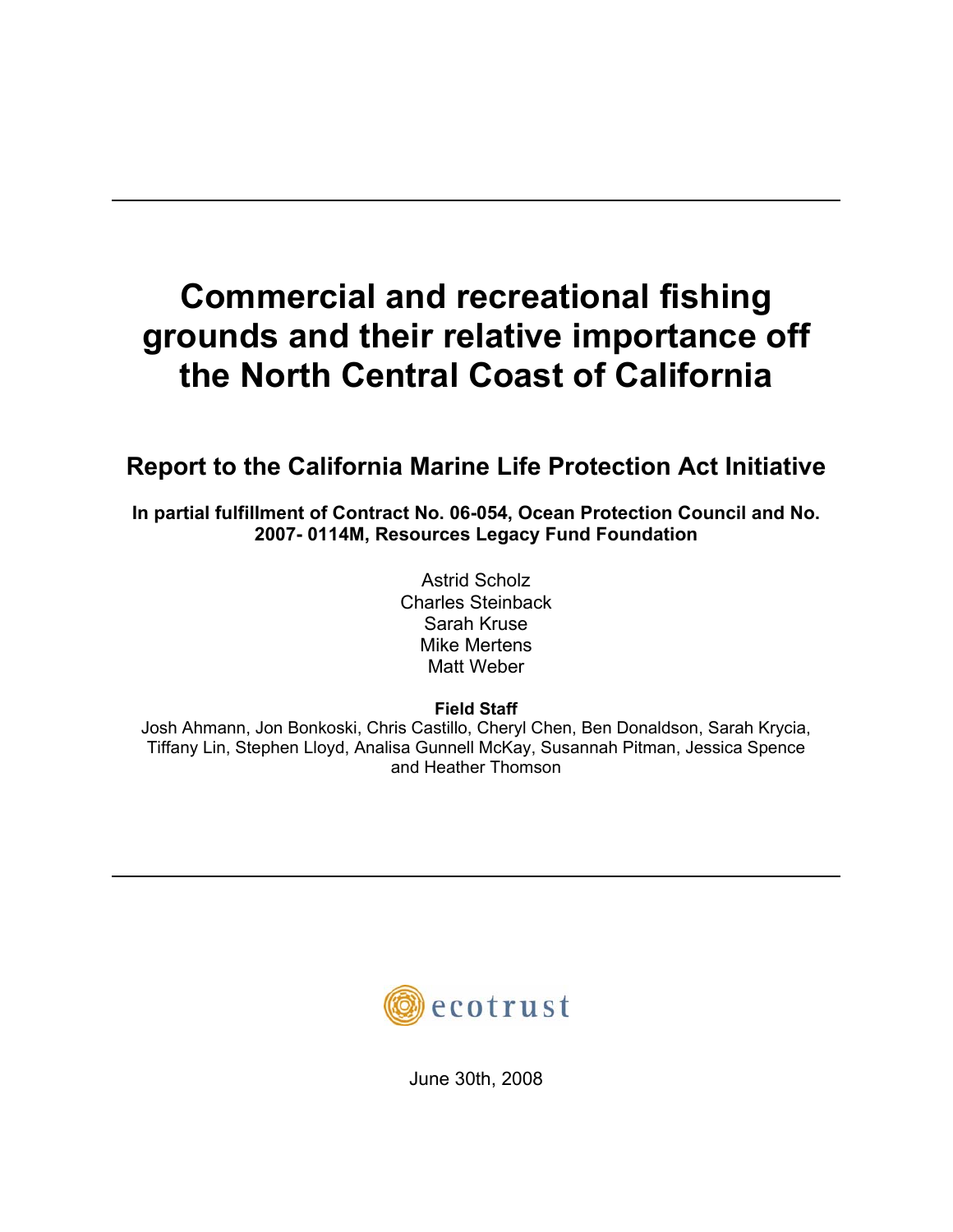## **Table of Contents**

| 1.   |        |                    |  |  |  |  |  |
|------|--------|--------------------|--|--|--|--|--|
| 2.   |        |                    |  |  |  |  |  |
| 3.   |        |                    |  |  |  |  |  |
|      | 3.1.   |                    |  |  |  |  |  |
|      | 3.1.1. |                    |  |  |  |  |  |
|      | 3.1.2. |                    |  |  |  |  |  |
|      | 3.1.3. |                    |  |  |  |  |  |
|      | 3.1.4. |                    |  |  |  |  |  |
|      |        |                    |  |  |  |  |  |
|      | 3.2.1. |                    |  |  |  |  |  |
|      | 3.2.2. |                    |  |  |  |  |  |
|      | 3.2.3. |                    |  |  |  |  |  |
|      | 3.2.4. |                    |  |  |  |  |  |
|      | 3.2.5. |                    |  |  |  |  |  |
| 4.   |        |                    |  |  |  |  |  |
|      | 4.1.   |                    |  |  |  |  |  |
|      | 4.2.   |                    |  |  |  |  |  |
| 5.   |        |                    |  |  |  |  |  |
| 5.1. |        |                    |  |  |  |  |  |
| 5.2. |        |                    |  |  |  |  |  |
| 5.3. |        |                    |  |  |  |  |  |
| 5.4. |        |                    |  |  |  |  |  |
| 5.5. |        |                    |  |  |  |  |  |
|      |        | <b>Appendices:</b> |  |  |  |  |  |
|      |        |                    |  |  |  |  |  |
|      |        |                    |  |  |  |  |  |
|      |        |                    |  |  |  |  |  |
|      |        |                    |  |  |  |  |  |
|      |        |                    |  |  |  |  |  |
|      |        |                    |  |  |  |  |  |
|      |        |                    |  |  |  |  |  |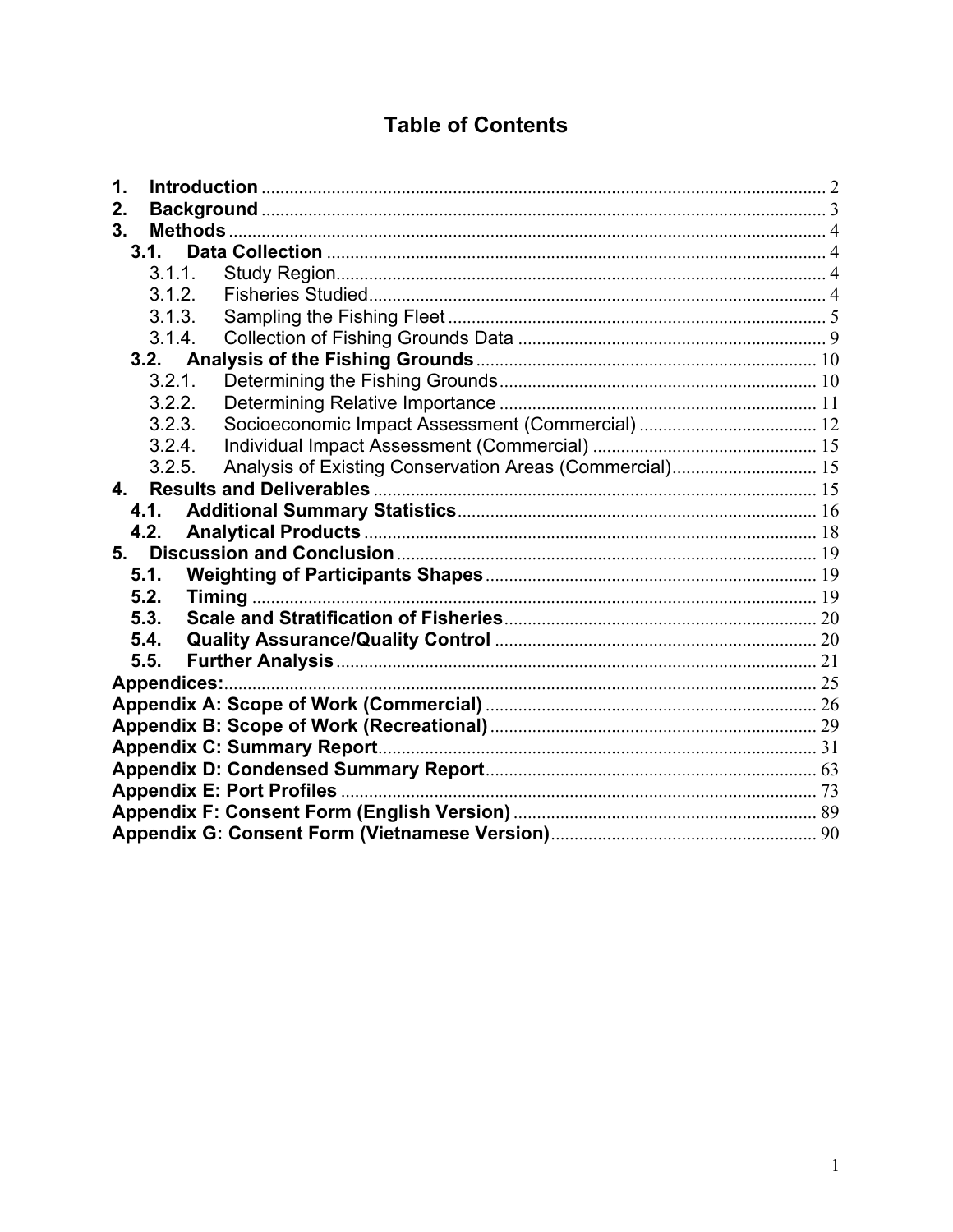## **1. Introduction**

Ecotrust was retained by the Marine Life Protection Act Initiative (MLPAI) in June of 2007 to collect, compile and analyze fishery data in support of the North Central Coast Project (see Appendices A and B for Scopes of Work). During the summer and fall of 2007, our research team developed and deployed a local knowledge interview instrument, using an interactive, custom computer interface, to collect georeferenced information about the extent and relative importance of North Central Coast Study Region (NCCSR) commercial and recreational fisheries. We compiled these data in a geographic information system (GIS) that we delivered to the MLPAI for integration into a central geodatabase. We also analyzed the fishery data in combination with additional data provided to us by the California Department of Fish and Game (CDFG) to estimate first order maximum potential impacts of proposed marine protected area networks developed in the Marine Life Protection Act (MLPA) process.

This report completes our deliverables, complementing the data and analytical deliverables already forwarded to the MLPAI under the terms of the contract. It details the approach and methods used for collecting, compiling and analyzing commercial and recreational fisheries data in the north central coast. We further discuss the results and deliverables from this project. It is important to note, however, that the analysis conducted under the scope of this contract is not the sum total of everything that could be done with the database and the information contained therein. Indeed, the analysis conducted to date suggests additional questions and research that we were not able to address in the timeframe of this study. That said we hope that this project not only makes a useful contribution to the MLPA process, but also opens the door to further inquiry that draws on the expert knowledge of fishermen.

Conducting qualitative research in coastal communities is as challenging as it is rewarding. We have learned a tremendous amount from the commercial and recreational fishermen participating in this study, and the countless other community members, stakeholders, and observers of the MLPA process.

We are deeply thankful to the 174 commercial and 101 recreational fishermen who participated in the interviews—making time in their busy schedules, overcoming sometimes considerable reservations, and sharing their knowledge and experience with us. We thank all the members of the North Central Coast Regional Stakeholder Group and the MLPAI staff, and are especially grateful to our port liaisons, Mat Keller and Dan Wolford. In addition, we would like to thank Caroline Hermans for assisting us in the development phases of the recreational fishery component.

We believe that this project makes a significant contribution to the knowledge base on the coast—not just for marine protected area planning, but for enhancing the public's and decision-makers' understanding of the importance of the coastal ocean to individual commercial and recreational fishermen, as well as coastal communities and economies.

For questions or comments, please contact Dr. Astrid Scholz, Ecotrust, 721 NW 9<sup>th</sup> Avenue, Portland, OR 97206; email: ajscholz@ecotrust.org; phone: 503 467 0758.

In addition to serving as the Principal Investigator on this study, Astrid Scholz is also a member of the Master Plan Science Advisory Team of the Marine Life Protection Act Initiative (http://www.dfg.ca.gov/mrd/mlpa/mpsat.html)/.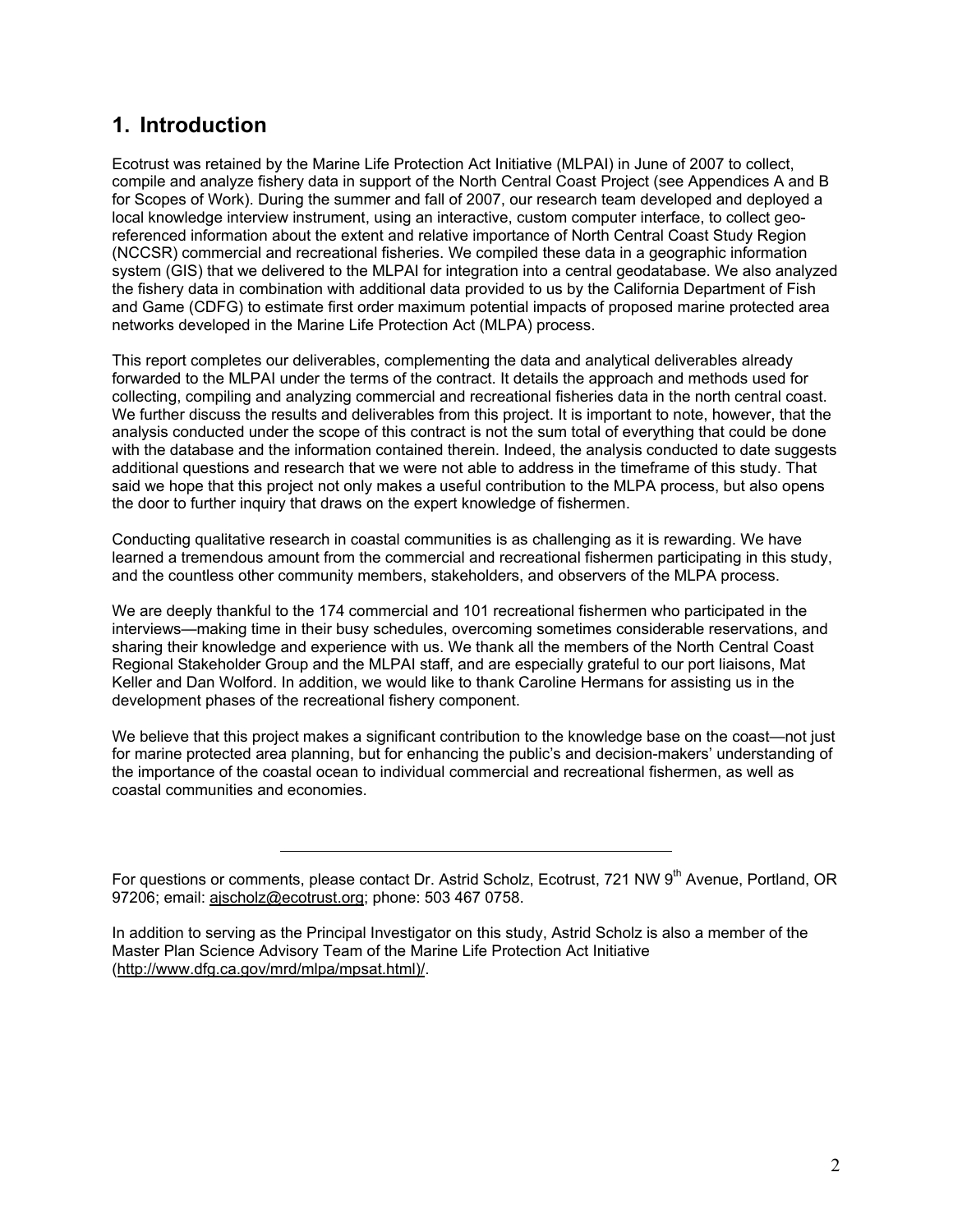## **2. Background**

In California, as elsewhere on the Pacific Coast, commercial and recreational fisheries support coastal communities and economies. Fisheries are prosecuted by vessels of all shapes and sizes, using a variety of gear types and fishing strategies, and covering a large part of the coastal ocean. In general, this spatial component of fishing activities is relatively poorly understood.

While a variety of data are collected by state and federal agencies to monitor and enforce fisheries and set harvest allocations, the thematic, temporal and spatial resolution of these data sets varies considerably. Data range from agency observer data in some fisheries to voluntary reports in others, from mandatory daily logbooks with detailed location information in some fisheries, to landing receipts using large statistical reporting blocks. With marine and fisheries management becoming more focused on ecosystem-based approaches, using tools such as time and area closures, accurate spatial information about coastal fisheries is central to informing policy decisions.

These spatial information gaps in coastal fisheries can be filled using existing data or collecting new information, and this report describes one such effort undertaken to redress the spatial information gaps in commercial fisheries in the context of the Marine Life Protection Act (MLPA), and its implementation in the North Central Coast Study Region (NCCSR). In previous iterations of the MLPA process, the use of existing data was controversial since these data are riddled with artifacts. This is especially prevalent in landing receipts, the only source of data consistently available for all commercial fisheries. Landing receipts are typically filled out by fish buyers at the point of landing, and the data collection forms contain a field for statistical reporting blocks. Fishermen report, and agency staff working with landing receipts confirm, that the block information is typically filled in by the buyer irrespective of the actual provenance of the catch, making the spatial information contained in landing receipts unreliable.

Clearly, basing management decisions on the spatial information contained in existing data sources is undesirable. The alternative is to collect new information on the spatial extent of fishing activities and the fishermen who are actively engaged in these fisheries. In the absence of comprehensive observer coverage, vessel monitoring systems or other fishery-independent data collection devices, by far the best source of information about the fishing grounds is the fleet itself.

In this project, therefore, we built on existing approaches to collect fishermen's expert knowledge about the fishing grounds. The goal was to develop maps of the fishing grounds and characterize their relative importance for various fisheries. The following sections contain detailed descriptions of the methods used and the analysis conducted.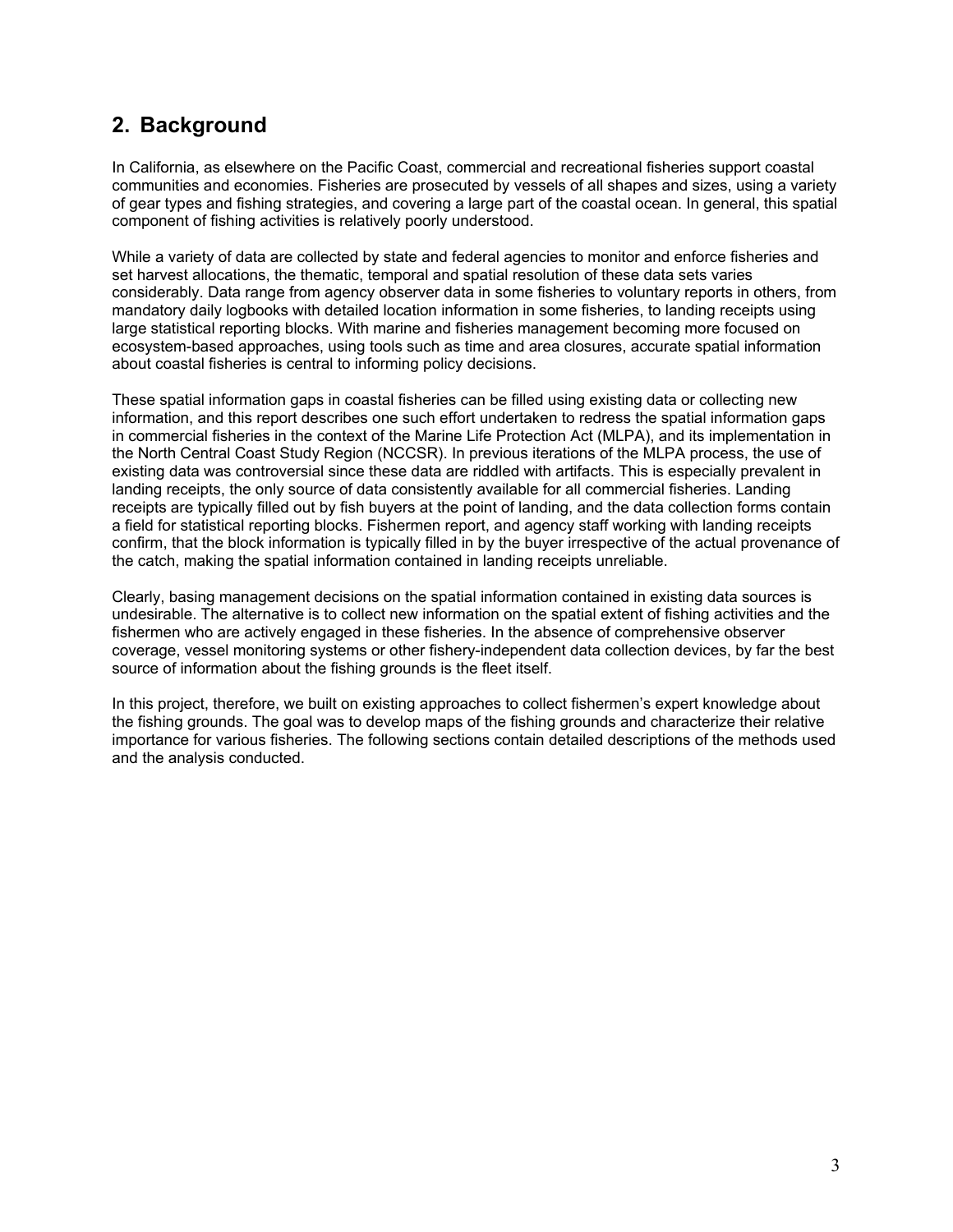## **3. Methods**

## **3.1. Data Collection**

In this project, we built on methods developed in previous projects on the coast (Scholz et al. 2004; 2005; 2006a). More specifically, we used a computer interface to administer a survey, collected information from fishermen<sup>1</sup> and analyzed the responses in a geographic information system (GIS). As in the central coast (Scholz et al. 2006), a key innovation in this project was working with CDFG staff and regional experts to define the region's fisheries in terms of how they are managed. To that end, fisheries were differentiated in terms of practices and/or species (group)-gear configurations and port-groups were used as a means of classifying participants and supporting representative sampling.

While the use of GIS technology and analysis in marine and fishery management has expanded steadily over the past decade (Meaden 1996; Kruse et al. 2001; Breman 2002; Valavanis 2002; Fisher and Rahel 2004), its use for socioeconomic research is still somewhat limited. Many of the applications reviewed in the recent literature focus on urban populations or natural resource use in developing countries (Gimblett 2002; Goodchild and Janelle 2004; Anselin et al. 2004). Nevertheless, there are several good examples to build on for improving the spatial specificity of the West Coast knowledge base and data landscape. Some of the most pertinent applications of GIS technology to socioeconomic questions in fisheries concern the spatial extent of fishing effort and intensity (Caddy and Carocci 1999; Green and King 2003), and use participatory methods similar to the ones employed here (Wedell et al. 2005; St. Martin 2004, 2005, 2006). We built on these approaches and adapted them for the California context, following best practices for the use of participatory GIS in natural resource management (Quan et al. 2001), as described in the remainder of this section.

## 3.1.1. Study Region

The study region of this project is congruent with the North Central Coast Project of the MLPAI, extending from Alder Creek, five miles north of Point Arena in Mendocino County, to Pigeon Point in San Mateo County (for details of the North Central Coast Project, see http://www.dfg.ca.gov/mlpa/nccprofile.asp).

Unlike the North Central Coast Project, however, the western extent of our study region is not bounded by the state water boundary. Rather, we considered the entire Exclusive Economic Zone (EEZ) in this project, although in reality most fisheries are confined to within fifty miles offshore. Similarly, we did not impose the southern and northern extent boundaries of the North Central Coast Project. Methodologically this means that we did not "cut off" the area for fishermen to consider, but asked them to draw their fishing grounds irrespective of political boundaries.

In keeping with the convention adopted by the MLPAI, we stratified our study region for commercial and recreational fisheries, respectively. For commercial fisheries, the study region was divided into five port groups: Point Arena, Bodega Bay, Bolinas, San Francisco and Half Moon Bay. For recreational fisheries, the study region was divided into three sub-regions: Region 1 - Ocean Beach in San Francisco County, Region 2 - San Francisco Bay access points to Point Reyes and Region 3 - Point Reyes north to Alder Creek.

## 3.1.2. Fisheries Studied

 $\overline{a}$ 

In consultation with MLPAI, CDFG staff and fishermen in the region, we selected eight key commercial fisheries on which to focus our efforts, listed in Table 1. They are all fisheries that are at least partially conducted in state waters, are of economic importance in the study region, mostly involve fishing gear

 $1$  In keeping with the usage in the fishing community, we use "fisherman" to talk about both male and female members of the fishing industry.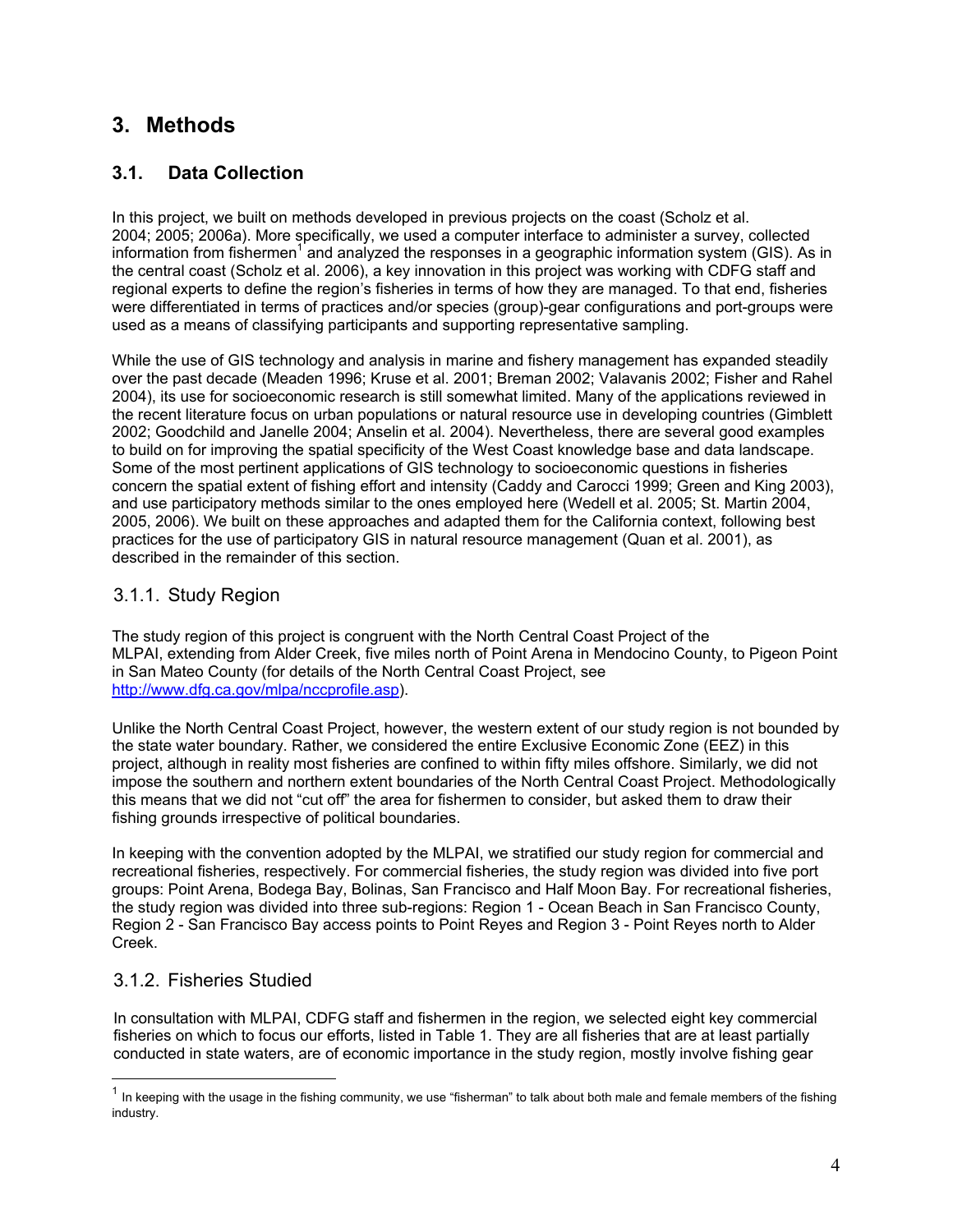that is expected to have some benthic habitat interactions, and are not well captured spatially by existing fisheries-independent data sets. That is to say, the best fishery-independent spatial information available for them is contained in the statistical blocks reported in landing receipts.

| <b>Fishery</b>            | % of total NCCSR<br>fisheries revenues.<br>7-year average<br>(2000–2006) $^2$ | % of total CA statewide<br>fisheries revenues,<br>7-year average<br>(2000–2006) | % of CA statewide<br>fisheries revenues landed<br>in NCCSR.<br>7-year average<br>(2000–2006) |
|---------------------------|-------------------------------------------------------------------------------|---------------------------------------------------------------------------------|----------------------------------------------------------------------------------------------|
| California Halibut        | 1.8%                                                                          | 0.3%                                                                            | 20.3%                                                                                        |
| <b>Coastal Pelagics</b>   | 0.2%                                                                          | $0.0\%$                                                                         | $0.4\%$                                                                                      |
| <b>Market Squid</b>       | 1.9%                                                                          | 0.4%                                                                            | 1.2%                                                                                         |
| Deeper Nearshore Rockfish | $0.7\%$                                                                       | 0.1%                                                                            | 24.0%                                                                                        |
| Nearshore Rockfish        | $1.0\%$                                                                       | 0.2%                                                                            | 7.1%                                                                                         |
| Urchin                    | 5.5%                                                                          | 1.0%                                                                            | 8.6%                                                                                         |
| Dungeness Crab            | 52.8%                                                                         | 9.9%                                                                            | 31.2%                                                                                        |
| Salmon                    | 36.3%                                                                         | 6.8%                                                                            | 52.7%                                                                                        |

#### **Table 1: Summary of NCCSR commercial fisheries considered in analysis**

In consultation with MLPAI and CDFG staff, as well as members of the recreational fishing community, we selected five key recreational fisheries on which to focus our efforts: California halibut, Dungeness Dungeness crab, salmon, rockfish/lingcod complex, and striped bass – pier/shore only. Due to both the unknown landings volume and associated value derived from recreational fishing activities, we believe these five fisheries allow us to make broad generalizations about preferences of the recreational fishing population within the study area, adding increased thematic resolution to the MLPA decision-making process.

## 3.1.3. Sampling the Fishing Fleet

For the commercial fisheries, we used CDFG landing statistics to identify fishermen to interview about the fishing grounds for each of the eight target fisheries. Given the expert nature of the information we were interested in for this project, the use of a random sample was not the most desirable sampling method. Instead, we constructed a purposive, proportional quota sample that was designed to be representative of the fisheries overall. CDFG staff generated a list of fishermen by landings and we inspected this list to identify participants such that, based on the population within the fishery groupings and port-groups, the sample would represent:

- At least 50% of the total landings and/or ex-vessel revenue from 2000-2006; and
- At least five fishermen, except in cases where the sample population is fewer then five.

We encountered varying success in trying to achieve a sample that met the criteria outlined above. Table 2 captures the percentage of ex-vessel revenue (2000-06) that our sample represents for each fishery in each port. Respondents represented at least 20% of ex-vessel revenue for all fisheries, except Bodega Bay, California halibut and nearshore rockfish and Half Moon Bay, California halibut. The overall representation for the study region was 40% of ex-vessel revenue, and by port the highest was Bolinas (86%), followed by Bodega Bay (49%), Point Arena (46%), Half Moon Bay (39%), and San Francisco (33%). It was easier to achieve a greater percentage of the ex-vessel landings in the smaller ports of Point Arena and Bolinas because there are so few fishermen. Table 3 summarizes the number of

 $2$  Percentage of the eight key NCCSR fisheries considered in this report.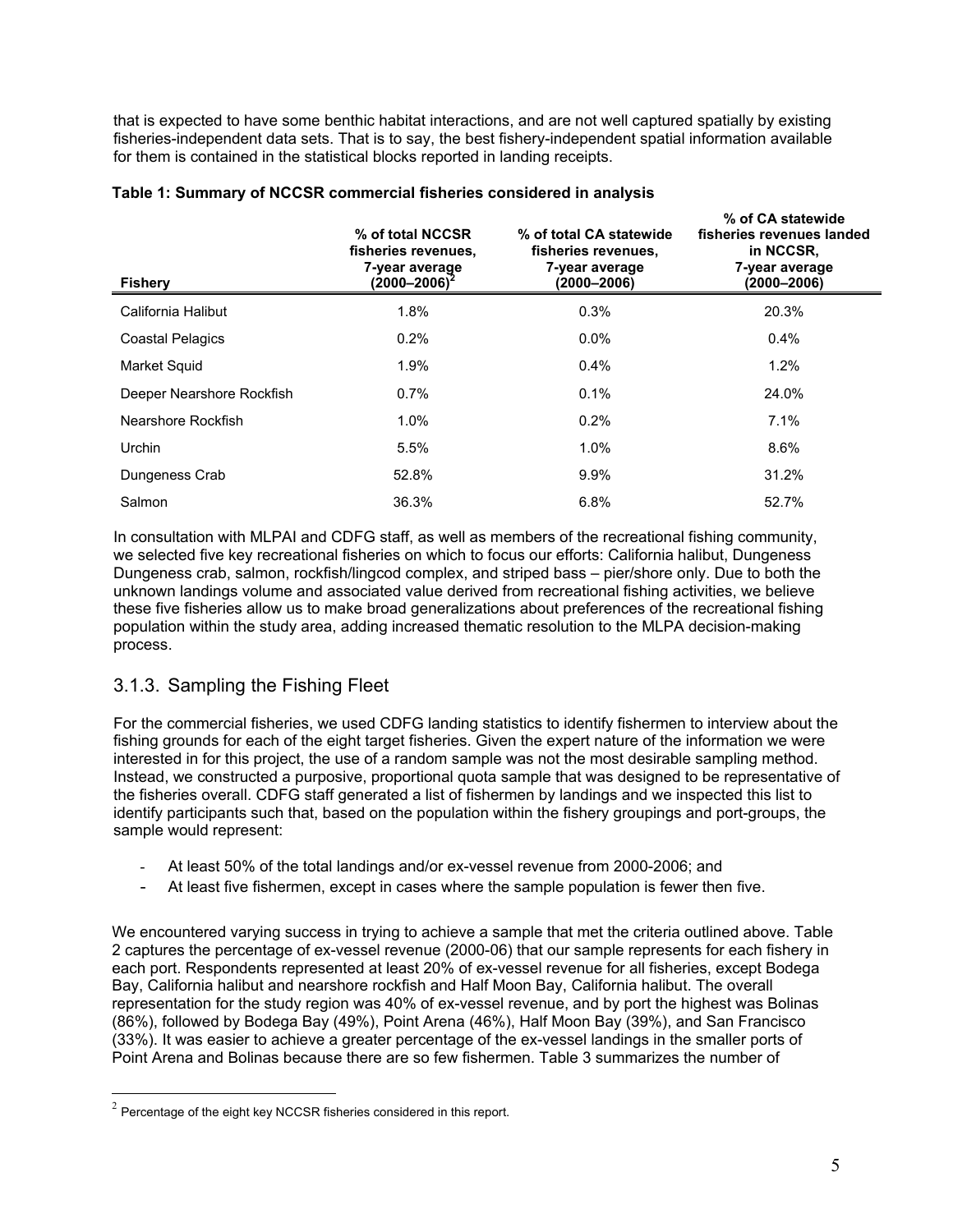fishermen interviewed who landed catch per fishery in each port. For example, we interviewed six fishermen who landed Dungeness crab in Point Arena, which comprised 97% of the ex-vessel revenue (2000-06) for that fishery in Point Arena, compared to forty-one fishermen who landed Dungeness crab in Bodega Bay, which only comprises 54% of the ex-vessel revenue for that same period. In both cases, we met our sampling criteria, but because there are considerably more landings and fishermen in Bodega Bay it took a greater number of interviews to reach our target of 50%. In total, we interviewed 174 fishermen,<sup>3</sup> of which 136 provided data on their salmon fishing grounds, 102 on Dungeness crab grounds, twenty-two on urchin ground, fifteen on deeper nearshore rockfish ground, fourteen on California halibut ground, nine on nearshore rockfish ground, and one for coastal pelagics and market squid grounds. These numbers are not mutually exclusive, in that a fisherman often participates in more than one fishery. In general, this breakdown of fishermen interviewed per fishery matches the overall distribution of fishermen and value of the fisheries in the NCCSR, shown in Table 1.

| <b>Fisheries</b>          | <b>Point Arena</b> | <b>Bodega</b><br>Bay | <b>Bolinas</b> | San<br><b>Francisco</b> | <b>Half Moon</b><br><b>Bay</b> | <b>NCC Total</b> |
|---------------------------|--------------------|----------------------|----------------|-------------------------|--------------------------------|------------------|
| California Halibut        |                    | 1%                   | 100%           | 29%                     | 19%                            | 32%              |
| <b>Coastal Pelagics</b>   |                    |                      |                |                         | 97%                            | 54%              |
| Market Squid              |                    |                      |                |                         | 73%                            | 49%              |
| Deeper Nearshore Rockfish | 58%                | 36%                  | 100%           | 22%                     | 45%                            | 31%              |
| Nearshore Rockfish        | 92%                | 5%                   |                | 19%                     | 72%                            | 47%              |
| Urchin                    | 36%                | 40%                  |                | 24%                     |                                | 37%              |
| Dungeness Crab            | 97%                | 54%                  | 81%            | 41%                     | 45%                            | 46%              |
| Salmon                    | 53%                | 46%                  | 94%            | 23%                     | 25%                            | 32%              |
| Total                     | 46%                | 49%                  | 86%            | 33%                     | 39%                            | 40%              |

#### **Table 2: Percentage the sample represents based on ex-vessel revenue (2000-2006)**

#### **Table 3: Summary of the number of fishermen interviewed by landing port**

| <b>Fisheries</b>          | Point<br>Arena | <b>Bodega</b><br>Bay | <b>Bolinas</b> | San<br><b>Francisco</b> | <b>Half</b><br><b>Moon Bay</b> | <b>NCC</b><br><b>Total</b> | <b>Total</b> |
|---------------------------|----------------|----------------------|----------------|-------------------------|--------------------------------|----------------------------|--------------|
| California Halibut        |                | 2                    | 4              | 9                       | 4                              | 14                         | 14           |
| <b>Coastal Pelagics</b>   |                |                      |                |                         |                                |                            |              |
| Market Squid              |                |                      |                |                         |                                |                            |              |
| Deeper Nearshore Rockfish | $\overline{2}$ | 4                    | 3              | 6                       | 5                              | 14                         | 15           |
| Nearshore Rockfish        | 5              | 2                    |                | $\overline{2}$          | 4                              | 9                          | 9            |
| Urchin                    | 16             | 7                    |                | 2                       |                                | 18                         | 22           |
| Dungeness Crab            | 6              | 41                   | 3              | 43                      | 22                             | 89                         | 102          |
| Salmon                    | 7              | 91                   | 7              | 62                      | 62                             | 121                        | 136          |

 $3$  During the summer of 2007, 174 interviews were conducted, but only 172 were used in subsequent analyses. Two interviews were not used in the analysis because they were provided by fishermen who were under the legal age required to have a commercial fishing license, thus making their landings are difficult to track or detect in the CDFG landing receipts. The ex-vessel value from the CDFG landing receipts form the basis for weighing an individual fisherman's fishing grounds in the aggregated fishing grounds analysis. Without landings information, if their grounds were considered in the analysis, they would decrease the value of the aggregated grounds because only area would be considered, whereas for fishermen with landings, we consider area and ex-vessel value (see Section 5.1. Weighting of Participants Shapes).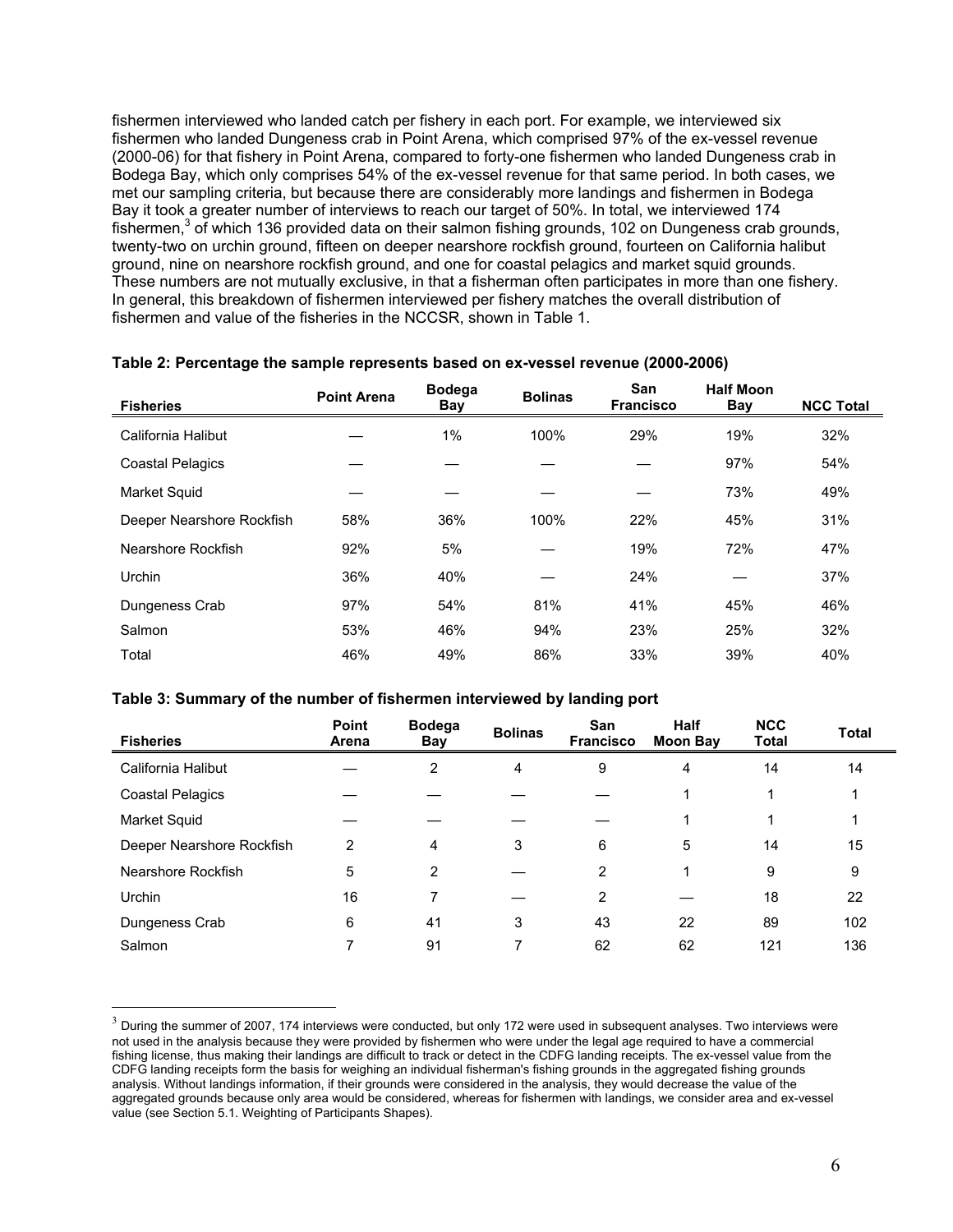For analytical purposes we chose to group fishermen by where they land (Table 3) versus their homeport (Table 4). We did this because the landings information is limited to where fishermen land their catch, thus making it difficult to estimate the total number of fishermen per home port. We can estimate, however, the total number of fishermen and ex-vessel revenue for each fishery based on landing port, which is what we use to derive our sample. Additionally, when fishermen provides their fishing grounds during the interview, it is not restricted to where they land or what they consider as a homeport, but rather, it is based on the entire extent of their fishing grounds and cumulative fishing experience. During the interview process we ask each fisherman to identify his/her homeport, which summarized in Table 4. For example, when comparing the number fishermen per homeport versus landing port, out of the  $172<sup>4</sup>$ fishermen whose information we used, sixty-three fished for salmon and considered Bodega Bay to be their homeport, but according to the landings receipts, ninety-one fishermen landed salmon in Bodega Bay between 2000-06. In addition, not all fishermen interviewed consider their homeport to be inside the NCCSR, as shown in the Outside NCC column of Table 4. These fishermen were targeted because they did fish and/or land in and around the NCCSR waters, specifically north of the study region.

| <b>Fisheries</b>             | Point<br>Arena | Bodega<br>Bay | <b>Bolinas</b> | San<br>Francisco | Half<br>Moon Bay | Outside<br>NCC | <b>NCC</b> | Total |
|------------------------------|----------------|---------------|----------------|------------------|------------------|----------------|------------|-------|
| California Halibut           |                |               | 4              |                  | 3                |                | 14         | 14    |
| <b>Coastal Pelagics</b>      |                |               |                |                  |                  |                |            |       |
| Market Squid                 |                |               |                |                  |                  |                |            |       |
| Deeper Nearshore<br>Rockfish | 2              |               | 3              | 3                | 4                | $\overline{2}$ | 13         | 15    |
| Nearshore Rockfish           | 4              |               |                |                  |                  | 2              | 7          | 9     |
| Urchin                       | 9              | 6             |                |                  |                  | 6              | 16         | 22    |
| Dungeness Crab               | 6              | 37            | 3              | 22               | 18               | 16             | 86         | 102   |
| Salmon                       | 10             | 63            | 4              | 30               | 14               | 15             | 121        | 136   |

**Table 4: Summary of the number of fishermen interviewed by homeport**

Capturing the homeport of each fisherman interviewed allows us to compare what percentage of his/her landings is landed in the homeport he/she has identified compared to elsewhere in the NCCSR (see Table 5). This possibly provides additional insight on the movement of the fleet in each port and/or dependence on the infrastructure (processors or buyers) available to each fishery. For example, of the fishermen that consider Point Arena to be their homeport and landed Dungeness crab there (6); 51% of their catch is landed in Point Arena and 49% is landed elsewhere in the study region. Compare these statistics to those of the nine fishermen we interviewed who participate in the Point Arena Urchin fishery; 100% of their landings are landed in Point Arena. In both cases, the fishermen's landings outside of the study region are considered in this comparison. In most of the fisheries considered in this project, the majority of the fishermen's landings are landed in their homeport, with the exception of Bolinas deeper nearshore rockfish, where only 22% of the landings are landed in Bolinas and 78% are landed elsewhere in the NCCSR. Also, for all ports besides Bolinas, between 72% - 81% of the salmon catch is landed in their homeport versus in other ports in the NCCSR, which could be attributed to the migratory nature of the fishery and/or certain areas during the salmon season that open or regulated by existing fisheries management.

 $^4$  Two interviews (of the 174) were not used in the analysis because they were provided by fishermen who were under the legal age required to have a commercial fishing license, thus making their landings are difficult to track or detect in the CDFG landing receipts.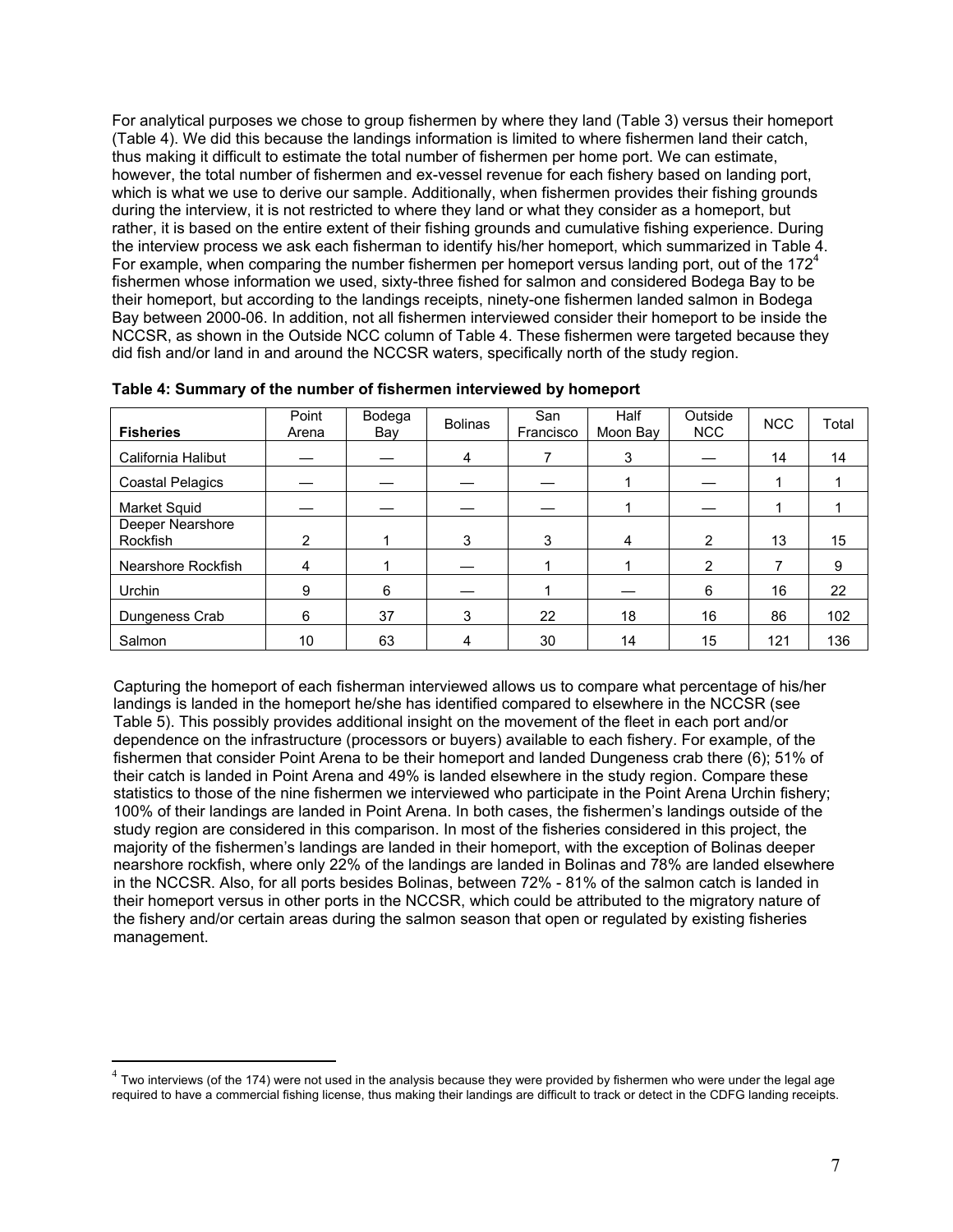#### **Table 5: Percentage of ex-vessel landings (2000-06) per fishery that are landed by fishermen in their homeport and other ports in the North Central Coast Study Region**

|                           | <b>Point Arena</b>     |                                             |                        | Bodega Bay                                   | <b>Bolinas</b>         |                                                    | San Francisco                   |                                             | <b>Half Moon Bay</b>   |                                             |
|---------------------------|------------------------|---------------------------------------------|------------------------|----------------------------------------------|------------------------|----------------------------------------------------|---------------------------------|---------------------------------------------|------------------------|---------------------------------------------|
| <b>Fisheries</b>          | $\%$<br>landed<br>here | % landed<br>elsewhere<br>in<br><b>NCCSR</b> | $\%$<br>landed<br>here | % landed<br>elsewhere<br>in.<br><b>NCCSR</b> | $\%$<br>landed<br>here | % landed<br>elsewhere<br><i>in</i><br><b>NCCSR</b> | $\frac{0}{0}$<br>landed<br>here | % landed<br>elsewhere<br>in<br><b>NCCSR</b> | $\%$<br>landed<br>here | % landed<br>elsewhere<br>in<br><b>NCCSR</b> |
| California Halibut        |                        |                                             |                        |                                              | 95%                    | 5%                                                 | 100%                            | $0\%$                                       | 100%                   | $0\%$                                       |
| <b>Coastal Pelagics</b>   |                        |                                             |                        |                                              |                        |                                                    |                                 |                                             | 100%                   | $0\%$                                       |
| Market Squid              |                        |                                             |                        |                                              |                        |                                                    |                                 |                                             | 100%                   | $0\%$                                       |
| Deeper Nearshore Rockfish | 100%                   | $0\%$                                       | 100%                   | $0\%$                                        | 22%                    | 78%                                                | 97%                             | 3%                                          | 98%                    | 2%                                          |
| Nearshore Rockfish        | 100%                   | $0\%$                                       | 100%                   | 2%                                           |                        |                                                    | 100%                            | $0\%$                                       | 100%                   | 0%                                          |
| Urchin                    | 100%                   | $0\%$                                       | 87%                    | 13%                                          |                        |                                                    | 0%                              | 100%                                        |                        |                                             |
| Dungeness Crab            | 51%                    | 49%                                         | 98%                    | 2%                                           | 100%                   | $0\%$                                              | 98%                             | 2%                                          | 91%                    | 9%                                          |
| Salmon                    | 81%                    | 19%                                         | 78%                    | 22%                                          | 100%                   | $0\%$                                              | 72%                             | 28%                                         | 81%                    | 19%                                         |

For the recreational fisheries, we used a stratified solicited sample. A number of factors, including the unknown size of the recreational fishing community within the study area and the study's time and budgetary constraints, made the use of this sampling methodology the most practical. Additionally, this approach served as a first step toward identifying future, improved sampling protocols.

The recreational fishing community was stratified into four key user groups:

- Commercial Passenger Fishing Vessels (CPFVs);
- Private boat recreational anglers;
- Kayak-based anglers; and
- Shore anglers.

Given that relatively little is known about the total population of recreational anglers, we consulted with leaders in the recreational industry and project collaborators on the sample size. The goal of the sample was to represent at least twenty individuals from each of the four key user groups. Summarized below in Table 6 is the total number of recreational fishermen interviewed per sub-region and for the entire NCCSR. Again, for recreational fisheries, the study region was divided into three sub-regions: Region 1 - Ocean Beach in San Francisco County, Region 2 - San Francisco Bay access points to Point Reyes and Region 3 - Point Reyes north to Alder Creek. Recreational fishermen were asked to identify the primary sub-region in which they recreate and were categorized exclusively in only that one sub-region.

| <b>User Group</b>      | <b>Region 3</b> | <b>Region 2</b> | <b>Region 1</b> | <b>Total</b><br>(NCCSR) |
|------------------------|-----------------|-----------------|-----------------|-------------------------|
| <b>CPFV</b>            |                 |                 |                 | 21                      |
| <b>Private Vessels</b> | 10              | 17              | 22              | 49                      |
| Kayak Anglers          | 5               |                 |                 | 13                      |
| Pier/Shore             |                 | 5               | 10              | 18                      |

#### **Table 6: Total number of recreation fishermen interviewed per user group**

Table 7 further characterizes the number of recreational fishermen who provided information for each fishery. For example, we interviewed twenty-two private vessel recreational fishermen in sub-region 1; seventeen of them target California halibut, twenty target Dungeness crab, twenty-one target Rockfish/Lingcod, and all twenty-two target salmon.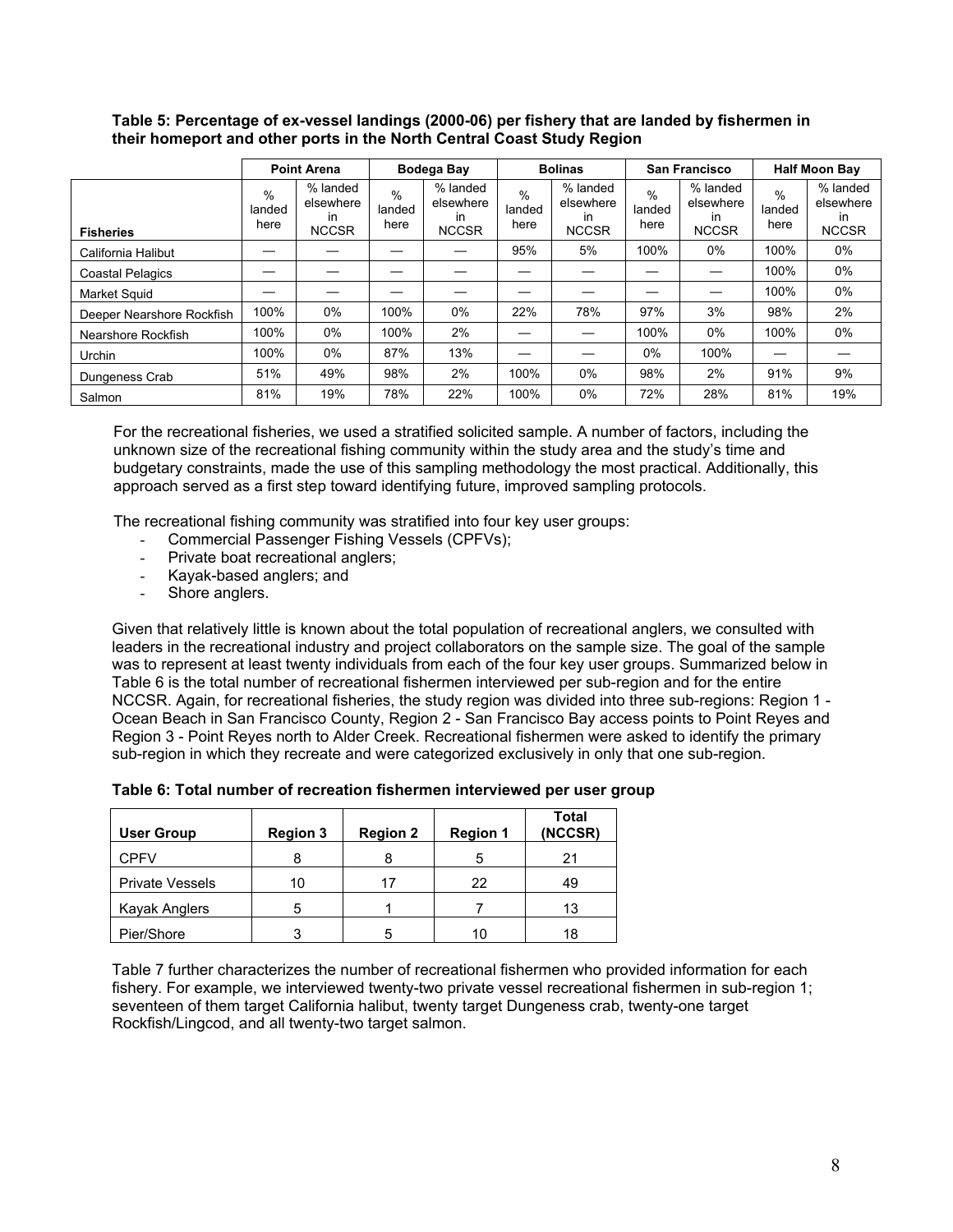|                          |   | <b>CPFV</b>    |   |    | <b>Private</b> |    |   | Kayak          |   |   | Pier           |   |
|--------------------------|---|----------------|---|----|----------------|----|---|----------------|---|---|----------------|---|
|                          |   | <b>Regions</b> |   |    | <b>Regions</b> |    |   | <b>Regions</b> |   |   | <b>Regions</b> |   |
| <b>Fisheries</b>         | 3 | $\mathbf{2}$   |   | 3  | $\mathbf{2}$   |    | 3 | $\mathbf{2}$   |   | 3 | $\mathbf{2}$   |   |
| California Halibut       | ⇁ | 5              | 3 | 10 | 12             | 17 | 5 |                |   |   | 3              | 6 |
| Dungeness Crab           |   | 4              | 2 | 8  | 11             | 20 | 3 |                | 6 |   | 3              | 6 |
| Rockfish/Lingcod Complex | 6 | 6              | 5 | 10 | 17             | 21 | 5 |                | ⇁ | 3 | 5              | 9 |
| Salmon                   | 8 | ⇁              | 5 | 10 | 17             | 22 | 4 |                | ⇁ |   |                | 3 |
| <b>Striped Bass</b>      |   |                |   |    |                |    |   |                |   |   | 3              | 3 |

### **Table 7: Total number of recreation fishermen interviewed per user group**

## 3.1.4. Collection of Fishing Grounds Data

During the summer and fall months of 2007 (June through November) Ecotrust personnel interviewed 174 commercial and 101 recreational fishermen along the north central coast. Commercial fishermen were selected based on CDFG data and recommendations by the Regional Stakeholder Group, as described above. Recreational fishermen were selected through a solicitation for volunteers. More specifically, a request was made through recreational fishing organizations within the study region (e.g. Coastside Fishing Club, NorCal Kayak Anglers) and at other recreational angling events and venues.

Ecotrust personnel contacted fishermen by phone, explained the project and obtained written consent of participants (see Appendices F and G for sample consent forms). The project was also described on a web page, at http://www.ecotrust.org/mlpa, which included an on-line form for submitting any questions. Staff at Ecotrust's office in Portland arranged for interviews with contracted field staff based in Berkeley. The format included one-on-one or small group interviews, with follow-up meetings by fishery and/or gear/user group during which the information collected was validated by fishermen.

Data were entered into a GIS using a custom-built ArcView interface known as OceanMap, which was originally developed by Environmental Defense, was used in the Central Coast Study Region and was modified for the North Central Coast Study Region. The interface allows field staff to enter fishing grounds identified by respondents directly into a spatial database, and standardize this information across a number of respondents or fisheries. It is programmed to allow fishermen to draw shapes in their natural sizes (polygons) rather than confining responses to a grid. Although data are summarized to a variety of different raster outputs for the subsequent analysis, the raw data are entered in natural shapes and at whatever spatial scale makes sense to respondents.

All interviews follow a shared protocol:

1. Maximum extent: Using electronic and paper nautical charts of the area, fishermen are asked to identify, by fishery, the maximum extent north, south, east and west they would forage or target a specie(s).

2. Scaling: They are then asked to identify, within this maximum forage area, which areas are of critical economic importance, over their cumulative fishing experience, and to rank these using a weighted percentage—an imaginary "bag of 100 pennies" that they distribute over the fishing grounds.

3. Non-spatial information pertaining to demographics and basic operations was also collected.

The first step establishes the maximum extent of the fleet in each fishery. This differs for all fisheries, some of which range far along the entire West Coast, while others are confined to inshore waters. In the subsequent analysis this allows us to distinguish between fisheries that take place wholly in the MLPAI NCCSR from others that take place both inside and outside.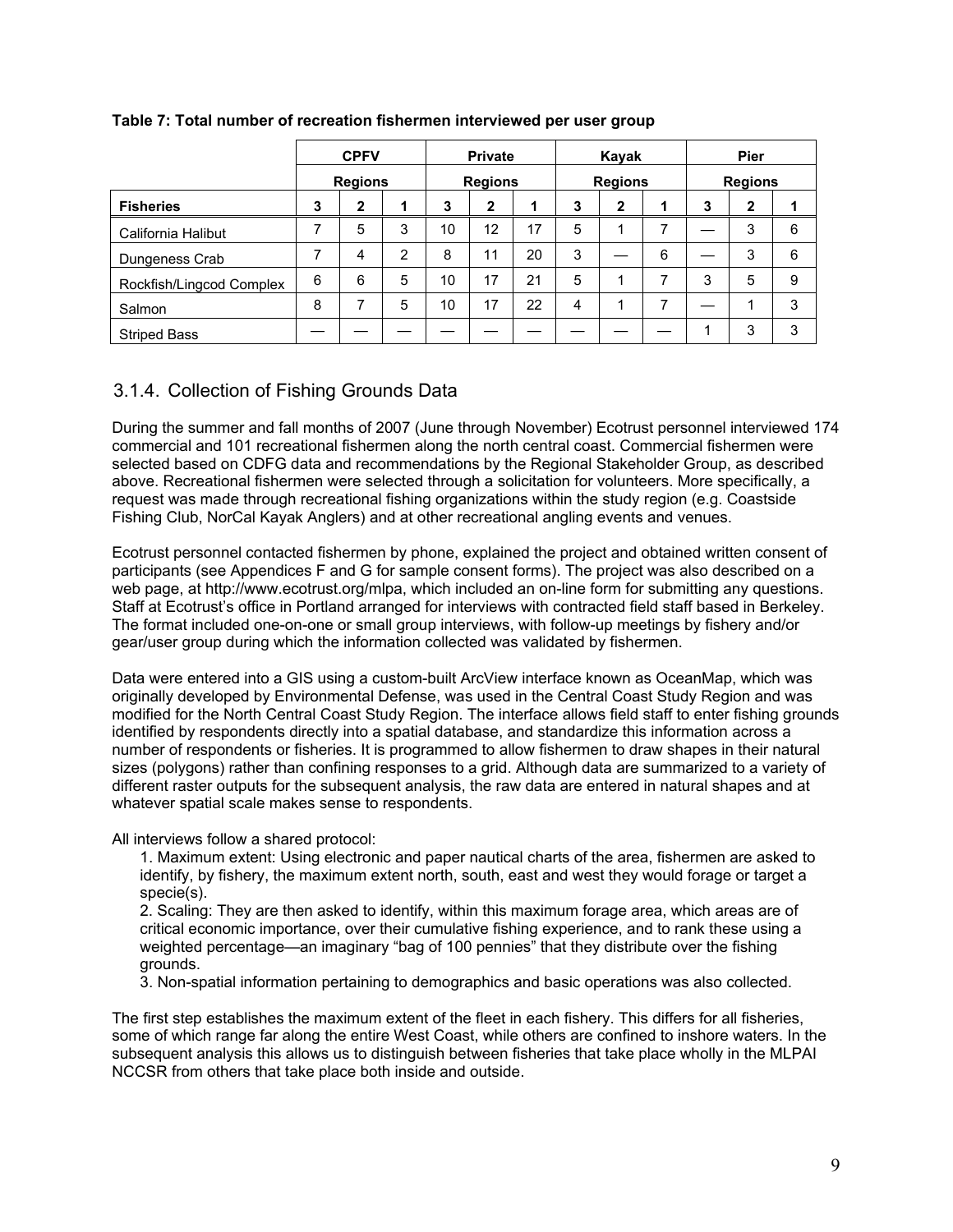The second step serves to scale respondents' reporting of the relative importance of the fishing grounds to a common scale. This is important for making inter and intra fishery comparisons. We chose 100 pennies as an intuitive common sum scale for scoring the relative importance of subareas identified within the larger fishing grounds. It also provides us with a convenient accounting unit for aggregating the stated importance per unit area in the intermediary steps of the various analyses performed.

The non-spatial information related to demographics and basic operations is helpful in creating summary statistics and estimating basic operating costs (a necessary component of the socioeconomic impact assessment). These statistics are summarized in Section 4 of this report.

Throughout the project we strove to protect the confidentiality of the information provided by fishermen. In addition to obtaining the explicit consent of individual participants, we undertook several additional steps for protecting sensitive information. These included training field staff on confidentiality protocols, masking all names and identifying characteristics of shapefiles; incorporating new security features into OceanMap; showing draft aggregated maps for each fishery to no one outside the fishing community for review; developing a mechanism for incorporating the information into the MLPAI Geodatabase at sufficiently aggregated levels; and devising a display format that maintains the information content without making it visible, for use in stakeholder group meetings.

## **3.2. Analysis of the Fishing Grounds**

The analysis of the fishing ground information follows a series of discrete steps:

## 3.2.1. Determining the Fishing Grounds

Through a set interviews (following the above protocols), fishermen are asked to identify their fishing grounds for a specific fishery. For the commercial fisheries, this is defined as a fishery per port (e.g. Dungeness crab – Bodega Bay). In order to determine the fishing grounds *G* for any given fishery, the fishing grounds identified by the fishermen (i.e. the area of each shape, *j )* is summarized. A fisherman's grounds are only considered in a fishery in which they land their catch in. For example, if a fisherman lands Dungeness crab in Bodega Bay and in San Francisco, his/her grounds are considered in both fishing grounds, but weighted proportionally to the amount of ex-vessel revenue attributed his/her catch in each port. This transformation only occurs for the commercial fishing grounds because we can attribute a value (ex-vessel revenue) from the DFG landing receipts.

Each fisherman  $f$  interviewed, identifies his/her fishing grounds  $G_f$ , per fishery as one or more

shapes  $G_{_f}=\sum\limits_{_{j=1}^{_{}}$ *j i*  $G_f = \sum_j j$ 1... . The number of shapes differs for each respondent and by fishery. If there is only one

shape, then  $G_f = j$ .

Each shape *j* in fisherman's *f* 's fishing grounds is then converted to a grid with a 250 meter (m) cell size. For example, in the Dungeness crab fishery, each shape identified by a fisherman now equals some number of 250m cells, so the total number of cells in one shape,  $\;C_{_f}=\sum\limits_{c=1}^{N}{}_{\!c}$ *c n*  $C_j = \sum c_j$ 1... *.* The crab fishing grounds

for each fisherman  $G_f$ , are now represented by the total number of cells for all of his/her shapes:

$$
G_f = \sum_{j=1...i} j = \sum_{j=1...i} C_j
$$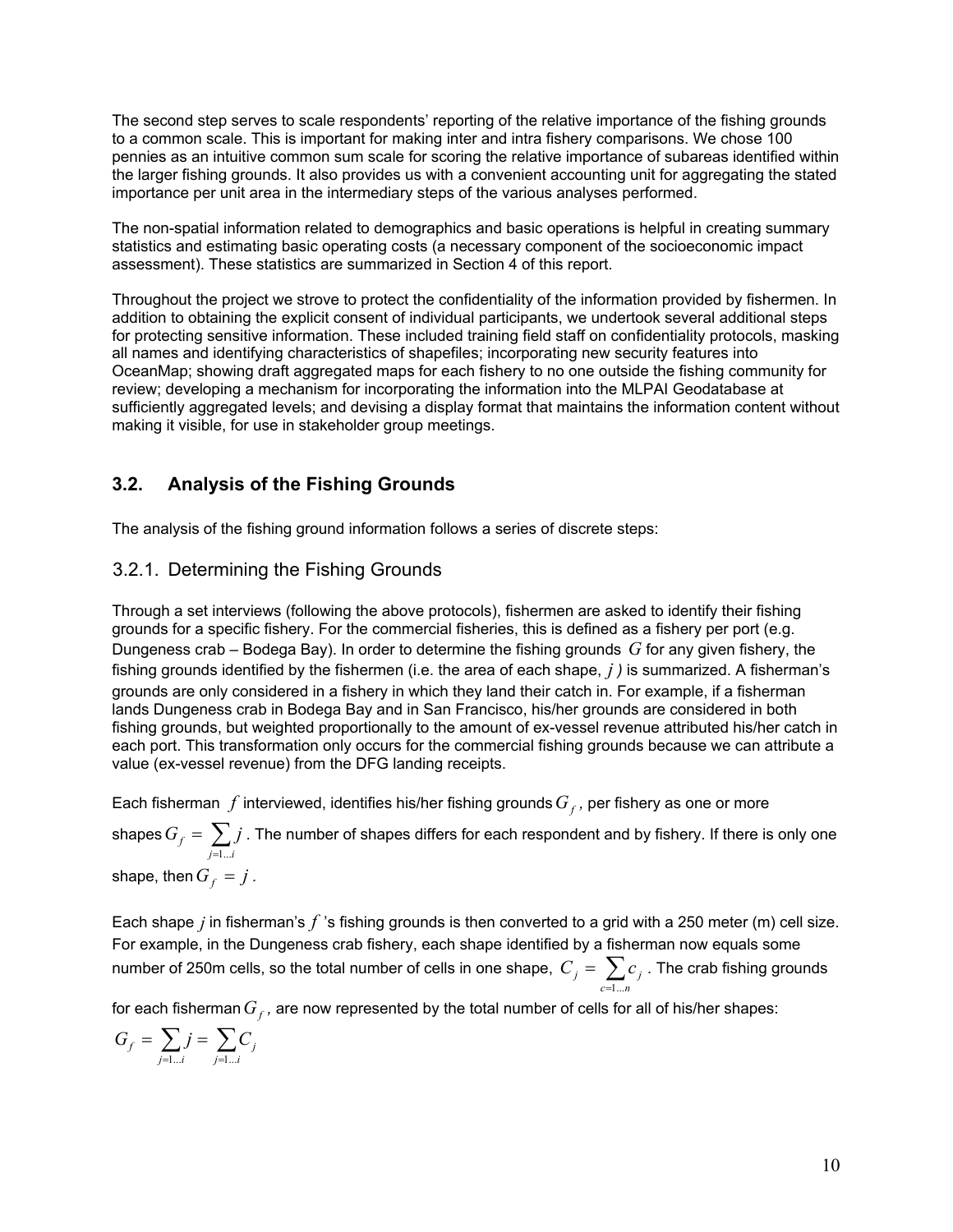But, in order to normalize each shape by the total area, the entire crab fishing grounds  $G_{crab}$ , need to be determined. This will be used in a later step that effectively weights the response according to the relative size of the respondent's fishing footprint to the composite fishing grounds. The composite fishing grounds  $G_{\text{crab}}$ , are based on all the shapes provided by all fishermen, and it is necessary to account for the possible overlap of shapes identified by multiple fishermen. This is done by expressing whether a cell exists for *j* in any given location (cell) through the following equation:

$$
G=\sum b
$$

Where  $b$  = result of the Boolean expression: does *j* exist for any *i* for location  $x, y$ . 1 = true, 0 = false.

If we were to just sum the number of cells of every *j ,* identified by every *f ,* the resulting sum would not be for a unique *x*, *y* location and count multiple occurrences in the same location. In other words, the fishing grounds of any one fisherman  $G_f$ , are smaller or equal to the total grounds for that fishery.

## 3.2.2. Determining Relative Importance

Each respondent allocates a budget,  $\Omega$ , of 100 "pennies," representing his or her total effort for that fishery, by allocating some portion of pennies,  $P$ , to each shape,  $j$ , on their fishing grounds,  $G_f$ , such

that  $\sum p = 100$  . Each shape *j* is now associated with a distinct number of cells,  $C_j$ , and a weight,  $P_j$  . Again, since a fisherman's grounds are considered in each port they land in, we weight his/her shapes by the amount of ex-vessel revenue landed in each port, *Lp* .

The value of each cell in the shape is then the number of pennies allocated to the shape multiplied by the ex-vessel revenue associated with a given port-fishery derived from the 2000-06 landing receipts and divided by the number of cells in the shape. The result is a weighted surface that accounts for the percentage of landings each fisherman makes to a given port and thus weights each fisherman's shapes according to catch rather then treating them equally.

So as not to overstate the relative importance of cells associated with shapes identified by fishermen who reported smaller fishing grounds (thus concentrating value in a sub-section of the composite grounds,*G ),* we multiply the ex-vessel value for a given port-fishery combination *Lp* by the number of pennies allocated, divided by the number of cells to a shape,  $((P_i * L_p)/C_j)$ , and then multiply that value by the total number of cells for that fisherman's grounds,  $G_f$ , divided by the total number of cells in the composite fishing grounds for the entire shape  $(G_f/G)$ . This weights the response according to the exvessel value specific to a port-fishery combination relative size of the respondent's fishing footprint,  $C_j$ , to the composite fishing grounds,*G ,* or normalizes by the total area. This is for the commercial fishery analysis only. For the recreational fishery analysis, where there is no equivalent to the commercial ex-

Each cell for every given shape is now represented by the relative economic importance value normalized by the total area, or*V* ,

$$
V_j = ((P_j * L_p) / C_j) ) * (G_f / G)
$$

vessel revenues, we treat everyone's shapes equally.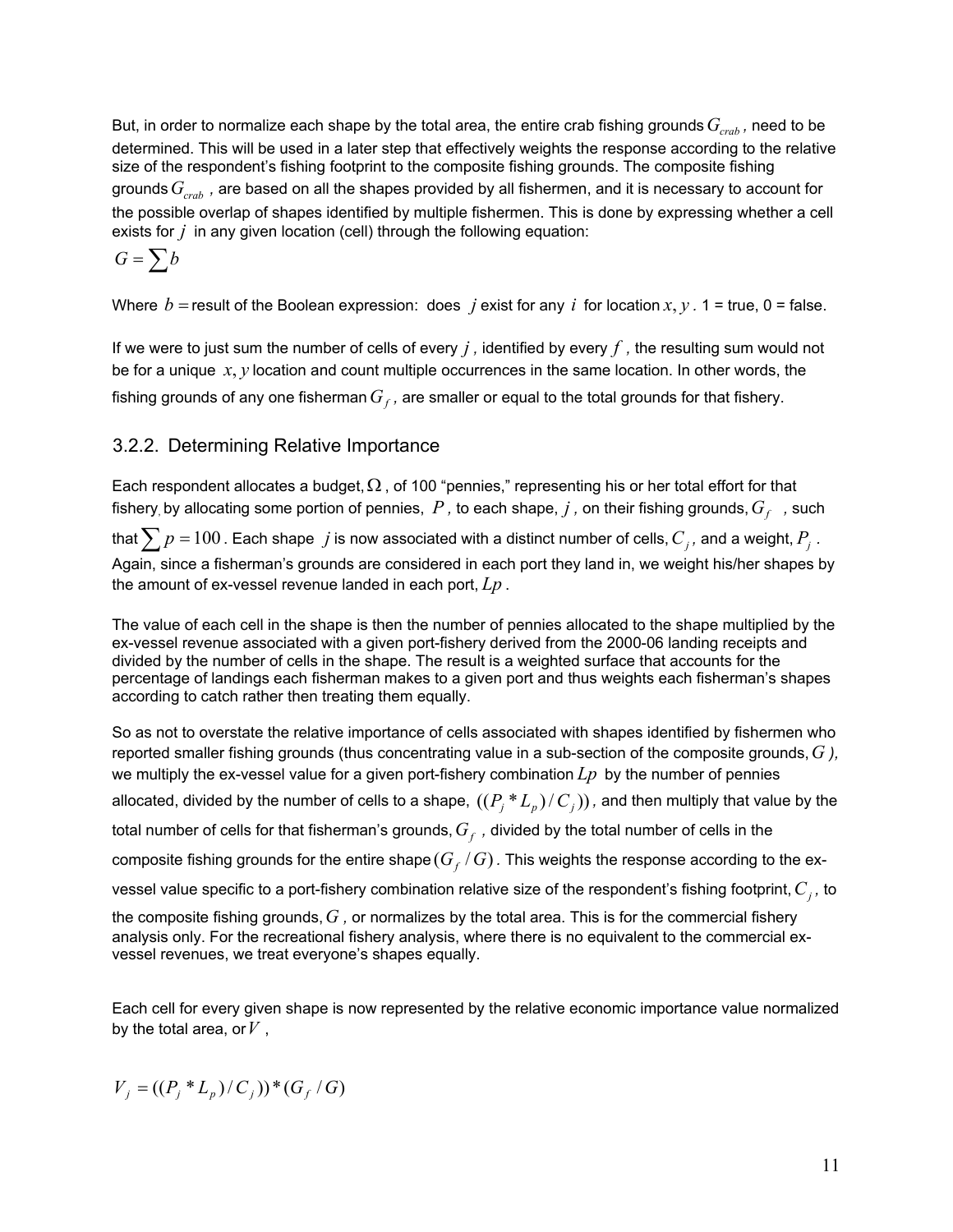Where:

 $L_p =$  the ex-vessel revenue associated with a given port-fishery

 $P_i$  = the economic importance value of shape *j* 

 $C_i$  = the number of cells in shape *j* 

 $G =$  the total number of cells in the entire fishery

 $G<sub>f</sub>$  = the total number of cells in the fishing grounds of one fisherman

The result of this analysis is a weighted surface of the extent and stated importance of the fishing grounds for each port-fishery, which can be used in subsequent analyses as a crude estimate of gross economic ex-vessel revenue across the ocean landscape.

In the late summer of 2007, Ecotrust sent both letters and Emails with a link to our secure online review site. Individuals were able to view the data they contributed and provide feedback (i.e. suggest edits). Additionally, hard-copy maps were included in the letter for those respondents who did not have internet access. Participants also were given an opportunity to contact us directly with any necessary edits. We conducted further review of the aggregated data by sharing it with small groups of survey participants (i.e. by port group) in person- throughout the study region or via conference calls. Revisions from both the online review site and the group meetings were incorporated into subsequent analyses.

## 3.2.3. Socioeconomic Impact Assessment (Commercial)

The primary purpose of this analysis is to estimate the socioeconomic impacts to the commercial fishery sector associated with each of the MPA proposals. To accomplish this, we estimated the maximum potential economic impact for each of the MPA proposals using methods developed in the Central Coast process (see Wilen and Abbott, 2006). This analysis assumes that each of the MPA proposals completely eliminates fishing opportunities in areas closed to specific fisheries and that fishermen are unable to adjust or mitigate in any way (Wilen and Abbott, 2006). The results can then be used by each group (i.e. stakeholders, SAT, BRTF, Initiative staff, FGC) to site and evaluate MPA proposals. The remainder of this paper describes the steps needed to complete the maximum potential economic impact analysis.

## **1) Generate Baseline Estimates of Gross Economic Revenue**

The first step involves calculating a baseline estimate from which to derive estimates of the socioeconomic impact associated with changes in commercial fisheries that might be induced by each MPA alternative and against which to compare those estimates. We generate the baseline estimate using gross fishing revenues from regional landing receipts. We use a 7 year average, 2000–2006, derived from the California Department of Fish and Game (CDFG) landing receipts reported for ports in the North Central Coast region and then convert these values into real dollars (i.e. 2006 dollars).

More specifically, to generate baseline estimates of gross economic revenue (GER), for any fishery, *f*,  $\mathit{BGER}_f$  is the average ex-vessel value of the fishery in 2006 dollars, where

$$
BGERf = \sum_{p \in P} BGER(f, p)
$$
, the sum of the baseline estimates of GER for this fishery over all ports.

We also define the fisheries specific to each port, or in other words, create a baseline estimate of gross economic revenue for each port. For a specific port, *p*, being considered in the North Central Coast region the baseline estimate ( $BGER_p$ ) can be calculated as the sum of the baseline estimates of GER for this port over all fisheries: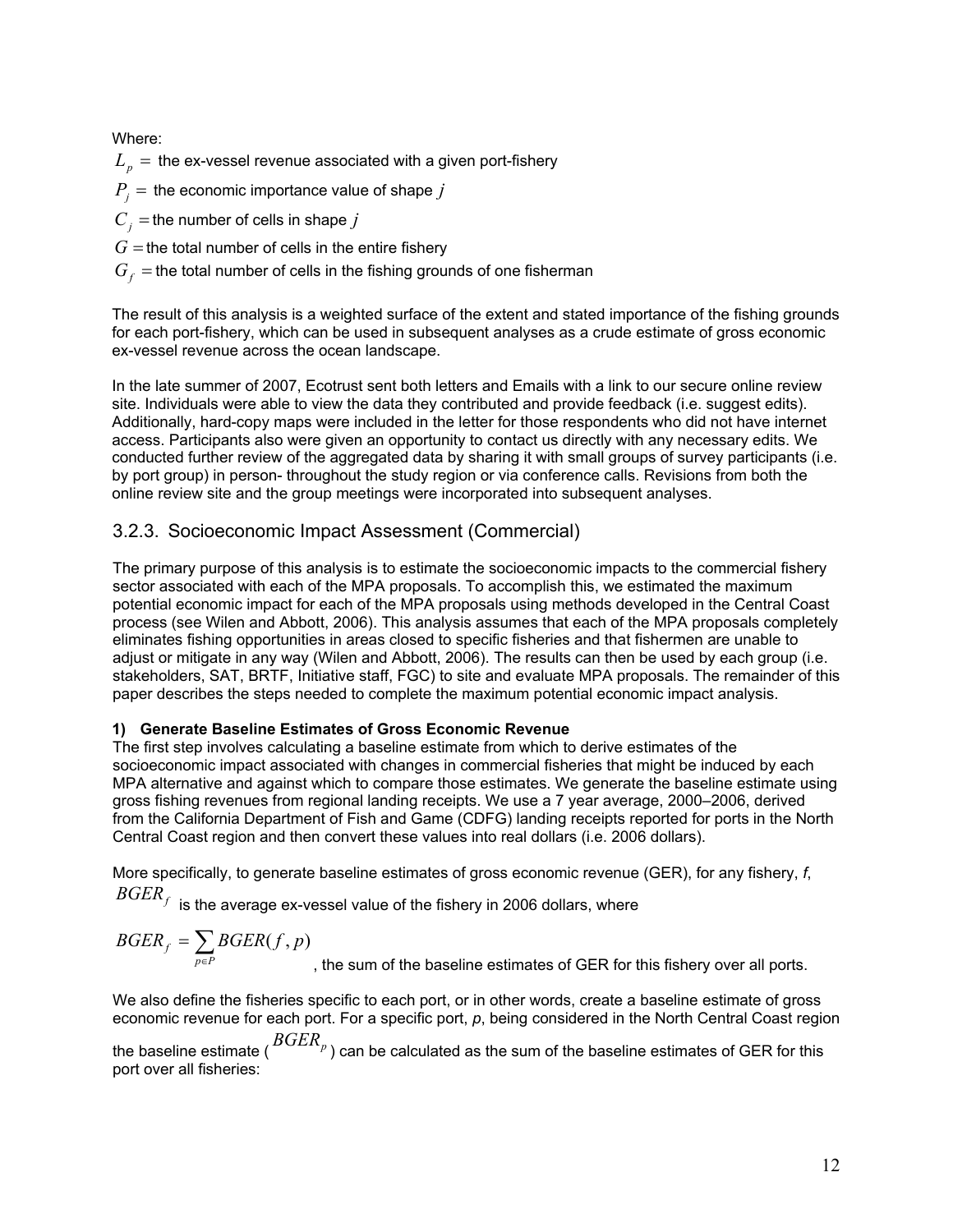$$
BGER_p = \sum_{f \in F} BGER(f, p)
$$

The baseline gross economic revenue ( $BGER_{TOT}$ ) for <u>all</u> commercial fisheries ( $f \in F$ ) being considered in the North Central Coast region is therefore

$$
BGER_{TOT} = \sum_{f \in F} BGER_f = \sum_{f \in F} \sum_{p \in P} BGER(f, p)
$$
\nor equivalently,

\n
$$
BGER_{TOT} = \sum_{p \in P} BGER_p = \sum_{p \in P} \sum_{f \in F} BGER(f, p)
$$

#### **2) Generate Gross Economic Revenue for the Various MPA Alternatives**

The next step involves using results from the Ecotrust mapping exercise, specifically the stated importance indices from the fishing grounds, to estimate the socioeconomic impact associated with changes in the commercial fisheries that might be induced by each MPA alternative. For a description of the methods used to create stated importance indices, please see Scholz et al. (2006b).

For any fishery, *f*, port, *p*, and any MPA alternative, *a*:

$$
GER(f, p, a) = BGER(f, p) - GEI(f, p, a)
$$

where  $GEI(f, p, a)$  is the estimated gross economic impact on fishery, f, at any port, p, under any alternative, *a*.

Therefore, we define

$$
GER_f(a) = \sum_{p \in P} GER(f, p, a) \qquad GER_p(a) = \sum_{f \in F} GER(f, p, a)
$$

as well as

$$
GEI_f(a) = \sum_{p \in P} GEI(f, p, a) \qquad GEI_p(a) = \sum_{f \in F} GEI(f, p, a)
$$

Gross economic revenue under any alternative,  $a$ ,  $GER_{TOT}(a)$ , for <u>all</u> commercial fisheries ( $f \in F$ ) being considered in the North Central Coast region can be calculated as:

$$
GER_{TOT}(a) = \sum_{f \in F} GER_f(a) = \sum_{p \in P} GER_p(a) = \sum_{f \in F} \sum_{p \in P} GER(f, p, a) = \sum_{p \in P} \sum_{f \in F} GER(f, p, a)
$$

From this we can say for any MPA alternative, *a*,

$$
GEI_{TOT}(a) = BGER_{TOT} - GER_{TOT}(a)
$$

where  $GEI_{TOT_a}$  is defined as the total gross economic impact on all commercial fisheries under any alternative, *a*. Therefore,

$$
GEI_{TOT}(a) = \sum_{f \in F} GEI_f(a) = \sum_{p \in P} GEI_p(a) = \sum_{f \in F} \sum_{p \in P} GEI(f, p, a) = \sum_{p \in P} \sum_{f \in F} GEI(f, p, a)
$$

**.**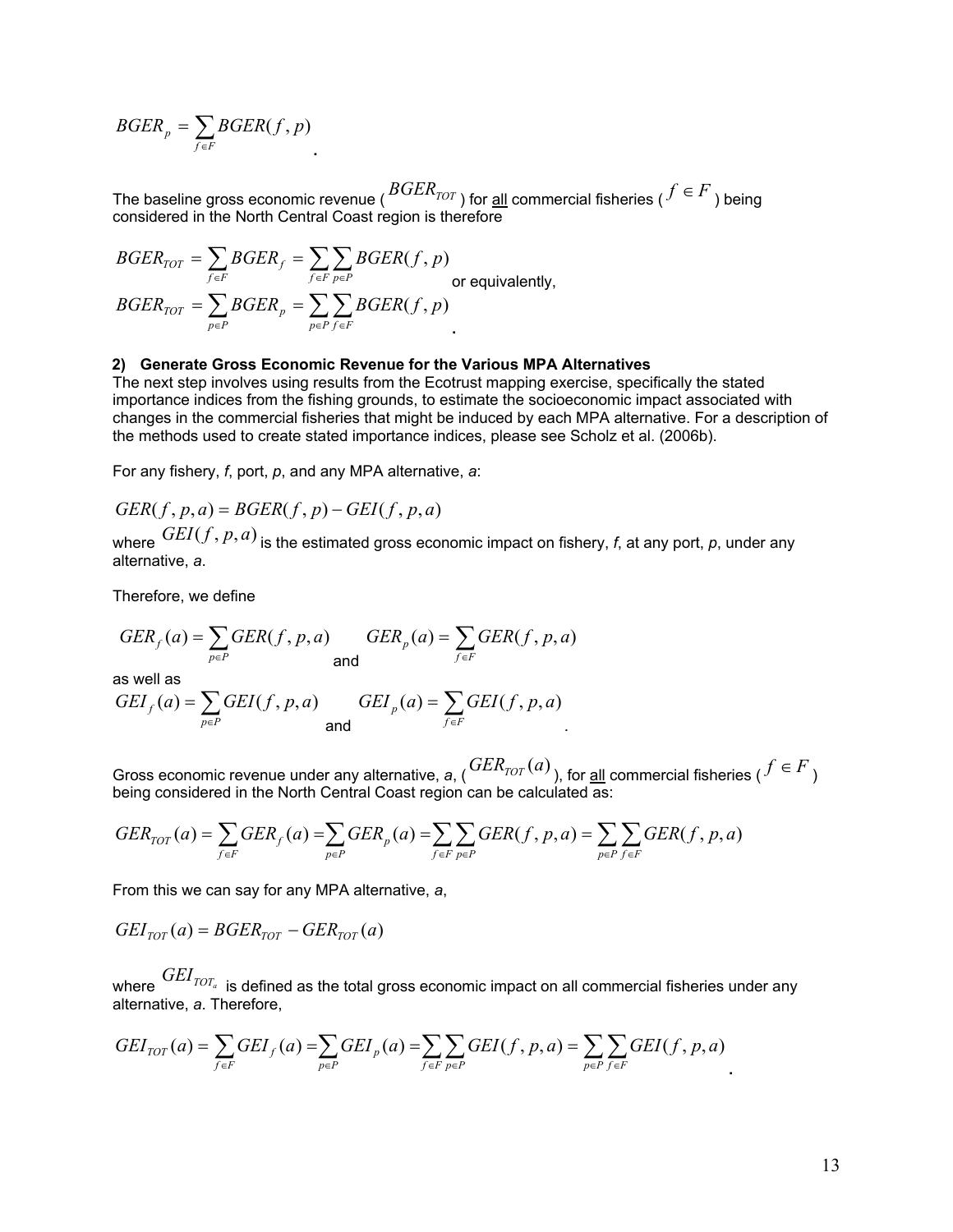#### **3) Generate Baseline Estimates of Net Economic Revenue**

In order to compute net economic benefits, we need to 1) estimate the share of gross fishing revenues represented by costs, and 2) scale the baseline estimate (i.e. gross fishing revenues) calculated in Step 1 using the estimated cost shares. In the Central Coast process, an estimate of 65% was used across all fisheries (Wilen and Abbott, 2006). In the North Central Coast process, we asked several cost related questions during interviews with fishermen in an effort to improve on this estimate as well as allow for the ability to account for cost variability between different fisheries. After all interviews were completed, we broke the cost data out by fishery or fisheries. For example, cost data for a fisherman who fished both salmon and crab would be aggregated with only other interviewees participating in both those fisheries. We then calculated a mean or median cost estimate for each category.

Costs were broken into two categories: fixed costs and variable costs. Fixed costs include costs that are independent of the number of trips a vessel makes or the duration of these trips. For example, vessel repairs and maintenance, insurance, mooring and dockage fees typically considered fixed costs. On the other hand, variable costs include costs that are dependent on the number of trips a vessel makes of the duration of these trips. Variable costs typically include fuel, maintenance, crew share, gear repair/replacement. For the purpose of this study, however, to account for sunk costs, we assume the only variable cost to be crew wages and fuel costs. All other costs were considered fixed costs.

For any fishery, *f*, net economic revenue is calculated as:

$$
BNER_f = BGER_f - C_{X_f} - C_{V_f}
$$

where  $\textit{C}_{\textit{X}_{f}}$  is the fixed cost associated with any fishery, *f*, and is set as a fixed dollar value, and  $\textit{C}_{\textit{Y}_{f}}$  is

the variable cost associated with any fishery , *f*, and is a fixed percentage of  $\mathit{BGER}_f$  . For further explanation, please see the example below.

### **Example of Estimate Costs**

For fishery *f*, assume the following proportion of gross economic revenue goes to the following costs:

- $20%$  = fixed costs
- $20%$  = crew wages
- $10\%$  = fuel costs  $\rightarrow$  30% = variable costs

Assume that baseline gross economic revenue equals \$10,000.00. Under the baseline, fixed costs equal \$2,000 and variable costs equal \$3,000, resulting in total costs of \$5,000. Assume that under MPA alternative *a,* gross economic revenue now equals \$5,000. Under this alternative, fixed costs will still equal \$2,000; however, variable costs will be recalculated as:

\$5,000 \* 0.3 = \$1,500. This results in total costs of \$3,500 under MPA alternative *a.*

Baseline net economic revenue ( $BNER$ ) for <u>all</u> commercial fisheries ( $f \in F$ ) being considered in the North Central Coast region can be calculated as:

$$
BNER_{TOT} = \sum_{f \in F} BNER_f
$$

### **4) Generate Estimates of Net Economic Revenue for the Various MPA Alternatives**

In order to compute net economic revenue for each of the various MPA alternatives, we also need to a) estimate the share of gross fishing revenues represented by costs under each MPA alternative, and b) scale the estimated gross fishing revenues for that alternative accordingly. Costs will be calculated using the methods described in Step 3.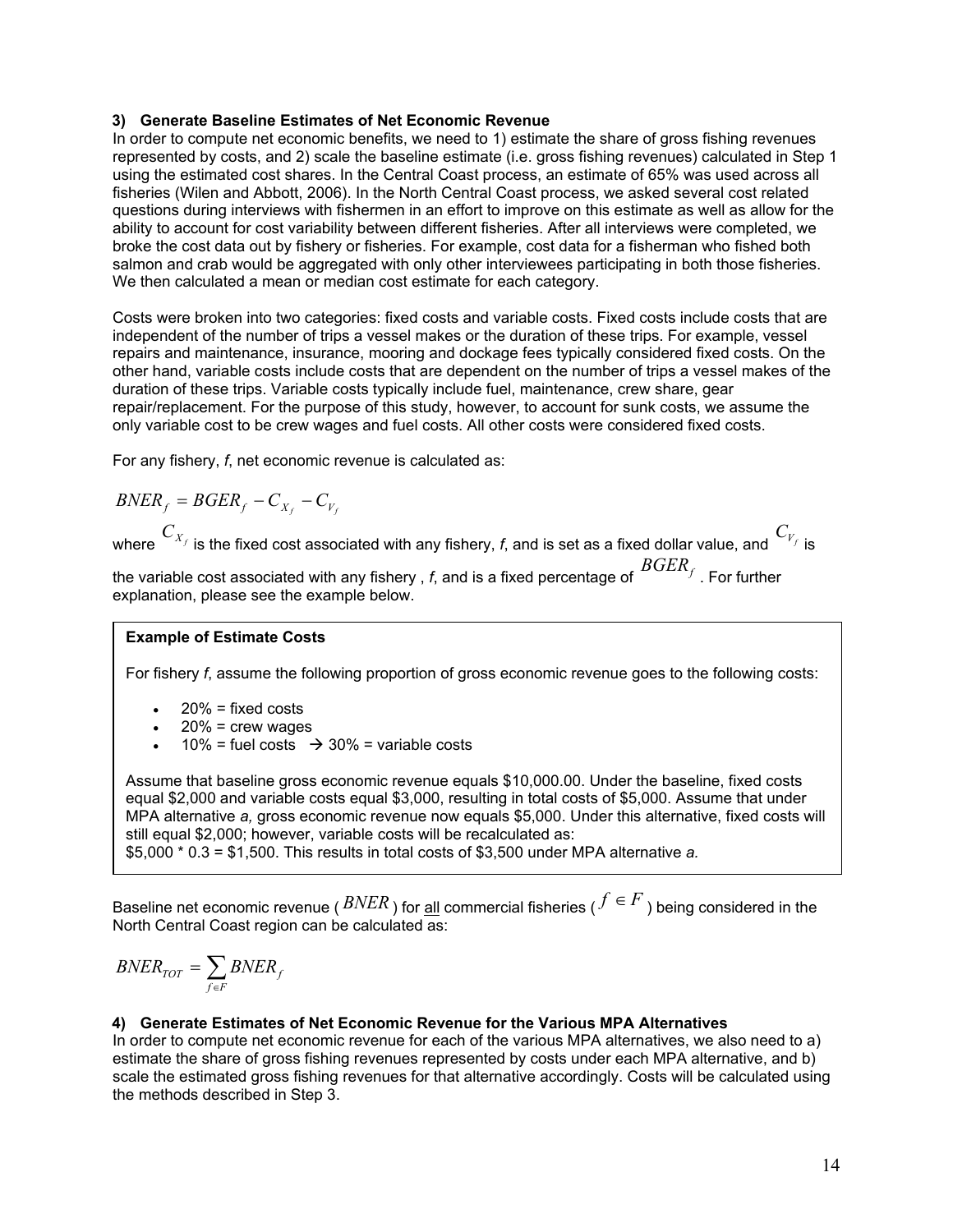For any fishery, *f*, and any MPA proposal, *a*,

$$
NER_f(a) = GER_f(a) - C_{X_f} - C_{V_f}
$$

For any MPA alternative, *a*, net economic revenue for <u>all</u> commercial fisheries ( $\frac{NER_{TOT}(a)}{TQR(1)}$ ) can be calculated as:

$$
NER_{TOT}(a) = \sum_{f \in F} NER_f(a)
$$

**5) Generate Estimate of the Potential Primary Economic Impact for the Various MPA Alternatives**  Using the results from the previous steps, the potential primary net economic impact (NEI) of a particular MPA alternative, *a,* on a particular fishery, *f,* can then be calculated as:

$$
NEI_f(a) = BNER_f - NER_f(a).
$$

The potential primary NEI of any MPA alternative, *a*, on <u>all</u> commercial fisheries ( $f \in F$ ) can then be calculated as:

 $NEI_{TOT}(a) = BNER_{TOT} - NER_{TOT}(a)$ .

### 3.2.4. Individual Impact Assessment (Commercial)

(Please refer to the Summary Report (Appendix C) for a detailed description of the Individual Impact Assessment for Commercial Fisheries)

### 3.2.5. Analysis of Existing Conservation Areas (Commercial)

(Please refer to Summary Report (Appendix C) for a detailed description of the Analysis of Existing Conservation Areas for Commercial Fisheries)

## **4. Results and Deliverables**

To date, there are two data products (i.e. sets of maps) and two analytical products resulting from this study, all of which have been forwarded to the MLPAI. More specifically, the two sets of maps are portfishery specific and study region aggregations for both the commercial (34 maps) and recreational (46 maps) fishing grounds (to view maps, see

http://www.ecotrust.org/mlpa/NCC\_Com\_Maps\_Final\_080630.pdf and

http://www.ecotrust.org/mlpa/NCC\_Rec\_Maps\_Final\_080630.pdf). The information depicted on the maps was also provided as raster data sets for all fisheries examined at the 250m cell size, and which served as the basis for the impact analysis. All datasets were accompanied by metadata conforming to the Federal Geographic Data Committee (FGDC) standards (http://www.fgdc.gov/standards).

The two analytical products are the, "Summary of potential impacts of the Integrated Preferred Alternative (IPA) and the North Central Coast Regional Stakeholder Group (NCCRSG) MPA proposals on commercial and recreational fisheries in the North Central Coast Study Region, Revised Draft (9 June 2008)" (see Appendix C) and the "Condensed Summary of the Draft (Revised 9 June 2008) (see Appendix D).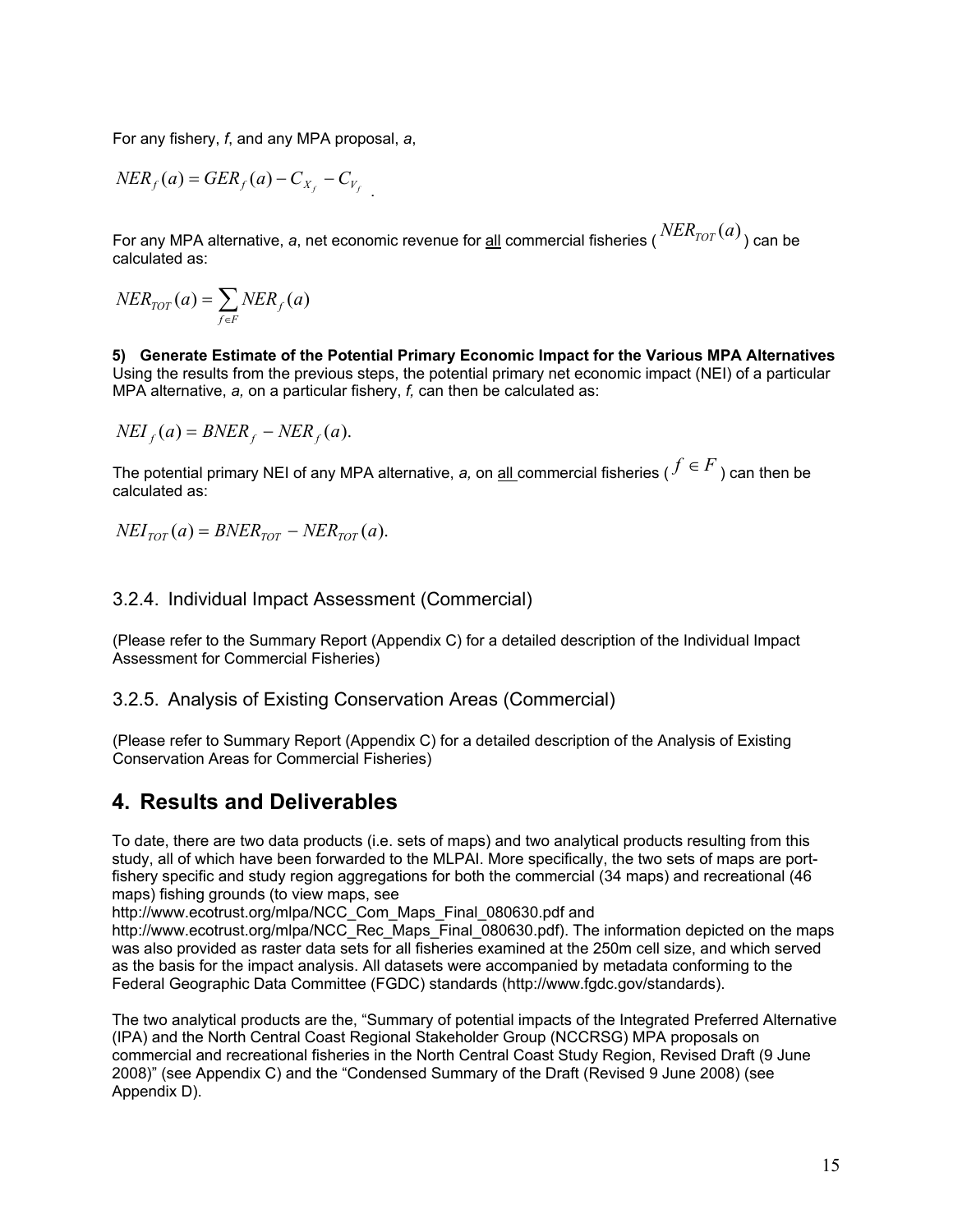In addition to those products, supplemental results based on the information acquired through the interviews with commercial and recreational fishermen are summarized here.

## **4.1. Additional Summary Statistics**

In addition to the information we collected from the participants about their fishing grounds, we also collected demographic information pertaining to their age, years experience fishing, percentage of income derived from fishing, vessel length, and haul capacity. Table 8 shows the minimum, maximum, median, mean result for each statistic at both the port and study region level. Based on the participants we interviewed, there is some variation across ports, but for the entire NCCSR the median respondent is fiftyeight years old, has twenty-nine years of experience fishing, 100% of his/her income is derived from fishing, and he/she uses a vessel thirty-seven feet long with a haul capacity of 6,000 kilograms.

|                |         | Age | Years<br><b>Experience</b> | % Income From<br><b>Fishing</b> | <b>Vessel Length</b><br>(in feet) | <b>Haul Capacity</b><br>(in kilograms) |
|----------------|---------|-----|----------------------------|---------------------------------|-----------------------------------|----------------------------------------|
|                | Min     | 25  | 5                          | 10%                             | 16                                | 500                                    |
| Point Arena    | Max     | 66  | 35                         | 100%                            | 40                                | 26,000                                 |
|                | Median  | 46  | 21                         | 95%                             | 26                                | 3,500                                  |
|                | Mean    | 45  | 22                         | 76%                             | 28                                | 7,321                                  |
|                | Min     | 15  | 3                          | 0%                              | 12                                | 400                                    |
| Bodega Bay     | Max     | 83  | 65                         | 100%                            | 56                                | 140,000                                |
|                | Median  | 58  | 30                         | 83%                             | 38                                | 6,000                                  |
|                | Mean    | 57  | 30                         | 68%                             | 36                                | 11,564                                 |
|                | Min     | 34  | 14                         | 90%                             | 16                                | 800                                    |
| <b>Bolinas</b> | Max     | 55  | 37                         | 100%                            | 25                                | 3,500                                  |
|                | Median  | 44  | 21                         | 95%                             | 20                                | 1,200                                  |
|                | Mean    | 44  | 23                         | 95%                             | 20                                | 1,675                                  |
|                | Min     | 31  | $\sqrt{5}$                 | 2%                              | 21                                | 500                                    |
| San Fran.      | Max     | 78  | 61                         | 100%                            | 64                                | 50,000                                 |
|                | Median  | 50  | 26                         | 100%                            | 38                                | 9,000                                  |
|                | Mean    | 51  | 26                         | 78%                             | 37                                | 11,538                                 |
|                | Min     | 36  | 10                         | 18%                             | 24                                | 700                                    |
| Half-Moon      | Max     | 92  | 65                         | 100%                            | 100                               | 150,000                                |
|                | Median  | 58  | 33                         | 100%                            | 43                                | 8,000                                  |
|                | Mean    | 55  | 34                         | 85%                             | 45                                | 17,210                                 |
|                | Min     | 15  | 3                          | 0%                              | 12                                | 400                                    |
| <b>DON</b>     | Max     | 92  | 65                         | 100%                            | 100                               | 150,000                                |
|                | Median  | 53  | 29                         | 100%                            | 37                                | 6,000                                  |
|                | Average | 54  | 28                         | 74%                             | 36                                | 11,694                                 |

**Table 8: Summary statistics for commercial fishermen interviewed** 

Again, the stratification described in previous sections resulted in a total of 174 commercial fishermen interviewed. Of the 172 fishermen whose information was used, 145 consider their homeport to be inside the NCCSR. Table 9 summarizes the number of fishermen interviewed in each port and the number of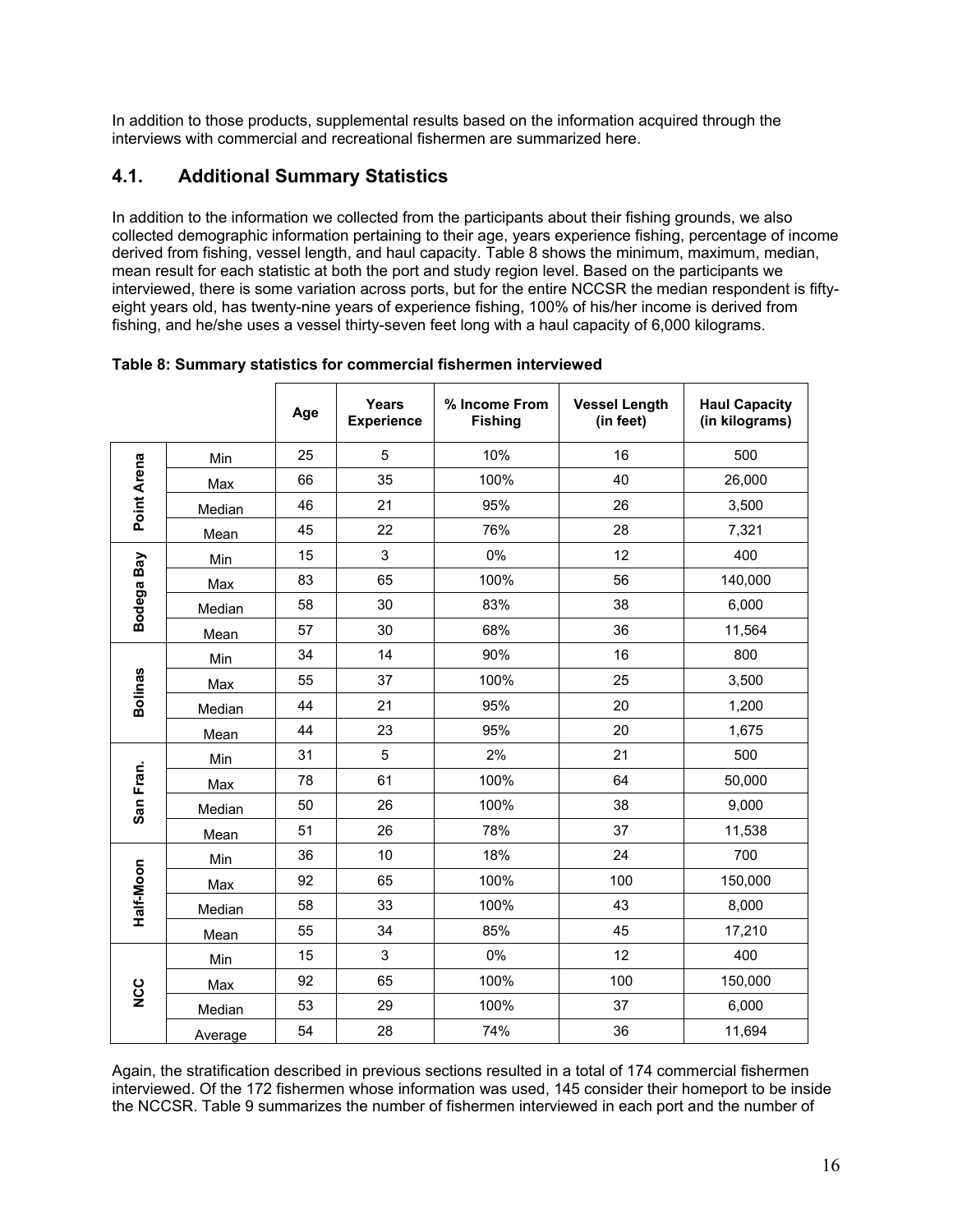fisheries they participate in or provided information for out of the 8 commercial fisheries we targeted. For example, we interviewed seventy commercial fishermen who considered Bodega Bay to be their homeport. Out of those seventy fishermen interviewed, thirty-four participate in one fishery (either salmon or Dungeness crab), thirty-four participate in two fisheries (usually salmon and Dungeness crab) and the remaining two participate in three fisheries.

|                  |                                    | Number of Fisheries (out of 8) |              |                |          |   |  |  |
|------------------|------------------------------------|--------------------------------|--------------|----------------|----------|---|--|--|
| <b>Ports</b>     | <b>Total</b><br><b>Interviewed</b> |                                | $\mathbf{2}$ | 3              | 4        | 5 |  |  |
| Point Arena      | 14                                 | 5                              | 4            | 3              |          |   |  |  |
| Bodega Bay       | 70                                 | 34                             | 34           | $\overline{2}$ | 0        | 0 |  |  |
| <b>Bolinas</b>   | 4                                  | $\mathbf{0}$                   | 0            | 2              | 2        | 0 |  |  |
| San Francisco    | 36                                 | 12                             | 20           | $\overline{4}$ | 0        | 0 |  |  |
| Half Moon Bay    | 21                                 | 7                              | 9            | 4              | $\Omega$ |   |  |  |
|                  |                                    |                                |              |                |          |   |  |  |
| <b>NCC Total</b> | 145                                | 58                             | 67           | 15             | 3        | 2 |  |  |
| Outside NCC      | 27                                 | 16                             | 8            | 3              | $\Omega$ | 0 |  |  |
| Total            | 172                                | 74                             | 75           | 18             | 3        | 2 |  |  |

### **Table 9: Number of commercial fishermen interviewed by homeport and the number of fisheries in which they participate**

In addition, we asked similar questions to the recreational fishermen we interviewed. More specifically, we captured information about their age, years of fishing, years operating a vessel, years owning a vessel, vessel length, number of individuals per trip and average number of days fished per year. Table 10 shows the minimum, maximum, median, mean result for each statistic for each user group and for the entire NCCSR.As described previously in Table 6, we interviewed a total of twenty-one CPFV fishermen, fortynine private vessel fishermen, thirteen kayak fishermen, and eighteen pier/shore fishermen. It should be noted that years experience fishing is in general, not years experience fishing in a particular user group; all other statistics apply to the user group category specifically.

As described in detail in Table 10, the median statistics for each user group are:

CPFV - 55 years old, 40 years experience fishing, 28 years operating a vessel, 23 years owning a vessel, 43 feet in length, 12 individuals fishing per trip, and on average 155 day per year,

Private vessel - 52 years old, 42 years experience fishing, 27 years operating a vessel, 20 years owning a vessel, 25 feet in length, 3 individuals fishing per trip, and on average 30 day per year,

Kayak anglers - 38 years old, 32 years experience fishing, 7 years operating a vessel, 7 years owning a vessel, 15 feet in length, 1 individuals fishing per trip, and on average 50 day per year,

Pier/Shore anglers - 39 years old, 27 years experience fishing, 1 individuals fishing per trip, and on average 46 day per year.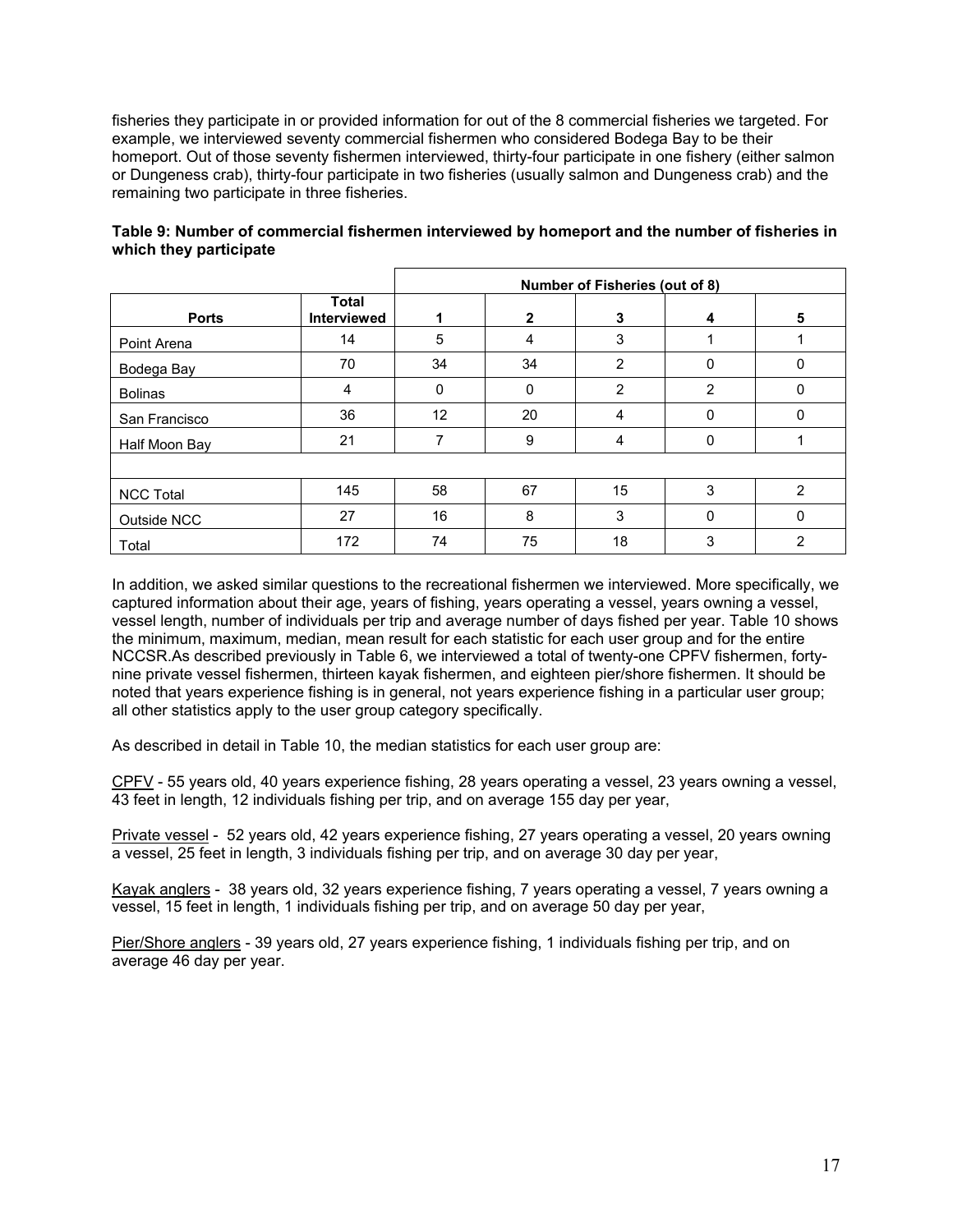|                   |        | Age | Years<br><b>Experience</b><br><b>Fishing</b> | Years<br>Operating<br><b>Vessel</b> | Years<br>Owning<br>Vessel | <b>Vessel</b><br>Length<br>(in feet) | <b>Individuals</b><br>per Trip | Average<br><b>Number</b><br><b>Days</b><br><b>Fished</b> |
|-------------------|--------|-----|----------------------------------------------|-------------------------------------|---------------------------|--------------------------------------|--------------------------------|----------------------------------------------------------|
|                   | Min    | 31  | 15                                           | 5                                   | 1                         | 26                                   | $\overline{2}$                 | 50                                                       |
|                   | Max    | 73  | 60                                           | 60                                  | 60                        | 65                                   | 40                             | 200                                                      |
| CPFV              | Median | 55  | 40                                           | 28                                  | 23                        | 43                                   | 12                             | 155                                                      |
|                   | Mean   | 54  | 38                                           | 28                                  | 22                        | 43                                   | 14                             | 141                                                      |
|                   | Min    | 30  | 9                                            | $\overline{4}$                      | $\overline{4}$            | 18                                   | $\overline{2}$                 | 10                                                       |
| Private Vessels   | Max    | 69  | 60                                           | 50                                  | 43                        | 48                                   | 6                              | 150                                                      |
|                   | Median | 52  | 42                                           | 27                                  | 20                        | 25                                   | 3                              | 30                                                       |
|                   | Mean   | 52  | 40                                           | 27                                  | 22                        | 26                                   | 3                              | 39                                                       |
|                   | Min    | 27  | $\overline{7}$                               | 3                                   | 3                         | 12                                   | 1                              | 11                                                       |
| Kayak             | Max    | 55  | 40                                           | 35                                  | 35                        | 16                                   | 4                              | 100                                                      |
|                   | Median | 38  | 32                                           | $\overline{7}$                      | $\overline{7}$            | 15                                   | 1                              | 50                                                       |
|                   | Mean   | 39  | 29                                           | 9                                   | 9                         | 15                                   | 1                              | 45                                                       |
|                   | Min    | 21  | 3                                            |                                     |                           |                                      | 1                              | 12                                                       |
| <b>Pier/shore</b> | Max    | 66  | 60                                           |                                     |                           |                                      | 3                              | 150                                                      |
|                   | Median | 39  | 27                                           |                                     |                           |                                      | 1                              | 46                                                       |
|                   | Mean   | 41  | 29                                           |                                     |                           |                                      | 1                              | 61                                                       |

**Table 10: Summary statistics for recreational fishermen interviewed** 

## **4.2. Analytical Products**

During the winter and spring of 2007–08, Ecotrust staff conducted a series of analyses on the various MPA proposals under consideration. The goal was to assess the relative maximum potential impacts of the proposals, both in terms of the area of fishing grounds affected and the stated importance of those areas. As expected, our analysis showed that all areas are not valued equally, and some areas are more important to a fishery or fisheries than other areas. Such a finding suggests that even a small closure can have a large impact, expressed in units of stated importance. The summary of these analyses was forwarded to Blue Ribbon Task Force in May 2008 and to the Fish and Game Commission in June 2008, and is included in Appendix C.

Ecotrust is committed to keeping in the public domain as much information as possible about the methods and tools we use, and will make available the specific Arc Macro Language (AML) code used for interpreting and analyzing the data to researchers interested in replicating this research.

As we will discuss further in the next section, the products discussed in this section are not an exhaustive list of products that could be created using the fishing grounds data collected as a part of this study.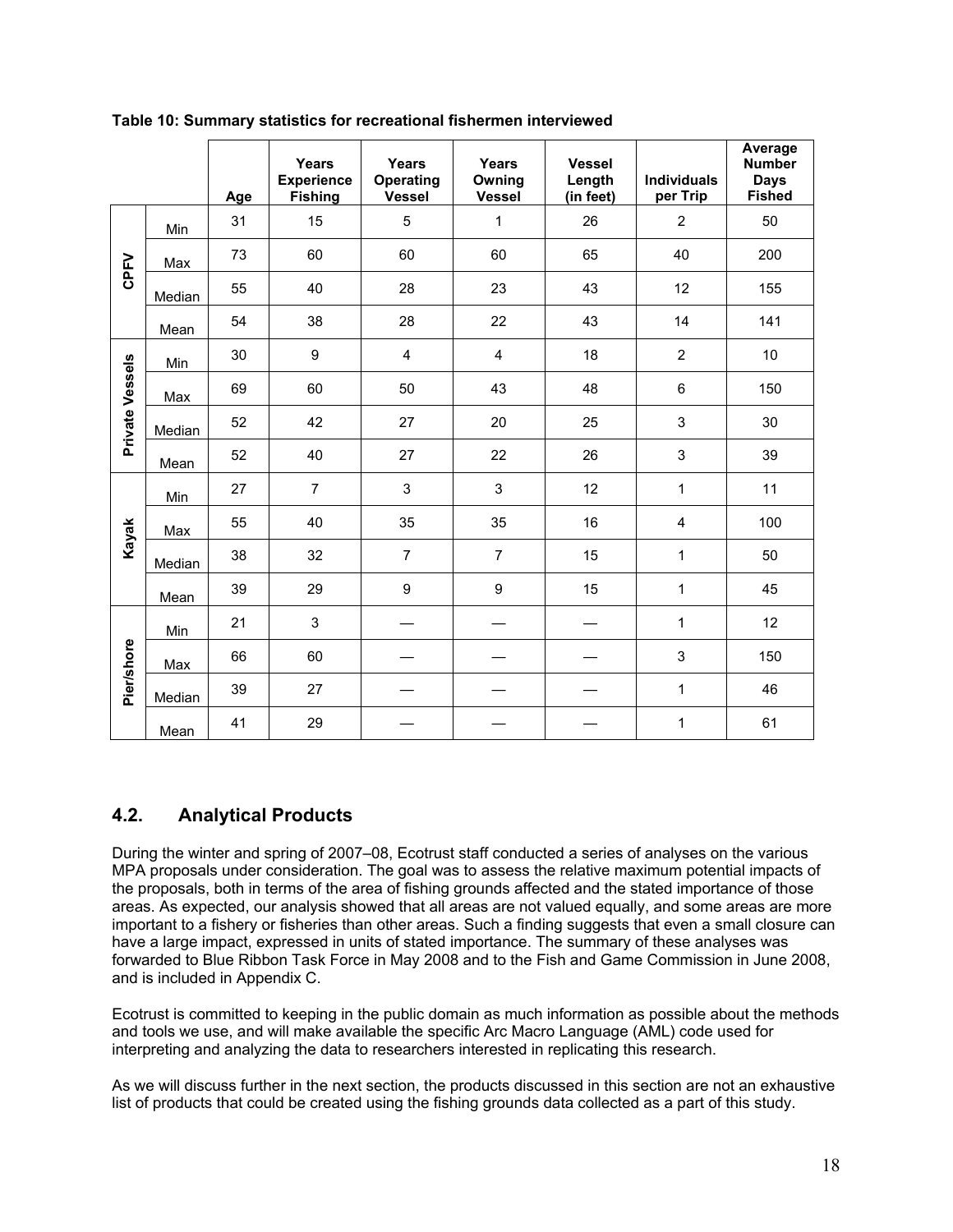## **5. Discussion and Conclusion**

There are several methodological and process lessons that are worth reflecting on, in the hope of informing future iterations or applications of this approach. We also describe some opportunities for further analysis.

## **5.1. Weighting of Participants Shapes**

In the Central Coast process, each participant or fisherman's grounds were given equal treatment in the analysis, starting with the summarized weighted surface for each fishery. Given the novelty of this project's approach and the timeframe in which it was conducted, we had not fully explored the potential ways in which this information could be analyzed. One of the many suggestions from the fishing community received during and after the Central Coast process was that we should consider weighting each fishermen's individual fishing grounds based on some measure of experience or success—potential measures include years experience, percentage of income derived from fishing, percentage of income from a particular fishery investigated, and ex-vessel revenue, which is captured in the CDGF landing receipts. We explored all of these potential weights suggested and decided that, since the goal of the project was to analyze the gross and net economic impacts for each of the MPA network proposals as they were being designed, we needed to create a weighted surface across the ocean landscape that characterized a crude estimate of gross revenue. Consequently we weighted each fisherman's shapes by multiplying the number of "pennies" for a given shape and for a given port-fishery by the landings attributed to each fisherman for each port-fishery combination or average ex-vessel revenue, 2000-06. More specifically, we multiplied the number of "pennies" by the proportion of in-study region landings or average ex-vessel revenue, 2000-06 per fishermen, specific to each port-fishery. This results in a crude revenue-based weighted surface that represents the stated importance of different areas for each portfishery. Again, this was done so that we could attribute a fisherman's grounds to each port he/she landed at over the last seven years (2000-06). For example, if a fisherman landed salmon in both Bodega Bay and San Francisco, then his/her shapes are used in both maps and weighted based on the percentage of ex-vessel revenue reported to each port in the CDFG landing receipts, 2000-06. The final aggregated maps for each port then represented who lands there, not who homeports there because pounds and exvessel revenue are recorded in the CDFG landing receipts by where fish are landed, not by a fisherman's homeport. The home port information is only captured during the interview, but we do not know what that represents in terms of the total commercial fishing population for a given port. The resulting maps are then presented and used by the MLPAI process in sets for each fishery, one map of the fishery for the entire NCCSR and a map for each fishery specific to each landing port in which that fishery occurs. Both study region maps and port specific maps were made available and considered by the NCCRSG as they designed their MPA network proposals.

The time period of 2000-06 was chosen for consistency across all fisheries due to limitations in categorizing DFG landing receipts prior to 2000 for the nearshore and deeper nearshore fisheries. The CDFG Nearshore Fisheries Management Plan was designed, drafted, and implemented in 2001-02. In order to identify individuals to interview for these fisheries, we examined and targeted those individuals who target rockfish and hold a nearshore or deeper nearshore fishing permit. Information for 2007 was not available when the analysis was conducted.

## **5.2. Timing**

Conducting detailed, fieldwork based, participatory research concurrently with a sometimes contentious policy process is ambitious—especially when the work period coincides with the summer fishing season. Ideally, detailed information about the fishing grounds and their relative importance would be available to decision-makers prior to the beginning of a policy process. Timing is always going to be a constraint in the MLPAI process, especially when trying to gain a statistical representation of the region's fishing fleet. In should be noted that timing can be improved considerably by making explicit arrangements to either conduct research prior to the policy process and at times more convenient for the participants.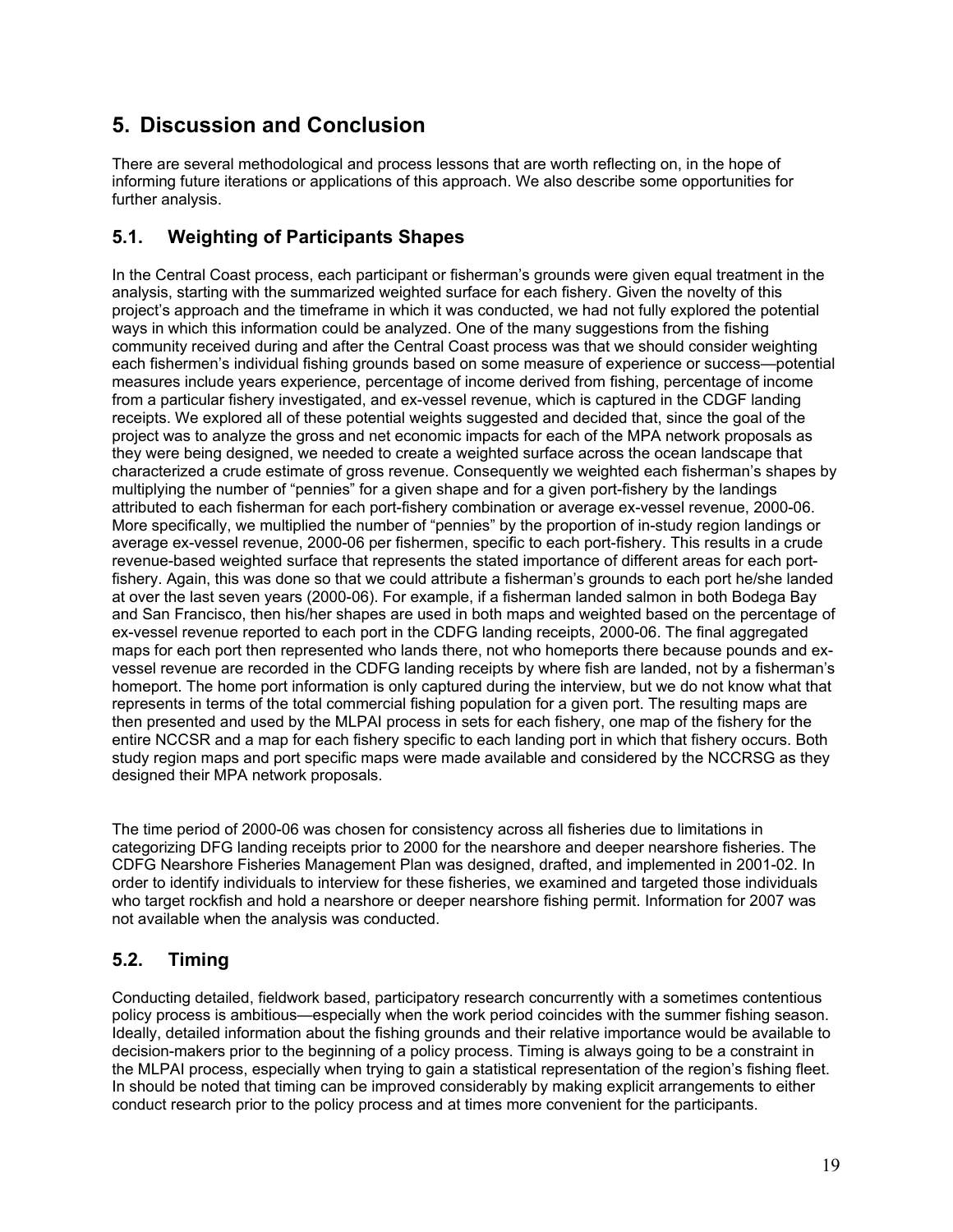In the case of this project, we were able to collect data in the field, analyze the results in a manner that they could be used by the NCCRSG and verified by the fishing community. The results were presented to the NCCRSG in a timely manner, which assisted them in their process of siting the placement of MPAs. This is a significant improvement over the Central Coast process where the timeline from collecting data to reviewing results and displaying them in a manner that was acceptable to the fishing community never fully aligned with the meetings of the Regional Stakehodler Group there. In the North Central Coast process, by contrast, stakeholders had all of the information, both biological and socioeconomic at their disposal before they started to design their MPA network proposals. This also may have contributed to the Integrated Preferred Alternative MPA network proposal having about half of the economic impact as the proposal that was accepted in the Central Coast, with both placing approximately the same amount of area proportional to the total area in each study region in MPAs.

The exact timing of when data was collected in the field and delivered to the process is outlined below.

Data collected from commercial fishermen: June 28 – August 18 Data collected from recreational fishermen: September 8 – Nov. 8

Commercial fishing grounds presented and used by the NCCRSG: October 16-17 Recreational fishing grounds presented and used by the NCCRSG: December 11-12

Final proposals developed and presented to the Blue Ribbon Task Force: April 22-23

## **5.3. Scale and Stratification of Fisheries**

One of the many improvements made to this study when compared to the work done in the Central Coast process was to stratify the fisheries by geographical port groups and examine each fishery for each port individually, rather then just considering a fishery for the entire study region. More specifically, for each of the major commercial ports in the region (Point Arena, Bodega Bay, Bolinas, San Francisco, and Half Moon Bay) we used the CDFG landing receipts to stratify our sample so that we would target participations for a given fishery in each port (see Tables 3 and 4). This allowed us to create maps of the fishing grounds that characterized the value and spatial extent for each fishery in each port if the fishery occurred there. In turn, this allowed us to further analyze and report the potential economic impacts for each fishery in each port and in the study region as a whole, whereas in the Central Coast we only evaluated the potential economic impacts for each fishery at the study region level.

Another improvement to the stratification of our commercial fisheries sample was that we grouped species, where applicable, based on how they are targeted or managed. One example of this is in the Central Coast study we collected information for specific species that make up the nearshore fishery or deeper nearshore fishery, whereas in the North Central Coast we targeted fishermen and captured their information based on having a nearshore and\or deeper nearshore fishery permit and asked them to provide their fishing grounds for nearshore species and deeper nearshore species collectively, rather then each species individually. This approach was applied to the coastal pelagics fishery as well.

## **5.4. Quality Assurance/Quality Control**

This project used valuable lessons learned in the Central Coast project to improve quality assurance and quality control mechanisms. The two primary changes made related to questions of confidentiality and verification of information collected.

With respect to the issue of confidentiality, the protocol we developed for this project conforms to human subject standards used at the University of California and elsewhere in academic research. Given the sensitive nature of fishing ground maps and the economic information they contain, at least implicitly, we took additional measures to mask individual informants, and gave the fleet control over what, if any, information they wanted to display publicly, in the NCCRSG meetings.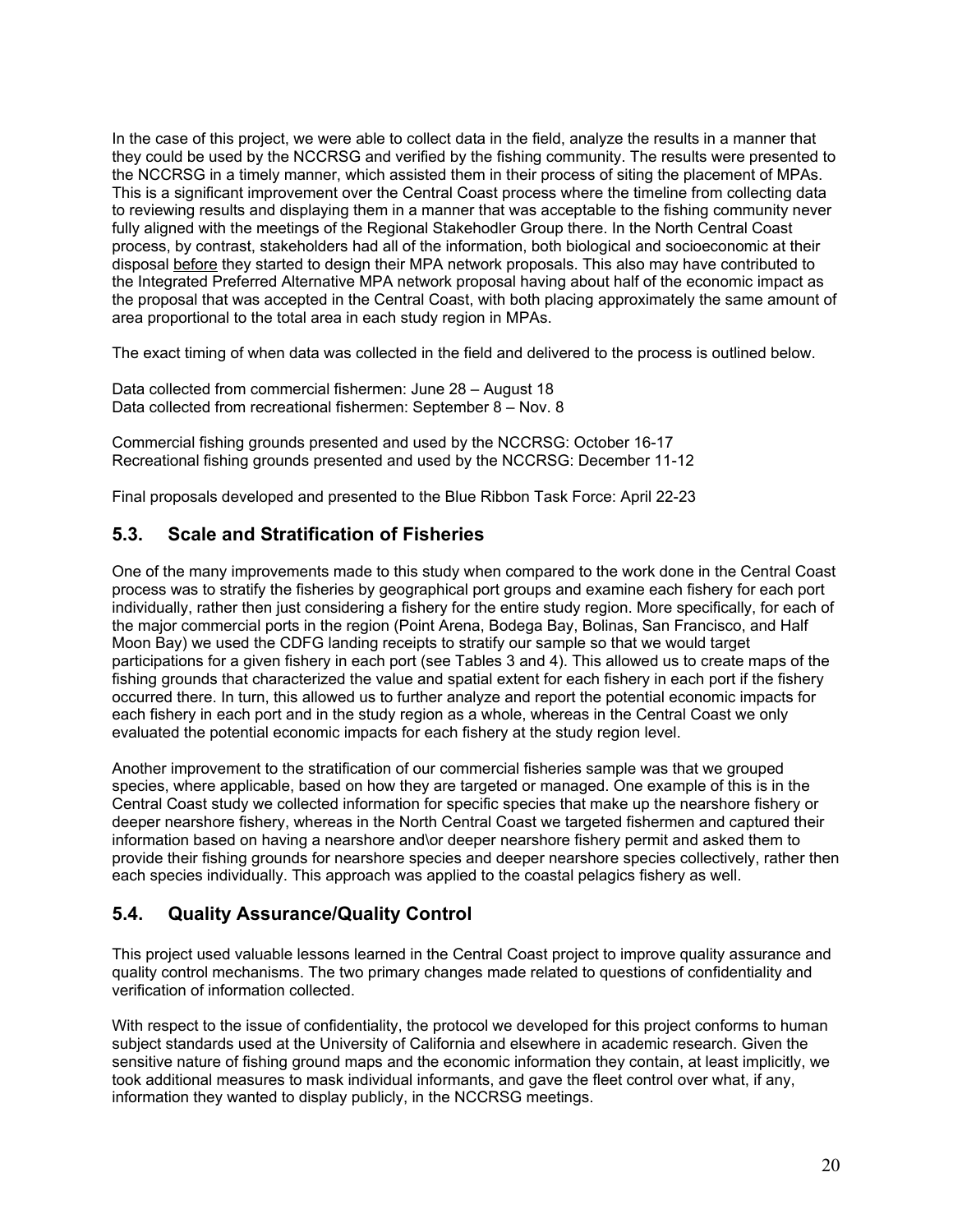In the Central Coast process, an incident involving a well-intentioned field staff is illustrative of the special nature of this information and the extra care required in working with it; wanting to illustrate the mapping protocol, she showed the shapes of a previous respondent (A) to a second respondent (B). Even though no identifying information was shared, respondent B thought he recognized the fishing grounds, and called respondent A, who promptly called Ecotrust staff demanding an explanation. We were able to reassure respondent A, and he opted to continue his participation in the project. Since it is not generally the case that fishermen can recognize each other's grounds, we had not foreseen this possibility, and used this incident to sharpen our protocols for field staff working on the North Central Coast project. Specifically, they were instructed to never use actual shapes for demonstration purposes. Because of this change, no similar incidents were encountered in the North Central Coast project.

With respect to data verification, the main mechanism for verifying the data collected in the Central Coast project was individual and group meetings with respondents and others in each fleet. This provided sometimes very detailed verification and sign-off on the extent and relative importance of the fishing grounds for each fishery. Internally, at Ecotrust, we employed several QA/QC protocols that were designed to catch inconsistencies and other problems with the data. For example, we ran an automated check to make sure each respondent's shapes and weights add up to the 100 pennies. In addition to these protocols, there were several additional process improvements we were able to make during the North Central Coast process.

Ecotrust also designed and implemented a secure web-based mapping interface that fishermen were able to log-in to and verify that their individual information was correct, or if not, they were given the opportunity to describe any changes that needed to be made. Out of the 174 fishermen interviewed, eighty-three provided e-mail addresses, which we used to follow up with them using the method described above. Of those eighty-three, twenty-four verified their information using the secure on-line verification system. Recognizing that not every fisherman has access to the internet or may not want to verify their results electronically, each fisherman was also sent a letter and a copy of there fishing grounds. They were asked to respond if any changes needed to be made; if they didn't respond after a three week time period, it was assumed that the information they provided was correct. This method of verifying the information collected resulted in only a handful of fishermen who responded.

After each fisherman had the opportunity to verify their individual results, we created aggregated maps for each port-fishery. Those resulting maps were then reviewed at meetings held in ports and circulated electronically through key members of the fishing community to verify for accuracy and intended display for use by the RSG. The timing of the review process was somewhat constrained, making it difficult to conduct meetings were everyone was notified and could be available to participate. Alternatively, circulating the maps electronically assured that the review process did occur and that key individuals, particularly, members of the fishing community that were on the NCCRSG had a chance to review and approval all maps before they were submitted to the MLPAI process.

## **5.5. Further Analysis**

There are several avenues for further analysis that we are actively exploring. As we already explored in using our data from the Central Coast region, the fishermen-derived information can be used in other computer-based decision support system to explore the range of best options for balancing ecological and socioeconomic objectives of MPA design (Klein et al. 2008a; Klein et al. 2008b). We anticipate continuing to build on our work in the MLPA process for advancing the methodological and computational approach for assisting MPA design. Specifically, we are working with a sub-team of the MLPA's Science Advisory Team on approaches for using a simulation technique (Marxan) for effectively identifying fishing grounds that are of most or least importance to both commercial and recreational fisheries. Anticipating considerable potential conflicts between recreational and commercial interests in Southern California, we anticipate that the resulting aggregated maps that show areas that are more or less relevant for a number of distinct fisheries could be a valuable information product as the southern California stakeholder group commences its work.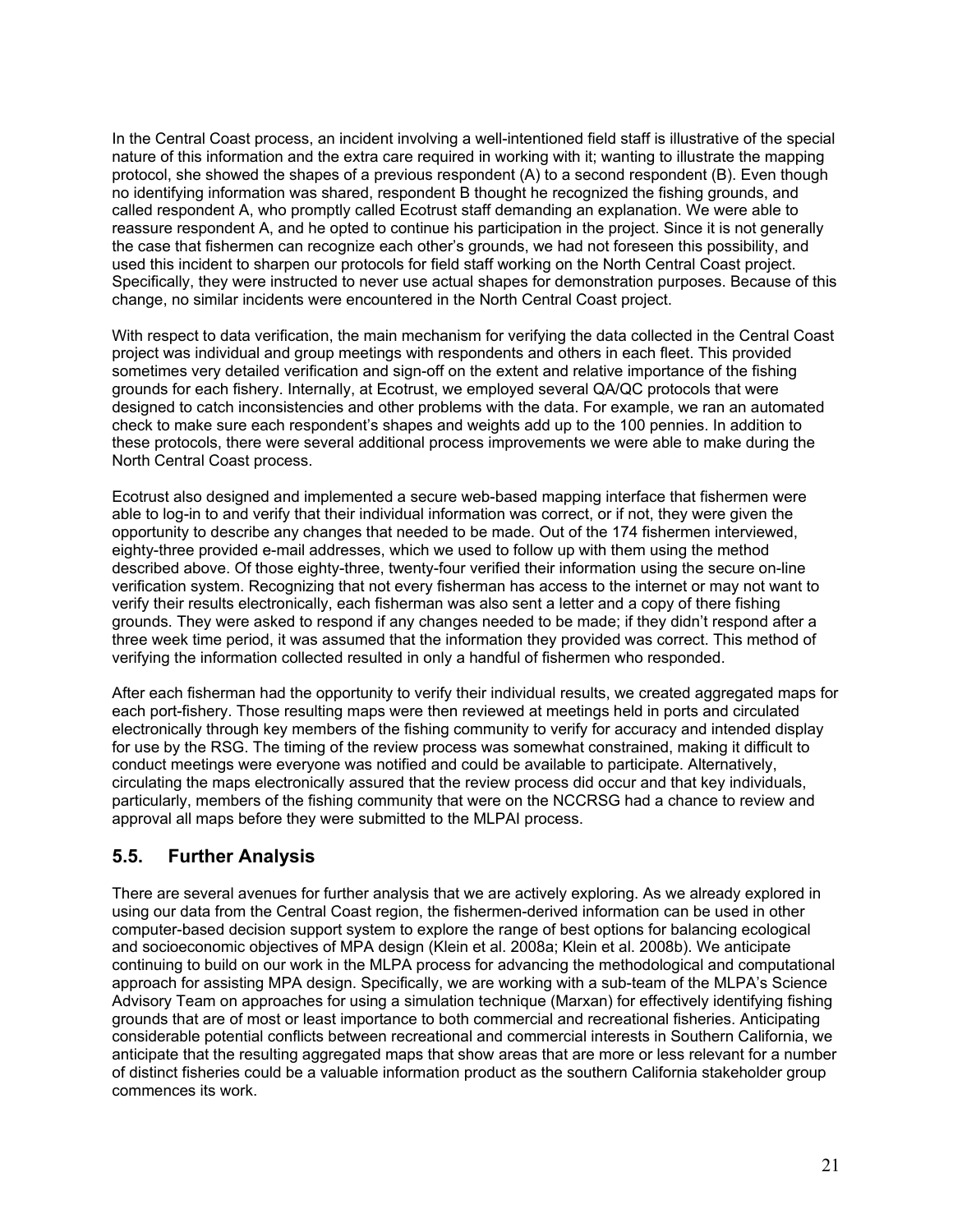In a related effort, we are also working with a group of modelers on the SAT on using our data to parameterize the dynamic population models developed in the North Central Coast (referred to as the UC Davis and EDOM model, respectively, in the SAT materials). As the group begins adapting these dynamic models to the Southern California Study Region, we will use our data to a) compare their outputs to our analysis, since both dynamic and static approaches should yield congruent results for the baseline case with no MPAs, and b) parameterize the models using the new fishing ground data for the South Coast.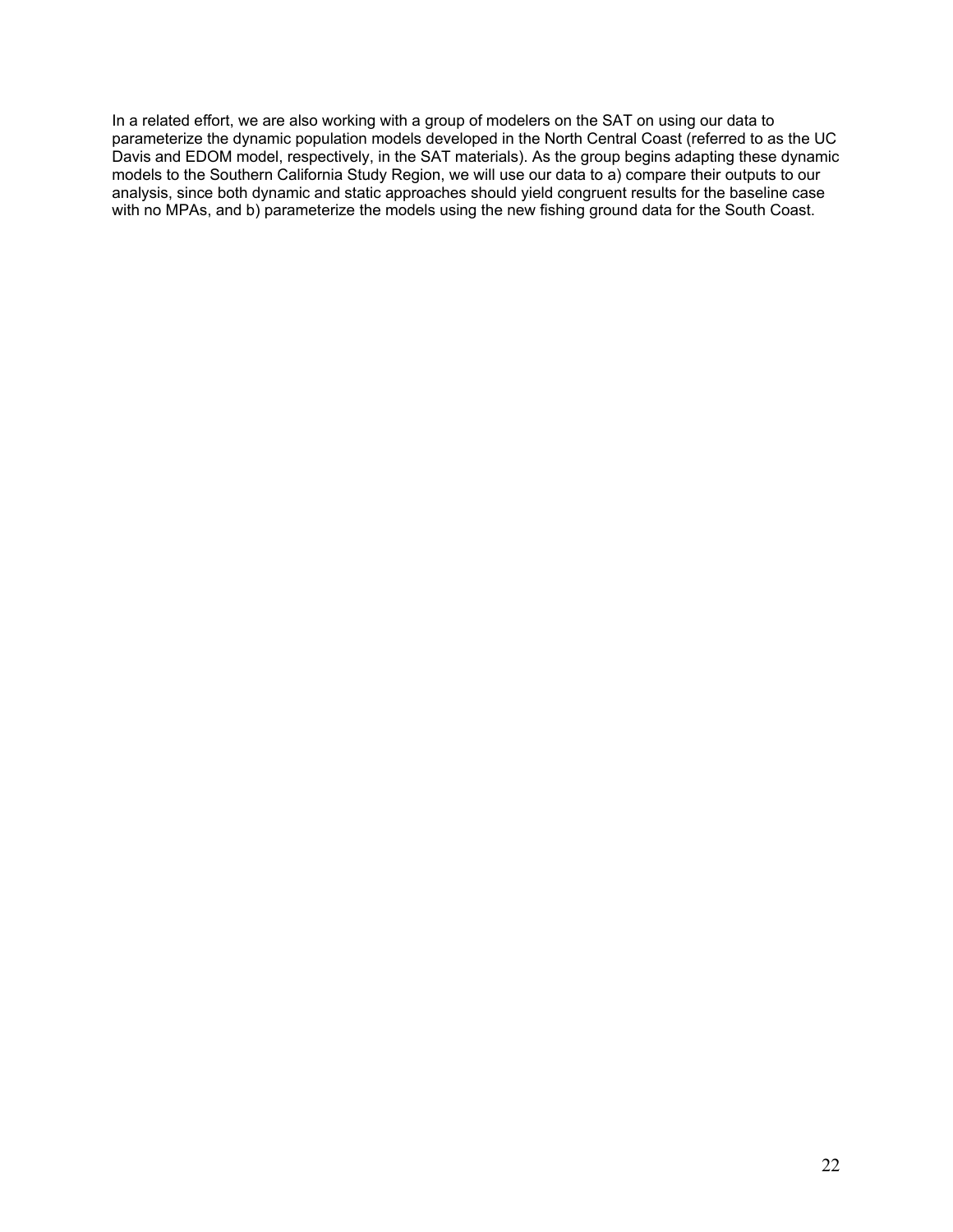## **References**

- <sup>o</sup> Anselin, L., R. J. G. M. Florax and S. J. Rey, Eds. (2004). Advances in Spatial Econometrics: Methodology, Tools and Applications. New York, Springer.
- à Breman, J., Ed. (2002). Marine geography: GIS for the oceans and seas. Redlands, ESRI Press
- □ Caddy, J. F. and F. Carocci (1999). "The spatial allocation of fishing intensity by port-based inshore fleets: a GIS application." ICES Journal of Marine Science 56: 388-403.
- **E** Fisher, W. L. and F. J. Rahel, Eds. (2004). Geographic Information Systems in Fisheries. Bethesda, MD, American Fisheries Society.
- <sup>a</sup> Gimblett, H. R., Ed. (2002). Integrating geographic information systems and agent-based modeling techniques for simulating social and ecological processes. New York, Oxford University Press.
- <sup>n</sup> Goodchild, M. F. and D. G. Janelle, Eds. (2004). Spatially integrated social science. New York, Oxford University Press.
- à Green, D. R. and S. D. King, Eds. (2003). Coastal and Marine Geo-Information Systems: Applying the Technology to the Environment. Dordrecht, Kluwer Academic Publishers.
- □ Klein, C. J., A. Chan, L. Kircher, A. J. Cundiff, N. Gardner, Y. Hrovat, A. Scholz, B.Kendall, and S. Airame, 2008a, Conservation Biology, OnLine Early Articles (ahead of print publication),
- http://www.blackwell-synergy.com/doi/abs/10.1111/j.1523-1739.2008.00896.x?journalCode=cbi à Klein, C. J., C. Steinback**,** A. J. Scholz, and H. P. Possingham, 2008b, Effectiveness of marine
- reserve networks in representing biodiversity and minimizing impact to fishermen: a comparison of two approaches used in California. Conservation Letters 1:1, 44–51
- □ Kruse, G. H., N. Bez, A. Booth, M. W. Dorn, S. Hills, R. N. Lipcius, D. Pelletier, C. Roy, S. J. Smith and D. Witherell, Eds. (2001). Spatial processes and management of marine populations. Fairbanks, University of Alaska Sea Grant.
- <sup>o</sup> Marine Life Protection Act (MLPA) Initiative (2005). California Marine Life Protection Act (MLPA) Initiative Regional Profile of the Central Coast Study Region (Pigeon Point to Point Conception, CA) (v.3.0). Sacramento, Marine Life Protection Act Initiative: 130pp. plus appendices
- <sup>o</sup> Meaden, G. J. (1996). Potential for geographical information systems (GIS) in fisheries management. Computers in Fisheries Research. B. A. Megrey and E. Moksness. London, Chapman and Hall: 41- 77.
- <sup>□</sup> Quan, J., N. Oudwater, J. Pender and A. Martin (2001). GIS and Participatory Approaches in Natural Resources Research. Socio-economic Methodologies for Natural Resources Research. Best Practice Guidelines. Chatham, UK, Natural Resources Institute.
- <sup>□</sup> St. Martin, K. (2004). GIS in Marine Fisheries Science and Decision Making. Geographic Information Systems in Fisheries. W. L. Fisher and F. J. Rahel, American Fisheries Society: 237-258.
- <sup>o</sup> St. Martin, K. (2005). "Mapping Economic Diversity in the First World: The Case of Fisheries," Environment and Planning A 37: 959-979.
- <sup>o</sup> St. Martin, K. forthcoming 2006. "The Impact of 'Community' on Fisheries Management in the U.S. Northeast," Geoforum.
- <sup>n</sup> Scholz, A., K. Bonzon, R. Fujita, N. Benjamin, N. Woodling, P. Black and C. Steinback (2004). "Participatory socioeconomic analysis: drawing on fishermen's knowledge for marine protected area planning in California." Marine Policy 28(4): 335-349.
- <sup>□</sup> Scholz, A., M. Mertens and C. Steinback (2005). The OCEAN Framework: Modeling the Linkages between Marine Ecology, Fishing Economy, and Coastal Communities. In D. Wright and A. Scholz (Eds.) Place Matters: Geospatial Tools for Marine Science, Conservation, and Management in the Pacific Northwest. Corvallis, OR, Oregon State University Press.
- <sup>□</sup> Scholz, A., C. Steinback, S. Klain and A. Boone (2006a). Socioeconomic Profile of Fishing Activities and Communities Associated with the Gulf of the Farallones and Cordell Bank National Marine Sanctuaries. Portland, OR, Ecotrust: 122pp.
- <sup>□</sup> Scholz, Astrid, Charles Steinback and M. Mertens (2006b). Commercial fishing grounds and their relative importance off the Central Coast of California. Report submitted to the California Marine Life Protection Act Initiative (May 4, 2006).
- <sup>n</sup> Valavanis, V. D., Ed. (2002). Geographic information systems in oceanography and fisheries. New York, Taylor & Francis.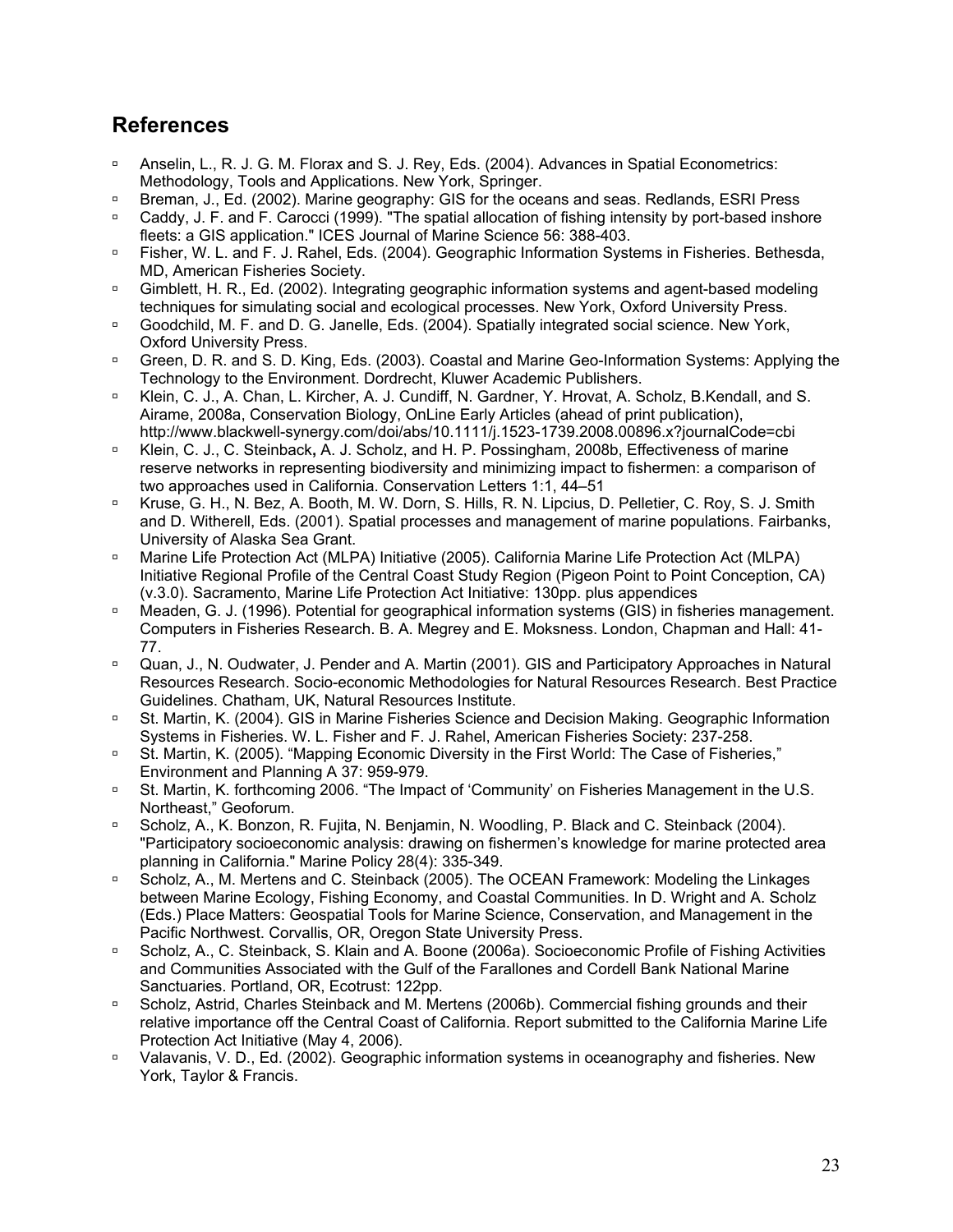- à Wedell, V., D. Revell, L. Anderson and L. Cobb (2005). Port Orford Ocean Resources Team: Partnering Local and Scientific Knowledge with GIS to Create a Sustainable Community in Southern Oregon. Place Matters: Geospatial Tools for Marine Science, Conservation, and Management in the Pacific Northwest. D. Wright and A. Scholz. Corvallis, OR, Oregon State University Press.
- □ Wilen, James and Joshua Abbott (2006). Estimates of the Maximum Potential Economic Impacts of Marine Protected Area Networks in the Central California Coast. A final report submitted to the California MLPA Initiative in partial fulfillment of Contract #2006-0014M (July 17, 2006).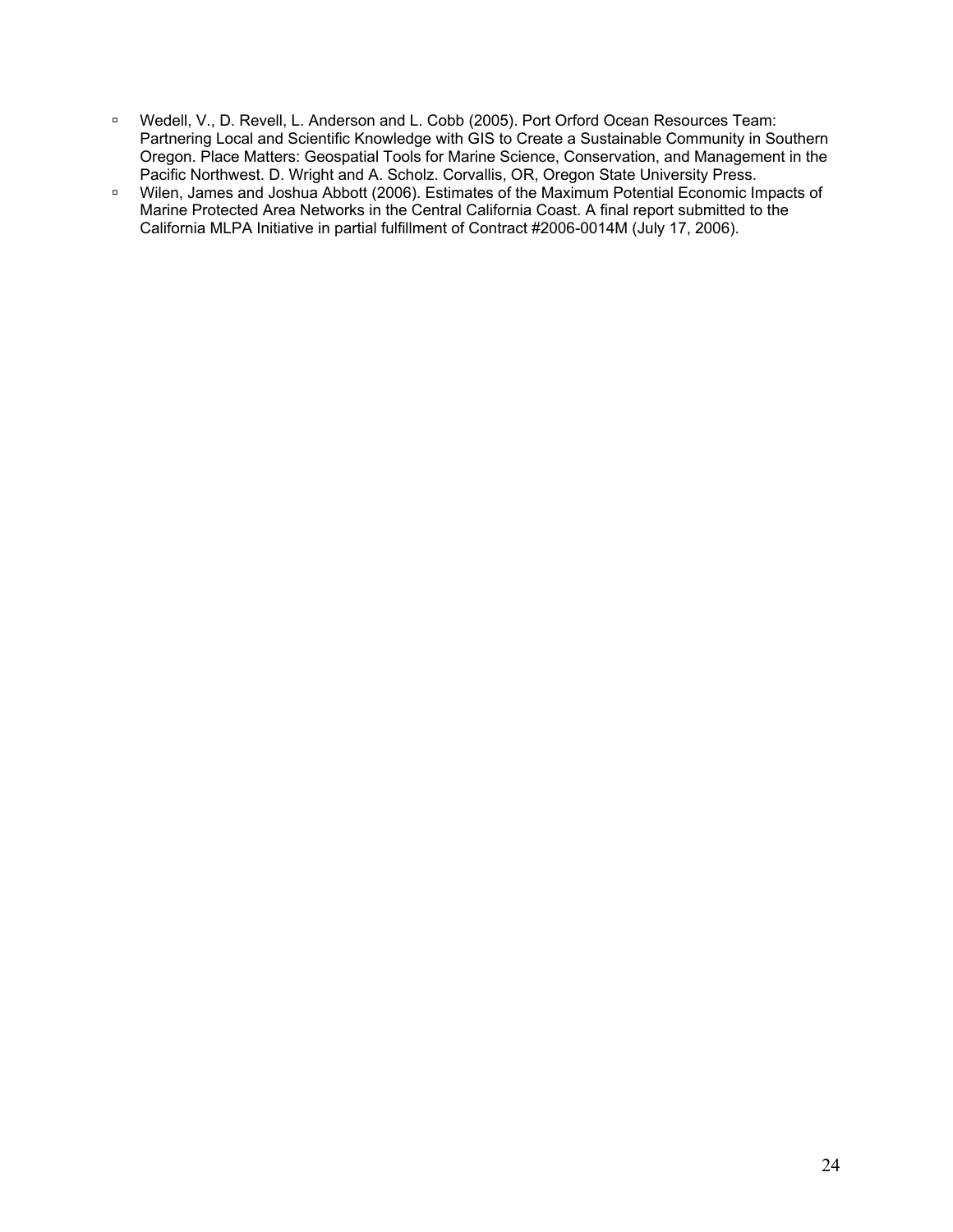**Appendices:** 

**Appendix A: Scope of Work (Commercial Fisheries)** 

**Appendix B: Scope of Work (Recreational Fisheries)** 

**Appendix C: Summary Report** 

**Appendix D: Condensed Summary Report** 

**Appendix E: Port Profiles** 

**Appendix F: Consent Form (English Version)** 

**Appendix G: Consent Form (Vietnamese Version)**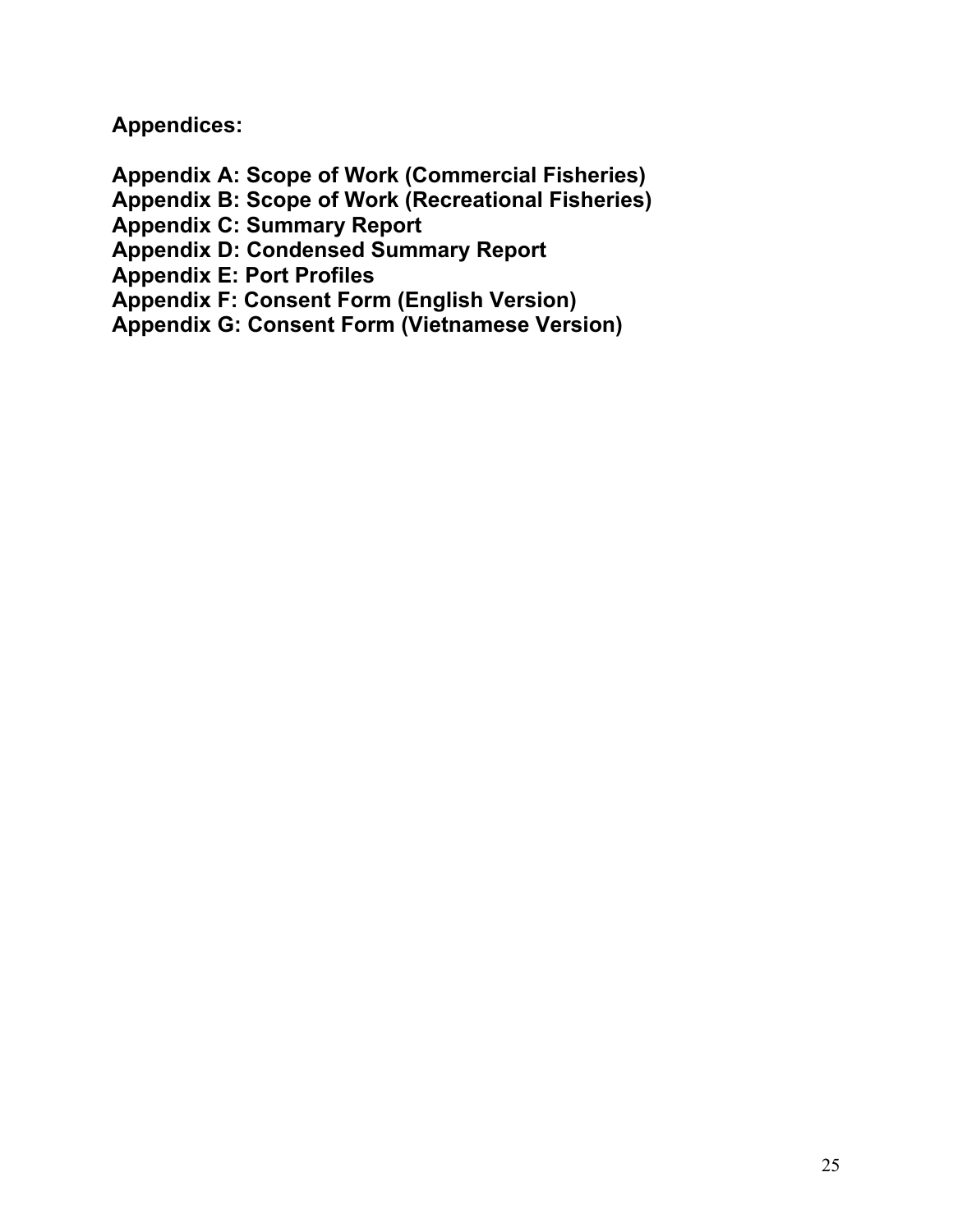### COASTAL CONSERVANCY

Staff Recommendation May 24, 2007

#### **NORTH CENTRAL COAST SOCIOECONOMIC DATA COLLECTION**

File No. 06-109-03 Project Manager: Christine Blackburn

**RECOMMENDED ACTION:** Consideration and possible Conservancy authorization to disburse to Ecotrust up to \$200,000 of funds previously authorized to implement the Ocean Protection Council Department/Fish and Game joint work plan. These funds will be used consistent with the Marine Life Protection Act to collect socioeconomic data in the north central coast study region.

**LOCATION:** North central coast study region, five miles north of Point Arena to Pigeon Point

**PROGRAM CATEGORY:** Integrated Coastal and Marine Resources Protection

## *EXHIBITS*

Exhibit 1: January 18, 2007 staff recommendation and OPC-DFG work plan

#### **RESOLUTION AND FINDINGS**:

Staff recommends that the State Coastal Conservancy adopt the following resolution pursuant to Section 31220 of the Public Resources Code:

"The State Coastal Conservancy hereby authorizes the disbursement to Ecotrust of an amount not to exceed two hundred thousand dollars (\$200,000) of funds previously authorized to implement the Ocean Protection Council–Department of Fish and Game joint work plan. These funds will be used to collect socioeconomic data in the north central coast study region of the Marine Life Protection Act."

Staff further recommends that the Conservancy adopt the following findings:

"Based on the accompanying staff report and attached exhibits, the State Coastal Conservancy hereby finds that Ecotrust is a nonprofit organization existing under the provisions of U.S. Internal Revenue Code section 501(c)(3), whose purposes are consistent with Division 21 of the Public Resources Code."

#### **PROJECT SUMMARY:**

Staff is recommending that the Conservancy authorize the disbursement of up to \$200,000 to Ecotrust of funds previously authorized to implement the Ocean Protection Council (OPC)–Department of Fish and Game (DFG) joint work plan. These funds will be used to collect socioeconomic data in the north central coast study region of the Marine Life Protection Act (MLPA).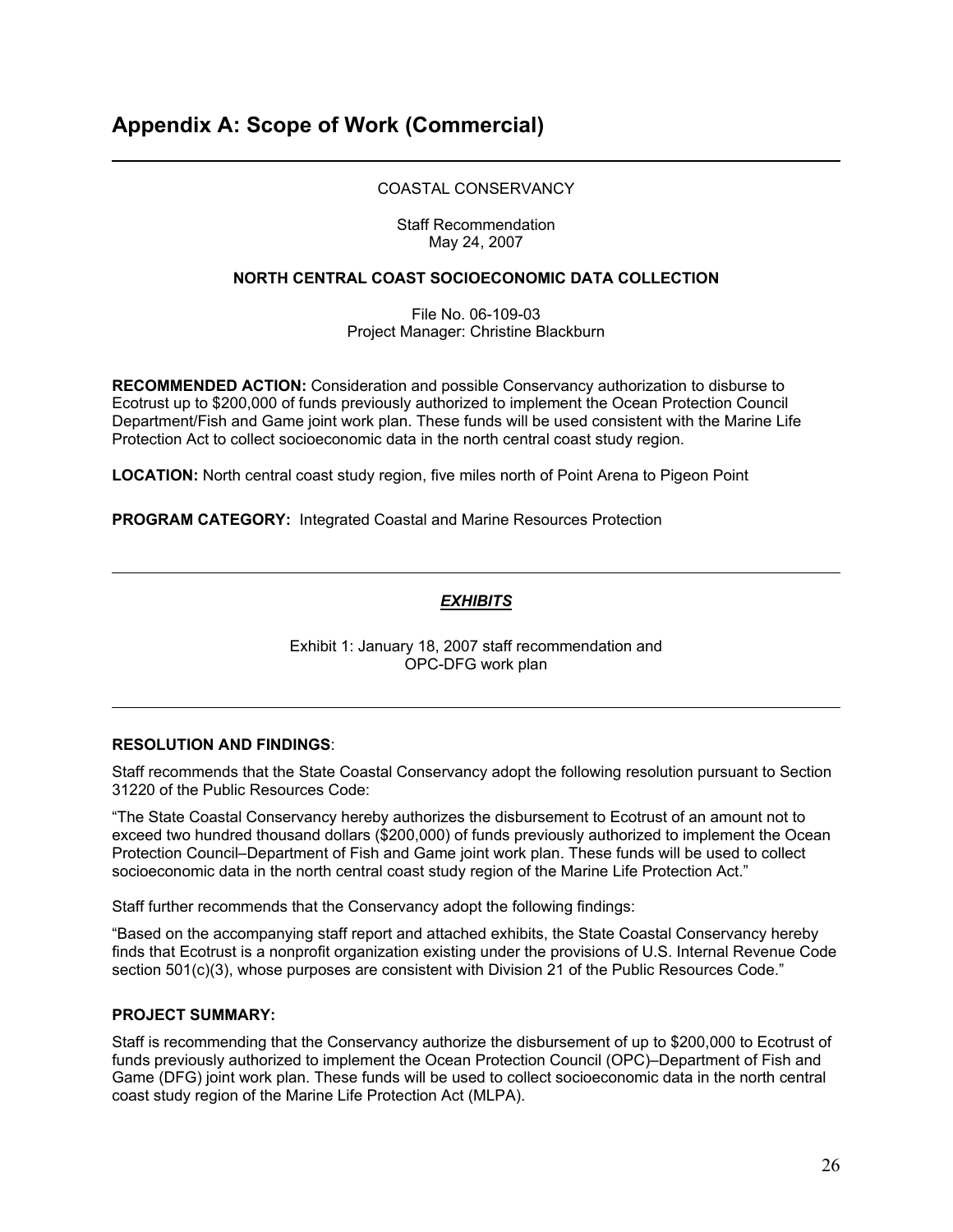In January 2007, the Coastal Conservancy authorized the disbursement of up to \$4,215,000 for data collection, analysis, monitoring, and other actions to implement the Marine Life Protection Act and Marine Life Management Act as specified in the OPC–DFG joint work plan. It was anticipated at that time that portions of the work plan would be implemented by means of grants to nonprofit organization or other entities having an interest in, and the ability to execute, relevant work plan tasks. The original Conservancy staff recommendation and joint work plan are attached as Exhibit 1.

Component A8 of this work plan calls for preliminary socioeconomic data collection for the MLPA process in the next study region so that these data may be taken into account while planning the next regional network. On December 21, 2006, the north central coast (five miles north of Point Arena to Pigeon Point) was named as the next region. In February, the MLPA Blue Ribbon Task was appointed and the regional stakeholder process was initiated, led by the MLPA Initiative staff. Socioeconomic data are needed for the fall portion of the stakeholder process when groups will begin to analyze different options for marine protected areas (MPAs) in the region.

## **Project Details:**

Ecotrust collected socioeconomic data in the first MLPA study region—the central coast—by compiling and mapping expert knowledge from fishermen to create a comprehensive picture of commercial fishing use patterns in the region. Numerous reviews of the previous Ecotrust project were conducted. These reviews concluded that the work performed by Ecotrust constituted an innovative and vital contribution to the understanding of fisheries and to the engagement of fishermen in participatory research. However, there were also several critiques of the methods used and suggestions for improving the study if the MLPA process proceeded. The proposed project incorporates both suggestions made by these reviewers and additional lessons learned from the Ecotrust Central Coast project.

The project will use a sampling design similar to the one implemented in the Central Coast process; data will again be collected through interviews with fishermen using Oceanmap, a GIS-based data system. Once the data has been collected and reviewed by an Ecotrust analyst, interviewees will be able to verify the accuracy of the information they provided using a secure internet-based application. Ecotrust will design and create this application in order to allow participants to validate their information without the need for group meetings, which proved costly and time intensive in the Central Coast project. After each fisherman reviews and verifies his or her data, composite datasets of the fishing grounds will be created for each fishery to preserve the confidentiality of individual fishing areas. The information and maps will then be analyzed and presented such that they can be incorporated into existing decision-support tools and databases developed for the MLPA process, affording managers and stakeholders the ability to design and assess the potential socioeconomic effects of MPA network alternatives.

Major components of proposed project include:

- 1. Conducting outreach and education
- 2. Fine-tuning survey design
- 3. Field data collection
- 4. Quality Assurance/Quality Control
- 5. Analysis and evaluation of the commercial fishing grounds
- 6. Socioeconomic impact analysis
- 7. Providing data for use by stakeholders
- 8. Customizing outputs to the needs identified by:
	- a. MLPA Regional Stakeholder Group
	- b. MLPA Science Advisory Team
	- c. Blue Ribbon Task Force
	- d. MLPA Initiative staff
	- e. Fish and Game Commission
- 9. Documentation/Dissemination of project methods and results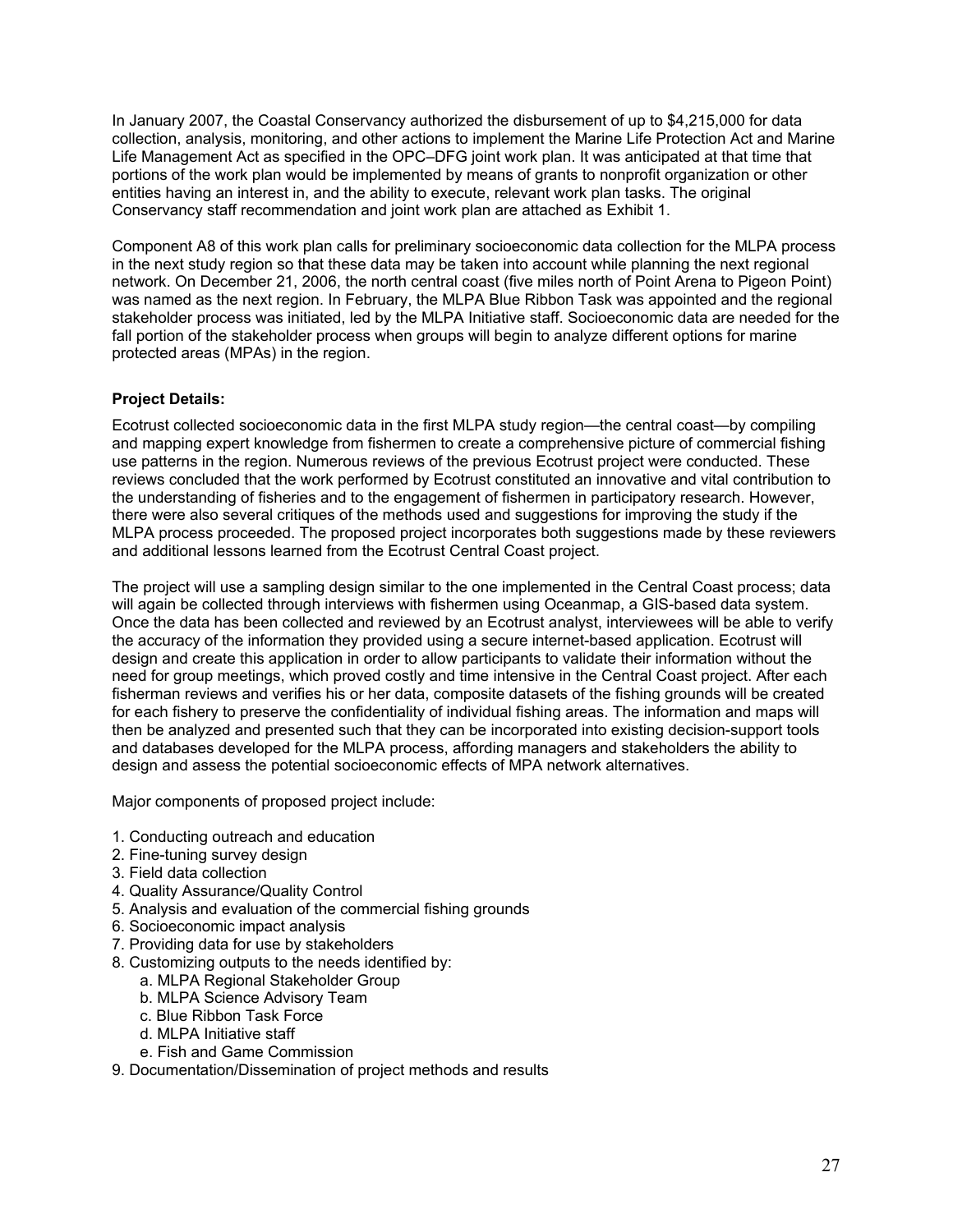#### **Project Timeline:**

Due to the fast pace of MLPA process, Ecotrust has already started work on this project to provide completed products by the desired date. Outreach and education, identification of target interviewees and hiring and training of field staff will run concurrently. Furthermore, development of the analysis and on-line components will also run concurrently with the interview process. Ecotrust estimates three teams of two interviewers in the field can complete the required number of interviews within the designated time frame. If approved, the Conservancy grant will reimburse Ecotrust for work completed to date, as well as going forward.

#### **Grantee:**

Ecotrust is a conservation and economic development organization that works to strengthen communities and the environment from Alaska to California. They work with native peoples and in the fisheries, forestry, and farming sectors to build a regional economy that is based on social and ecological opportunities. These efforts are predicated on the notion that economic and ecological systems are mutually interdependent. The Ecotrust team conducted a similar study in the previous MLPA region, provided that data to stakeholders and decision makers, and incorporated reviewed and lessons learned from that process into this proposed project. The Ecotrust staff have also continued to improve the computer based tools they will use to present the data to numerous groups, making the data easier to understand and more useful in analyzing alternative MPA package options.

#### **PROJECT FINANCING:**

Coastal Conservancy **\$200,000** 

#### **Total Project Cost 6200,000 \$200,000**

Funding for this grant will be derived from the \$4,215,000 authorization by the Conservancy in January 2007 for the implementation of the MLPA and the Marine Life Management Act. The source of Conservancy funds is a direct appropriation from the General Fund to the Conservancy in the FY 2006/07 Budget, which reads as follows:

"Of the funds appropriated in this item, \$8,000,000 shall be available for implementation of the Marine Life Protection Act and Marine Life Management Act. These funds shall be expended pursuant to a plan developed jointly by the Ocean Protection Council and the Department of Fish and Game. The plan shall be submitted to the chairpersons of the fiscal committees in each house of the Legislature and the Chairperson of the Joint Legislative Budget Committee."

#### **OTHER COMPLIANCE:**

As an element of the approve OPC–DFG joint work plan, the project is consistent with the authorities, criteria, and requirements described in the Conservancy staff recommendation of January 18, 2007, attached as Exhibit 1.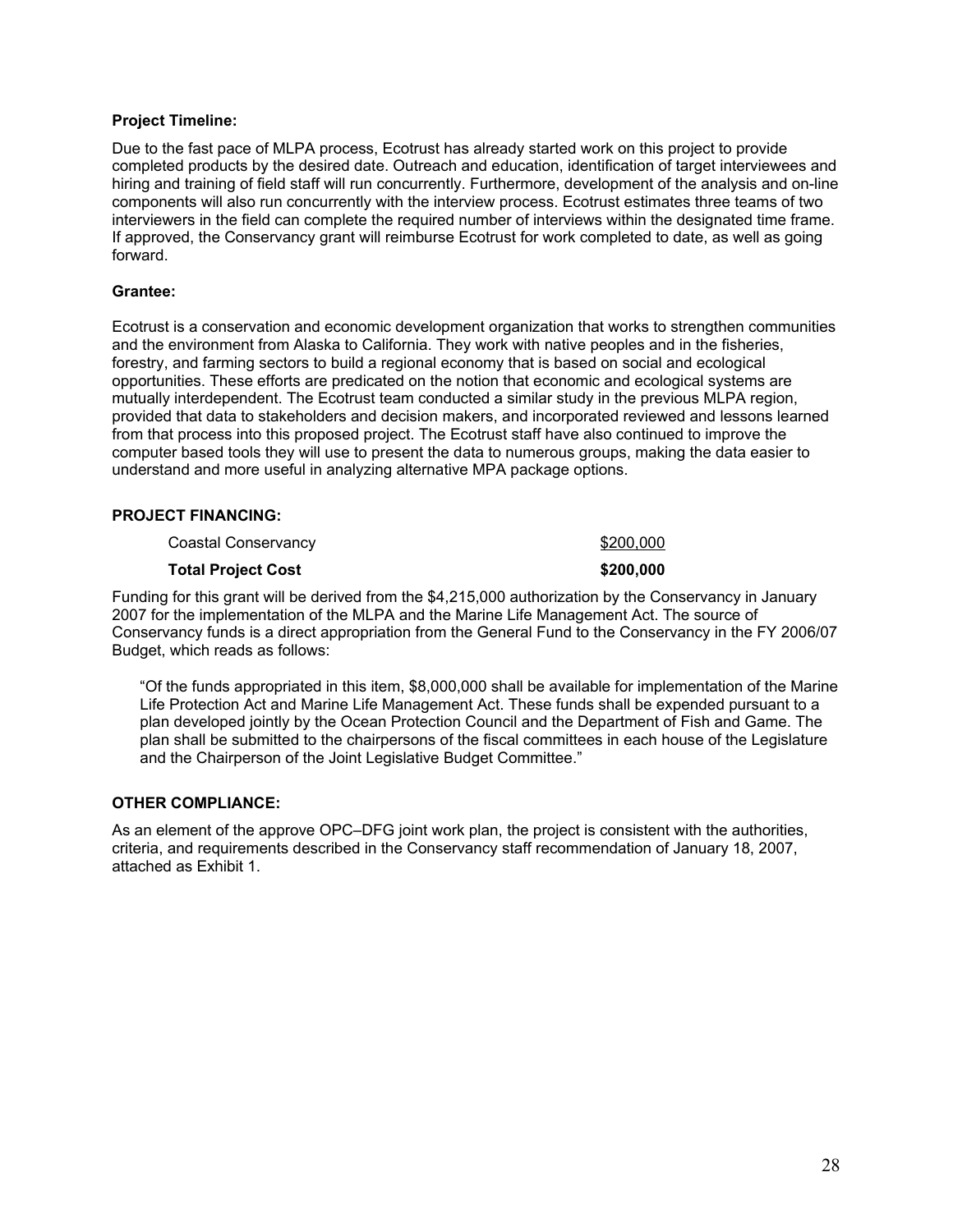## **Exhibit A**

## **Scope of Work**

According to the separate memorandum of understanding ("MOU") between the Resources Agency ("Agency"), the Department of Fish and Game ("Department") and Resources Legacy Fund Foundation ("RLFF"), RLFF has agreed to fund professional services for the Marine Life Protection Act (MLPA) Initiative, a public-private partnership between the Agency, the Department, and RLFF.

## **Professional Services**

Ecotrust shall partner with the U.S. Geological Survey to characterize recreational fishing areas of relative importance in the MLPA Initiative North-Central Coast study region that will be made available to the North-Central Coast Regional Stakeholder Group to facilitate MPA planning. Specific activities include:

- Focus research across the entire range (opposed to 3-mile limit) of the following five primary fisheries: Chinook salmon; rockfish/lingcod complex; California halibut; Dungeness crab; and abalone.
- Assess differing values of fishing groups between the following primary user types: kayak and humanpowered vessels; motor-powered private vessels (including possible stratification by vessel length); commercial passenger fishing vessels (including "6-packs"); and shore-based anglers and divers by:
	- Using Ocean Map to conduct field interviews with selected individuals of the primary user groups to ascertain basic information such as vessel size, years operating vessel, fisheries participated in, and access point.
	- Collecting site-specific information on fishing grounds and delineating the locations in real-time within GIS.
	- Implementing a spatial weighing approach used by Ecotrust in evaluation of relative areas of importance in commercial fisheries.
	- Aggregating weighted spatial data for each interviewee using common geospatial and statistical techniques to produce a single map for each fishery depicting relative areas of importance.
- Provide an analysis of MPA citing alternatives for various recreational user types for use by the MLPA Science Advisory Team and North-Central Coast Regional Stakeholder Group.

### **Deliverables and Due Dates**

- Sampling protocol identified and documented. Due Date: August 1, 2007.
- Field teams hired and trained. Due Date: August 10, 2007.
- Begin interviews. Due Date: August 15, 2007.
- Complete interviews. Due Date: October 14, 2007.
- Presentation to North-Central Coast Regional Stakeholder Group on preliminary products. Due Date: October 16, 2007.
- Presentation to MLPA Blue Ribbon Task Force of final products. Due Date: November 29, 2007.
- Presentation of final products to North-Central Coast Regional Stakeholder Group. Due Date: December 11- 12, 2007.
- Analysis of MPA alternatives presented to MLPA Blue Ribbon Task Force with report. Due Date: January 23- 24, 2008.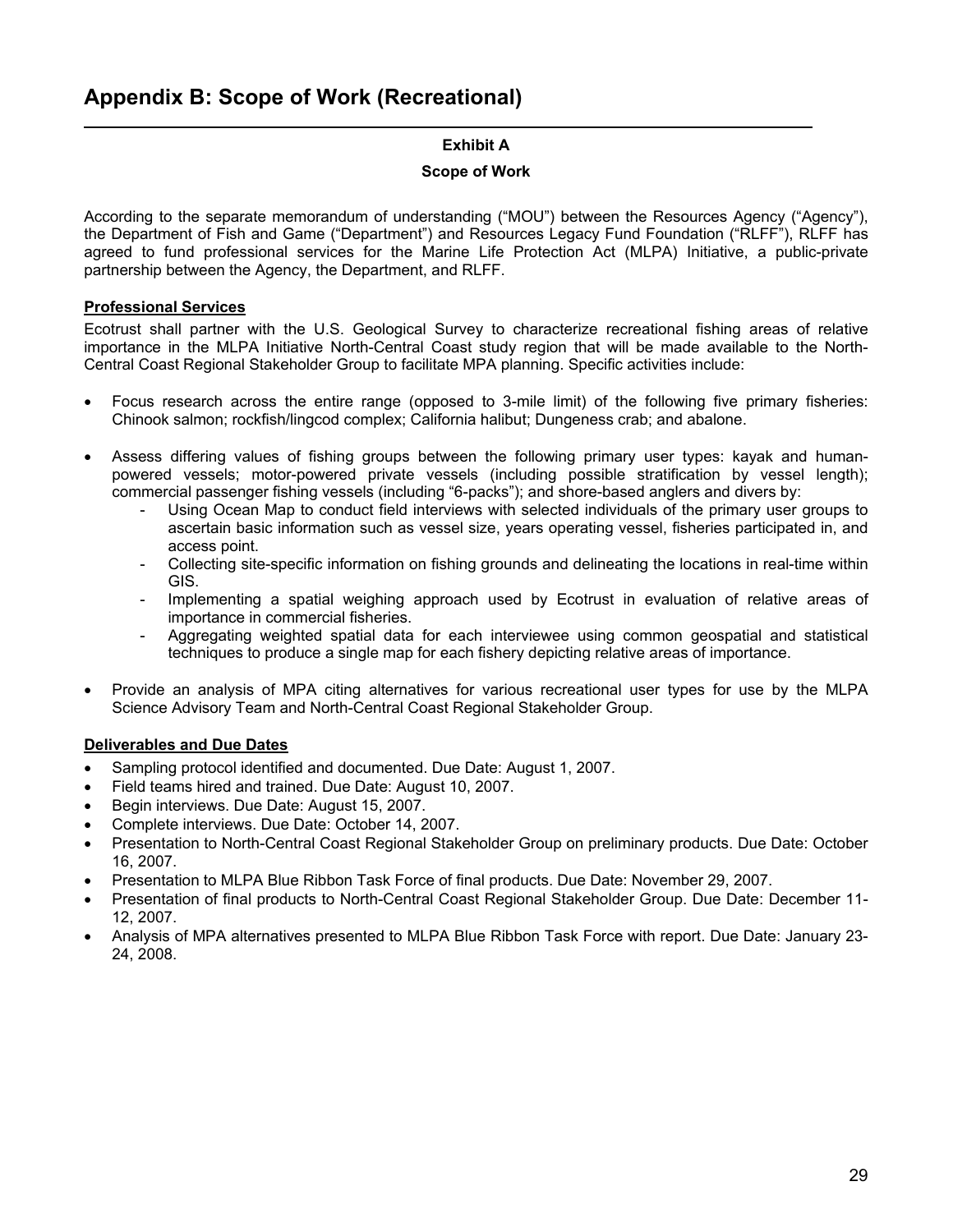## **Key Staff**

- Astrid Scholz, Ecotrust
- Benjamin M. Sleeter (USGS)

#### **Point of Contact**

Contractor will work at the direction of the MLPA Initiative Executive Director for matters pertaining to services and work products. For matters pertaining to compensation and reimbursement associated with this contract, Contractor will report to California Coastal and Marine Initiative (CCMI) Program Analyst Robin Jenkins at (916) 442-4880 or rjenkins@resourceslawgroup.com.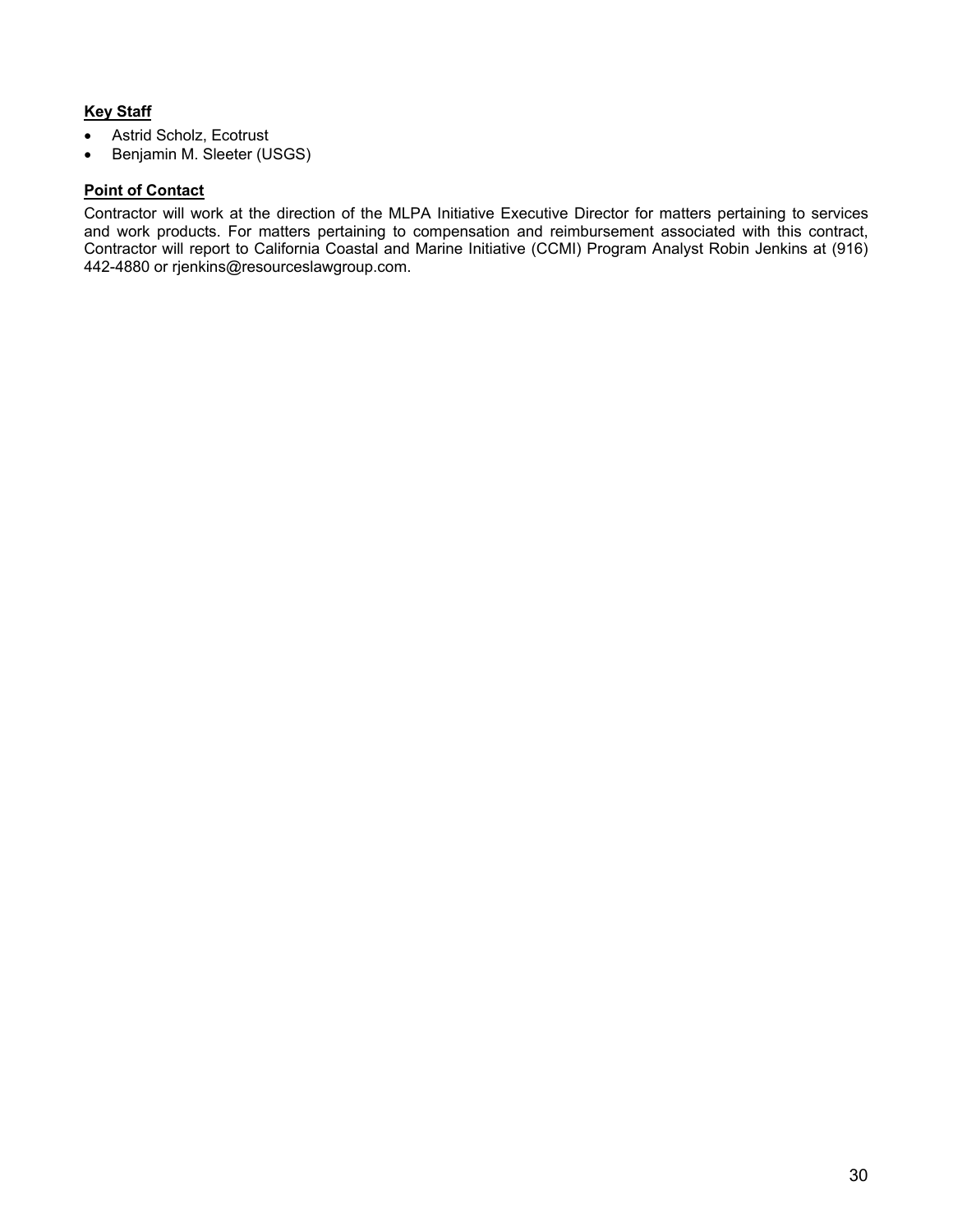## **Summary of potential impacts of the Integrated Preferred Alternative (IPA) and the North Central Coast Regional Stakeholder Group (NCCRSG) MPA proposals on commercial and recreational fisheries in the North Central Coast Study Region**

## **Draft, Revised 9 June 2008**

Astrid Scholz, ajscholz@ecotrust.org, Sarah Kruse, Matt Weber, Charles Steinback and Mike Mertens

#### **1. Introduction**

In order to conduct an analysis of the relative effects of MPA proposals on commercial fisheries that are conducted in the waters in the North Central Coast Study Region (NCCSR), we use data layers characterizing the spatial extent and relative stated importance of fishing grounds for eight commercial fisheries (California halibut, coastal pelagics, market squid, deeper nearshore rockfish, nearshore rockfish, urchin, Dungeness crab and salmon). This information was collected during interviews in the summer of 2007, using a stratified, representative sample of 174 commercial fishermen whose individual responses regarding the relative importance of ocean areas for each fishery were standardized using a 100-point scale and normalized to the reported fishing grounds for each fishery.

Additionally, we conduct an assessment of the relative effects of the MPA proposals on key recreational fisheries conducted in the waters in the North Central Coast Study Region. In order to complete that analysis we use data layers characterizing the spatial extent and relative stated importance of recreational fishing grounds for four recreational fisheries (California halibut, Dungeness crab, salmon, rockfish/lingcod complex, and striped bass – pier/shore only). Recreational fishermen are also broken out by user group (i.e. commercial passenger fishing vessels, private vessels, kayak based, and pier/shore based) and by sub-region (i.e. Region 1 - Ocean Beach in San Francisco County, Region 2 - San Francisco Bay access points to Point Reyes and Region 3 - Point Reyes north to Alder Creek). This information was collected during interviews in the summer of 2007, using a stratified solicited sample of 101 recreational fishermen whose individual responses regarding the relative importance of ocean areas for each fishery were standardized using a 100-point scale and normalized to the reported fishing grounds for each fishery.

Using the normalized data described above, we 1) evaluate the potential impacts on the commercial and recreational fishing grounds and 2) conduct a socioeconomic impact analysis on commercial fisheries in order to assess the effects of the Integrated Preferred Alternative (Proposal IPA) relative to the NCCRSG MPA proposals (Proposal 1–3, Proposal 2–XA and Proposal 4). Results are reported at both the study region and port group levels for the commercial fisheries. Port groups have been defined as: Bodega Bay, Point Arena, Bolinas, San Francisco and Half Moon Bay. Recreational fishery results are reported by user group and sub-region.

It should be noted that, with respect to the recreational fishery analysis, the use of a stratified solicited sample limits the use of traditional statistical measures—for example, confidence intervals—meaning they may not deliver their advertised precision. Nevertheless, this approach does allow us to make broad generalizations about preferences of the overall recreational fishing population and the four user groups within the study area, adding increased thematic resolution to the MLPA decision-making process.

#### **2. Overview of Commercial Fisheries**

The commercial fisheries considered in this analysis are of varying importance in terms of ex-vessel revenues. Table 1 provides estimates of each fishery's share of NCCSR and California commercial fishing revenues, using a 7-year average of ex-vessel revenues (in 2006 dollars) between 2000 and 2006.<sup>5</sup> For example, Dungeness crab accounts for 52.8% of the NCCSR landings (ex-vessel revenue), but only 9.9% of the state totals. Furthermore, 31.2% of all Dungeness crab landed in California was landed in NCCSR ports. Tables 2–6 provide the same information as Table 1 at the port group level.

 5 A review of NCCSR fishery trends in terms of 1) pounds landed, 2) ex-vessel value and 3) ex-vessel value per fisherman over the 7-year period showed that while fluctuations have occurred, neither upward nor downward trends appear to dominate the fisheries as a whole. Given this, and the need to choose a metric representative of all fisheries being considered in this analysis, a simple average approach was chosen.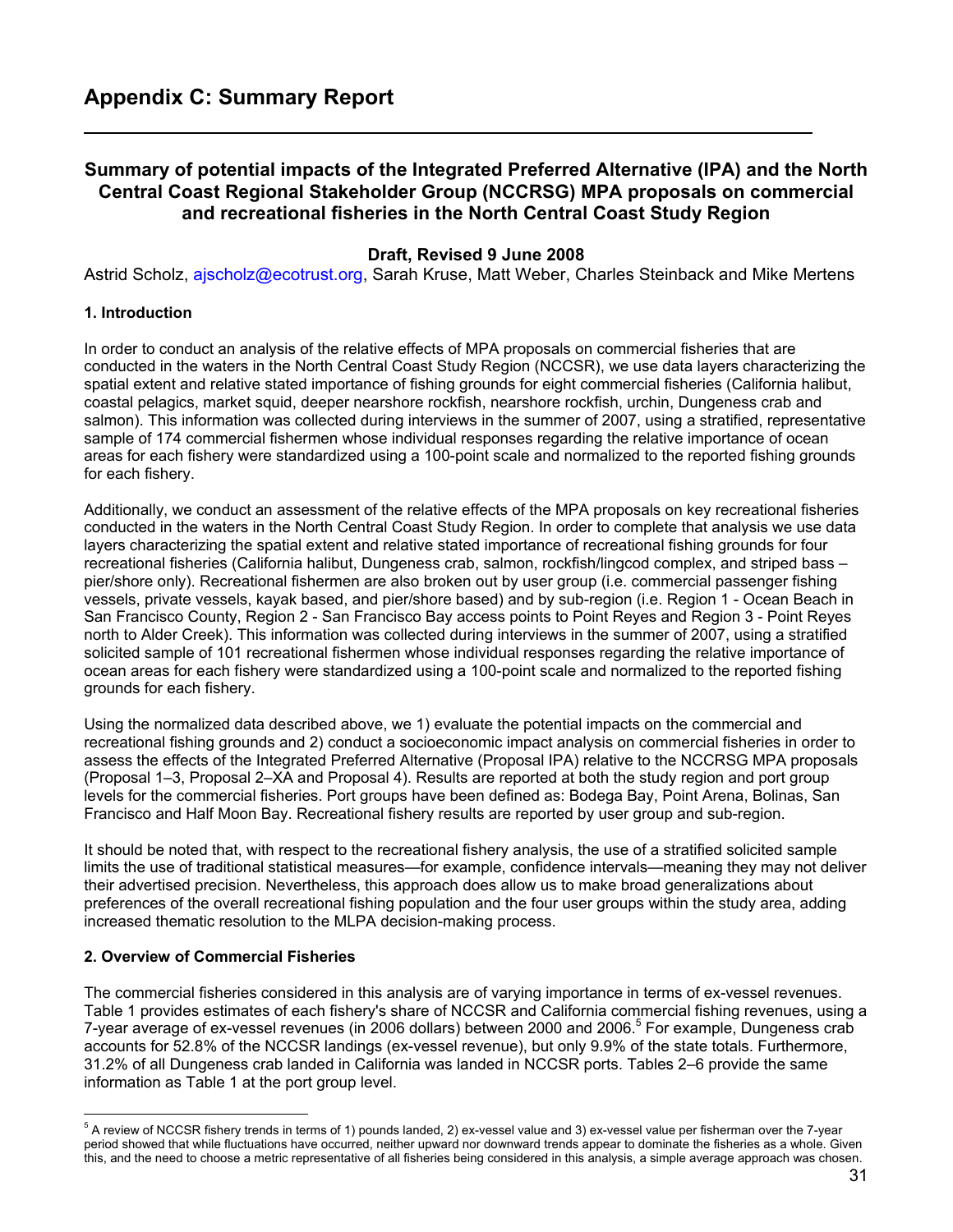### **Table 2: Summary of NCCSR fisheries considered in analysis**

| <b>Fishery</b>            | % of total NCCSR<br>fisheries revenues,<br>7-year average<br>(2000–2006) | % of total CA statewide<br>fisheries revenues,<br>7-year average<br>$(2000 - 2006)$ | % of CA statewide<br>fisheries revenues landed<br>in NCCSR,<br>7-year average<br>(2000–2006) |
|---------------------------|--------------------------------------------------------------------------|-------------------------------------------------------------------------------------|----------------------------------------------------------------------------------------------|
| California Halibut        | 1.8%                                                                     | 0.3%                                                                                | 20.3%                                                                                        |
| <b>Coastal Pelagics</b>   | 0.2%                                                                     | $0.0\%$                                                                             | $0.4\%$                                                                                      |
| <b>Market Squid</b>       | 1.9%                                                                     | $0.4\%$                                                                             | 1.2%                                                                                         |
| Deeper Nearshore Rockfish | $0.7\%$                                                                  | 0.1%                                                                                | 24.0%                                                                                        |
| Nearshore Rockfish        | $1.0\%$                                                                  | 0.2%                                                                                | 7.1%                                                                                         |
| Urchin                    | 5.5%                                                                     | 1.0%                                                                                | 8.6%                                                                                         |
| Dungeness Crab            | 52.8%                                                                    | 9.9%                                                                                | 31.2%                                                                                        |
| Salmon                    | 36.3%                                                                    | 6.8%                                                                                | 52.7%                                                                                        |

## **Table 3: Summary of Point Arena fisheries considered in analysis**

| <b>Fishery</b>            | % of total NCCSR<br>fisheries revenues,<br>7-year average<br>$(2000 - 2006)$ | % of total CA statewide<br>fisheries revenues,<br>7-year average<br>$(2000 - 2006)$ | % of CA statewide<br>fisheries revenues landed<br>in Point Arena,<br>7-year average<br>$(2000 - 2006)$ |
|---------------------------|------------------------------------------------------------------------------|-------------------------------------------------------------------------------------|--------------------------------------------------------------------------------------------------------|
| California Halibut        |                                                                              |                                                                                     |                                                                                                        |
| <b>Coastal Pelagics</b>   |                                                                              |                                                                                     |                                                                                                        |
| Market Squid              |                                                                              |                                                                                     |                                                                                                        |
| Deeper Nearshore Rockfish | $0.0\%$                                                                      | $0.0\%$                                                                             | 0.3%                                                                                                   |
| Nearshore Rockfish        | 0.4%                                                                         | 0.1%                                                                                | $3.0\%$                                                                                                |
| Urchin                    | 3.8%                                                                         | $0.7\%$                                                                             | $6.0\%$                                                                                                |
| Dungeness Crab            | 0.3%                                                                         | 0.1%                                                                                | 0.2%                                                                                                   |
| Salmon                    | 0.5%                                                                         | 0.1%                                                                                | 0.7%                                                                                                   |

## **Table 4: Summary of Bodega Bay port group fisheries considered in analysis**

| <b>Fishery</b>            | % of total NCCSR<br>fisheries revenues,<br>7-year average<br>(2000–2006) | % of total CA statewide<br>fisheries revenues,<br>7-year average<br>$(2000 - 2006)$ | % of CA statewide<br>fisheries revenues landed<br>in Bodega Bay,<br>7-year average<br>$(2000 - 2006)$ |
|---------------------------|--------------------------------------------------------------------------|-------------------------------------------------------------------------------------|-------------------------------------------------------------------------------------------------------|
| California Halibut        | 0.1%                                                                     | $0.0\%$                                                                             | 1.4%                                                                                                  |
| <b>Coastal Pelagics</b>   |                                                                          |                                                                                     |                                                                                                       |
| Market Squid              |                                                                          |                                                                                     |                                                                                                       |
| Deeper Nearshore Rockfish | 0.2%                                                                     | 0.0%                                                                                | 5.5%                                                                                                  |
| Nearshore Rockfish        | 0.3%                                                                     | $0.0\%$                                                                             | 1.9%                                                                                                  |
| Urchin                    | 1.6%                                                                     | 0.3%                                                                                | 2.5%                                                                                                  |
| Dungeness Crab            | 14.6%                                                                    | 2.7%                                                                                | 8.6%                                                                                                  |
| Salmon                    | 12.6%                                                                    | 2.3%                                                                                | 18.3%                                                                                                 |

## **Table 5: Summary of Bolinas fisheries considered in analysis**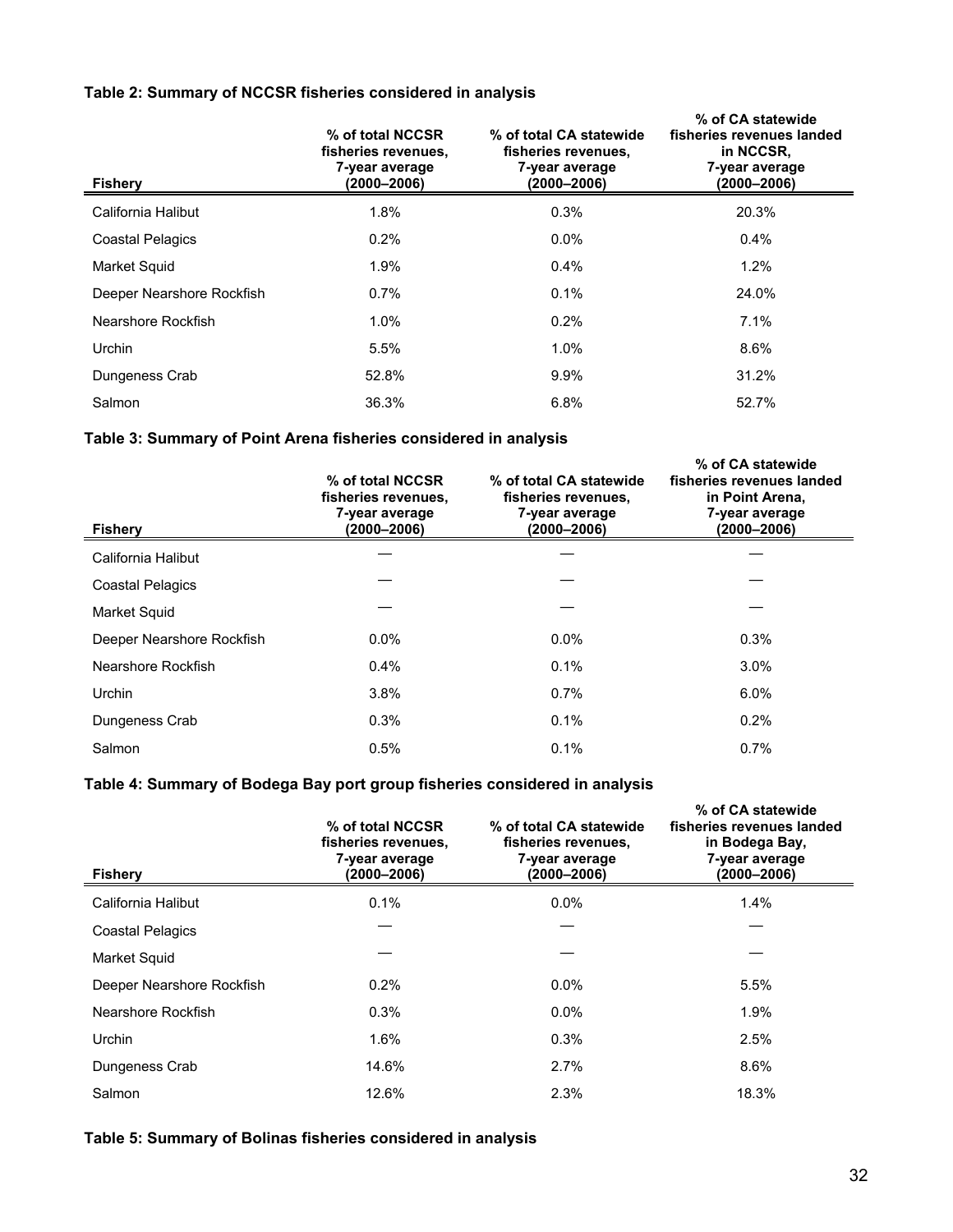| <b>Fishery</b>            | % of total NCCSR<br>fisheries revenues,<br>7-year average<br>$(2000 - 2006)$ | % of total CA statewide<br>fisheries revenues,<br>7-year average<br>$(2000 - 2006)$ | % of CA statewide<br>fisheries revenues landed<br>in Bolinas,<br>7-year average<br>$(2000 - 2006)$ |
|---------------------------|------------------------------------------------------------------------------|-------------------------------------------------------------------------------------|----------------------------------------------------------------------------------------------------|
| California Halibut        | 0.1%                                                                         | $0.0\%$                                                                             | 1.7%                                                                                               |
| <b>Coastal Pelagics</b>   |                                                                              |                                                                                     |                                                                                                    |
| Market Squid              |                                                                              |                                                                                     |                                                                                                    |
| Deeper Nearshore Rockfish | $0.0\%$                                                                      | $0.0\%$                                                                             | 0.5%                                                                                               |
| Nearshore Rockfish        |                                                                              |                                                                                     |                                                                                                    |
| Urchin                    |                                                                              |                                                                                     |                                                                                                    |
| Dungeness Crab            | 0.7%                                                                         | 0.1%                                                                                | $0.4\%$                                                                                            |
| Salmon                    | 0.1%                                                                         | $0.0\%$                                                                             | 0.2%                                                                                               |

## **Table 6: Summary of San Francisco port group fisheries considered in analysis**

| <b>Fishery</b>          | % of total NCCSR<br>fisheries revenues,<br>7-year average<br>(2000–2006) | % of total CA statewide<br>fisheries revenues,<br>7-year average<br>$(2000 - 2006)$ | % of CA statewide<br>fisheries revenues landed<br>in San Francisco,<br>7-year average<br>(2000–2006) |
|-------------------------|--------------------------------------------------------------------------|-------------------------------------------------------------------------------------|------------------------------------------------------------------------------------------------------|
| California Halibut      | 1.3%                                                                     | 0.2%                                                                                | 14.7%                                                                                                |
| <b>Coastal Pelagics</b> |                                                                          |                                                                                     |                                                                                                      |
| Market Squid            |                                                                          |                                                                                     |                                                                                                      |
| Deep Nearshore Rockfish | $0.4\%$                                                                  | $0.1\%$                                                                             | 13.2%                                                                                                |
| Nearshore Rockfish      | 0.3%                                                                     | 0.1%                                                                                | 2.1%                                                                                                 |
| Urchin                  | 0.1%                                                                     | $0.0\%$                                                                             | 0.1%                                                                                                 |
| Dungeness Crab          | 22.7%                                                                    | 4.2%                                                                                | 13.4%                                                                                                |
| Salmon                  | 13.4%                                                                    | 2.5%                                                                                | 19.5%                                                                                                |

## **Table 7: Summary of Half Moon Bay fisheries considered in analysis**

| <b>Fishery</b>            | % of total NCCSR<br>fisheries revenues,<br>7-year average<br>(2000–2006) | % of total CA statewide<br>fisheries revenues,<br>7-year average<br>(2000–2006) | % of CA statewide<br>fisheries revenues landed<br>in Half Moon Bay,<br>7-year average<br>(2000–2006) |
|---------------------------|--------------------------------------------------------------------------|---------------------------------------------------------------------------------|------------------------------------------------------------------------------------------------------|
| California Halibut        | 0.2%                                                                     | $0.0\%$                                                                         | 2.5%                                                                                                 |
| Coastal Pelagics          | 0.1%                                                                     | $0.0\%$                                                                         | 0.2%                                                                                                 |
| <b>Market Squid</b>       | 1.3%                                                                     | 0.2%                                                                            | 0.8%                                                                                                 |
| Deeper Nearshore Rockfish | 0.1%                                                                     | $0.0\%$                                                                         | 4.5%                                                                                                 |
| Nearshore Rockfish        | $0.0\%$                                                                  | $0.0\%$                                                                         | 0.2%                                                                                                 |
| Urchin                    |                                                                          |                                                                                 |                                                                                                      |
| Dungeness Crab            | 14.5%                                                                    | 2.7%                                                                            | 8.6%                                                                                                 |
| Salmon                    | 9.6%                                                                     | 1.8%                                                                            | 14.0%                                                                                                |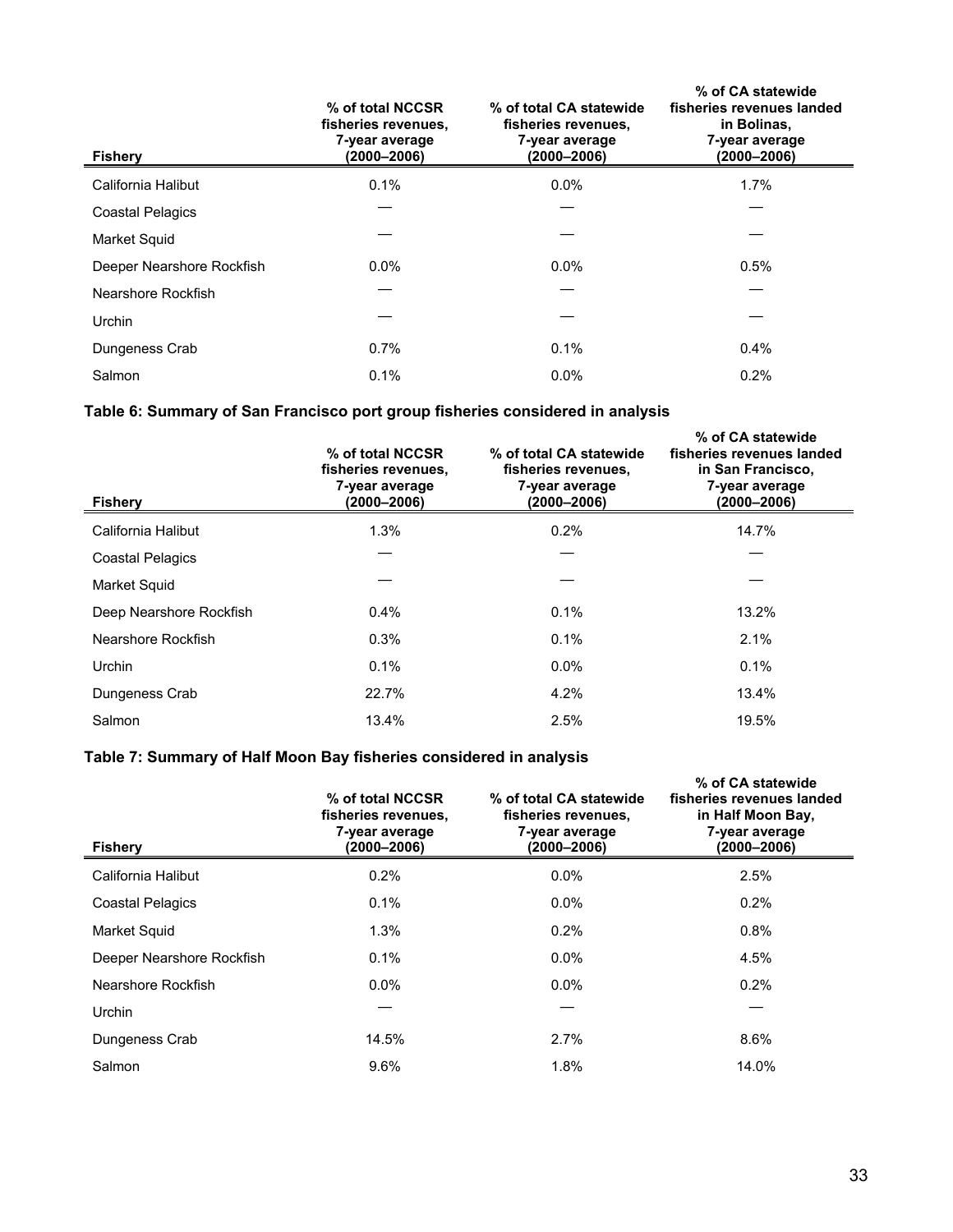### **3. Impact on Commercial Fishing Grounds: Approach**

The four MPA proposals under review vary according to their spatial extent and the commercial fisheries they affect. More specifically, they vary by the number and types of fisheries permitted within the boundaries of particular MPAs within a network. Furthermore, study area fisheries themselves vary in spatial extent and frequently overlap. Most of them are conducted in fishing grounds that extend beyond the state waters of the NCCSR, and we report the effects both in terms of total fishing grounds (G) and those that fall within the study area (SA) (i.e. zero to 3 nautical miles from shore). Since any one MPA may have different effects on different fisheries, and different fisheries may be affected differently by all MPAs, it is necessary to consider single MPAs and single fishery uses independently. Note that because current fishery closures affect all proposals equally, they have no differential effect.

A key assumption of this analysis is that each of the MPA proposals completely eliminates fishing opportunities in areas closed to specific fisheries and that fishermen are unable to adjust or mitigate in any way. In other words, the analysis assumes that all commercial fishing in an area affected by a MPA would be lost completely, when in reality it is more likely that effort would shift to areas outside the MPA. The effect of such an assumption is most likely an overestimation of the impacts, or a "worst case scenario."

We conduct an overlay of each MPA with each fishery considered in this study. MPAs are grouped according to level of protection, using the same levels of protection as elsewhere in the Science Advisory Team (SAT) evaluations. In other words, for each MPA and protection level within each proposal, we assess the commercial fisheries that would be affected.

We compile results in a series of spreadsheets, summarizing the effects of the various MPA proposals on commercial fisheries, both in terms of the area affected and the relative value lost. We use the same analytical methods as those developed in the Central Coast process (see Scholz et al., 2006), creating a weighted surface that represents the stated importance of different areas for each fishery. More specifically, we multiply these stated importance values by the proportion of in-study region landings (by landing port and by fishery). The percentage of area and value affected is calculated based on the grounds identified within the NCCSR, not for the whole state of California. These estimates then feed into the socioeconomic impact analysis.

#### **4. Impact on Commercial Fishing Grounds: Assessing MPA Proposals**

The percentage change in area and value for each of the commercial fisheries (both for the study region and by port group) were determined by the intersection of each MPA proposal and the fishing grounds specific to that fishery. Each MPA within a proposal was classified by whether it would affect the fishery or not. If a fishery was affected by a MPA, the area and value were summarized and then divided by the total area and value for the entire fishing grounds (G) as derived from interviews with fishermen, and the total study area (SA).

The total percentage of area and value affected for the total fishing grounds and the grounds inside the study area are then summarized for all MPAs affecting each fishery per proposal. MPA proposals vary considerably in their effects, both between and across fisheries, as illustrated in the Tables 7–10.

For example, Proposal 4 has lesser effects (both in terms of study area grounds and value) on the salmon fishery in San Francisco than on either the nearshore rockfish or deeper nearshore rockfish fisheries for this port (see Tables 8 and 10). Illustrating another set of effects, Proposal 1–3 affects 2.8% of the total Dungeness crab fishing grounds (area) for Bodega Bay (see Table 7), but affects 16.3% when considering only those fishing grounds that fall into the (nearer to shore) study area waters (see Table 8). In addition, from Table 3, the Dungeness crab fishery in Bodega Bay constitutes approximately 15% of study area commercial fisheries. In some cases, alternatives can have markedly different effects on area and relative "value". For example, for the Point Arena salmon fishery, Proposal 2–XA affects 9.3% of the study area fishing grounds, but 26.5% of stated importance.

For the commercial deeper nearshore and nearshore rockfish fisheries, we evaluate the additional impacts that potentially occur when considering the existing fishery management area closures and/or fishery exclusion zones, specifically the 2007 and 2008 Rockfish Conservation Area Non-Trawl persistent closure (30 fm – 150 fm) and the closure between the shoreline and 10 fm around the Farallon Islands (Southeast Farallon Island, Middle Farallon Island, North Farallon Island, and Noon Day Rock). We also consider the proposed 2009 Rockfish Conservation Area Non-Trawl persistent closure (20 fm – 150 fm).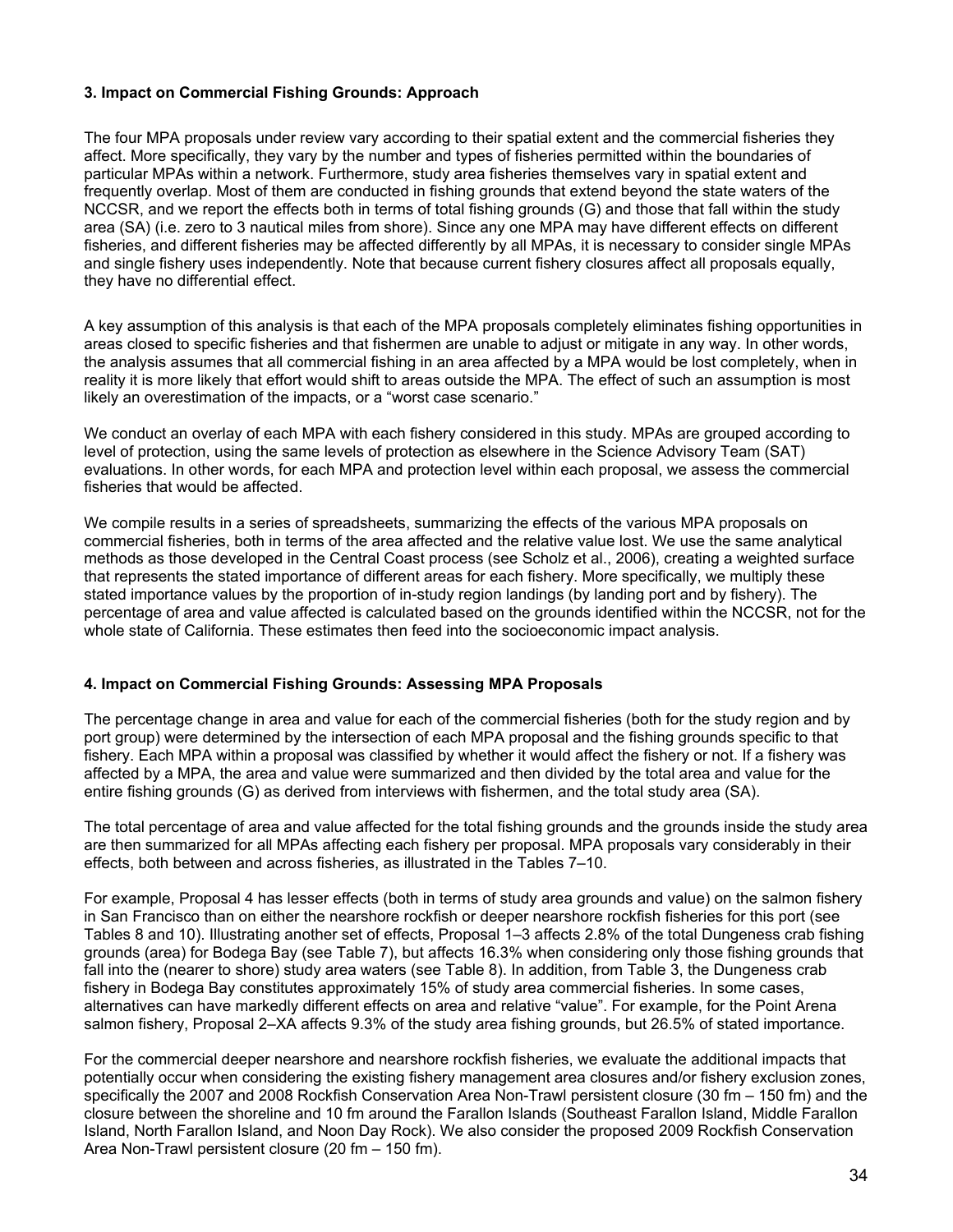The fishing grounds, as defined by the fishermen through the interview process, represent the total area and value regardless of these existing or potential fishery management closures and/or fishery exclusion zones. In order to evaluate the effect of such closures, the fishing grounds that fall inside those areas were removed, and the value associated with the removed area redistributed to the remaining fishing grounds outside the closed areas. In other words, values were redistributed across only what could be considered the available fishing grounds in proportion to their relative value as derived from the interviews. Table 11 represents the percentage of the total fishing grounds value impacted when considering just these fishery management closures, not including any additional impacts of proposed MPAs. For example, after the value associated with the fishing grounds that fall inside the 2007 closure is removed, the impact to the Bolinas deeper nearshore rockfish fishing grounds is 60.8%, in terms of value. Similarly, 72.3% impact to the fishery from the 2008 fishery closures and 81.2% impact in 2009.

Using the same method described above, we determine the percentage change in value by the intersection of each MPA proposal with the total fishing grounds now constrained to areas not inside the closed areas, i.e., the "available fishing grounds". Table 12 compares the percentage of value affected for the available fishing grounds summarized for all MPAs affecting each rockfish fishery per proposal with the same effects for those fisheries without consideration of fishery management closures reported in Table 9. Similar to the results presented in Tables 7–10, MPA proposals vary considerably in their effects, specifically across ports. For example, marginal decrease or no increase in impact is shown to occur for the deeper nearshore fisheries in Point Arena and Half Moon Bay. This is due to the fact that identified fishing grounds are almost entirely in waters less then 30 fathoms. This is also true for the nearshore fishery in all NCCSR ports. Conversely, we see a substantial increase in impacts to the deeper nearshore rockfish fishery for Bolinas across all proposals. This increase in impacts is largely due to the value that Bolinas deeper nearshore rockfish fishermen associate with the Farallon Islands, specifically North Farallon Island. When comparing the impacts of a proposal between the total fishing grounds and the available fishing grounds (Table 12), where there is marginal or no difference also indicates that there is a high degree of overlap between the proposed MPAs and the existing closed areas. Where there is a large difference between the impact of the total fishing grounds and the available fishing grounds indicates that the MPA proposal is impacting additional fishing grounds that are not already impacted by the exisiting fishery management closures.

We also evaluate if there are individual fishermen who would be disproportionally affected by each MPA proposal (i.e. 100% or a large portion of their grounds are inside a proposed MPA that would restrict fishing), see Tables 13–16 and Figure 1. To assess this impact we conducted an analysis which removed the area of each proposed MPA from an individual fisherman's fishing grounds as derived from interviews. The individual's North Central Coast (NCC) ex-vessel revenue values and the area of the fishing grounds were summarized after the removal and percentages were calculated to show any potential losses. The "worst-cast scenario" still applies in that individual fishermen are assumed not to adjust to different fishing grounds. For this analysis the potential impact was calculated for each fishery as well as for all fisheries.

For example, under the Proposal IPA, the largest individual impacts, in dollars, for a single fishery is to one Dungeness crab fisherman, who is estimated to lose more than \$20,000 annually. Another example is that under Proposal 4, one urchin fisherman is estimated to lose more than 80% of his annual revenue from that fishery. That said, when looking across all fisheries, no fisherman is estimated to lose more than 20–40% of his/her annual income.

It should be noted that the results of the individual impact analysis suggest that one fisherman will be disproportionately impacted by all four proposals being considered. His estimated annual individual is:

- Proposal 1-3: between 20–40% loss of ex-vessel revenue and \$15K–\$20K loss
- Proposal 2-XA: between 20–40% loss of ex-vessel revenue and \$15K–\$20K loss
- Proposal 4: between 40–60% loss of ex-vessel revenue and > \$20K loss
- Proposal IPA: between 20–40% loss of ex-vessel revenue and > \$20K loss

Additionally, two other individuals are estimated to be disproportionately impacted by two proposals each. Individual 1:

- Proposal 4: between 20–40% loss of ex-vessel revenue and > \$20K loss
- Proposal IPA: between 20–40% loss of ex-vessel revenue and > \$20K loss Individual 2:
- Proposal 4: between 20–40% loss of ex-vessel revenue and \$15–20K loss
- Proposal IPA: between 20–40% loss of ex-vessel revenue and \$15–20K loss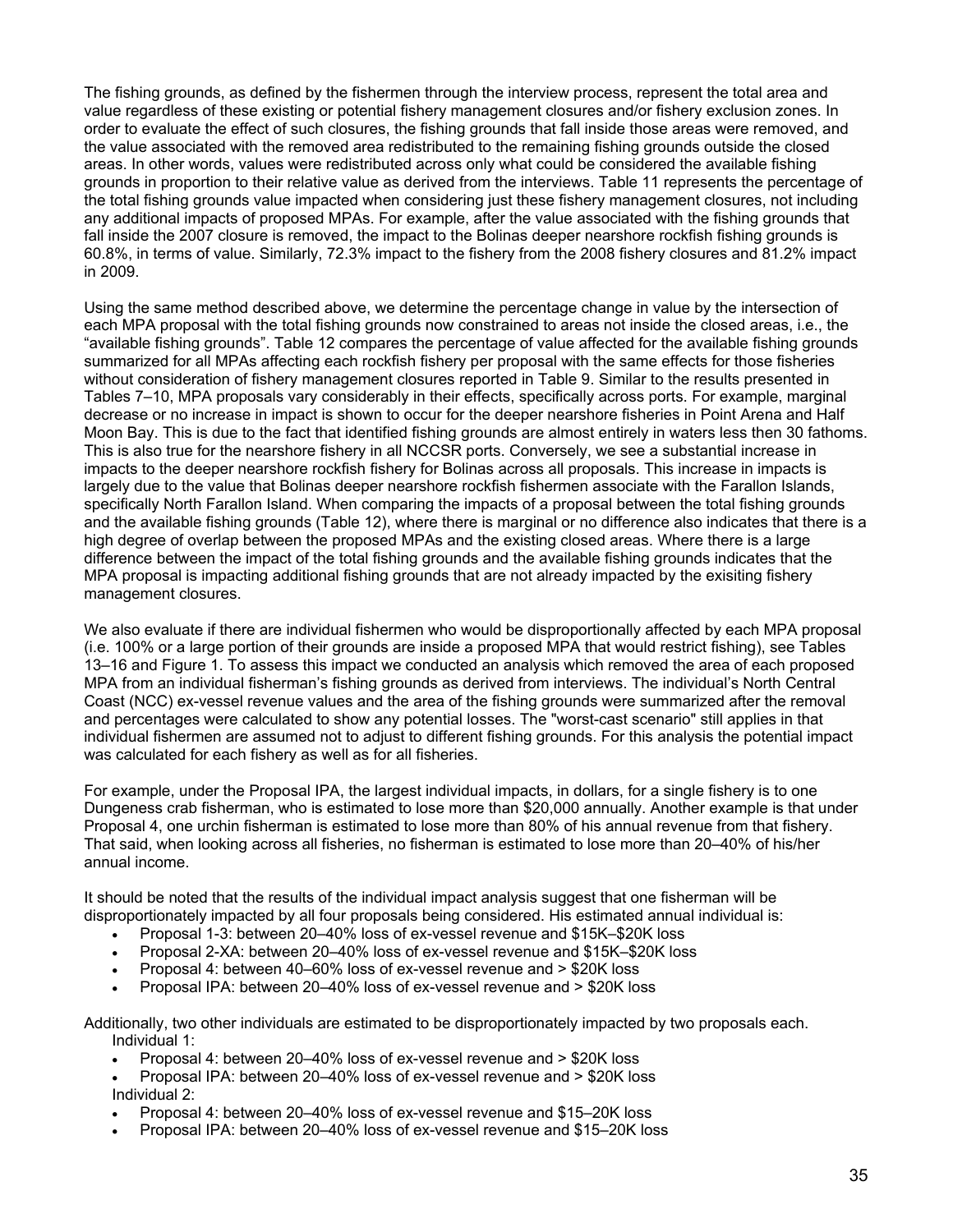# **Table 8: Percentage area of total commercial fishing grounds affected by proposed MPAs by landing port**

|                | <b>Fisheries</b>          | $1 - 3$ | $2 - XA$ | 4     | IPA   |
|----------------|---------------------------|---------|----------|-------|-------|
|                | California Halibut        |         |          |       |       |
|                | <b>Coastal Pelagics</b>   |         |          |       |       |
|                | Market Squid              |         |          |       |       |
| Point Arena    | Deeper Nearshore Rockfish | 32.0%   | 16.8%    | 33.9% | 30.0% |
|                | Nearshore Rockfish        | 16.9%   | 10.5%    | 18.1% | 16.1% |
|                | Urchin                    | 6.8%    | 5.7%     | 9.4%  | 8.4%  |
|                | Dungeness Crab            | 7.7%    | 6.4%     | 11.0% | 8.0%  |
|                | Salmon                    | 1.7%    | 1.3%     | 1.9%  | 1.8%  |
|                | California Halibut        | 17.7%   | 19.2%    | 27.7% | 19.3% |
|                | <b>Coastal Pelagics</b>   |         |          |       |       |
|                | Market Squid              |         |          |       |       |
|                | Deeper Nearshore Rockfish | 11.5%   | 9.8%     | 13.0% | 11.9% |
| Bodega Bay     | Nearshore Rockfish        | 7.3%    | 4.0%     | 8.7%  | 7.8%  |
|                | Urchin                    | 10.9%   | 9.8%     | 15.3% | 13.4% |
|                | Dungeness Crab            | 2.8%    | 2.4%     | 3.8%  | 2.9%  |
|                | Salmon                    | 0.7%    | 0.5%     | 0.8%  | 0.7%  |
|                | California Halibut        | 18.2%   | 19.7%    | 28.1% | 19.8% |
|                | <b>Coastal Pelagics</b>   |         |          |       |       |
|                | Market Squid              |         |          |       |       |
| <b>Bolinas</b> | Deeper Nearshore Rockfish | 27.5%   | 23.4%    | 29.5% | 23.4% |
|                | Nearshore Rockfish        |         |          |       |       |
|                | Urchin                    |         |          |       |       |
|                | Dungeness Crab            | 0.1%    | 0.6%     | 4.0%  | 0.6%  |
|                | Salmon                    | 1.4%    | 1.3%     | 1.3%  | 1.3%  |
|                | California Halibut        | 5.6%    | 6.0%     | 9.3%  | 6.0%  |
|                | Coastal Pelagics          |         |          |       |       |
|                | Market Squid              |         |          |       |       |
| Francisco      | Deeper Nearshore Rockfish | 10.8%   | 8.0%     | 14.0% | 8.6%  |
|                | Nearshore Rockfish        | 10.8%   | 7.5%     | 15.4% | 8.7%  |
| San            | Urchin                    | 21.3%   | 16.1%    | 30.1% | 29.9% |
|                | Dungeness Crab            | 2.5%    | 2.1%     | 3.5%  | 2.6%  |
|                | Salmon                    | 0.7%    | 0.5%     | 0.8%  | 0.7%  |
|                | California Halibut        | 5.3%    | 6.1%     | 16.7% | 5.8%  |
|                | <b>Coastal Pelagics</b>   | 0.8%    | 0.5%     | 0.8%  | 0.8%  |
| Bay            | Market Squid              | 3.3%    | 2.5%     | 20.5% | 2.5%  |
|                | Deeper Nearshore Rockfish | 12.8%   | 9.1%     | 22.7% | 8.6%  |
| Half Moon      | Nearshore Rockfish        | 9.5%    | 9.5%     | 9.5%  | 9.3%  |
|                | Urchin                    |         |          |       |       |
|                | Dungeness Crab            | 3.6%    | 3.0%     | 4.9%  | 3.6%  |
|                | Salmon                    | 0.8%    | 0.6%     | 1.0%  | 0.8%  |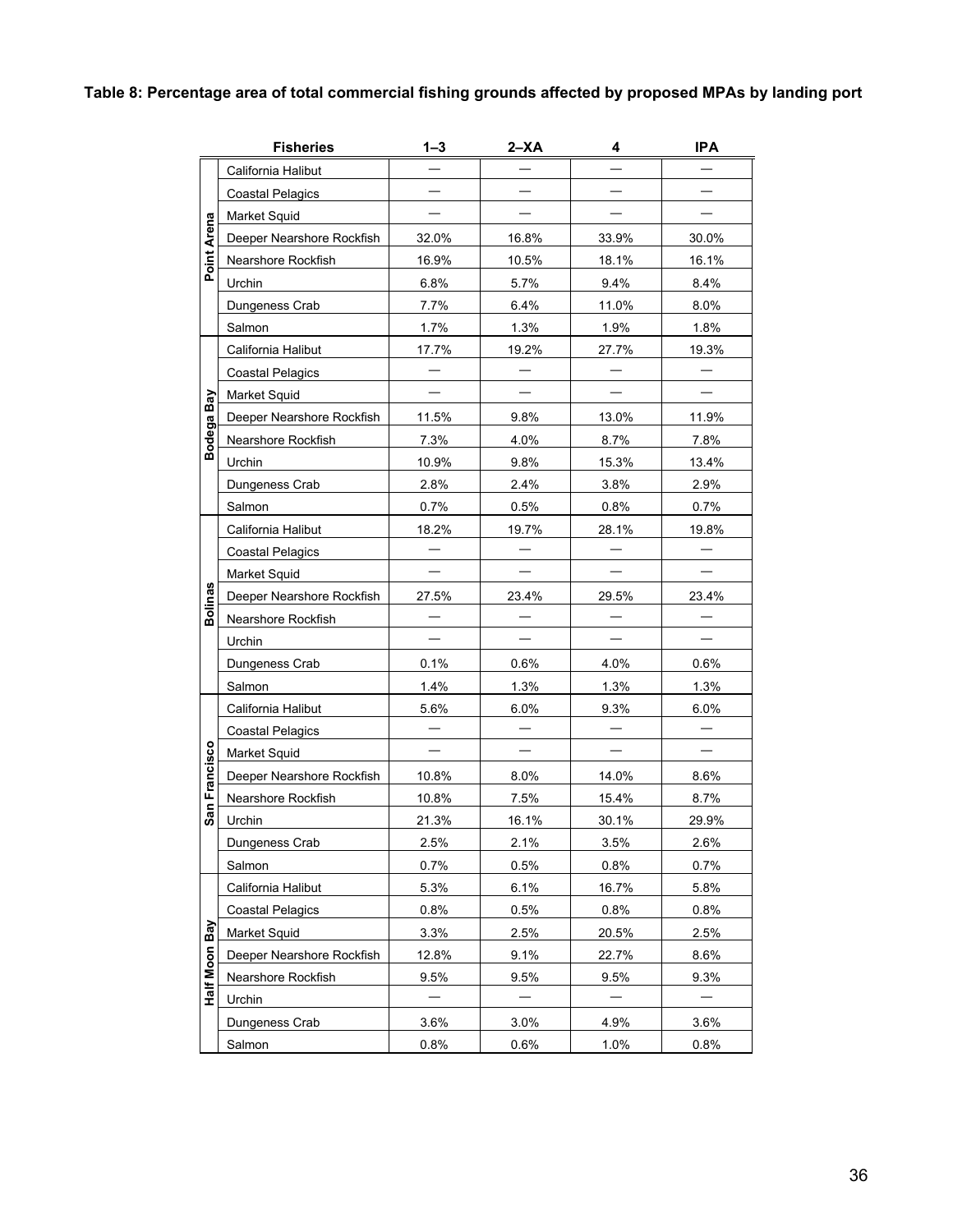**Table 9: Percentage area of commercial fishing grounds within the study area affected by proposed MPAs by landing port** 

|                | <b>Fisheries</b>          | 1–3   | $2 - XA$ | 4     | <b>IPA</b> |
|----------------|---------------------------|-------|----------|-------|------------|
|                | California Halibut        |       |          |       |            |
|                | <b>Coastal Pelagics</b>   |       |          |       |            |
|                | Market Squid              |       |          |       |            |
| Point Arena    | Deeper Nearshore Rockfish | 32.0% | 16.8%    | 33.9% | 30.1%      |
|                | Nearshore Rockfish        | 28.4% | 17.6%    | 30.4% | 26.9%      |
|                | Urchin                    | 19.1% | 16.1%    | 26.6% | 23.6%      |
|                | Dungeness Crab            | 13.5% | 11.1%    | 19.2% | 14.0%      |
|                | Salmon                    | 11.9% | 9.3%     | 12.8% | 12.5%      |
|                | California Halibut        | 17.7% | 19.2%    | 27.7% | 19.3%      |
|                | <b>Coastal Pelagics</b>   |       |          |       |            |
| Bay            | Market Squid              |       |          |       |            |
|                | Deeper Nearshore Rockfish | 22.8% | 19.5%    | 26.0% | 23.7%      |
| odega          | Nearshore Rockfish        | 25.9% | 14.2%    | 30.9% | 27.7%      |
| മ              | Urchin                    | 18.8% | 16.9%    | 26.4% | 23.1%      |
|                | Dungeness Crab            | 16.3% | 13.7%    | 21.7% | 16.4%      |
|                | Salmon                    | 11.8% | 9.3%     | 14.4% | 12.0%      |
|                | California Halibut        | 18.2% | 19.7%    | 28.1% | 19.8%      |
|                | <b>Coastal Pelagics</b>   |       |          |       |            |
|                | Market Squid              |       |          |       |            |
| <b>Bolinas</b> | Deeper Nearshore Rockfish | 31.2% | 26.5%    | 33.5% | 26.5%      |
|                | Nearshore Rockfish        |       |          |       |            |
|                | Urchin                    |       |          |       |            |
|                | Dungeness Crab            | 0.1%  | 1.1%     | 7.3%  | 1.1%       |
|                | Salmon                    | 11.6% | 11.2%    | 10.7% | 11.2%      |
|                | California Halibut        | 8.8%  | 9.3%     | 14.5% | 9.4%       |
|                | <b>Coastal Pelagics</b>   |       |          |       |            |
|                | Market Squid              |       |          |       |            |
| Francisco      | Deeper Nearshore Rockfish | 18.3% | 13.5%    | 23.8% | 14.7%      |
|                | Nearshore Rockfish        | 17.8% | 12.2%    | 25.3% | 14.3%      |
| San            | Urchin                    | 21.5% | 16.2%    | 30.4% | 30.1%      |
|                | Dungeness Crab            | 15.6% | 13.2%    | 21.3% | 15.7%      |
|                | Salmon                    | 11.8% | 9.3%     | 14.4% | 12.0%      |
|                | California Halibut        | 6.2%  | 7.2%     | 19.7% | 6.8%       |
|                | <b>Coastal Pelagics</b>   | 9.9%  | 6.2%     | 9.8%  | 9.1%       |
| Bay            | Market Squid              | 3.3%  | 2.5%     | 20.5% | 2.5%       |
|                | Deeper Nearshore Rockfish | 15.1% | 10.8%    | 26.8% | 10.2%      |
| Half Moon      | Nearshore Rockfish        | 9.5%  | 9.5%     | 9.5%  | 9.3%       |
|                | Urchin                    |       |          |       |            |
|                | Dungeness Crab            | 15.8% | 13.3%    | 21.6% | 15.9%      |
|                | Salmon                    | 11.8% | 9.3%     | 14.4% | 12.0%      |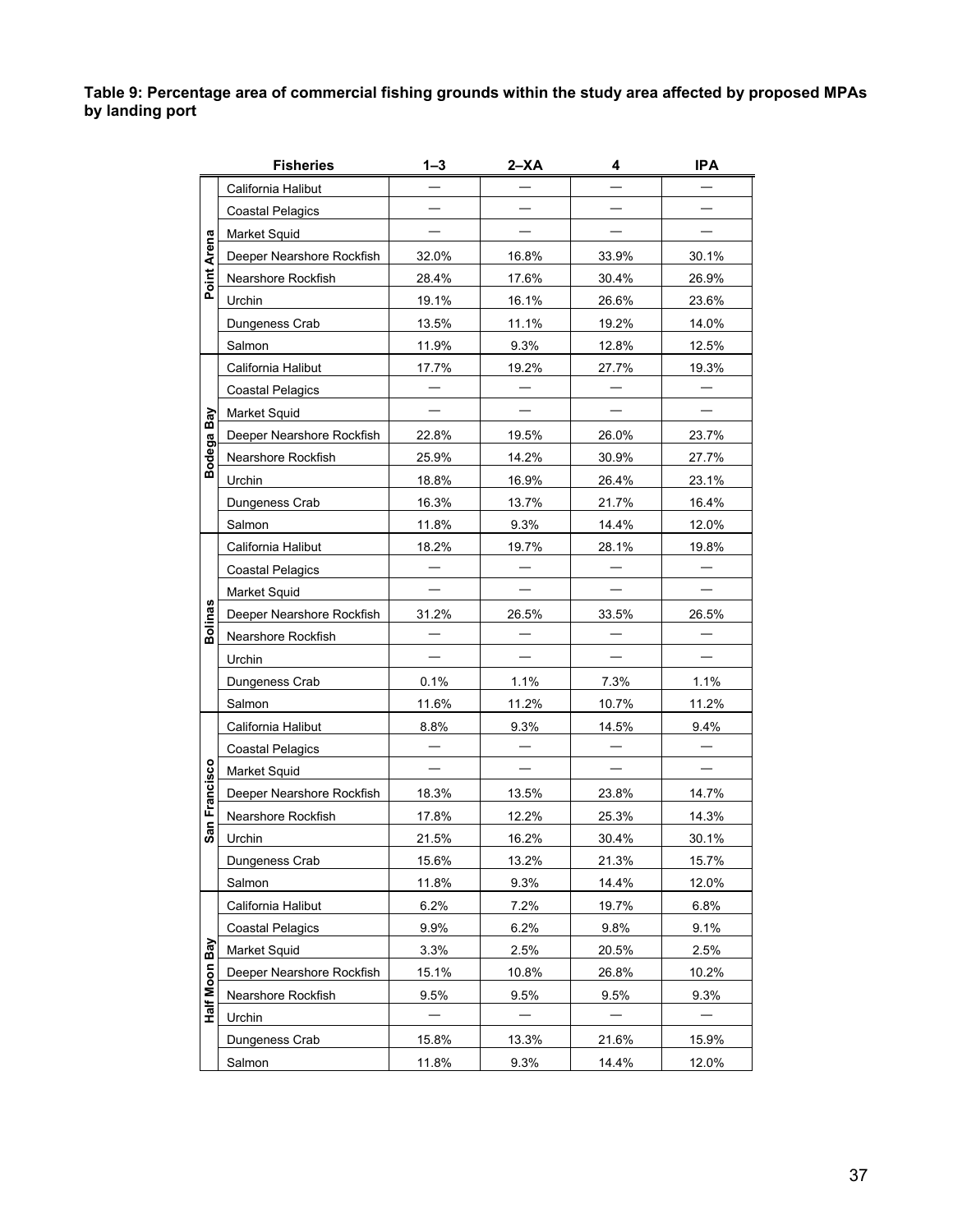# **Table 10: Percentage value of total commercial fishing grounds affected by proposed MPAs by landing port**

|                  | <b>Fisheries</b>          | $1 - 3$ | $2 - XA$ | 4     | IPA   |
|------------------|---------------------------|---------|----------|-------|-------|
|                  | California Halibut        |         |          |       |       |
|                  | <b>Coastal Pelagics</b>   |         |          |       |       |
|                  | Market Squid              |         |          |       |       |
| Arena            | Deeper Nearshore Rockfish | 30.6%   | 7.0%     | 31.4% | 26.4% |
| Point            | Nearshore Rockfish        | 27.0%   | 10.6%    | 28.1% | 24.3% |
|                  | Urchin                    | 6.7%    | 9.9%     | 11.0% | 10.4% |
|                  | Dungeness Crab            | 13.9%   | 11.3%    | 16.8% | 13.6% |
|                  | Salmon                    | 12.4%   | 13.9%    | 13.9% | 12.4% |
|                  | California Halibut        | 7.7%    | 10.2%    | 11.1% | 10.2% |
|                  | <b>Coastal Pelagics</b>   |         |          |       |       |
|                  | Market Squid              |         |          |       |       |
| Bodega Bay       | Deeper Nearshore Rockfish | 20.6%   | 14.9%    | 23.4% | 17.6% |
|                  | Nearshore Rockfish        | 12.4%   | 12.6%    | 23.8% | 23.3% |
|                  | Urchin                    | 17.0%   | 6.1%     | 39.0% | 31.6% |
|                  | Dungeness Crab            | 6.0%    | 5.3%     | 9.1%  | 7.1%  |
|                  | Salmon                    | 3.9%    | 3.1%     | 4.0%  | 3.7%  |
|                  | California Halibut        | 12.3%   | 15.2%    | 13.2% | 15.2% |
|                  | <b>Coastal Pelagics</b>   |         |          |       |       |
|                  | Market Squid              |         |          |       |       |
| <b>Bolinas</b>   | Deeper Nearshore Rockfish | 26.8%   | 23.8%    | 28.5% | 23.8% |
|                  | Nearshore Rockfish        |         |          |       |       |
|                  | Urchin                    |         |          |       |       |
|                  | Dungeness Crab            | 0.1%    | 0.5%     | 3.1%  | 0.5%  |
|                  | Salmon                    | 4.1%    | 4.5%     | 4.1%  | 4.5%  |
|                  | California Halibut        | 0.7%    | 0.8%     | 1.0%  | 0.8%  |
|                  | <b>Coastal Pelagics</b>   |         |          |       |       |
|                  | <b>Market Squid</b>       |         |          |       |       |
| Francisco        | Deeper Nearshore Rockfish | 20.0%   | 15.1%    | 22.8% | 15.7% |
|                  | Nearshore Rockfish        | 12.0%   | 5.8%     | 15.1% | 8.9%  |
| San <sup>-</sup> | Urchin                    | 18.1%   | 7.1%     | 34.0% | 33.9% |
|                  | Dungeness Crab            | 2.3%    | 2.1%     | 4.1%  | 2.3%  |
|                  | Salmon                    | 2.0%    | 1.6%     | 2.3%  | 2.1%  |
|                  | California Halibut        | 0.2%    | 0.3%     | 27.0% | 0.2%  |
|                  | <b>Coastal Pelagics</b>   | 0.9%    | 0.5%     | 0.8%  | 0.8%  |
| Bay              | Market Squid              | 0.9%    | 0.8%     | 24.9% | 0.7%  |
|                  | Deeper Nearshore Rockfish | 11.0%   | 6.7%     | 19.4% | 6.1%  |
| <b>Half Moon</b> | Nearshore Rockfish        | 1.9%    | 1.9%     | 1.9%  | 1.9%  |
|                  | Urchin                    |         |          |       |       |
|                  | Dungeness Crab            | 2.8%    | 2.3%     | 3.1%  | 2.5%  |
|                  | Salmon                    | 2.8%    | 2.2%     | 3.1%  | 2.8%  |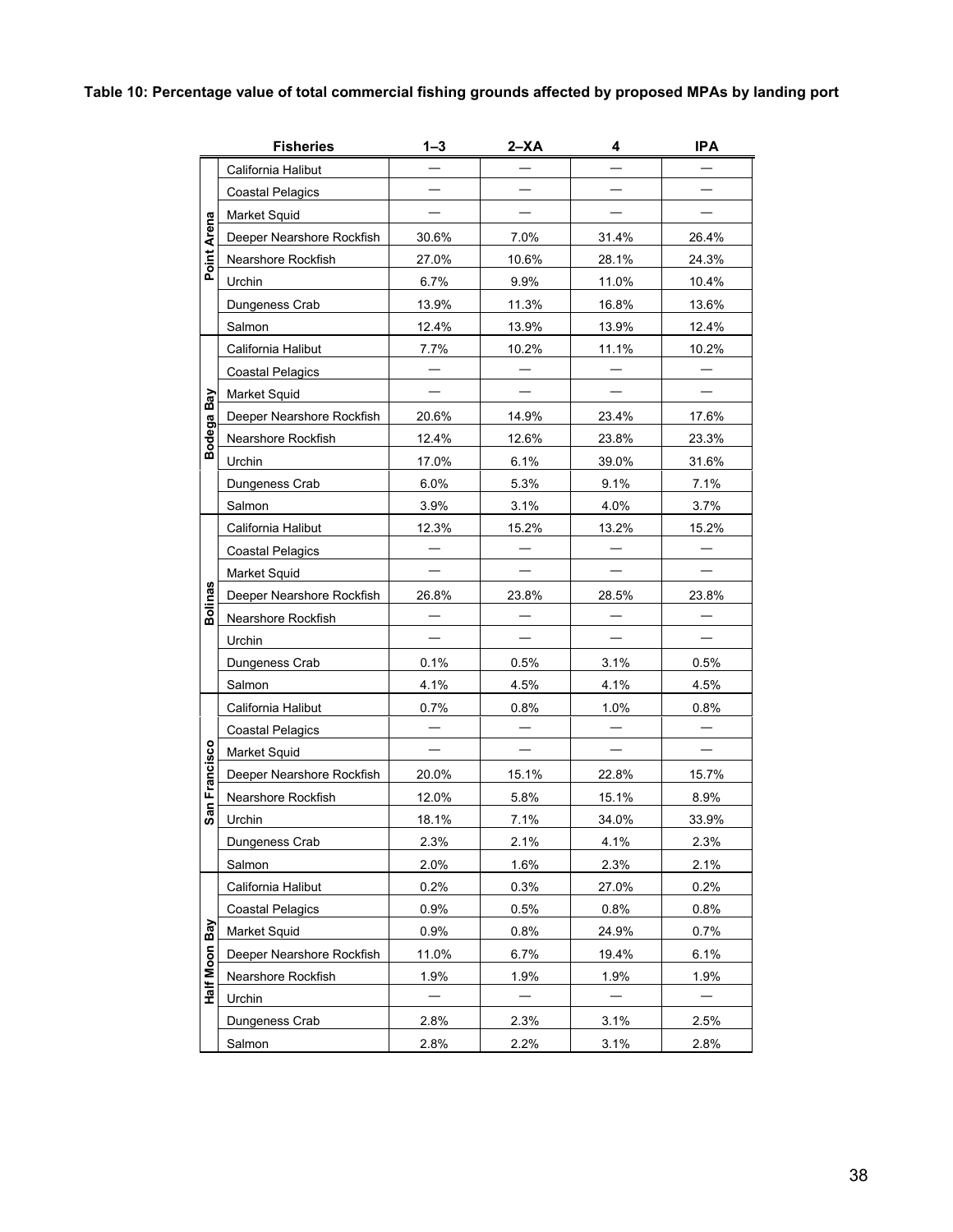**Table 11: Percentage value of commercial fishing grounds within the study area affected by proposed MPAs by landing port** 

| <b>Fisheries</b>          | 1–3   | $2 - XA$ | 4     | <b>IPA</b> |
|---------------------------|-------|----------|-------|------------|
| California Halibut        |       |          |       |            |
| <b>Coastal Pelagics</b>   |       |          |       |            |
| Market Squid              |       |          |       |            |
| Deeper Nearshore Rockfish | 30.7% | 7.0%     | 31.5% | 26.5%      |
| Nearshore Rockfish        | 29.3% | 11.5%    | 30.5% | 26.3%      |
| Urchin                    | 7.9%  | 11.7%    | 13.0% | 12.4%      |
| Dungeness Crab            | 30.1% | 24.3%    | 36.1% | 29.2%      |
| Salmon                    | 23.6% | 26.5%    | 26.6% | 23.6%      |
| California Halibut        | 7.7%  | 10.2%    | 11.1% | 10.2%      |
| <b>Coastal Pelagics</b>   |       |          |       |            |
| Market Squid              |       |          |       |            |
| Deeper Nearshore Rockfish | 31.0% | 22.5%    | 35.2% | 26.6%      |
| Nearshore Rockfish        | 12.9% | 13.1%    | 24.7% | 24.2%      |
| Urchin                    | 17.9% | 6.4%     | 41.0% | 33.2%      |
| Dungeness Crab            | 10.0% | 8.8%     | 15.3% | 11.9%      |
| Salmon                    | 9.5%  | 7.7%     | 9.9%  | 9.1%       |
| California Halibut        | 12.3% | 15.2%    | 13.2% | 15.2%      |
| <b>Coastal Pelagics</b>   |       |          |       |            |
| Market Squid              |       |          |       |            |
| Deeper Nearshore Rockfish | 30.1% | 26.7%    | 32.0% | 26.7%      |
| Nearshore Rockfish        |       |          |       |            |
| Urchin                    |       |          |       |            |
| Dungeness Crab            | 0.1%  | 1.2%     | 7.9%  | 1.2%       |
| Salmon                    | 6.8%  | 7.5%     | 6.8%  | 7.5%       |
| California Halibut        | 0.8%  | 0.8%     | 1.1%  | 0.8%       |
| <b>Coastal Pelagics</b>   |       |          |       |            |
| Market Squid              |       |          |       |            |
| Deeper Nearshore Rockfish | 24.9% | 18.8%    | 28.4% | 19.5%      |
| Nearshore Rockfish        | 20.9% | 10.1%    | 26.4% | 15.6%      |
| Urchin                    | 18.3% | 7.2%     | 34.3% | 34.2%      |
| Dungeness Crab            | 5.3%  | 4.9%     | 9.6%  | 5.3%       |
| Salmon                    | 8.8%  | 7.2%     | 9.9%  | 9.0%       |
| California Halibut        | 0.2%  | 0.3%     | 27.1% | 0.2%       |
| <b>Coastal Pelagics</b>   | 22.5% | 14.0%    | 22.2% | 20.7%      |
| Market Squid              | 0.9%  | 0.8%     | 24.9% | 0.7%       |
| Deeper Nearshore Rockfish | 14.4% | 8.7%     | 25.4% | 8.0%       |
| Nearshore Rockfish        | 1.9%  | 1.9%     | 1.9%  | 1.9%       |
| Urchin                    |       |          |       |            |
| Dungeness Crab            | 14.7% | 12.4%    | 16.5% | 13.1%      |
| Salmon                    | 9.2%  | 7.3%     | 10.1% | 9.2%       |
|                           |       |          |       |            |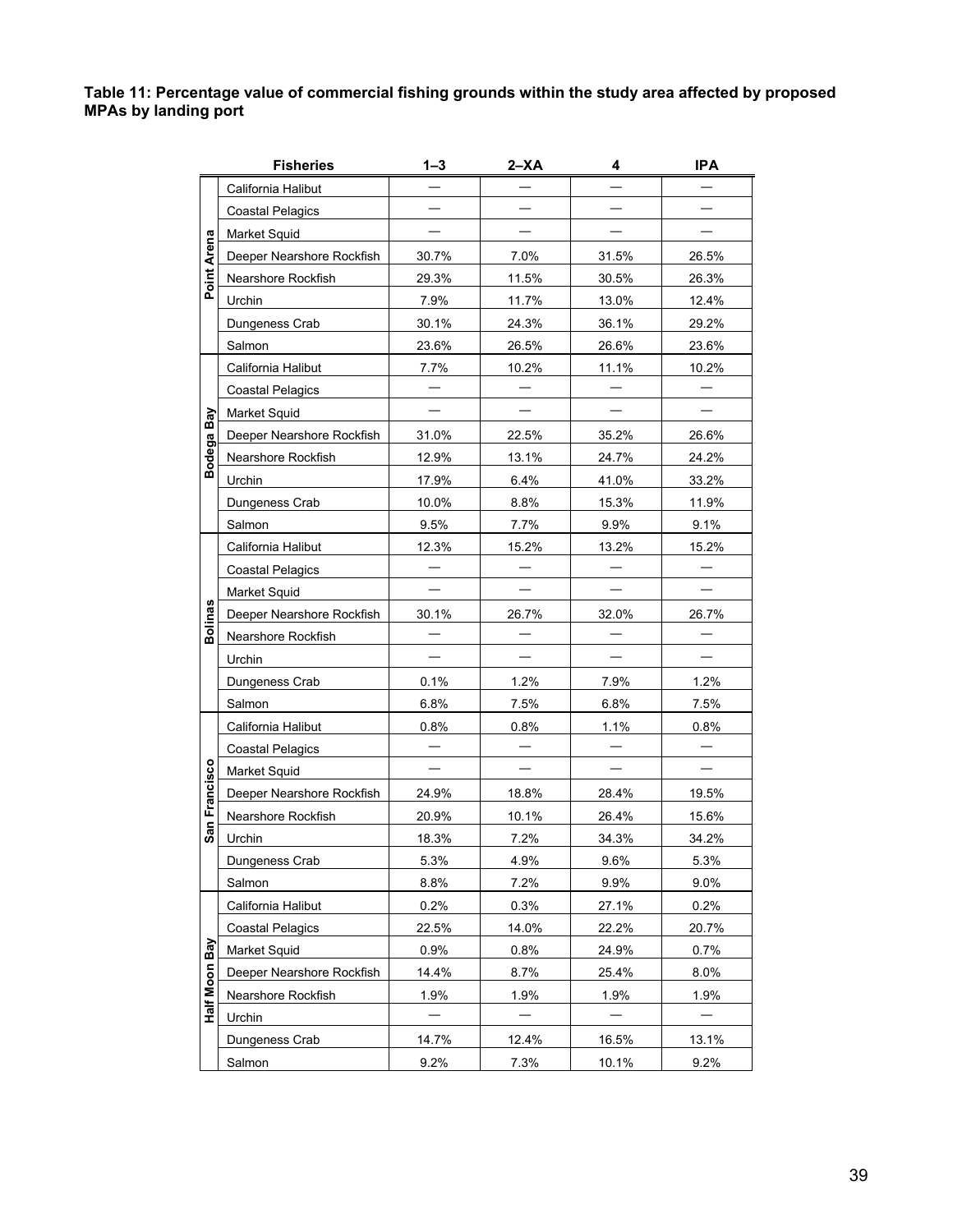Table 12: Percentage of the total fishing grounds <u>value</u> impacted by the existing fishery management area **A closures and\or fishery exclusion zones (i.e., RCAs)** 

|                  | <b>Fisheries</b>            | 2007  | 2008  | 2009  |
|------------------|-----------------------------|-------|-------|-------|
| Point<br>Arena   | Rockfish - Deeper Nearshore | 16.3% | 16.9% | 30.2% |
|                  | Rockfish - Nearshore        | 17.0% | 17.7% | 32.4% |
| Bodega<br>Bay    | Rockfish - Deeper Nearshore | 47.3% | 54.4% | 69.3% |
|                  | Rockfish - Nearshore        | 1.2%  | 1.3%  | 9.3%  |
| <b>Bolinas</b>   | Rockfish - Deeper Nearshore | 60.8% | 72.3% | 81.8% |
|                  | Rockfish - Nearshore        |       |       |       |
| Francisco<br>San | Rockfish - Deeper Nearshore | 15.6% | 18.1% | 50.3% |
|                  | Rockfish - Nearshore        | 13.7% | 14.4% | 49.9% |
|                  | Rockfish - Deeper Nearshore | 0.6%  | 0.7%  | 6.5%  |
| Half Moon<br>Bay | Rockfish - Nearshore        | 0.1%  | 0.1%  | 0.1%  |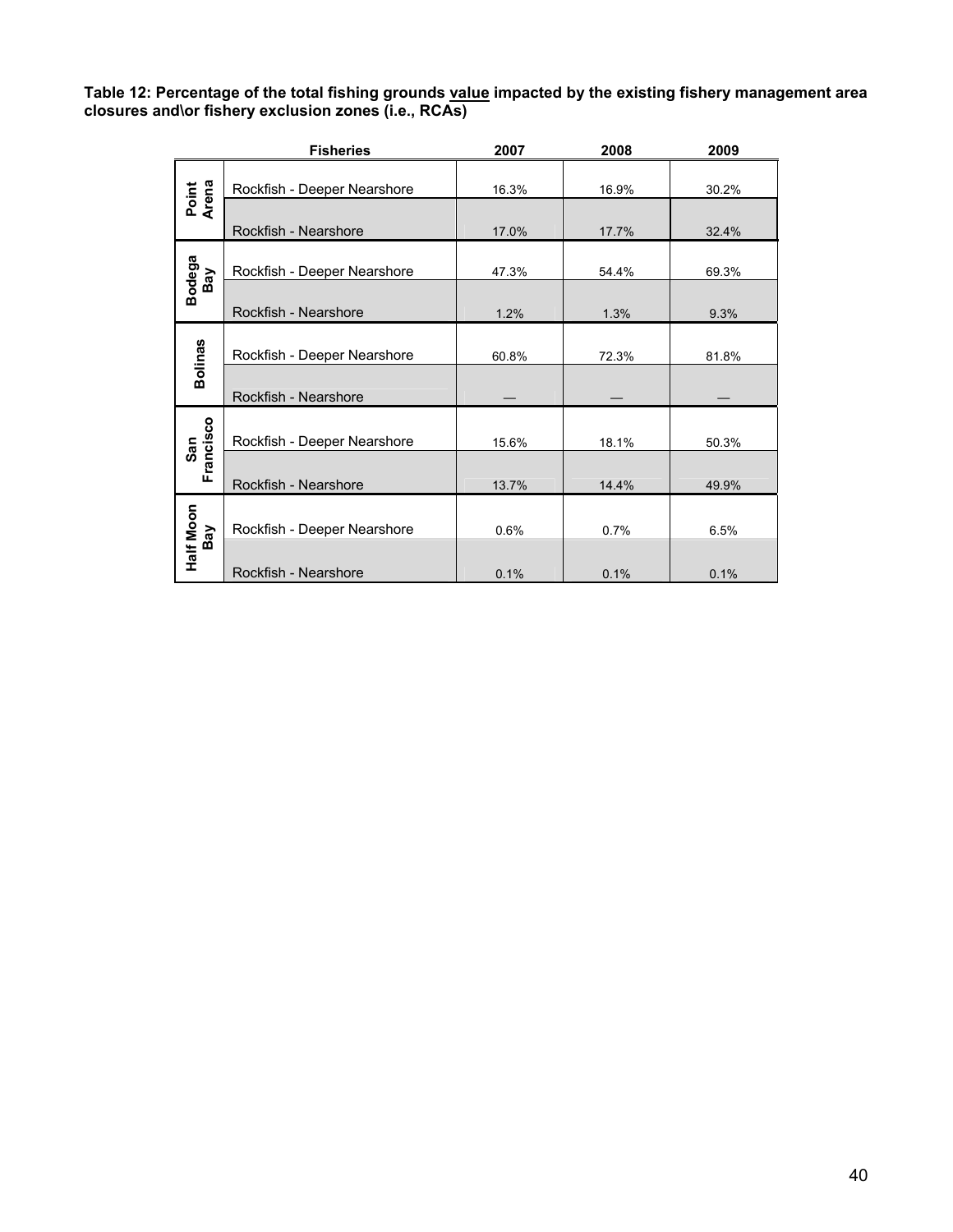**Table 13: Percentage value of commercial deeper nearshore and nearshore rockfish fishing grounds by landing port affected by MPA proposals without and with consideration of existing fishery management area closures in 2008 (i.e., total fishing grounds, versus available fishing grounds after RCA in place)** 

|                | <b>Fisheries</b>                 | Area considered                  | $1 - 3$ | $2-XA$ | 4     | <b>IPA</b> |
|----------------|----------------------------------|----------------------------------|---------|--------|-------|------------|
|                |                                  |                                  |         |        |       |            |
|                | Deeper Nearshore Rockfish        | total fishing grounds            | 30.6%   | 7.0%   | 31.4% | 26.4%      |
|                |                                  | available grounds                |         |        |       |            |
| Point Arena    | Deeper Nearshore Rockfish        | outside RCA <sup>6</sup>         | 31.6%   | 5.0%   | 32.2% | 26.4%      |
|                |                                  |                                  |         |        |       |            |
|                | Nearshore Rockfish               | total fishing grounds            | 27.0%   | 10.6%  | 28.1% | 24.3%      |
|                | <b>Nearshore Rockfish</b>        | available grounds<br>outside RCA | 27.0%   | 9.4%   | 28.0% | 23.7%      |
|                |                                  |                                  |         |        |       |            |
|                | Deeper Nearshore Rockfish        | total fishing grounds            | 20.6%   | 14.9%  | 23.4% | 17.6%      |
|                |                                  | available grounds                |         |        |       |            |
|                | <b>Deeper Nearshore Rockfish</b> | outside RCA                      | 23.4%   | 13.2%  | 27.7% | 15.9%      |
| Bodega Bay     |                                  |                                  |         |        |       |            |
|                | Nearshore Rockfish               | total fishing grounds            | 12.4%   | 12.6%  | 23.8% | 23.3%      |
|                |                                  | available grounds                |         |        |       |            |
|                | <b>Nearshore Rockfish</b>        | outside RCA                      | 12.3%   | 12.4%  | 23.5% | 23.0%      |
|                |                                  |                                  |         |        |       |            |
|                | Deeper Nearshore Rockfish        | total fishing grounds            | 26.8%   | 23.8%  | 28.5% | 23.8%      |
|                |                                  | available grounds<br>outside RCA |         |        |       |            |
| <b>Bolinas</b> | <b>Deeper Nearshore Rockfish</b> |                                  | 35.2%   | 24.5%  | 40.4% | 24.4%      |
|                | Nearshore Rockfish               | total fishing grounds            |         |        |       |            |
|                |                                  | available grounds                |         |        |       |            |
|                | <b>Nearshore Rockfish</b>        | outside RCA                      |         |        |       |            |
|                |                                  |                                  |         |        |       |            |
|                | Deeper Nearshore Rockfish        | total fishing grounds            | 20.0%   | 15.1%  | 22.8% | 15.7%      |
|                |                                  | available grounds                |         |        |       |            |
| San Francisco  | <b>Deeper Nearshore Rockfish</b> | outside RCA                      | 20.3%   | 15.1%  | 23.8% | 15.2%      |
|                |                                  |                                  |         |        |       |            |
|                | Nearshore Rockfish               | total fishing grounds            | 12.0%   | 5.8%   | 15.1% | 8.9%       |
|                |                                  | available grounds                |         |        |       |            |
|                | <b>Nearshore Rockfish</b>        | outside RCA                      | 11.7%   | 6.1%   | 15.4% | 8.4%       |
|                | Deeper Nearshore Rockfish        | total fishing grounds            | 11.0%   | 6.7%   | 19.4% | 6.1%       |
|                |                                  | available grounds                |         |        |       |            |
| Half Moon Bay  | <b>Deeper Nearshore Rockfish</b> | outside RCA                      | 11.0%   | 6.8%   | 19.6% | 6.2%       |
|                |                                  |                                  |         |        |       |            |
|                | Nearshore Rockfish               | total fishing grounds            | 1.9%    | 1.9%   | 1.9%  | 1.9%       |
|                |                                  | available grounds                |         |        |       |            |
|                | <b>Nearshore Rockfish</b>        | outside RCA                      | 1.9%    | 1.9%   | 1.9%  | 1.9%       |

 $\frac{6}{10}$  Available fishing grounds are defined as the fishing grounds that exist after removing the fishing grounds that are inside an existing fishery management closure (i.e., 2008 RCA).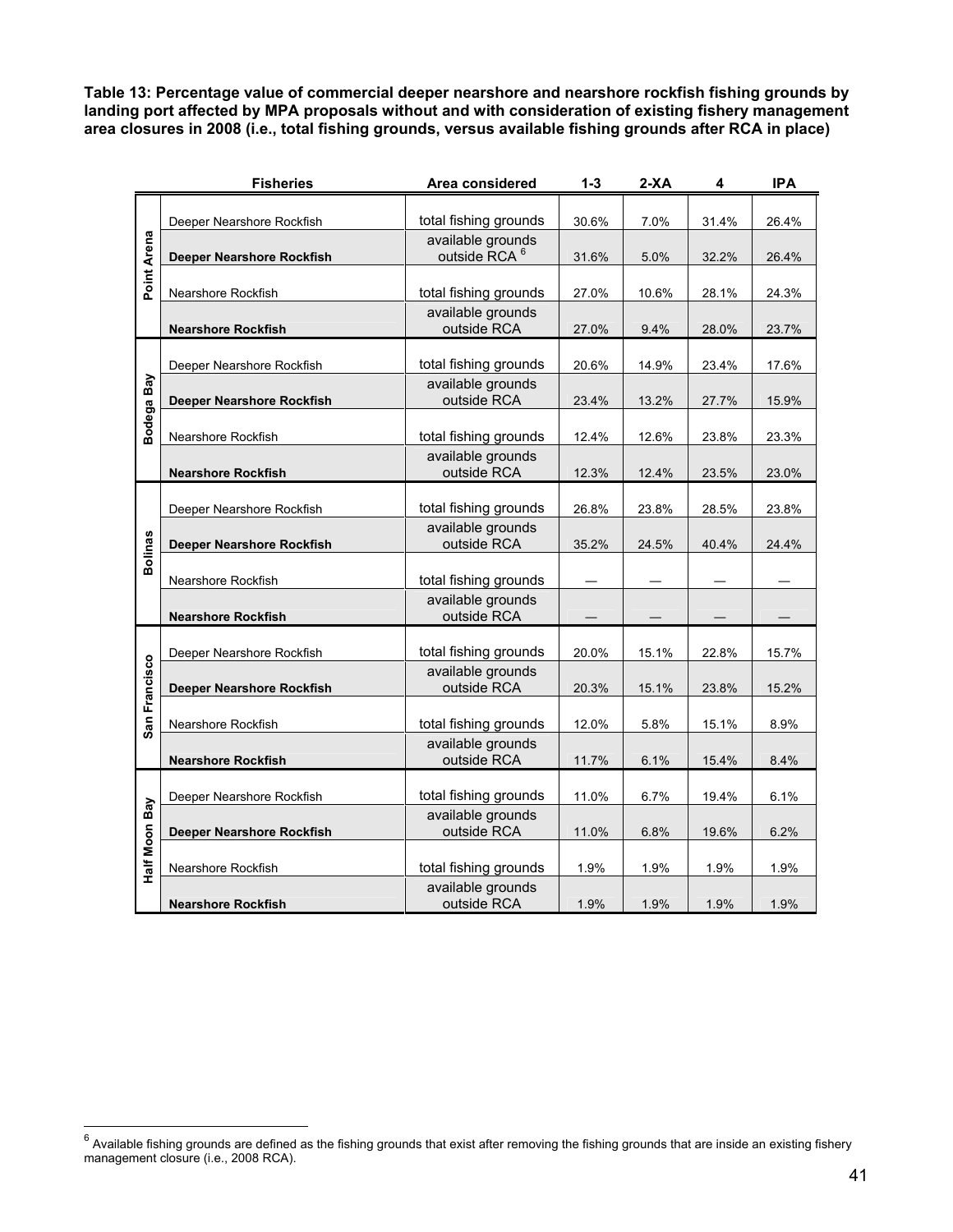Annual Ex-vessel Revenue Loss (%) **Annual Ex-vessel Revenue Loss (\$ 2006)** 

#### **Table 14: Individual Impacts for Proposal 1–3**

| <b>Fishery</b>       | $n =$ | Less than<br>20% | 20%-40%      | 40%-60%     | 60%-80% | More<br>than $80\%$ | Less than<br>\$5k | \$5-\$10k | \$10-\$15k | \$15-\$20k     | More<br>than<br>\$20k |
|----------------------|-------|------------------|--------------|-------------|---------|---------------------|-------------------|-----------|------------|----------------|-----------------------|
| C. Halibut           | 14    | 13               |              | 0           | 0       | $\mathbf 0$         | 14                | 0         | 0          | 0              | 0                     |
| Coast. Pelagics      |       |                  | $\mathbf{0}$ | 0           | 0       | 0                   |                   | 0         | 0          | 0              | 0                     |
| <b>Market Squid</b>  |       |                  | $\mathbf{0}$ | 0           | 0       | 0                   |                   | 0         | 0          |                | 0                     |
| D.N. Rockfish        | 15    | 8                | 6            |             | 0       | $\Omega$            | 15                | 0         | 0          | 0              | 0                     |
| N. Rockfish          | 9     | 4                | 5            | 0           | 0       | $\mathbf{0}$        | 8                 |           | $\Omega$   | 0              | 0                     |
| Urchin               | 22    | 21               |              | $\mathbf 0$ | 0       | $\Omega$            | 21                |           | $\Omega$   | $\Omega$       | 0                     |
| D. Crab              | 102   | 98               | 4            | 0           | 0       | $\mathbf{0}$        | 93                | 8         | $\Omega$   |                | 0                     |
| Salmon               | 136   | 134              | ົ            | 0           | 0       |                     | 134               | ◠         |            |                |                       |
| <b>All Fisheries</b> | 172   | 167              | 5            | 0           | 0       | 0                   | 158               | 10        | 2          | $\overline{2}$ | 0                     |

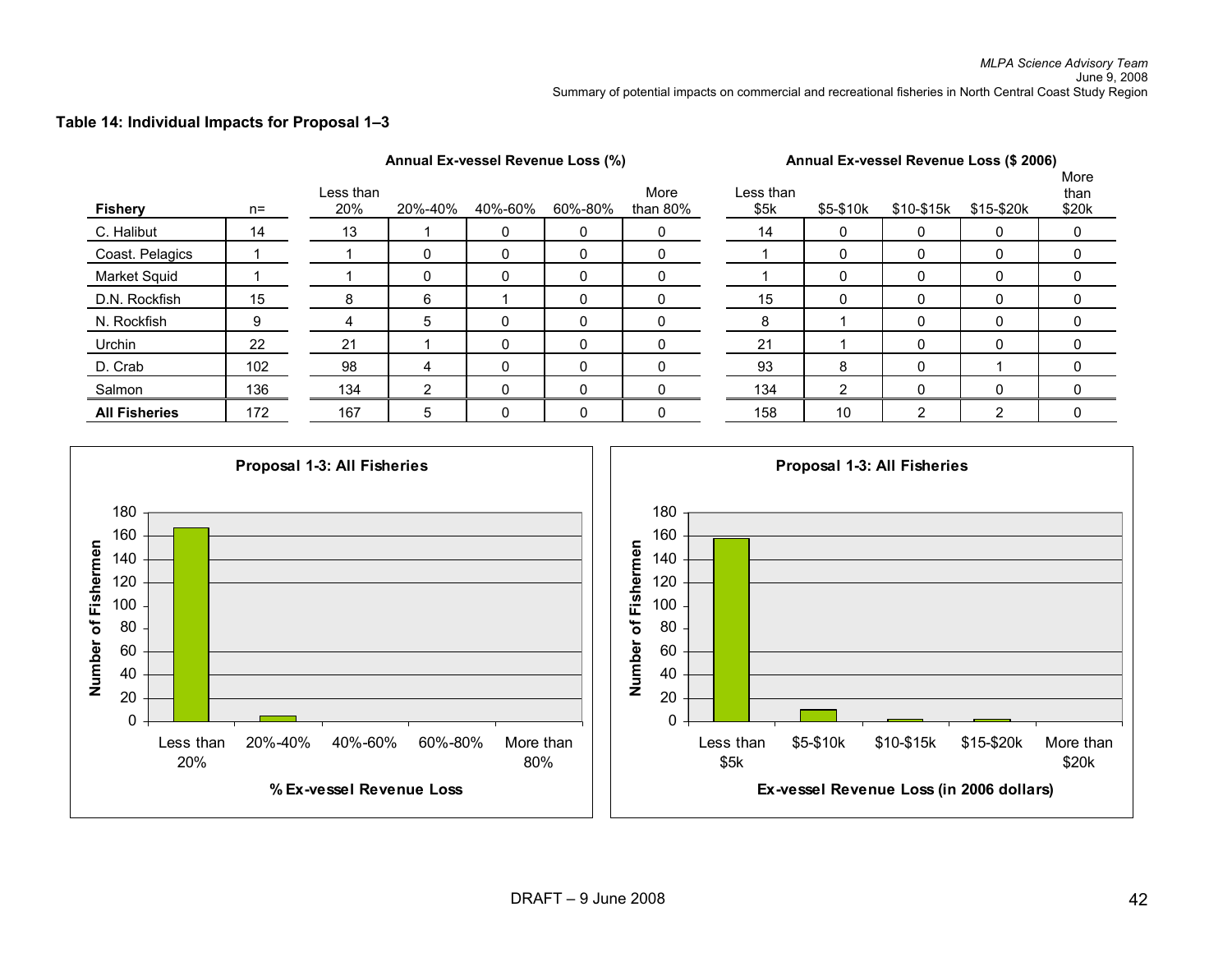#### **Table 15: Individual Impacts for Proposal 2–XA**

#### Annual Ex-vessel Revenue Loss (%) **Annual Ex-vessel Revenue Loss (\$ 2006)**

| <b>Fishery</b>       | $n =$ | Less than<br>20% | 20%-40%  | 40%-60%     | $\cdot$ $\cdot$<br>60%-80% | More<br>than $80\%$ | Less than<br>\$5k | \$5-\$10k | \$10-\$15k | \$15-\$20k | More<br>than<br>\$20k |
|----------------------|-------|------------------|----------|-------------|----------------------------|---------------------|-------------------|-----------|------------|------------|-----------------------|
| C. Halibut           | 14    | 13               |          | $\mathbf 0$ | 0                          | 0                   | 14                | 0         | O          |            | 0                     |
| Coast. Pelagics      |       |                  | $\Omega$ |             | 0                          | 0                   |                   | 0         |            |            |                       |
| Market Squid         |       |                  | 0        | $\Omega$    | 0                          | $\Omega$            |                   | 0         | 0          |            | 0                     |
| D.N. Rockfish        | 15    |                  | 4        | $\Omega$    | 0                          | 0                   | 15                | 0         | 0          |            | 0                     |
| N. Rockfish          | 9     | 9                |          | $\Omega$    | 0                          | 0                   | 9                 | 0         |            |            |                       |
| Urchin               | 22    | 21               |          |             | 0                          | 0                   | 20                |           |            |            |                       |
| D. Crab              | 102   | 99               | 3        | $\Omega$    | 0                          | $\Omega$            | 95                | 6         |            |            |                       |
| Salmon               | 136   | 134              | 2        | $\Omega$    | 0                          | 0                   | 134               | 2         | 0          |            |                       |
| <b>All Fisheries</b> | 172   | 169              | 3        | $\Omega$    | 0                          | $\Omega$            | 162               | 5         | 3          | ົ          |                       |

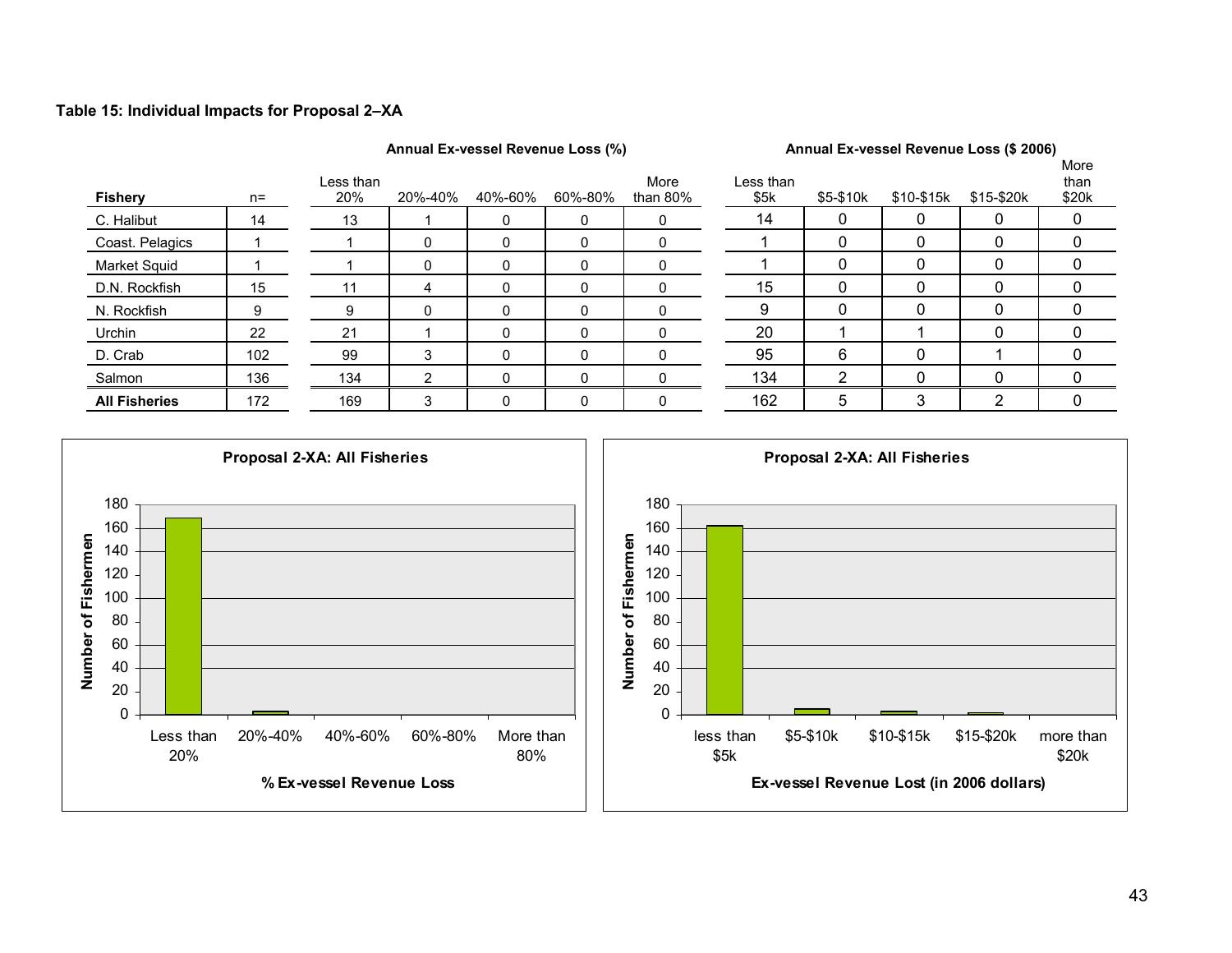#### **Table 16: Individual Impacts for Proposal 4**

### Annual Ex-vessel Revenue Loss (%) **Annual Ex-vessel Revenue Loss (\$ 2006)**

| <b>Fishery</b>       | $n =$ | Less than<br>20% | 20%-40% | 40%-60% | $\ddot{\phantom{1}}$<br>60%-80% | More<br>than $80\%$ | Less than<br>\$5k | \$5-\$10k         | \$10-\$15k | \$15-\$20k | More<br>than<br>\$20k |
|----------------------|-------|------------------|---------|---------|---------------------------------|---------------------|-------------------|-------------------|------------|------------|-----------------------|
| C. Halibut           | 14    | 10               | 4       | 0       | 0                               | 0                   | 14                |                   | 0          | 0          | 0                     |
| Coast. Pelagics      |       |                  |         | 0       | 0                               | 0                   |                   |                   |            | 0          | 0                     |
| Market Squid         |       |                  | 0       | 0       | 0                               | 0                   |                   | 0                 |            | 0          |                       |
| D.N. Rockfish        | 15    |                  |         |         | 0                               | 0                   | 15                | 0                 |            | 0          | 0                     |
| N. Rockfish          | 9     |                  | 5       | 0       | 0                               | 0                   | 8                 |                   |            | 0          | 0                     |
| Urchin               | 22    |                  | 9       |         | $\Omega$                        |                     | 17                |                   |            |            |                       |
| D. Crab              | 102   | 94               | 8       | 0       | 0                               | 0                   | 87                | 9                 | 5          | 0          |                       |
| Salmon               | 136   | 133              | 2       |         | 0                               | 0                   | 134               | ົ                 |            | 0          | 0                     |
| <b>All Fisheries</b> | 172   | 156              | 14      | 2       |                                 | 0                   | 147               | $12 \overline{ }$ | 8          | ◠          | 3                     |

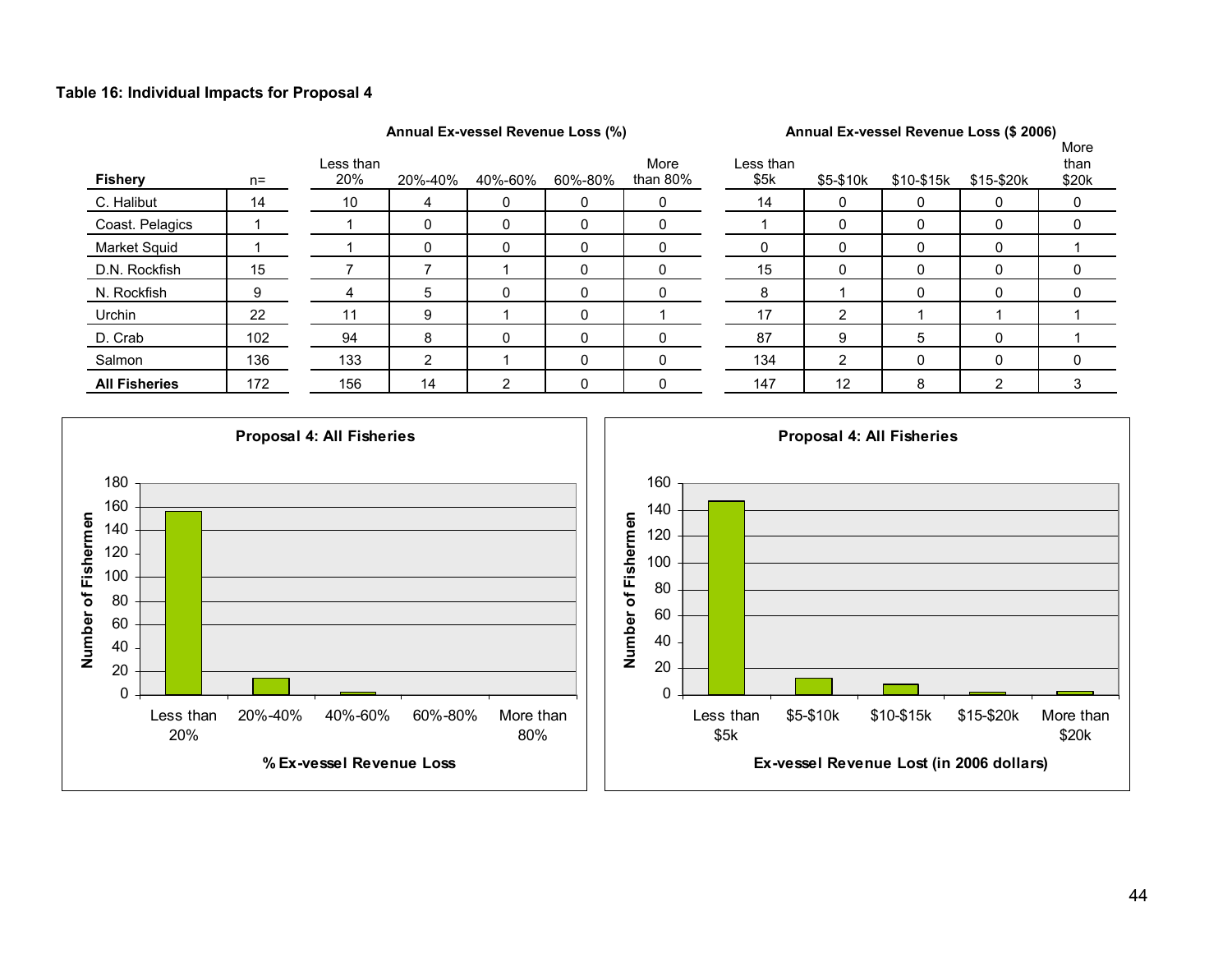#### **Table 17: Individual Impacts for Integrated Preferred Alternative (IPA)**



| <b>Fishery</b>       | $n=$ | Less than<br>20% | 20%-40% | 40%-60% | 60%-80% | More<br>than 80% | Less than<br>\$5k | \$5-\$10k | \$10-\$15k | \$15-\$20k | <br>than<br>\$20k |
|----------------------|------|------------------|---------|---------|---------|------------------|-------------------|-----------|------------|------------|-------------------|
| C. Halibut           | 14   | 13               |         |         |         |                  | 14                |           |            |            |                   |
| Coast. Pelagics      |      |                  |         | 0       |         | ი                |                   |           |            | 0          |                   |
| Market Squid         |      |                  |         |         |         |                  |                   |           |            |            |                   |
| D.N. Rockfish        | 15   | 10               | 5       | 0       |         | 0                | 15                |           |            | 0          |                   |
| N. Rockfish          | 9    |                  | ົ       |         |         |                  | 8                 |           |            |            |                   |
| Urchin               | 22   | 13               | 8       |         |         |                  | 19                | ົ         |            |            |                   |
| D. Crab              | 102  | 97               | 5       | 0       |         |                  | 92                |           | ⌒          | $\Omega$   |                   |
| Salmon               | 136  | 133              | ົ       |         |         |                  | 134               | ົ         |            |            |                   |
| <b>All Fisheries</b> | 172  | 159              | 12      |         |         |                  | 156               | 8         | 5          |            |                   |

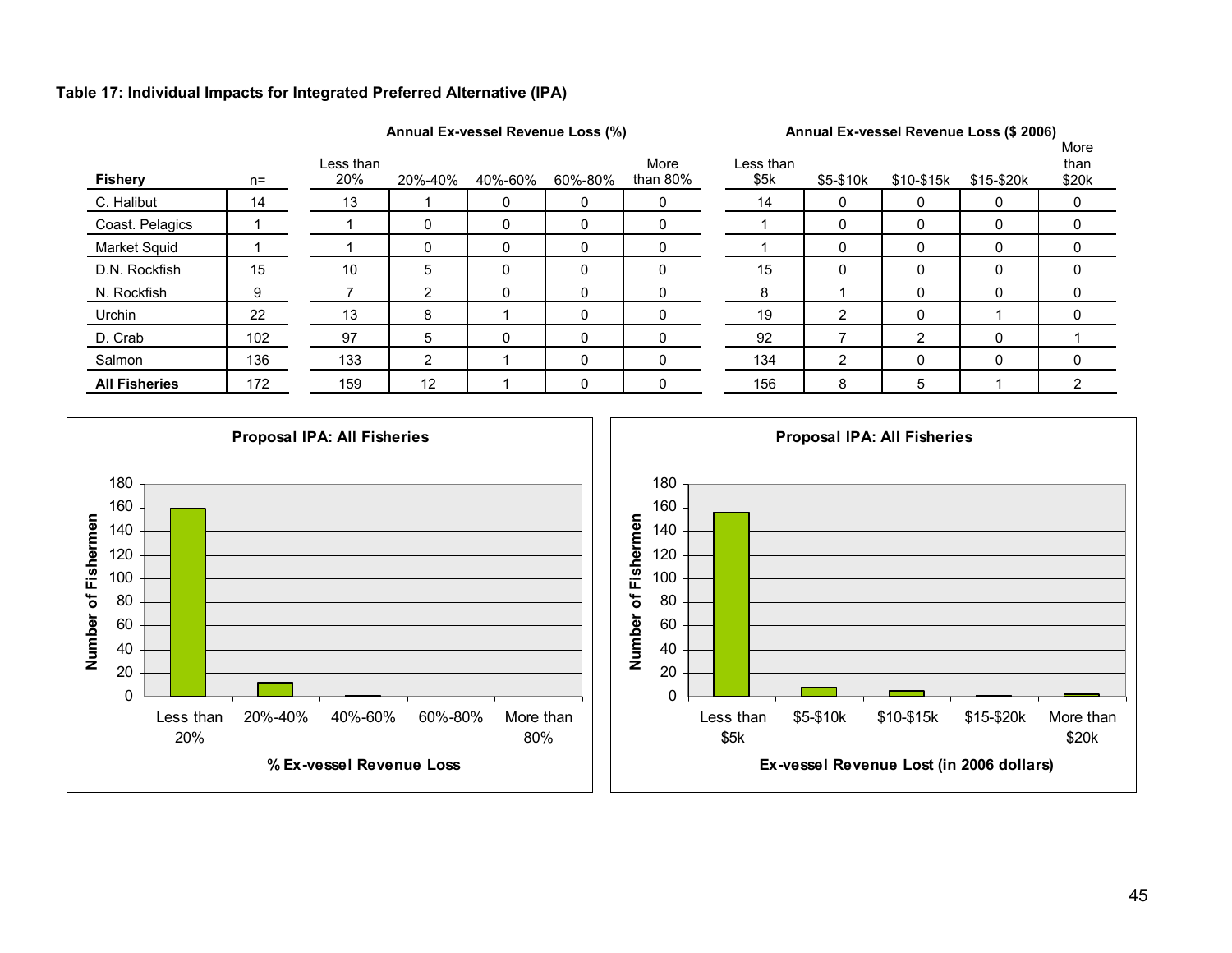

#### **Figure 1: Estimated Individual Impacts for All Proposals**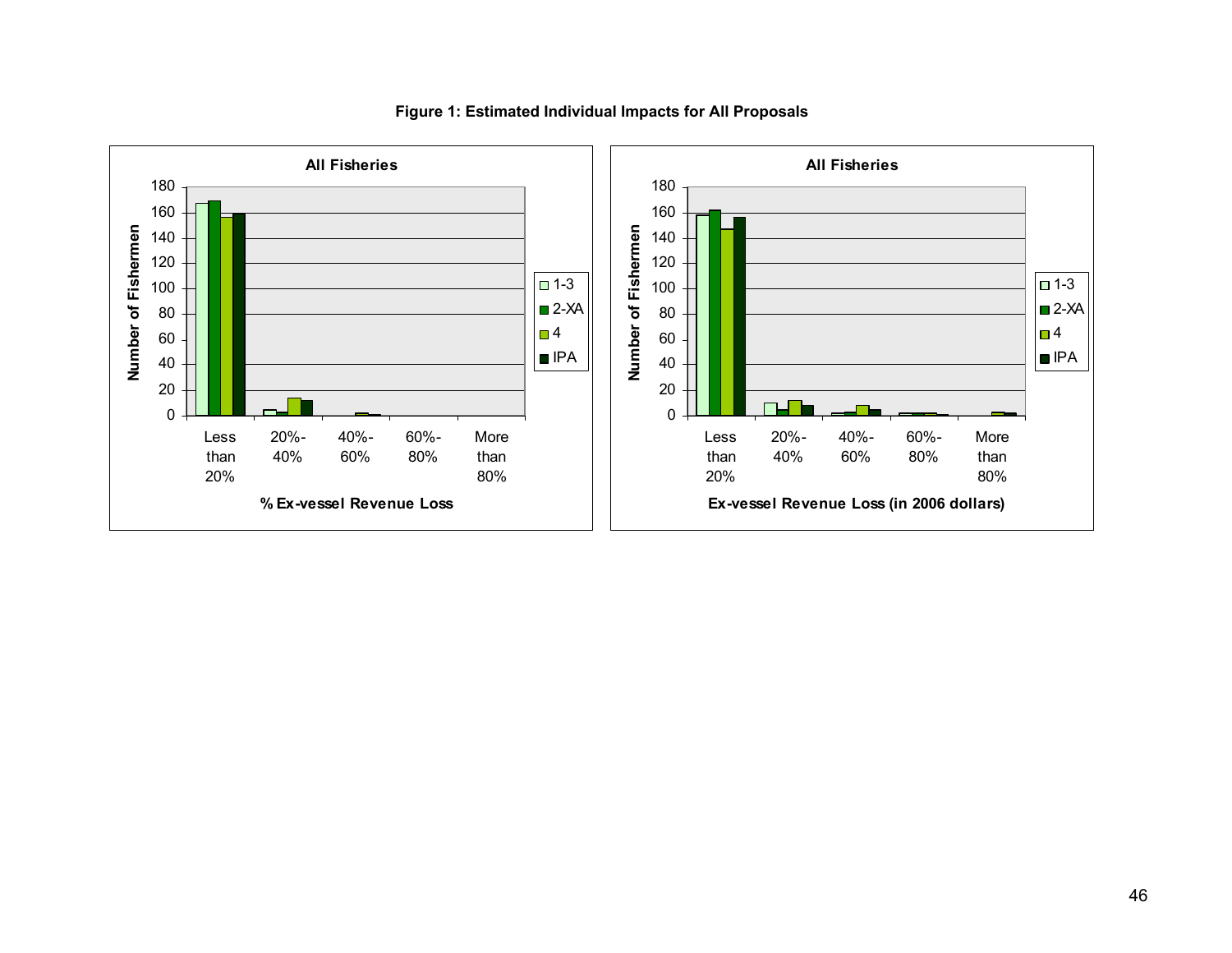#### **5. Socioeconomic Impact Analysis: Approach**

We also estimate "worst-case scenario" or maximum potential economic impact of each MPA proposal (for description of methods, please refer to Appendix A). To accomplish this, we use methods similar to those utilized in the Central Coast process by Wilen and Abbott (2006). This analysis for the North Central Coast, however, differs in a very important respect, that is, by having original survey data on fishermen operating costs collected through the interview process. Wilen and Abbott estimated costs as 65% of gross revenue for all fisheries based on New Zealand and British Columbia data (Wilen and Abbott 2006, pg 7), although costs are known to vary by fishery. The 65% figure was applied as a uniform conservative (high) estimate, since specific data for the study region were not available.

Ecotrust employs a new methodology for estimating fishery costs. The approach is a refinement of the uniform 65% method. As mentioned previously, this refinement is possible due to new data gathered during the interview process on fishery specific operating costs in the study area. As part of the fishermen interview process, field staff asked several questions related to operating costs, including:

- <sup>o</sup> What percentage of your gross revenue goes towards overall operating costs?
- <sup>o</sup> Of your overall operating costs, what percentage goes towards crew share or labor?
- <sup>o</sup> Of your overall operating costs, what percentage goes towards fuel?

With the opportunity to interview NCCSR fishermen directly, information specific to the study region is gained. There is also the opportunity for data resolution regarding types of costs fishermen face. Using data from the fishermen knowledge interviews, two cost categories were created: fixed and variable. Fixed costs include costs that are independent of the number of trips a fishing vessel makes or the duration of these trips. For example, vessel repairs and maintenance, insurance, mooring and dockage fees are typically considered fixed costs. On the other hand, variable costs include costs that are dependent on the number of trips a vessel makes and the duration of these trips. Variable costs typically include fuel, maintenance, crew share, and gear repair/replacement. For the purpose of this study, however, in order to account for sunk costs, we assume the only variable costs to be crew/labor and fuel costs. All other costs will be considered fixed costs.

As mentioned previously, a total of 174 fishermen were interviewed. The same eight fisheries analyzed in the commercial fishing grounds analysis are also considered here. Within these fisheries, the participation patterns of interviewed fishermen yielded 28 possible combinations. For example, 138 of those interviewed participated in the salmon fishery, but of those, only 48 (or 35%) exclusively fish salmon; the remainder fish salmon as well as various combinations of the other fisheries (e.g. salmon and Dungeness crab; salmon, Dungeness crab and deeper nearshore rockfish).

Initially, we calculated fishery costs using data from fishermen that only participate in the fishery in question; however, there were some fisheries having no exclusive participants. Furthermore, this would have ignored interview data from fishermen participating in multiple fisheries, the general case. Given this, we calculated costs for a particular fishery based on all fishermen that participate in that fishery; a single fisherman's data may therefore have been used numerous times. This explains why summing observations "n" across the fisheries does not sum to 174 in Table 17, which also shows summary cost data based on fishermen responses.

The mean estimated total operating costs for all fishermen as a percentage of overall gross revenue was 47.5%. Fixed costs comprise just over half of these costs, while variable costs (i.e. crew and fuel) make up the remainder. Grouped by fishery, the highest overall operating cost as a percentage of gross revenue was 60.0% (Market Squid and Coastal Pelagics) and the lowest was 39.7% (Urchin). While not included here, tables similar to Table 15 were also compiled at the port group level for the NCCSR (i.e. for Point Arena, Bodega Bay, Bolinas, San Francisco, and Half Moon Bay).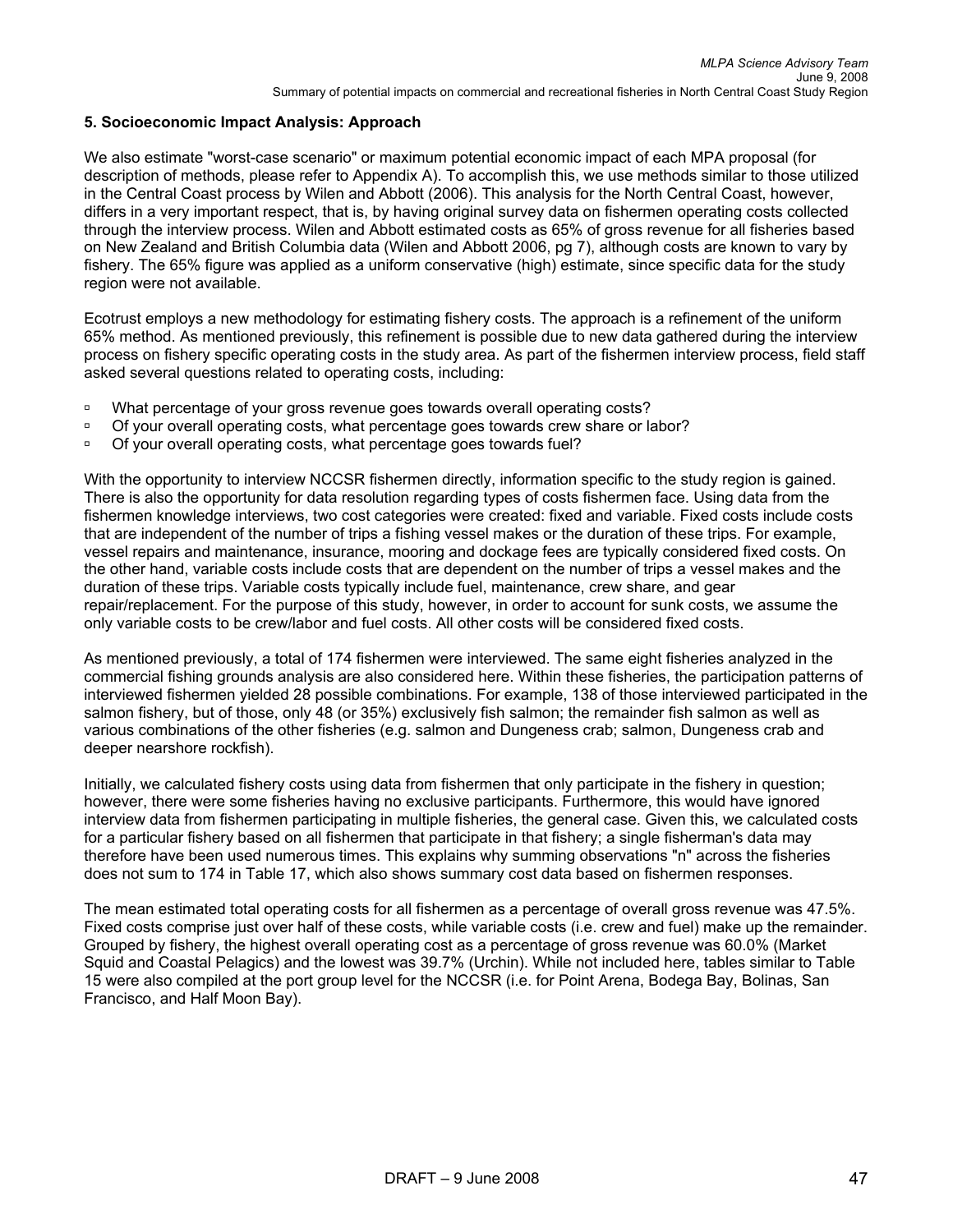|                                            |       | Mean % of Gross Economic Revenue |       |              |       |  |  |
|--------------------------------------------|-------|----------------------------------|-------|--------------|-------|--|--|
| <b>Name</b>                                | $n =$ | <b>Crew</b>                      | Fuel  | <b>Fixed</b> | Total |  |  |
| California Halibut                         | 19    | 5.4%                             | 13.9% | 26.6%        | 45.9% |  |  |
| <b>Coastal Pelagics</b>                    |       | 40.0%                            | 15.0% | 5.0%         | 60.0% |  |  |
| Squid                                      |       | 40.0%                            | 15.0% | 5.0%         | 60.0% |  |  |
| Deeper Nearshore and<br>Nearshore Rockfish | 18    | 5.3%                             | 17.3% | 28.3%        | 50.9% |  |  |
| Dungeness Crab                             | 101   | 14.8%                            | 10.3% | 23.3%        | 48.5% |  |  |
| Urchin                                     | 21    | 7.6%                             | 10.7% | 21.4%        | 39.7% |  |  |
| Salmon                                     | 138   | 9.8%                             | 11.8% | 25.0%        | 46.6% |  |  |
| All Fisheries Combined                     | 174   | 10.9%                            | 12.1% | 24.4%        | 47.5% |  |  |

### **Table 18: Estimated Operating Costs**

### **6. Socioeconomic Impact Analysis: Assessing MPA Proposals**

The net economic impact (NEI) of each MPA proposal is calculated for each port group, and for the NCCSR as a whole. The NEI results are presented as revenue reductions in both dollar terms (\$ 2006) and percentage terms. The starting point for calculating NEI is baseline gross economic revenue (Baseline GER), which is based on a 7 year average (as previously described as described in Section 2). Baseline GER is gross revenue for the fishery in question absent any MPA proposal.

The baseline net economic revenue (Baseline NER) is found by subtracting the fishery-specific fixed and variable costs described in Section 5 from Baseline GER. A similar net economic revenue calculation is performed for each MPA proposal and is then compared with Baseline NER to yield NEI. Please refer to Appendix A for a more detailed methodology. Figure 2 shows the estimated percentage reduction in profit across the study region under a given proposal. As can be seen in Tables 18–23, proposals vary considerably in their effects on ports and fisheries:

- <sup> $\Box$ </sup> For the NCCSR, the economic impact on the squid fishery is estimated to be 0.5% under Proposal IPA, but 18.8% under Proposal 4 (see Table 23).
- **EXECCSR, the lowest estimated economic impact on deaper nearshore rockfish from any proposal** (Proposal 2-XA) is 21.3%. The highest estimated maximum economic impact from any proposal on coastal pelagics is 0.6% (Proposals 1–3, 4 and IPA) (see Table 23).

Additionally, use of both dollar and percentage impacts convey perspective:

For the port of Point Arena, the economic impact on deeper nearshore rockfish from Proposal 1–3 is estimated to be 48.3%, yet this only translates to an estimated \$377 in dollar terms (annually) (see Table 18).



**Figure 2: Annual Net Economic Impact of MPA Proposals for the NCCSR**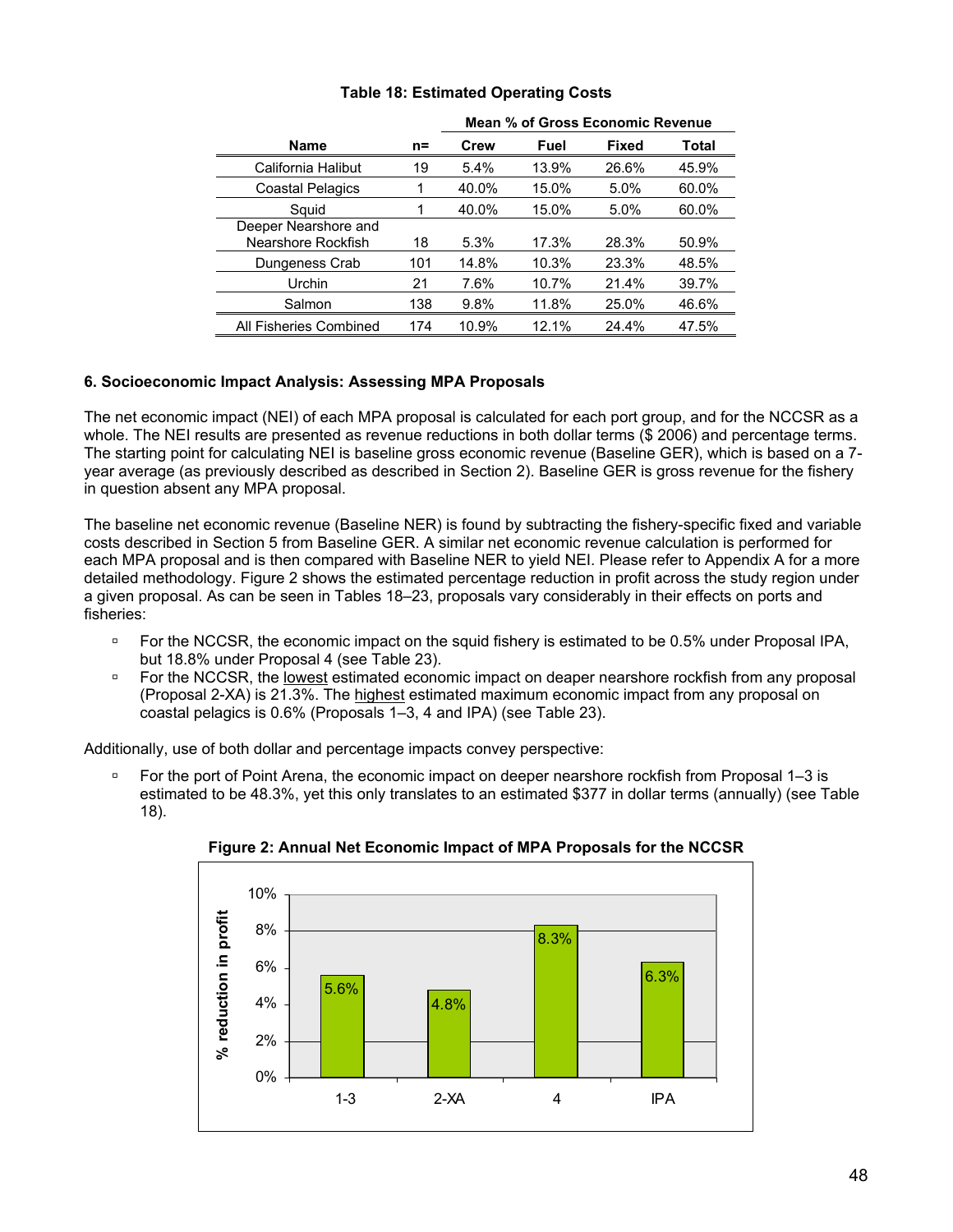|                         |                               |                                 | <b>Estimated Annual Net Economic Impact of MPA Proposals</b><br>(\$ reduction in Profit) |          |          |            |  |  |  |
|-------------------------|-------------------------------|---------------------------------|------------------------------------------------------------------------------------------|----------|----------|------------|--|--|--|
| <b>Fishery</b>          | <b>Baseline</b><br><b>GER</b> | <b>Baseline NER</b><br>(Profit) | $1 - 3$                                                                                  | $2 - XA$ | 4        | <b>IPA</b> |  |  |  |
| Ca. Halibut             |                               |                                 |                                                                                          |          |          |            |  |  |  |
| <b>Coastal Pelagics</b> |                               |                                 |                                                                                          |          |          |            |  |  |  |
| Squid                   |                               |                                 |                                                                                          |          |          |            |  |  |  |
| D. N. Rockfish          | \$1.424                       | \$699                           | \$337                                                                                    | \$77     | \$346    | \$291      |  |  |  |
| N. Rockfish             | \$64.259                      | \$31.544                        | \$13.440                                                                                 | \$5.271  | \$13.977 | \$12,073   |  |  |  |
| Urchin                  | \$608.226                     | \$366.963                       | \$33,273                                                                                 | \$49.288 | \$54,609 | \$51.923   |  |  |  |
| Dungeness Crab          | \$46.951                      | \$24.201                        | \$4,901                                                                                  | \$3.969  | \$5,888  | \$4.771    |  |  |  |
| Salmon                  | \$77,890                      | \$41,610                        | \$7,558                                                                                  | \$8,474  | \$8,511  | \$7,564    |  |  |  |
| <b>All Fisheries</b>    | \$798,750                     | \$465.016                       | \$59,510                                                                                 | \$67,078 | \$83,332 | \$76,623   |  |  |  |

#### **Table 19: Estimated Annual Net Economic Impact (NEI) for Point Arena**

| <b>Fishery</b>          | $1 - 3$ | $2 - XA$ | 4     | <b>IPA</b> |
|-------------------------|---------|----------|-------|------------|
| Ca. Halibut             |         |          |       |            |
| <b>Coastal Pelagics</b> |         |          |       |            |
| Squid                   |         |          |       |            |
| D. N. Rockfish          | 48.3%   | 11.0%    | 49.5% | 41.7%      |
| N. Rockfish             | 42.6%   | 16.7%    | 44.3% | 38.3%      |
| Urchin                  | 9.1%    | 13.4%    | 14.9% | 14.1%      |
| Dungeness Crab          | 20.2%   | 16.4%    | 24.3% | 19.7%      |
| Salmon                  | 18.2%   | 20.4%    | 20.5% | 18.2%      |
| <b>All Fisheries</b>    | 12.8%   | 14.4%    | 17.9% | 16.5%      |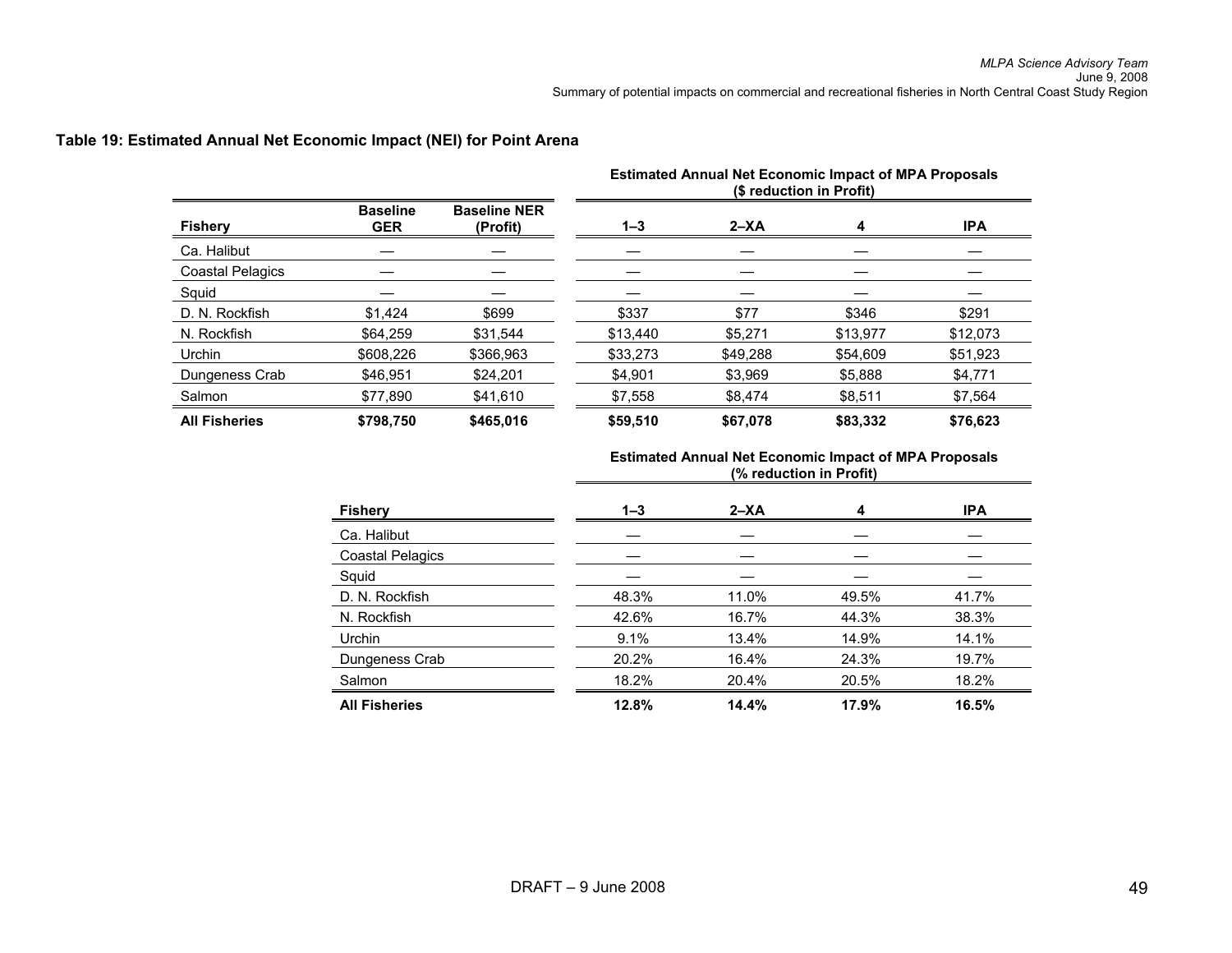| <b>Fishery</b>          |                               |                                 | <b>Estimated Annual Net Economic Impact of MPA Proposals</b><br>(\$ reduction in Profit) |           |           |            |
|-------------------------|-------------------------------|---------------------------------|------------------------------------------------------------------------------------------|-----------|-----------|------------|
|                         | <b>Baseline</b><br><b>GER</b> | <b>Baseline NER</b><br>(Profit) | $1 - 3$                                                                                  | $2 - XA$  | 4         | <b>IPA</b> |
| Ca. Halibut             | \$19,928                      | \$10,772                        | \$1.244                                                                                  | \$1,641   | \$1,787   | \$1,646    |
| <b>Coastal Pelagics</b> |                               |                                 |                                                                                          |           |           |            |
| Squid                   |                               |                                 |                                                                                          |           |           |            |
| D. N. Rockfish          | \$24,772                      | \$12.160                        | \$3,943                                                                                  | \$2,856   | \$4,480   | \$3,378    |
| N. Rockfish             | \$40.634                      | \$19.946                        | \$3.908                                                                                  | \$3.965   | \$7.474   | \$7,323    |
| Urchin                  | \$247.530                     | \$149.343                       | \$34.369                                                                                 | \$12,306  | \$78.979  | \$63.941   |
| Dungeness Crab          | \$2,322,504                   | \$1,197,122                     | \$103,992                                                                                | \$91,645  | \$158,770 | \$123,816  |
| Salmon                  | \$1,998,838                   | \$1,067,809                     | \$60,320                                                                                 | \$48,726  | \$62,984  | \$57,970   |
| <b>All Fisheries</b>    | \$4,654,206                   | \$2,457,152                     | \$207,776                                                                                | \$161,140 | \$314.474 | \$258.074  |

#### **Table 20: Estimated Annual Net Economic Impact (NEI) for Bodega Bay**

| <b>Fishery</b>          | $1 - 3$ | $2 - XA$ | 4     | <b>IPA</b> |
|-------------------------|---------|----------|-------|------------|
| Ca. Halibut             | 11.6%   | 15.2%    | 16.6% | 15.3%      |
| <b>Coastal Pelagics</b> |         |          |       |            |
| Squid                   |         |          |       |            |
| D. N. Rockfish          | 32.4%   | 23.5%    | 36.8% | 27.8%      |
| N. Rockfish             | 19.6%   | 19.9%    | 37.5% | 36.7%      |
| Urchin                  | 23.0%   | 8.2%     | 52.9% | 42.8%      |
| Dungeness Crab          | 8.7%    | $7.7\%$  | 13.3% | 10.3%      |
| Salmon                  | 5.6%    | 4.6%     | 5.9%  | 5.4%       |
| <b>All Fisheries</b>    | 8.5%    | 6.6%     | 12.8% | 10.5%      |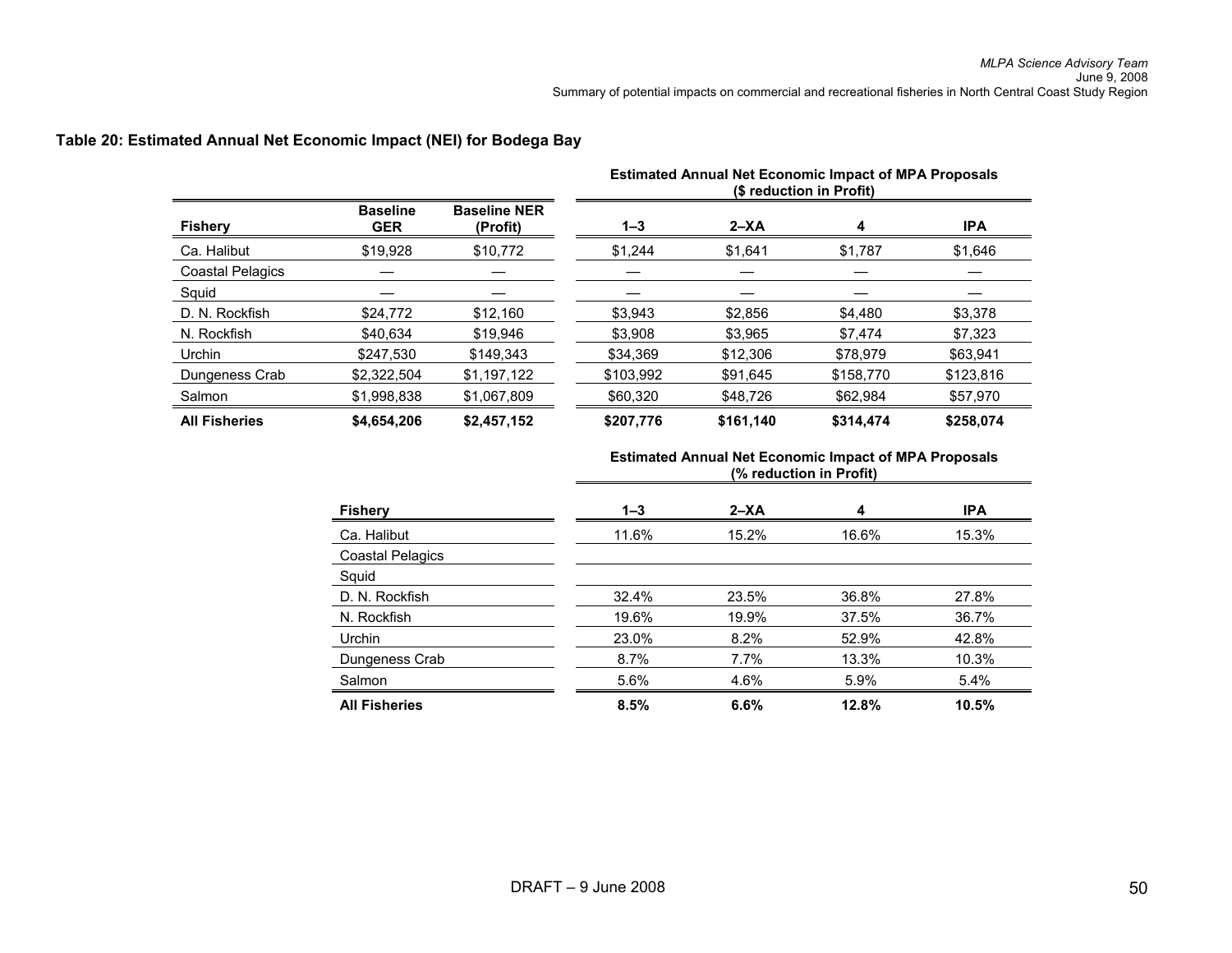### **Table 21: Estimated Annual Net Economic Impact (NEI) for Bolinas**

|                         |                               |                                 | <b>Estimated Annual Net Economic Impact of MPA Proposals</b><br>(\$ reduction in Profit) |          |         |            |
|-------------------------|-------------------------------|---------------------------------|------------------------------------------------------------------------------------------|----------|---------|------------|
| <b>Fishery</b>          | <b>Baseline</b><br><b>GER</b> | <b>Baseline NER</b><br>(Profit) | $1 - 3$                                                                                  | $2 - XA$ | 4       | <b>IPA</b> |
| Ca. Halibut             | \$22,897                      | \$12,376                        | \$2,266                                                                                  | \$2,809  | \$2,438 | \$2,809    |
| <b>Coastal Pelagics</b> |                               |                                 |                                                                                          |          |         |            |
| Squid                   |                               |                                 |                                                                                          |          |         |            |
| D. N. Rockfish          | \$2,147                       | \$1.054                         | \$445                                                                                    | \$396    | \$474   | \$396      |
| N. Rockfish             |                               |                                 |                                                                                          |          |         |            |
| Urchin                  |                               |                                 |                                                                                          |          |         |            |
| Dungeness Crab          | \$109,192                     | \$56.282                        | \$41                                                                                     | \$384    | \$2,535 | \$384      |
| Salmon                  | \$16.978                      | \$9.070                         | \$544                                                                                    | \$603    | \$542   | \$603      |
| <b>All Fisheries</b>    | \$151.214                     | \$78.783                        | \$3,297                                                                                  | \$4,192  | \$5,988 | \$4,192    |

| <b>Fishery</b>          | $1 - 3$ | $2 - XA$ | 4     | <b>IPA</b> |
|-------------------------|---------|----------|-------|------------|
| Ca. Halibut             | 18.3%   | 22.7%    | 19.7% | 22.7%      |
| <b>Coastal Pelagics</b> |         |          |       |            |
| Squid                   |         |          |       |            |
| D. N. Rockfish          | 42.3%   | 37.5%    | 44.9% | 37.5%      |
| N. Rockfish             |         |          |       |            |
| <b>Urchin</b>           |         |          |       |            |
| Dungeness Crab          | 0.1%    | 0.7%     | 4.5%  | 0.7%       |
| Salmon                  | 6.0%    | 6.6%     | 6.0%  | 6.6%       |
| <b>All Fisheries</b>    | 4.2%    | 5.3%     | 7.6%  | 5.3%       |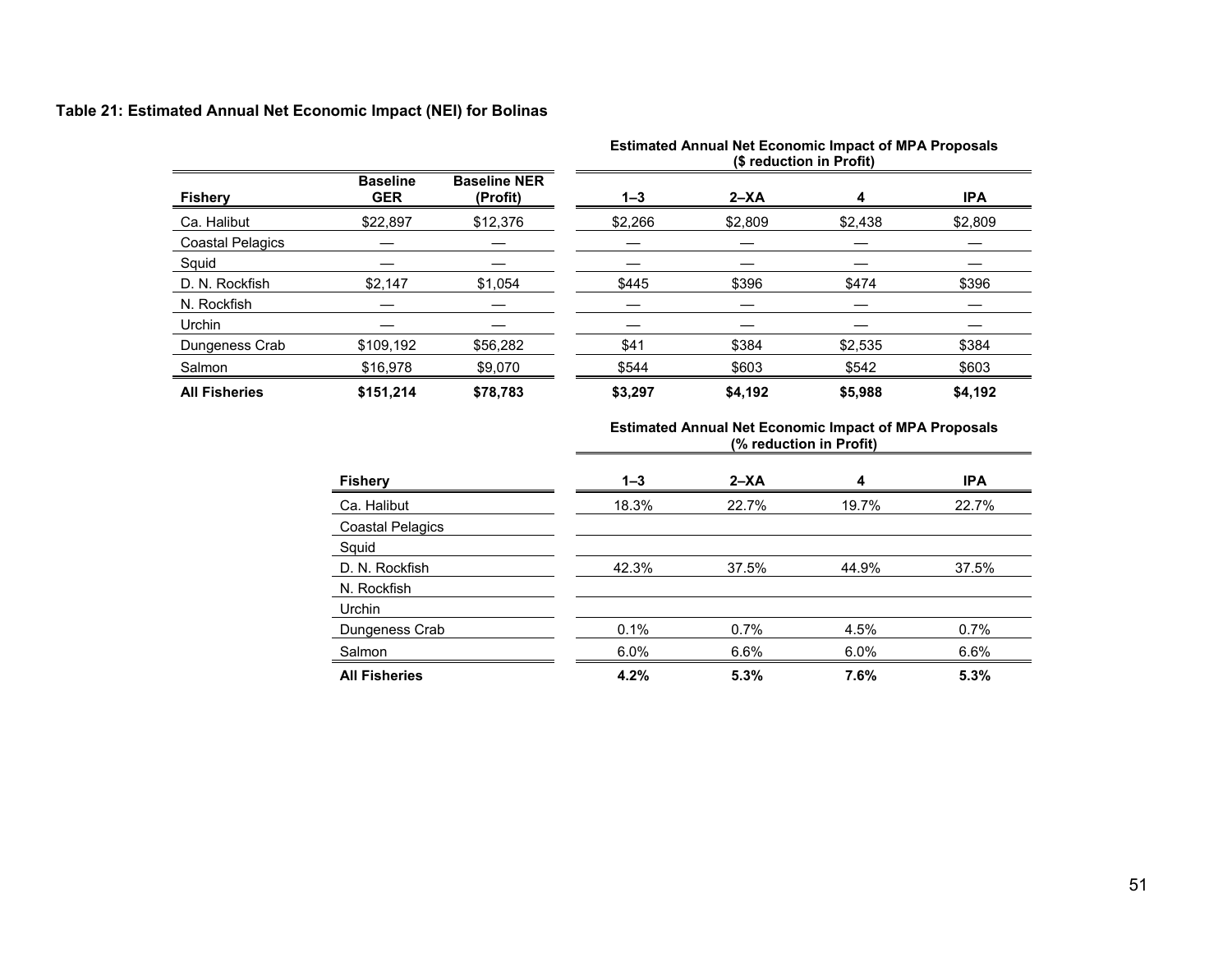### **Table 22: Estimated Annual Net Economic Impact (NEI) for San Francisco**

|                         |                               |                                 | <b>Estimated Annual Net Economic Impact of MPA Proposals</b><br>(\$ reduction in Profit) |          |           |            |  |
|-------------------------|-------------------------------|---------------------------------|------------------------------------------------------------------------------------------|----------|-----------|------------|--|
| <b>Fishery</b>          | <b>Baseline</b><br><b>GER</b> | <b>Baseline NER</b><br>(Profit) | $1 - 3$                                                                                  | $2 - XA$ | 4         | <b>IPA</b> |  |
| Ca. Halibut             | \$203.044                     | \$109,750                       | \$1,179                                                                                  | \$1,228  | \$1,621   | \$1,228    |  |
| <b>Coastal Pelagics</b> |                               |                                 |                                                                                          |          |           |            |  |
| Squid                   |                               |                                 |                                                                                          |          |           |            |  |
| D. N. Rockfish          | \$59,192                      | \$29,056                        | \$9,179                                                                                  | \$6,912  | \$10,439  | \$7,177    |  |
| N. Rockfish             | \$44,442                      | \$21.816                        | \$4,113                                                                                  | \$2,001  | \$5,203   | \$3,071    |  |
| <b>Urchin</b>           | \$8.827                       | \$5.326                         | \$1.309                                                                                  | \$515    | \$2.451   | \$2.443    |  |
| Dungeness Crab          | \$3,608,592                   | \$1,860,029                     | \$61,335                                                                                 | \$57,282 | \$111,321 | \$61,335   |  |
| Salmon                  | \$2,135,290                   | \$1,140,703                     | \$33,307                                                                                 | \$27,449 | \$37,826  | \$34,479   |  |
| <b>All Fisheries</b>    | \$6,059,387                   | \$3,166,680                     | \$110,421                                                                                | \$95.387 | \$168,861 | \$109,733  |  |

|                         |         | (% reduction in Profit) |       |            |  |  |  |  |
|-------------------------|---------|-------------------------|-------|------------|--|--|--|--|
| <b>Fishery</b>          | $1 - 3$ | $2 - XA$                | 4     | <b>IPA</b> |  |  |  |  |
| Ca. Halibut             | 1.1%    | 1.1%                    | 1.5%  | 1.1%       |  |  |  |  |
| <b>Coastal Pelagics</b> |         |                         |       |            |  |  |  |  |
| Squid                   |         |                         |       |            |  |  |  |  |
| D. N. Rockfish          | 31.6%   | 23.8%                   | 35.9% | 24.7%      |  |  |  |  |
| N. Rockfish             | 18.9%   | 9.2%                    | 23.9% | 14.1%      |  |  |  |  |
| Urchin                  | 24.6%   | 9.7%                    | 46.0% | 45.9%      |  |  |  |  |
| Dungeness Crab          | 3.3%    | 3.1%                    | 6.0%  | 3.3%       |  |  |  |  |
| Salmon                  | 2.9%    | 2.4%                    | 3.3%  | 3.0%       |  |  |  |  |
| <b>All Fisheries</b>    | 3.5%    | 3.0%                    | 5.3%  | 3.5%       |  |  |  |  |

# **Estimated Annual Net Economic Impact of MPA Proposals**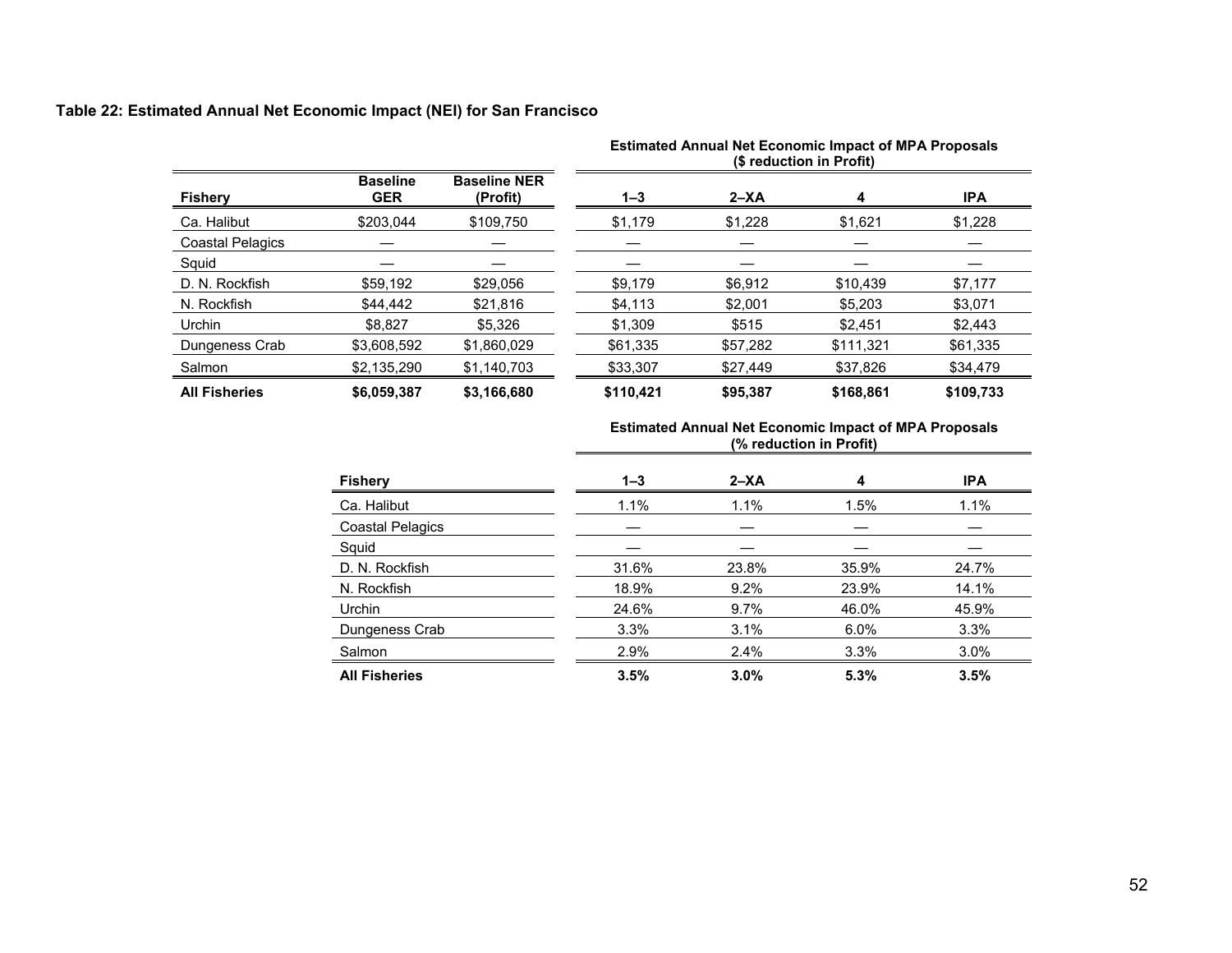# **Table 23: Estimated Annual Net Economic Impact (NEI) for Half Moon Bay**

| <b>Fishery</b>          |                               |                                 | <b>Estimated Annual Net Economic Impact of MPA Proposals</b><br>(\$ reduction in Profit) |          |           |            |  |
|-------------------------|-------------------------------|---------------------------------|------------------------------------------------------------------------------------------|----------|-----------|------------|--|
|                         | <b>Baseline</b><br><b>GER</b> | <b>Baseline NER</b><br>(Profit) | $1 - 3$                                                                                  | $2 - XA$ | 4         | <b>IPA</b> |  |
| Ca. Halibut             | \$33.896                      | \$18,322                        | \$55                                                                                     | \$71     | \$7,377   | \$66       |  |
| <b>Coastal Pelagics</b> | \$16,757                      | \$6.703                         | \$64                                                                                     | \$40     | \$63      | \$59       |  |
| Squid                   | \$204.407                     | \$81.763                        | \$865                                                                                    | \$736    | \$22,876  | \$653      |  |
| D. N. Rockfish          | \$20,367                      | \$9,998                         | \$1,734                                                                                  | \$1,051  | \$3,057   | \$958      |  |
| N. Rockfish             | \$3,262                       | \$1,601                         | \$48                                                                                     | \$48     | \$48      | \$47       |  |
| Urchin                  |                               |                                 |                                                                                          |          |           |            |  |
| Dungeness Crab          | \$2,299,793                   | \$1,185,416                     | \$47.871                                                                                 | \$40.295 | \$53,382  | \$42,189   |  |
| Salmon                  | \$1,532,405                   | \$818,633                       | \$33,512                                                                                 | \$26,545 | \$36,635  | \$33,272   |  |
| <b>All Fisheries</b>    | \$4,110,888                   | \$2,122,436                     | \$84,149                                                                                 | \$68,786 | \$123,439 | \$77,244   |  |

| ESUITIQUE ATTITUDE NEL ECONOMIC IMPACT OF INFA FTOPOSAIS<br>(% reduction in Profit) |          |       |         |  |  |  |  |
|-------------------------------------------------------------------------------------|----------|-------|---------|--|--|--|--|
| $1 - 3$                                                                             | $2 - XA$ |       | IPA     |  |  |  |  |
| 0.3%                                                                                | 0.4%     | 40.3% | $0.4\%$ |  |  |  |  |
| 1.0%                                                                                | 0.6%     | 0.9%  | 0.9%    |  |  |  |  |
| 1 1%                                                                                | 0.9%     | 28.0% | 0.8%    |  |  |  |  |

**Estimated Annual Net Economic Impact of MPA Proposals** 

| <b>Fishery</b>          | $1 - 3$ | 2–XA  | 4     | IPA     |
|-------------------------|---------|-------|-------|---------|
| Ca. Halibut             | 0.3%    | 0.4%  | 40.3% | 0.4%    |
| <b>Coastal Pelagics</b> | 1.0%    | 0.6%  | 0.9%  | 0.9%    |
| Squid                   | 1.1%    | 0.9%  | 28.0% | 0.8%    |
| D. N. Rockfish          | 17.3%   | 10.5% | 30.6% | 9.6%    |
| N. Rockfish             | 3.0%    | 3.0%  | 3.0%  | $3.0\%$ |
| <b>Urchin</b>           |         |       |       |         |
| Dungeness Crab          | 4.0%    | 3.4%  | 4.5%  | 3.6%    |
| Salmon                  | 4.1%    | 3.2%  | 4.5%  | 4.1%    |
| <b>All Fisheries</b>    | 4.0%    | 3.2%  | 5.8%  | 3.6%    |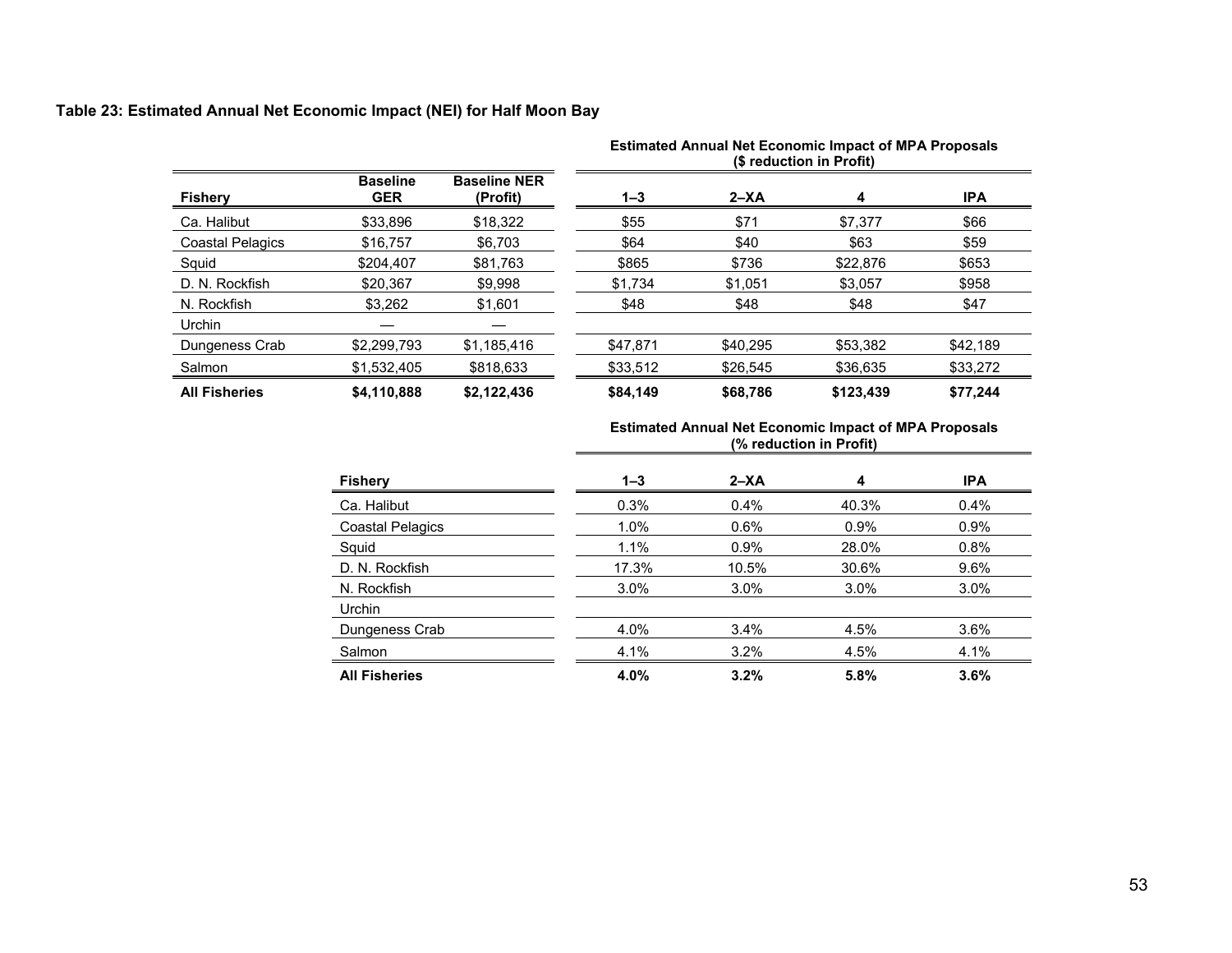# **Table 24: Estimated Annual Net Economic Impact (NEI) for the NCCSR<sup>7</sup>**

|                         |                               |                                 | Estimated Annual Net Economic Impact of MPA Proposals<br>(\$ reduction in Profit) |           |           |            |  |
|-------------------------|-------------------------------|---------------------------------|-----------------------------------------------------------------------------------|-----------|-----------|------------|--|
| <b>Fishery</b>          | <b>Baseline</b><br><b>GER</b> | <b>Baseline NER</b><br>(Profit) | 1–3                                                                               | $2 - XA$  | 4         | <b>IPA</b> |  |
| Ca. Halibut             | \$279,764                     | \$151,220                       | \$4,744                                                                           | \$5,750   | \$13,224  | \$5,749    |  |
| <b>Coastal Pelagics</b> | \$29.804                      | \$11.926                        | \$64                                                                              | \$40      | \$63      | \$59       |  |
| Squid                   | \$303.466                     | \$121.386                       | \$865                                                                             | \$736     | \$22,876  | \$653      |  |
| D. N. Rockfish          | \$107.902                     | \$52.967                        | \$15,638                                                                          | \$11.292  | \$18,796  | \$12,200   |  |
| N. Rockfish             | \$152.597                     | \$74.907                        | \$21,510                                                                          | \$11,285  | \$26,703  | \$22.514   |  |
| Urchin                  | \$867.381                     | \$523.320                       | \$68,950                                                                          | \$62,109  | \$136,040 | \$118,307  |  |
| Dungeness Crab          | \$8,387,032                   | \$4,323,049                     | \$218,139                                                                         | \$193,574 | \$331,896 | \$232.494  |  |
| Salmon                  | \$5,761,401                   | \$3,077,826                     | \$135,242                                                                         | \$111,798 | \$146,497 | \$133,888  |  |
| <b>All Fisheries</b>    | \$15,889,359                  | \$8,336,602                     | \$465,153                                                                         | \$396,583 | \$696,094 | \$525,865  |  |

| Estimated Annual Net Economic Impact of MPA Proposals |  |                                           |  |
|-------------------------------------------------------|--|-------------------------------------------|--|
|                                                       |  | $\sim$ $\sim$ $\sim$ $\sim$ $\sim$ $\sim$ |  |

| <b>Estimated Annual Net Economic Impact of MPA Proposals</b> |  |
|--------------------------------------------------------------|--|
| (% reduction in Profit)                                      |  |

| <b>Fishery</b>          | $1 - 3$ | $2 - XA$ | 4     | <b>IPA</b> |
|-------------------------|---------|----------|-------|------------|
| Ca. Halibut             | 3.1%    | 3.8%     | 8.7%  | 3.8%       |
| <b>Coastal Pelagics</b> | 0.5%    | 0.3%     | 0.5%  | 0.5%       |
| Squid                   | 0.7%    | $0.6\%$  | 18.8% | 0.5%       |
| D. N. Rockfish          | 29.5%   | 21.3%    | 35.5% | 23.0%      |
| N. Rockfish             | 28.7%   | 15.1%    | 35.6% | 30.1%      |
| Urchin                  | 13.2%   | 11.9%    | 26.0% | 22.6%      |
| Dungeness Crab          | 5.0%    | 4.5%     | 7.7%  | 5.4%       |
| Salmon                  | 4.4%    | 3.6%     | 4.8%  | 4.4%       |
| <b>All Fisheries</b>    | 5.6%    | 4.8%     | 8.3%  | 6.3%       |

 $^7$  It should be noted that the "all fisheries" estimates for annual net economic impact for the NCCSR may not equal the sum of all port's "all fisheries" estimates due to rounding differences.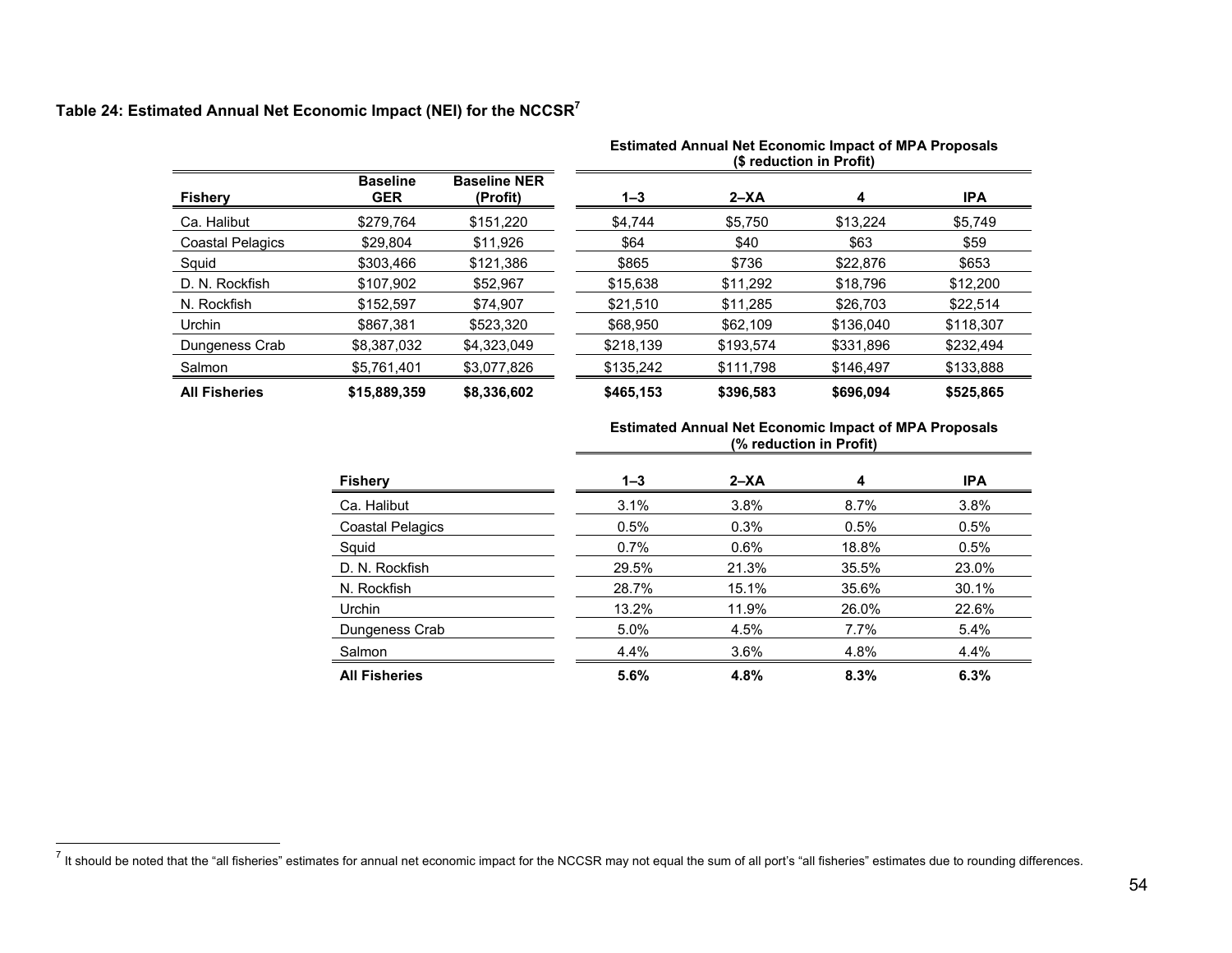#### **7. Impact on Recreational Fishing Grounds: Methods**

The methods used to assess the impact of the various MPA proposals on recreational fisheries are identical to those used to assess the impact on commercial fisheries (please refer to Section 3 of this document for a description of those methods) with one exception. The commercial fishery impact analysis assessed fishing grounds that were weighted by multiplying stated importance values from the interviews by the proportion of instudy region landings (both by landing port and by fishery), and more specifically, by ex-vessel values for those landings. In contrast, no weighting occurs in the calculation of recreational fishing grounds, but rather, the analysis is done using only stated importance values from the interviews. No weighting occurs for the obvious reason that ex-vessel values do not exist for recreational fishery landings.

### **8. Impact on Recreational Fishing Grounds: Approach**

The approach used for the recreational fishing grounds analysis, like the methods, is identical to those used in the commercial fisheries analysis (please refer to Section 4 of this document for a description) with one exception—the analysis is done using only stated importance values from the interviews.

The recreational data presented here should be used with the following caveats:

- 1. The data are not representative of the entire population of recreational fishermen due to the less than desirable (less than statistically significant) sample size.
- 2. The data should only be considered at the sub-region level, not at the entire study region level.
- 3. There was little or no data collected from recreational fishermen north of Bodega Bay.
- 4. The data represents interviewees' areas of value, not areas of effort.
- 5. The data represents interviewees' areas that are important to them over their entire recreational fishing experience, not necessarily the areas that are important to them currently.

That said, Ecotrust and the recreational fishing community believe that the information and the manner in which it was acquired allows us to produce results that are able to speak broadly to both the preferences of the overall recreational fishing population and also each user group and sub-region of anglers.

The total percentage of area and value affected for the total fishing grounds and the grounds inside the study area are then summarized for all MPAs affecting each fishery per proposal. MPA proposals vary considerably in their effects, both between and across fisheries, as illustrated in the Tables 24–27.

For example, Proposal 2-XA has lesser effects (both in terms of study area grounds and value) on the CPFV Dungeness crab fishery in Region 2 (San Francisco Bay access points to Point Reyes) than on any other CPFV fishery (i.e. salmon and rockfish) for this region (see Tables 25 and 27). Illustrating another set of effects across sectors for the recreational rockfish fishery in Region 1 (Ocean Beach in San Francisco County), Proposal IPA affects 13.1% of the total value (see Table 26) for the CPFV sector, 13.8% for private vessels, 5.8% for kayakbased and 4.9% for shore/pier-based anglers. For the recreational fisheries considered in this analysis, results indicate that most, if not all of the fisheries fishing grounds are located in state-waters, especially for kayak-based and shore\pier anglers. For example, Proposal 4 affects 6.7% of the total CPFV California halibut fishing grounds in Region 3 (Point Reyes north to Alder Creek) and the same 6.7% when considering only those fishing grounds that fall into the (nearer to shore) study area waters.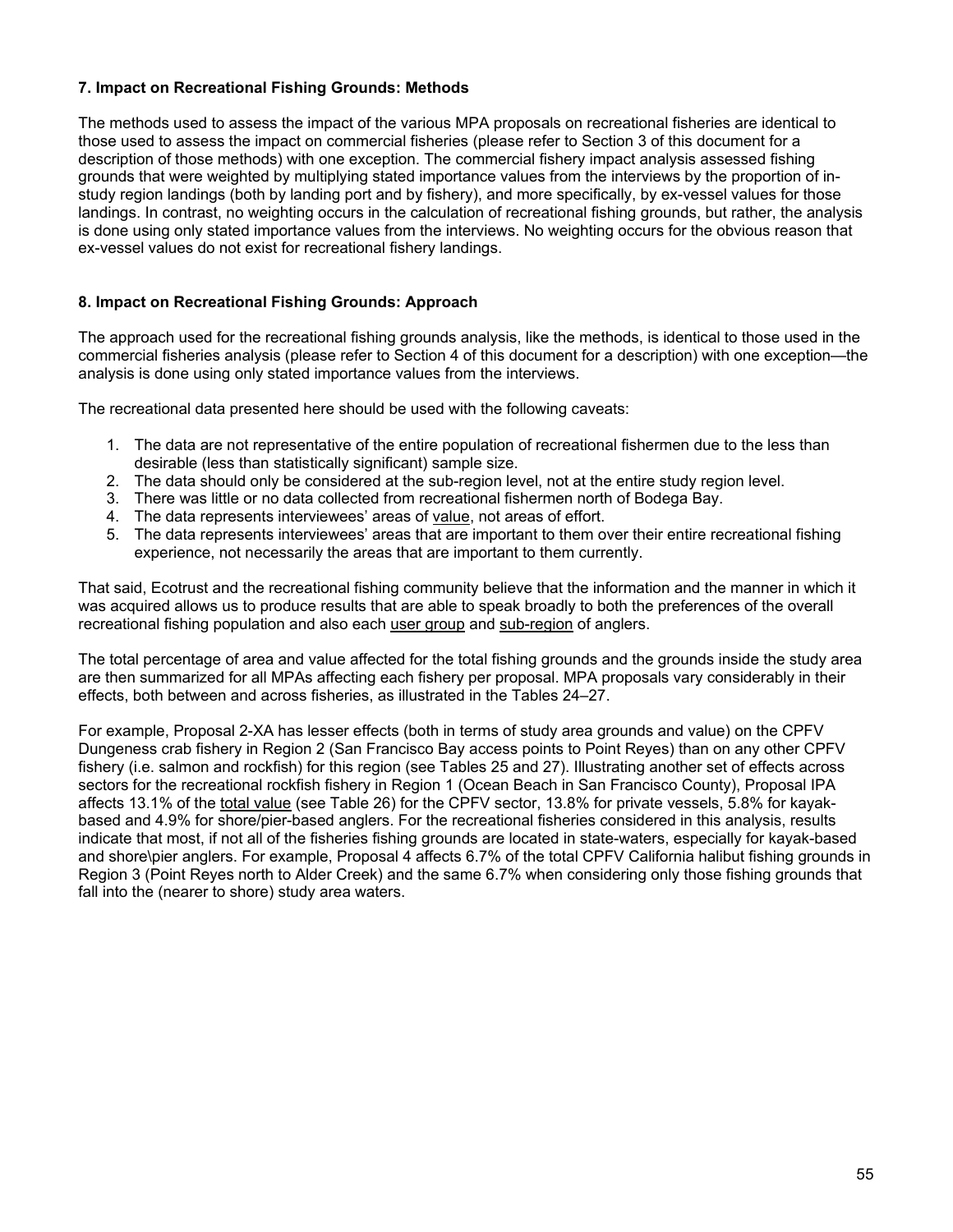# **Table 25: Percentage area of total recreational fishing grounds affected by sub-region**

|                |                           | <b>Fisheries</b>    | $1 - 3$        | $2-XA$  | 4              | <b>IPA</b>     |
|----------------|---------------------------|---------------------|----------------|---------|----------------|----------------|
|                | w                         | California Halibut  | 6.3%           | 4.6%    | 6.7%           | 4.6%           |
|                | Region:                   | Dungeness Crab      | 9.9%           | 6.9%    | 15.3%          | 6.9%           |
|                |                           | Rockfish            | 12.7%          | 10.5%   | 14.7%          | 13.7%          |
|                |                           | Salmon              | 2.4%           | 2.0%    | 2.1%           | 2.0%           |
|                | N                         | California Halibut  | 11.4%          | 12.0%   | 21.7%          | 11.8%          |
| <b>CPFV</b>    | Region                    | Dungeness Crab      | 1.0%           | 0.7%    | 1.4%           | 0.8%           |
|                |                           | Rockfish            | 15.8%          | 7.2%    | 18.7%          | 7.2%           |
|                |                           | Salmon              | 3.3%           | 2.9%    | 4.0%           | 3.1%           |
|                | $\overline{\phantom{0}}$  | California Halibut  | 0.8%           | 2.3%    | 16.4%          | 1.9%           |
|                | Region                    | Dungeness Crab      | 3.6%           | 2.3%    | 3.7%           | 3.2%           |
|                |                           | Rockfish            | 14.7%          | 12.1%   | 19.3%          | 11.7%          |
|                |                           | Salmon              | 3.0%           | 2.8%    | 3.7%           | 2.9%           |
|                | $\boldsymbol{\omega}$     | California Halibut  | 5.1%           | 4.9%    | 8.9%           | 5.1%           |
|                | Region                    | Dungeness Crab      | 4.0%           | 3.4%    | 7.7%           | 3.5%           |
|                |                           | Rockfish            | 14.1%          | 11.3%   | 16.4%          | 12.4%          |
|                |                           | Salmon              | 4.8%           | 3.8%    | 5.1%           | 4.8%           |
|                | $\boldsymbol{\mathsf{N}}$ | California Halibut  | 3.3%           | 3.6%    | 5.9%           | 3.6%           |
|                | Region                    | Dungeness Crab      | 3.5%           | 3.2%    | 5.9%           | 3.4%           |
|                |                           | Rockfish            | 9.9%           | 8.6%    | 12.2%          | 8.6%           |
| Private Vessel |                           | Salmon              | 3.1%           | 2.6%    | 3.5%           | 2.8%           |
|                |                           | California Halibut  | 4.3%           | 6.1%    | 13.1%          | 5.7%           |
|                |                           | Dungeness Crab      | 2.3%           | 1.5%    | 2.1%           | 1.9%           |
|                | Region 1                  | Rockfish            | 14.1%          | 11.0%   | 18.5%          | 10.7%          |
|                |                           | Salmon              | 1.9%           | 1.6%    | 2.5%           | 1.8%           |
|                | S                         | California Halibut  | 0.0%           | 0.0%    | 0.3%           | 0.0%           |
|                | Region                    | Dungeness Crab      | 0.0%           | 0.0%    | 0.2%           | 0.0%           |
|                |                           | Rockfish            | 6.4%           | 7.3%    | 10.1%          | 10.6%          |
|                |                           | Salmon              | 3.9%           | 4.2%    | 8.7%           | 4.7%           |
|                | $\boldsymbol{\sim}$       | California Halibut  | 0.1%           | 0.0%    | 0.0%           | 0.0%           |
|                | Region                    | Dungeness Crab      |                | 12.1%   |                |                |
|                |                           | Rockfish<br>Salmon  | 21.8%<br>15.4% | 10.1%   | 23.8%<br>17.9% | 12.1%<br>12.9% |
| Kayak Anglers  |                           | California Halibut  | 0.1%           | 1.6%    | 6.1%           | 1.5%           |
|                | Region 1                  | Dungeness Crab      | 5.7%           | 3.5%    | 5.6%           | 5.2%           |
|                |                           | Rockfish            | 6.4%           | 6.4%    | 7.6%           | 6.5%           |
|                |                           | Salmon              | 1.9%           | 1.6%    | 1.8%           | 1.7%           |
|                |                           | California Halibut  |                |         |                |                |
|                | ω                         | Dungeness Crab      |                |         |                |                |
|                | <b>Region</b>             | Rockfish            | 4.8%           | 0.3%    | 15.2%          | 11.4%          |
|                |                           | Salmon              |                |         |                |                |
|                |                           | <b>Striped Bass</b> | 17.7%          | 16.9%   | 34.3%          | 16.8%          |
|                |                           | California Halibut  | $0.0\%$        | $0.0\%$ | 0.0%           | 0.0%           |
|                | $\boldsymbol{\mathsf{N}}$ | Dungeness Crab      | 0.0%           | $0.0\%$ | $0.0\%$        | $0.0\%$        |
|                |                           | Rockfish            | 18.0%          | 11.7%   | 21.5%          | 13.2%          |
| Pier/Shore     | <b>Region</b>             | Salmon              |                |         |                |                |
|                |                           | <b>Striped Bass</b> | 13.9%          | 13.9%   | 24.6%          | 13.9%          |
|                |                           | California Halibut  | 3.9%           | 3.9%    | 12.4%          | 3.3%           |
|                | Region 1                  | Dungeness Crab      | 21.0%          | 12.9%   | 18.5%          | 17.2%          |
|                |                           | Rockfish            | 10.3%          | 5.3%    | 21.3%          | 5.3%           |
|                |                           | Salmon              | 0.0%           | 0.0%    | 0.0%           | 0.0%           |
|                |                           | <b>Striped Bass</b> | 10.9%          | 6.2%    | 19.2%          | 5.3%           |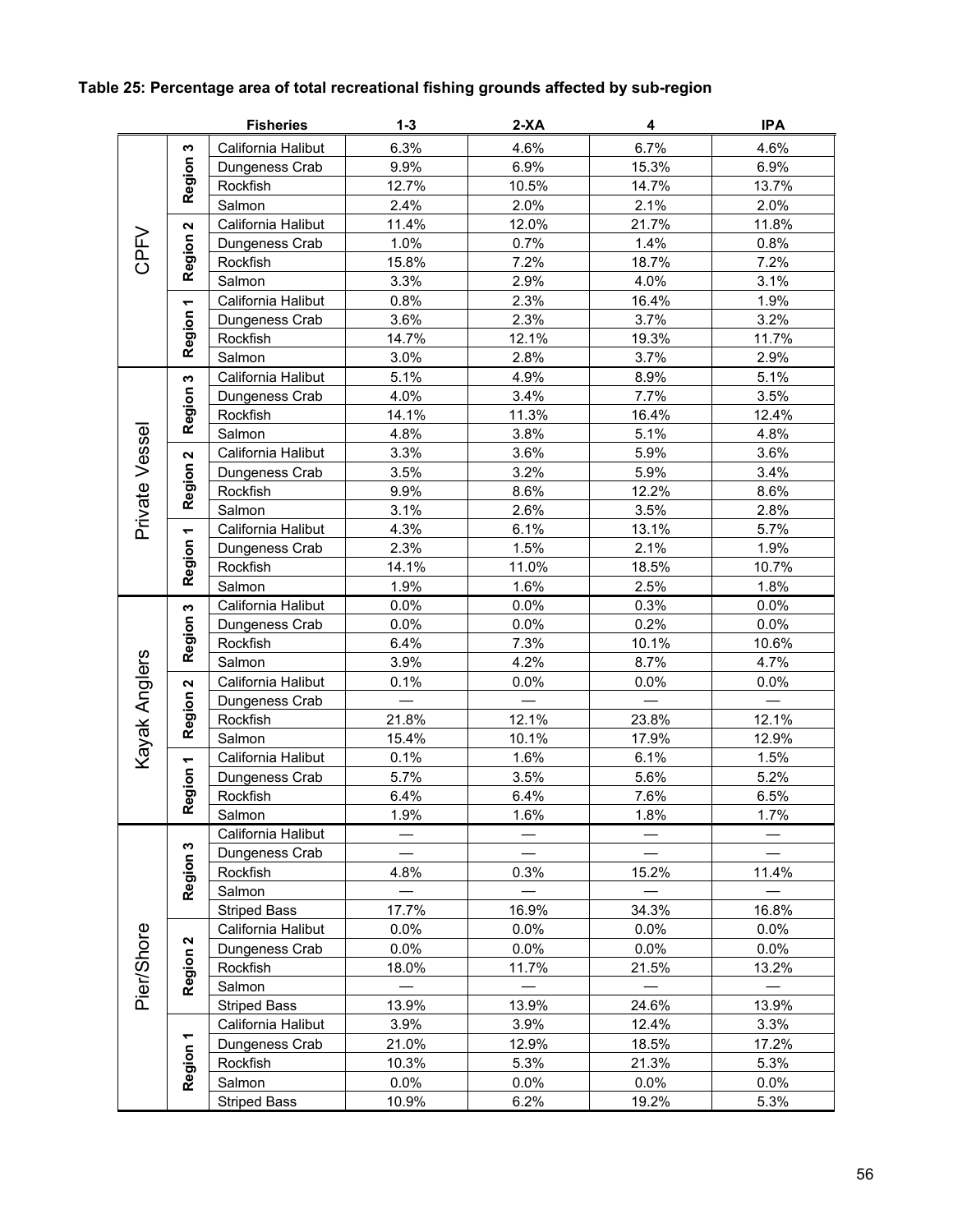|                |                           | <b>Fisheries</b>    | $1 - 3$ | 2-XA  | 4     | <b>IPA</b> |
|----------------|---------------------------|---------------------|---------|-------|-------|------------|
|                | w                         | California Halibut  | 6.3%    | 4.6%  | 6.7%  | 4.6%       |
|                | Region:                   | Dungeness Crab      | 12.6%   | 8.7%  | 19.4% | 8.7%       |
|                |                           | Rockfish            | 14.2%   | 11.7% | 16.4% | 15.3%      |
|                | 2                         | Salmon              | 7.8%    | 6.5%  | 6.7%  | 6.5%       |
|                |                           | California Halibut  | 11.9%   | 12.5% | 22.6% | 12.3%      |
| CPFV           |                           | Dungeness Crab      | 6.6%    | 4.7%  | 9.7%  | 5.5%       |
|                | Region                    | Rockfish            | 22.7%   | 10.3% | 26.9% | 10.3%      |
|                |                           | Salmon              | 11.1%   | 10.1% | 13.8% | 10.7%      |
|                | $\overline{\phantom{0}}$  | California Halibut  | 0.9%    | 2.6%  | 18.3% | 2.1%       |
|                | Region                    | Dungeness Crab      | 21.5%   | 13.6% | 21.9% | 19.1%      |
|                |                           | Rockfish            | 24.9%   | 20.4% | 32.5% | 19.8%      |
|                |                           | Salmon              | 11.7%   | 10.6% | 14.4% | 11.2%      |
|                | w                         | California Halibut  | 8.2%    | 7.8%  | 14.2% | 8.1%       |
|                |                           | Dungeness Crab      | 8.7%    | 7.3%  | 16.5% | 7.5%       |
|                | Region                    | Rockfish            | 23.4%   | 18.8% | 27.2% | 20.6%      |
|                |                           | Salmon              | 11.8%   | 9.2%  | 12.4% | 11.8%      |
| Private Vessel | $\boldsymbol{\mathsf{N}}$ | California Halibut  | 4.9%    | 5.4%  | 8.8%  | 5.4%       |
|                | Region:                   | Dungeness Crab      | 10.0%   | 9.1%  | 16.6% | 9.5%       |
|                |                           | Rockfish            | 20.1%   | 17.4% | 24.7% | 17.4%      |
|                |                           | Salmon              | 11.0%   | 9.6%  | 12.6% | 10.1%      |
|                |                           | California Halibut  | 7.3%    | 10.4% | 22.5% | 9.7%       |
|                |                           | Dungeness Crab      | 10.4%   | 6.8%  | 9.5%  | 8.5%       |
|                | Region 1                  | Rockfish            | 24.6%   | 19.1% | 32.3% | 18.7%      |
|                |                           | Salmon              | 9.9%    | 8.8%  | 13.5% | 9.4%       |
|                | $\boldsymbol{\omega}$     | California Halibut  | 0.0%    | 0.0%  | 0.3%  | 0.0%       |
|                | <b>Region</b>             | Dungeness Crab      | 0.0%    | 0.0%  | 0.2%  | 0.0%       |
|                |                           | Rockfish            | 6.5%    | 7.4%  | 10.3% | 10.8%      |
| Kayak Anglers  |                           | Salmon              | 3.9%    | 4.2%  | 8.7%  | 4.7%       |
|                | $\boldsymbol{\mathsf{N}}$ | California Halibut  | 0.1%    | 0.0%  | 0.0%  | 0.0%       |
|                | Region                    | Dungeness Crab      |         |       |       |            |
|                |                           | Rockfish            | 21.8%   | 12.1% | 23.9% | 12.1%      |
|                |                           | Salmon              | 15.4%   | 10.1% | 17.9% | 12.9%      |
|                | $\overline{\phantom{0}}$  | California Halibut  | 0.3%    | 3.0%  | 11.4% | 2.9%       |
|                |                           | Dungeness Crab      | 10.9%   | 6.7%  | 10.8% | 10.0%      |
|                | Region                    | Rockfish            | 12.1%   | 12.1% | 14.3% | 12.3%      |
|                |                           | Salmon              | 3.6%    | 3.1%  | 3.6%  | 3.3%       |
|                |                           | California Halibut  |         |       |       |            |
|                | ω                         | Dungeness Crab      |         |       |       |            |
|                | <b>Region</b>             | Rockfish            | 4.9%    | 0.3%  | 15.5% | 11.5%      |
|                |                           | Salmon              |         |       |       |            |
|                |                           | <b>Striped Bass</b> | 17.7%   | 16.9% | 34.3% | 16.9%      |
|                |                           | California Halibut  | 0.0%    | 0.0%  | 0.0%  | 0.0%       |
|                | $\mathbf{a}$              | Dungeness Crab      | 0.0%    | 0.0%  | 0.0%  | 0.0%       |
|                |                           | Rockfish            | 18.1%   | 11.7% | 21.6% | 13.3%      |
| Pier/Shore     | Region?                   | Salmon              |         |       |       |            |
|                |                           | <b>Striped Bass</b> | 13.9%   | 13.9% | 24.7% | 13.9%      |
|                |                           | California Halibut  | 4.0%    | 4.0%  | 12.7% | 3.3%       |
|                |                           | Dungeness Crab      | 21.0%   | 12.9% | 18.6% | 17.2%      |
|                | Region 1                  | Rockfish            | 10.3%   | 5.3%  | 21.3% | 5.3%       |
|                |                           | Salmon              | $0.0\%$ | 0.0%  | 0.0%  | 0.0%       |
|                | <b>Striped Bass</b>       | 10.9%               | 6.2%    | 19.3% | 5.3%  |            |

**Table 27: Percentage value of total recreational fishing grounds affected by sub-region**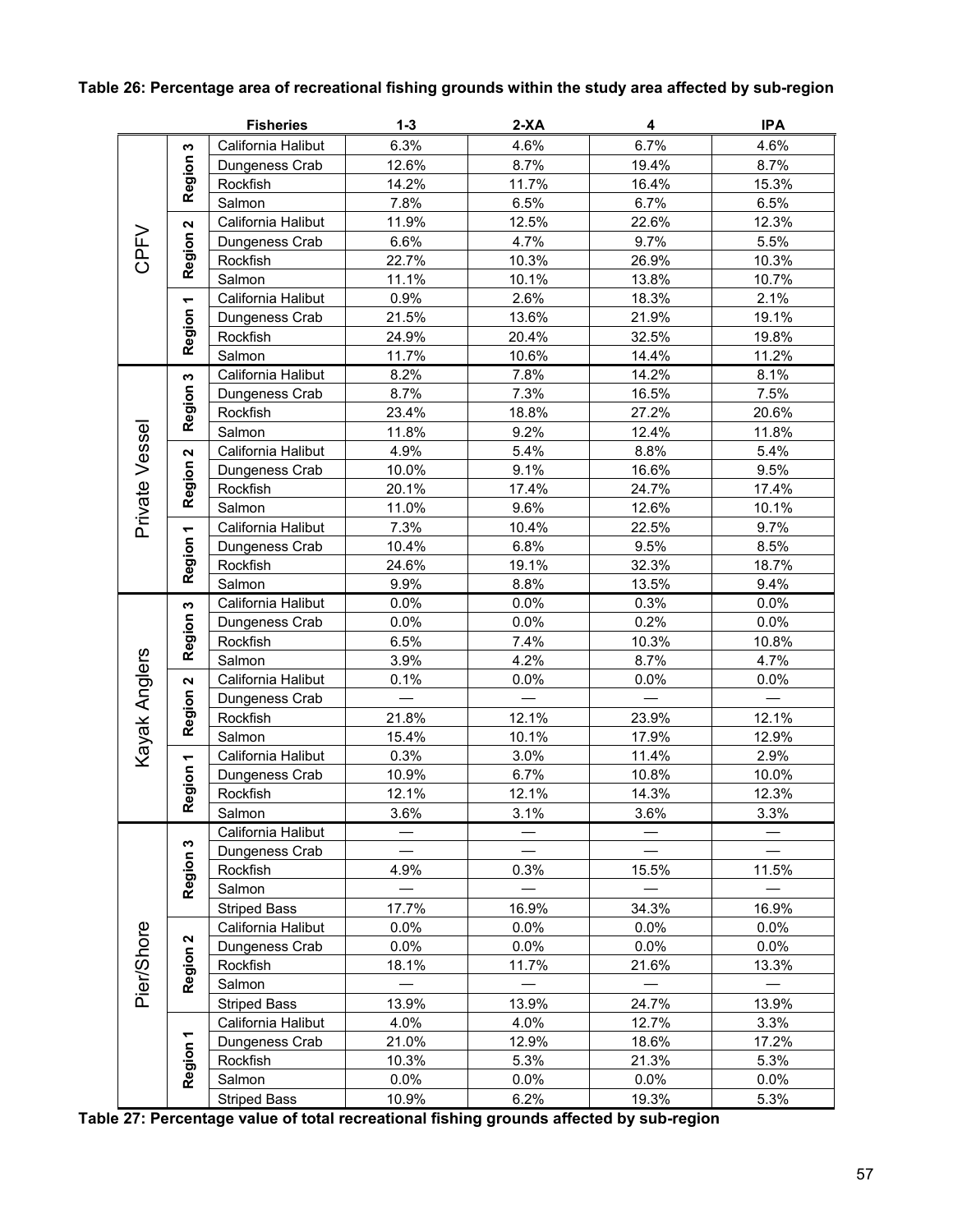|                |                           | <b>Fisheries</b>    | $1 - 3$                  | $2-XA$ | 4     | <b>IPA</b> |
|----------------|---------------------------|---------------------|--------------------------|--------|-------|------------|
|                | w                         | California Halibut  | 3.7%                     | 2.4%   | 3.9%  | 2.4%       |
|                |                           | Dungeness Crab      | 12.6%                    | 7.0%   | 16.7% | 7.0%       |
|                | Region:                   | Rockfish            | 6.4%                     | 5.1%   | 7.5%  | 6.1%       |
|                |                           | Salmon              | 2.9%                     | 2.3%   | 2.1%  | 2.3%       |
|                | $\boldsymbol{\mathsf{N}}$ | California Halibut  | 5.4%                     | 5.8%   | 10.6% | 5.6%       |
|                |                           | Dungeness Crab      | 0.0%                     | 0.0%   | 0.0%  | 0.0%       |
| CPFV           | Region                    | Rockfish            | 17.6%                    | 12.8%  | 18.9% | 12.8%      |
|                |                           | Salmon              | 3.2%                     | 3.1%   | 3.3%  | 3.2%       |
|                |                           | California Halibut  | 0.5%                     | 2.2%   | 10.3% | 2.1%       |
|                | Region 1                  | Dungeness Crab      | 6.7%                     | 4.2%   | 6.8%  | 5.9%       |
|                |                           | Rockfish            | 12.4%                    | 13.1%  | 18.2% | 13.1%      |
|                |                           | Salmon              | 3.1%                     | 2.4%   | 3.5%  | 2.8%       |
|                |                           | California Halibut  | 5.7%                     | 5.6%   | 9.3%  | 5.7%       |
|                | Region 3                  | Dungeness Crab      | 5.2%                     | 3.5%   | 8.0%  | 3.6%       |
|                |                           | Rockfish            | 13.6%                    | 11.1%  | 16.6% | 14.4%      |
|                |                           | Salmon              | 4.2%                     | 3.2%   | 3.5%  | 3.4%       |
|                | $\boldsymbol{\mathsf{N}}$ | California Halibut  | 2.9%                     | 3.3%   | 5.4%  | 3.3%       |
|                | Region                    | Dungeness Crab      | 0.5%                     | 0.4%   | 1.0%  | 0.4%       |
|                |                           | Rockfish            | 23.7%                    | 19.7%  | 25.8% | 19.7%      |
|                |                           | Salmon              | 2.6%                     | 2.4%   | 2.9%  | 2.7%       |
| Private Vessel |                           | California Halibut  | 4.2%                     | 5.8%   | 13.9% | 5.0%       |
|                | Region 1                  | Dungeness Crab      | 3.7%                     | 2.0%   | 3.6%  | 3.0%       |
|                |                           | Rockfish            | 14.3%                    | 13.9%  | 21.3% | 13.8%      |
|                |                           | Salmon              | 1.2%                     | 0.9%   | 2.0%  | 1.1%       |
|                |                           | California Halibut  | 0.0%                     | 0.0%   | 0.2%  | 0.0%       |
|                | Region 3                  | Dungeness Crab      | 0.0%                     | 0.0%   | 0.1%  | 0.0%       |
|                |                           | Rockfish            | 2.4%                     | 0.9%   | 9.4%  | 4.5%       |
|                |                           | Salmon              | 0.5%                     | 0.6%   | 6.5%  | 1.8%       |
|                | $\boldsymbol{\mathsf{N}}$ | California Halibut  | 0.1%                     | 0.0%   | 0.0%  | 0.0%       |
| Kayak Anglers  | Region                    | Dungeness Crab      |                          |        |       |            |
|                |                           | Rockfish            | 17.0%                    | 7.6%   | 19.1% | 7.6%       |
|                |                           | Salmon              | 12.7%                    | 8.4%   | 14.4% | 11.3%      |
|                |                           | California Halibut  | 0.1%                     | 0.3%   | 4.2%  | 0.3%       |
|                |                           | Dungeness Crab      | 20.3%                    | 12.0%  | 20.3% | 18.3%      |
|                | Region 1                  | Rockfish            | 5.2%                     | 5.7%   | 6.5%  | 5.8%       |
|                |                           | Salmon              | 0.7%                     | 0.6%   | 0.6%  | 0.7%       |
|                |                           | California Halibut  |                          |        |       |            |
|                | Region 3                  | Dungeness Crab      |                          |        |       |            |
|                |                           | Rockfish            | 4.1%                     | 1.2%   | 24.2% | 14.8%      |
|                |                           | Salmon              |                          |        |       |            |
|                |                           | <b>Striped Bass</b> | 15.1%                    | 14.1%  | 28.9% | 14.1%      |
|                |                           | California Halibut  | $0.0\%$                  | 0.0%   | 0.0%  | 0.0%       |
|                | $\boldsymbol{\mathsf{N}}$ | Dungeness Crab      | $0.0\%$                  | 0.0%   | 0.0%  | $0.0\%$    |
|                |                           | Rockfish            | 14.7%                    | 11.5%  | 19.6% | 12.3%      |
| Pier/Shore     | Region                    | Salmon              | $\overline{\phantom{0}}$ |        |       |            |
|                |                           | <b>Striped Bass</b> | 6.2%                     | 6.2%   | 10.7% | 6.2%       |
|                |                           | California Halibut  | 4.0%                     | 4.0%   | 12.2% | 3.3%       |
|                |                           | Dungeness Crab      | 4.8%                     | 0.8%   | 4.7%  | 4.6%       |
|                | Region 1                  | Rockfish            | 8.7%                     | 4.9%   | 16.6% | 4.7%       |
|                |                           | Salmon              | $0.0\%$                  | 0.0%   | 0.0%  | 0.0%       |
|                |                           | <b>Striped Bass</b> | 11.3%<br>$P = 1.3$       | 7.4%   | 20.6% | 6.2%       |

**Table 28: Percentage value of recreational fishing grounds within the study area affected by sub-region** 

|               | $\sim$<br>чпеь            |    | $\mathbf{v}$ |           |    |
|---------------|---------------------------|----|--------------|-----------|----|
| --<br>-<br>., | Halibut<br>alıtı<br>ornia | 7% | 4%           | 9%<br>u.J | 4% |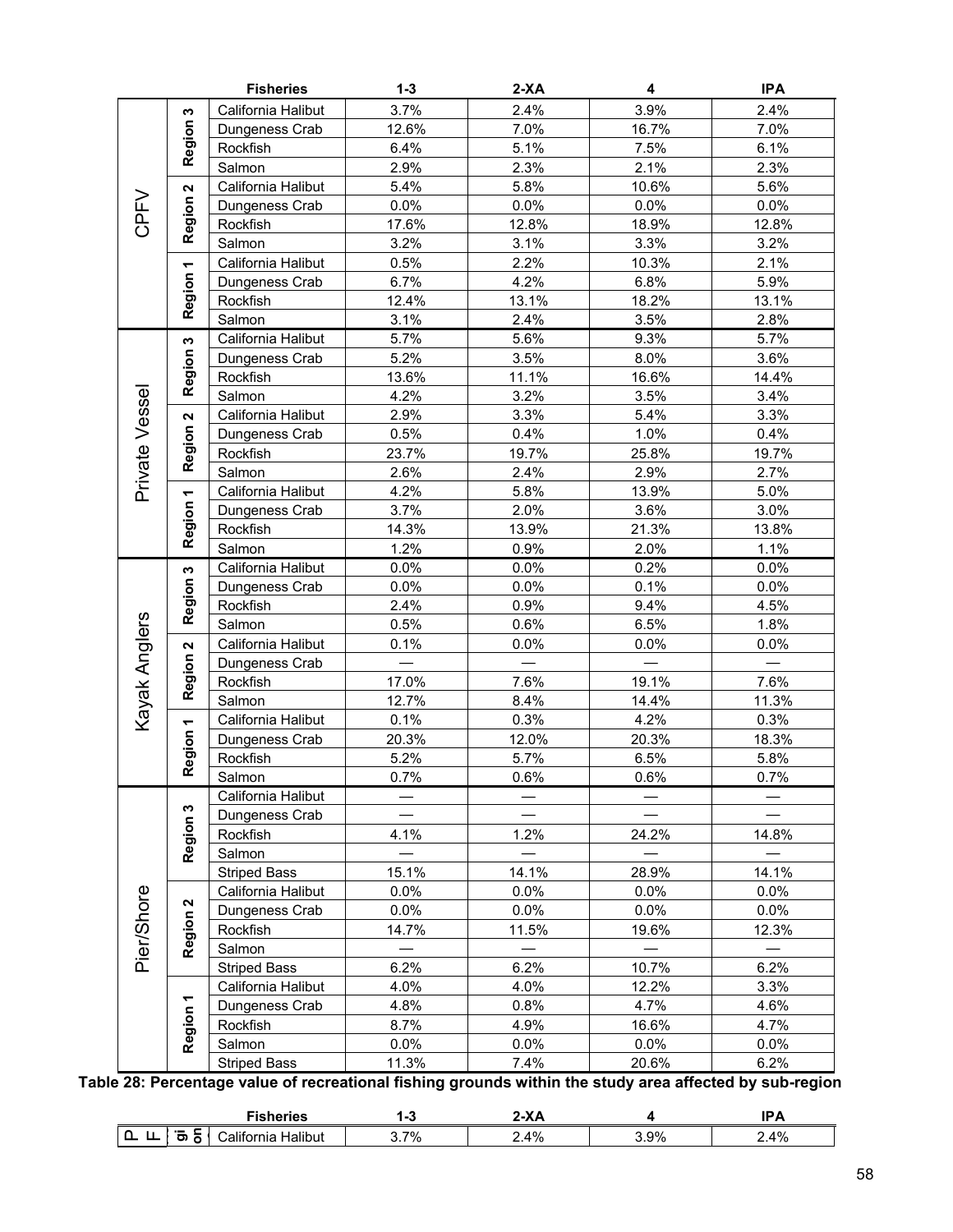|                |                           | Dungeness Crab      | 14.6%   | 8.2%    | 19.5% | 8.2%    |
|----------------|---------------------------|---------------------|---------|---------|-------|---------|
|                |                           | Rockfish            | 6.8%    | 5.5%    | 8.0%  | 6.5%    |
|                |                           | Salmon              | 9.6%    | 7.4%    | 6.7%  | 7.4%    |
|                | $\boldsymbol{\mathsf{N}}$ | California Halibut  | 5.7%    | 6.0%    | 11.1% | 5.9%    |
|                | Region                    | Dungeness Crab      | 0.1%    | 0.0%    | 0.1%  | 0.1%    |
|                |                           | Rockfish            | 20.5%   | 14.9%   | 22.0% | 14.9%   |
|                |                           | Salmon              | 7.7%    | 7.5%    | 8.1%  | 7.7%    |
|                |                           | California Halibut  | 0.6%    | 2.4%    | 11.3% | 2.3%    |
|                | Region 1                  | Dungeness Crab      | 28.2%   | 17.9%   | 28.7% | 25.0%   |
|                |                           | Rockfish            | 17.5%   | 18.5%   | 25.7% | 18.5%   |
|                |                           | Salmon              | 13.1%   | 10.2%   | 14.7% | 11.6%   |
|                | S                         | California Halibut  | 6.9%    | 6.8%    | 11.4% | 6.9%    |
|                | <b>Region</b>             | Dungeness Crab      | 9.2%    | 6.2%    | 14.0% | 6.3%    |
|                |                           | Rockfish            | 15.0%   | 12.3%   | 18.4% | 15.9%   |
|                |                           | Salmon              | 9.6%    | 7.3%    | 8.1%  | 7.8%    |
|                | $\overline{\mathbf{N}}$   | California Halibut  | 3.7%    | 4.4%    | 7.1%  | 4.4%    |
|                |                           | Dungeness Crab      | 2.1%    | 1.7%    | 4.4%  | 1.9%    |
| Private Vessel | Region                    | Rockfish            | 31.4%   | 26.2%   | 34.2% | 26.1%   |
|                |                           | Salmon              | 4.5%    | 4.2%    | 4.9%  | 4.7%    |
|                | $\overline{\phantom{0}}$  | California Halibut  | 6.8%    | 9.2%    | 22.1% | 8.0%    |
|                | Region                    | Dungeness Crab      | 16.0%   | 8.6%    | 15.4% | 12.9%   |
|                |                           | Rockfish            | 19.7%   | 19.2%   | 29.3% | 19.0%   |
|                |                           | Salmon              | 5.7%    | 4.2%    | 9.6%  | 5.1%    |
|                | w                         | California Halibut  | 0.0%    | 0.0%    | 0.2%  | 0.0%    |
|                | Region:                   | Dungeness Crab      | 0.0%    | $0.0\%$ | 0.1%  | 0.0%    |
|                |                           | Rockfish            | 2.4%    | 0.9%    | 9.5%  | 4.6%    |
|                |                           | Salmon              | 0.5%    | 0.6%    | 6.5%  | 1.8%    |
|                | 2                         | California Halibut  | 0.1%    | 0.0%    | 0.0%  | 0.0%    |
|                | <b>Region</b>             | Dungeness Crab      |         |         |       |         |
| Kayak Anglers  |                           | Rockfish            | 17.1%   | 7.6%    | 19.2% | 7.6%    |
|                |                           | Salmon              | 12.8%   | 8.4%    | 14.4% | 11.3%   |
|                |                           | California Halibut  | 0.2%    | 0.5%    | 6.7%  | 0.4%    |
|                | Region 1                  | Dungeness Crab      | 34.8%   | 20.6%   | 34.8% | 31.3%   |
|                |                           | Rockfish            | 8.1%    | 9.0%    | 10.2% | 9.1%    |
|                |                           | Salmon              | 1.0%    | 0.9%    | 0.9%  | 1.0%    |
|                |                           | California Halibut  |         |         |       |         |
|                | w                         | Dungeness Crab      |         |         |       |         |
|                |                           | Rockfish            | 4.2%    | 1.2%    | 24.7% | 15.1%   |
|                | Region                    | Salmon              |         |         |       |         |
|                |                           | <b>Striped Bass</b> | 15.1%   | 14.2%   | 28.9% | 14.1%   |
|                |                           | California Halibut  | 0.0%    | $0.0\%$ | 0.0%  | $0.0\%$ |
|                | N                         | Dungeness Crab      | $0.0\%$ | $0.0\%$ | 0.0%  | 0.0%    |
| Pier/Shore     | Region                    | Rockfish            | 14.7%   | 11.6%   | 19.7% | 12.3%   |
|                |                           | Salmon              |         |         |       |         |
|                |                           | <b>Striped Bass</b> | 6.2%    | 6.2%    | 10.8% | 6.2%    |
|                |                           | California Halibut  | 4.0%    | 4.0%    | 12.4% | 3.4%    |
|                | Region 1                  | Dungeness Crab      | 4.8%    | 0.8%    | 4.7%  | 4.6%    |
|                |                           | Rockfish            | 8.7%    | 5.0%    | 16.6% | 4.7%    |
|                |                           | Salmon              | $0.0\%$ | $0.0\%$ | 0.0%  | $0.0\%$ |
|                |                           | <b>Striped Bass</b> | 11.3%   | 7.4%    | 20.6% | 6.2%    |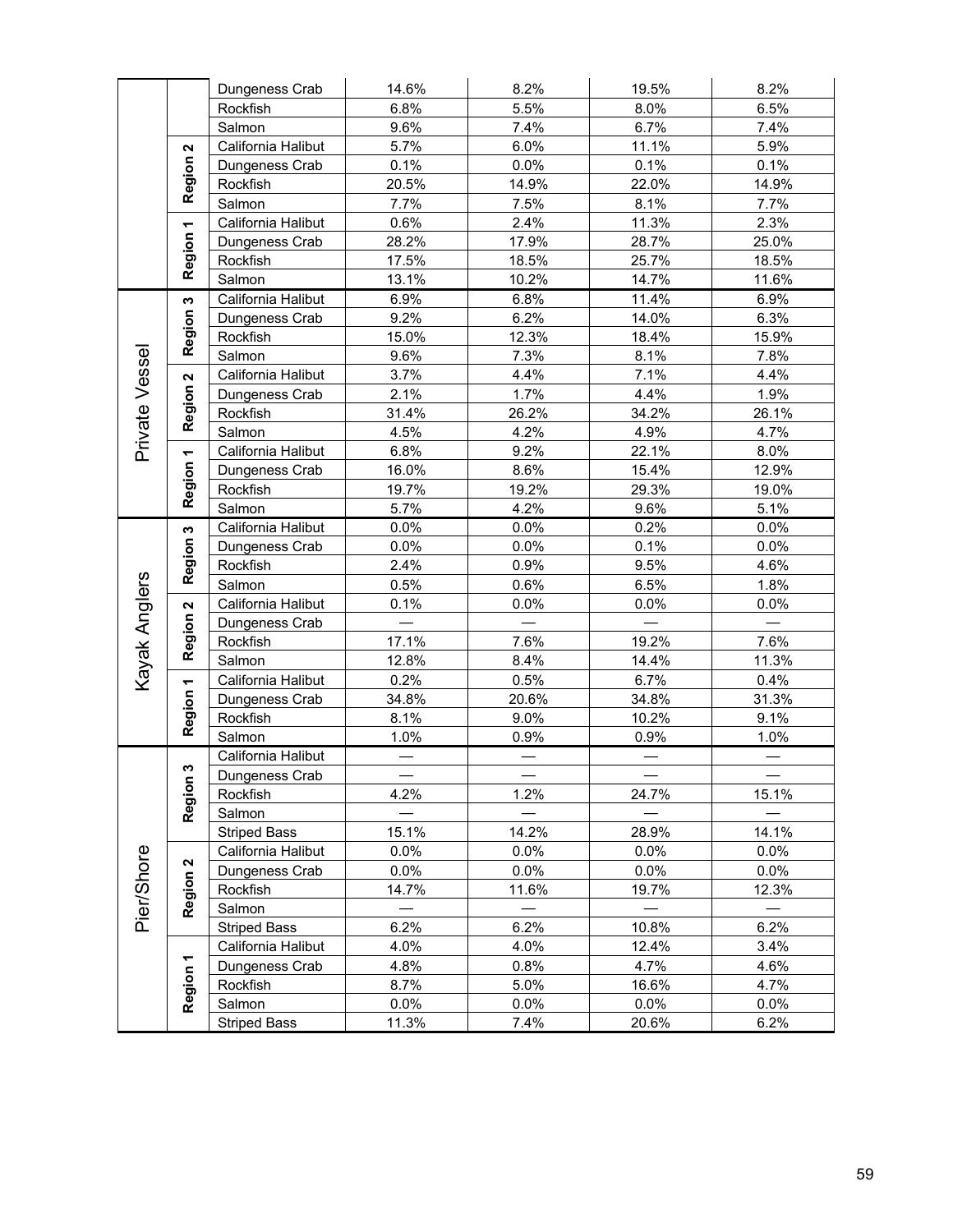#### **APPENDIX A: Socioeconomic Impact Assessment: Methods**

The primary goal of this analysis is to estimate the socioeconomic impact to the commercial fishery sector associated with each of the MPA proposals. To accomplish this, we will estimate the maximum potential economic impact for each of the MPA proposals using methods developed in the Central Coast process (see Wilen and Abbott, 2006). This analysis assumes that each of the MPA proposals completely eliminates fishing opportunities in areas closed to specific fisheries and that fishermen are unable to adjust or mitigate in any way (Wilen and Abbott, 2006). The results can then be used by each group (i.e. stakeholders, SAT, BRTF, Initiative staff, FGC) to site and evaluate MPA proposals. The remainder of this paper describes the steps needed to complete the maximum potential economic impact analysis.

#### **1. Generate Baseline Estimates of Gross Economic Revenue**

The first step involves calculating a baseline estimate from which to derive estimates of the socioeconomic impact associated with changes in commercial fisheries that might be induced by each MPA alternative and against which to compare those estimates. We generate the baseline estimate using gross fishing revenues from regional landing receipts. We use a 7 year average, 2000–2006, derived from the California Department of Fish and Game (CDFG) landing receipts reported for ports in the North Central Coast region and then convert these values into real dollars (i.e. 2006 dollars).

More specifically, to generate baseline estimates of gross economic revenue (GER), for any fishery, *f*, *BGER*<sub>c</sub> is

the average ex-vessel value of the fishery in 2006 dollars, where  $\mathit{BGER}_f = \sum_{\substack{{\scriptstyle{\rho}} \in P}}$ *p P*  $\mathit{BGER}_f = \sum \mathit{BGER}(f,p)$  , the sum of the

baseline estimates of GER for this fishery over all ports.

We also define the fisheries specific to each port, or in other words, create a baseline estimate of gross economic revenue for each port. For a specific port, *p*, being considered in the North Central Coast region the baseline estimate ( $BGER<sub>n</sub>$ ) can be calculated as the sum of the baseline estimates of GER for this port over all fisheries:

$$
BGER_p = \sum_{f \in F} BGER(f, p).
$$

The baseline gross economic revenue ( $BGER_{TOT}$ ) for all commercial fisheries ( $f \in F$ ) being considered in the North Central Coast region is therefore

$$
\textit{BGER}_{\textit{TOT}} = \sum_{f \in F} \textit{BGER}_f = \sum_{f \in F} \sum_{p \in P} \textit{BGER}(f,p) \text{ or equivalently, } \ \textit{BGER}_{\textit{TOT}} = \sum_{p \in P} \textit{BGER}_p = \sum_{p \in P} \sum_{f \in F} \textit{BGER}(f,p) \,.
$$

#### **2. Generate Gross Economic Revenue for the Various MPA Alternatives**

The next step involves using results from the Ecotrust mapping exercise, specifically stated importance indices from the fishing grounds, to estimate the socioeconomic impact associated with changes in the commercial fisheries that might be induced by each MPA alternative. For a description of the methods used to create stated importance indices, please see Scholz et al. (2006).

For any fishery, *f*, port, *p*, and any MPA alternative, *a*:

 $GER(f, p, a) = BGER(f, p) - GEI(f, p, a)$ where *GEI*( *f* , *p*, *a*) is the estimated gross economic impact on fishery, *f*, at any port, *p*, under any alternative, *a*.

Therefore, we define

$$
GER_f(a) = \sum_{p \in P} GER(f, p, a) \text{ and } GER_p(a) = \sum_{f \in F} GER(f, p, a)
$$

as well as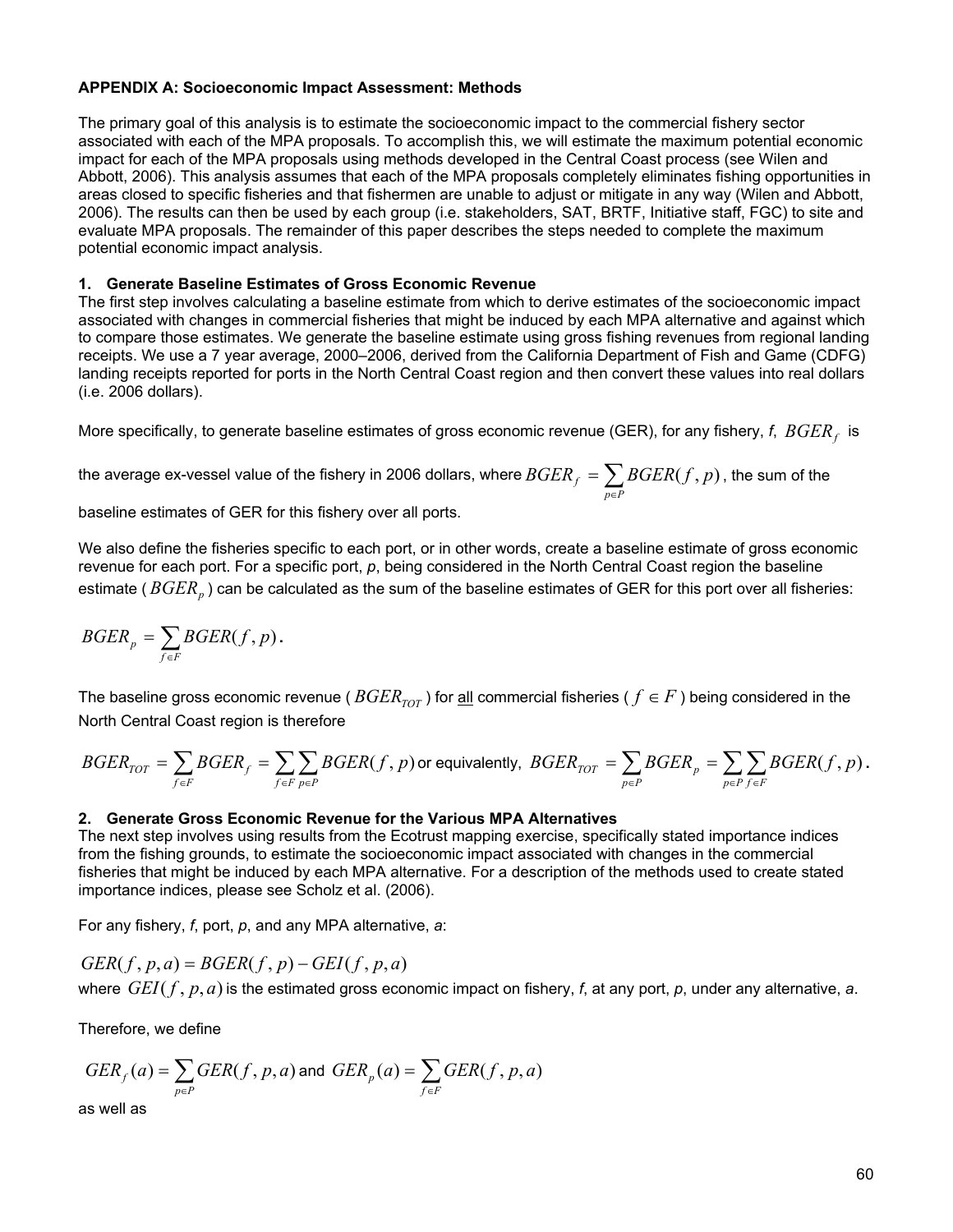$$
GEI_f(a) = \sum_{p \in P} GEI(f, p, a) \text{ and } GEI_p(a) = \sum_{f \in F} GEI(f, p, a).
$$

Gross economic revenue under any alternative, a, ( $GER_{TOT}(a)$ ), for <u>all</u> commercial fisheries ( $f \in F$ ) being considered in the North Central Coast region can be calculated as:

$$
GER_{TOT}(a) = \sum_{f \in F} GER_f(a) = \sum_{p \in P} GER_p(a) = \sum_{f \in F} \sum_{p \in P} GER(f, p, a) = \sum_{p \in P} \sum_{f \in F} GER(f, p, a)
$$

From this we can say for any MPA alternative, *a*,

$$
GEI_{TOT}(a) = BGER_{TOT} - GER_{TOT}(a)
$$

where  $GEI_{TOT_a}$  is defined as the total gross economic impact on all commercial fisheries under any alternative, a. Therefore,

$$
GEI_{TOT}(a) = \sum_{f \in F} GEI_f(a) = \sum_{p \in P} GEI_p(a) = \sum_{f \in F} \sum_{p \in P} GEI(f, p, a) = \sum_{p \in P} \sum_{f \in F} GEI(f, p, a).
$$

#### **3. Generate Baseline Estimates of Net Economic Revenue**

In order to compute net economic benefits, we need to 1) estimate the share of gross fishing revenues represented by costs, and 2) scale the baseline estimate (i.e. gross fishing revenues) calculated in Step 1 using the estimated cost shares. In the Central Coast process, an estimate of 65% was used across all fisheries (Wilen and Abbott, 2006). For the North Central Coast process, we plan to ask several cost related questions during interviews with fishermen in an effort to improve on this estimate as well as allow for the ability to account for cost variability between different fisheries in this analysis. After all interviews have been completed, we anticipate breaking the cost data out by fishery or fisheries. For example, cost data for a fisherman who fished both salmon and crab would be aggregated with only other interviewees participating in both those fisheries. We then calculate a mean or median cost estimate for each category.

Costs will be broken into two categories: fixed costs and variable costs. Fixed costs include costs that are independent of the number of trips a vessel makes or the duration of these trips. For example, vessel repairs and maintenance, insurance, mooring and dockage fees typically considered fixed costs. On the other hand, variable costs include costs that are dependent on the number of trips a vessel makes of the duration of these trips. Variable costs typically include fuel, maintenance, crew share, gear repair/replacement. For the purpose of this study, however, to account for sunk costs, we assume the only variable cost to be crew wages and fuel costs. All other costs will be considered fixed costs.

For any fishery, *f*, net economic revenue is calculated as:

$$
BNER_f = BGER_f - C_{X_f} - C_{V_f}
$$

where  $\,C_{X_f}$  is the fixed cost associated with any fishery, *f*, and is set as a fixed dollar value, and  $\,C_{V_f}$  is the variable

cost associated with any fishery, f, and is a fixed percentage of  $BGER<sub>f</sub>$ . For further explanation, please see the Appendix.

Baseline net economic revenue ( $BNER$ ) for <u>all</u> commercial fisheries ( $f \in F$ ) being considered in the North Central Coast region can be calculated as:

$$
BNER_{TOT} = \sum_{f \in F} BNER_f
$$

#### **4. Generate Estimates of Net Economic Revenue for the Various MPA Alternatives**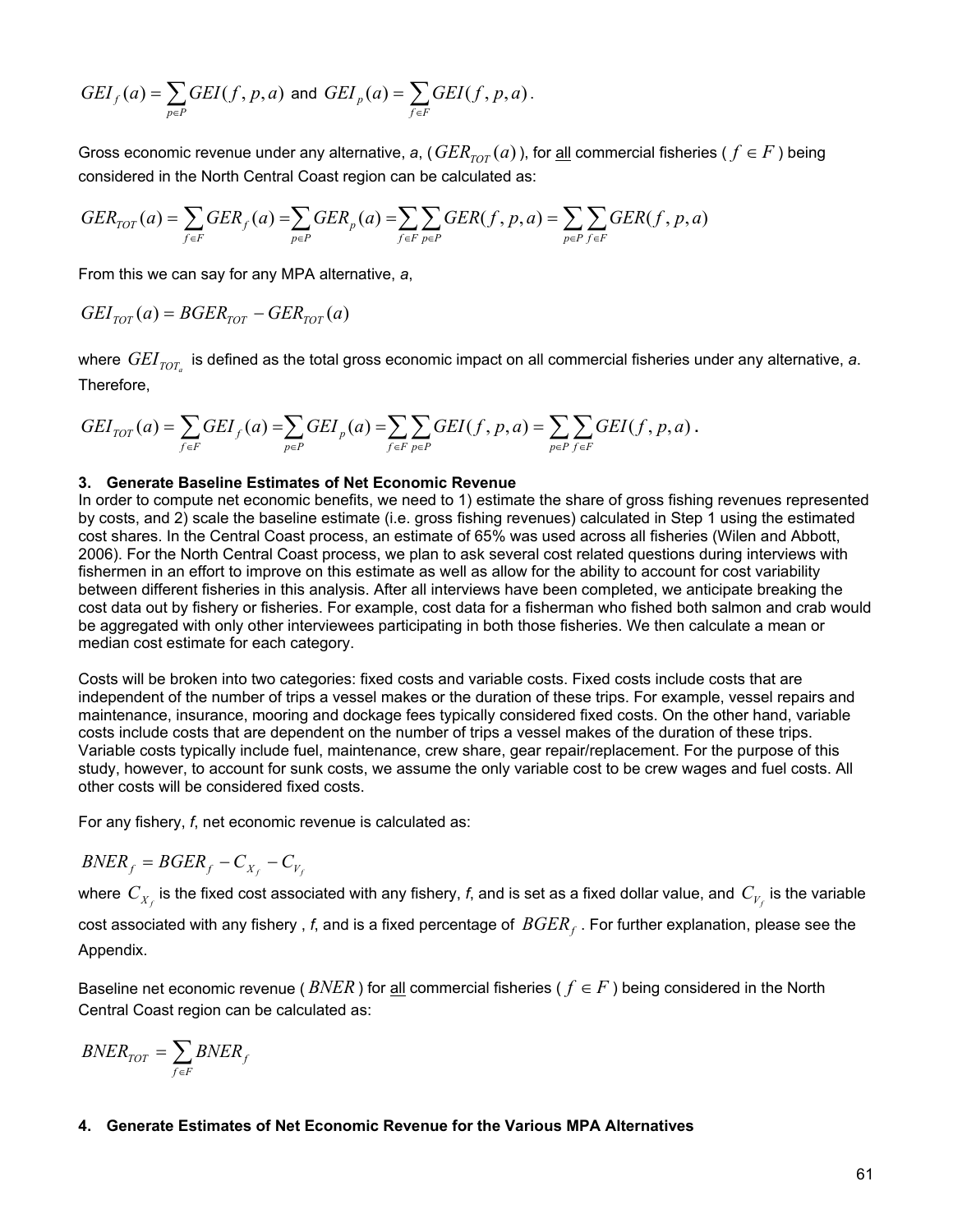In order to compute net economic revenue for each of the various MPA alternatives, we also need to 1) estimate the share of gross fishing revenues represented by costs under each MPA alternative, and 2) scale the estimated gross fishing revenues for that alternative accordingly. Costs will be calculated using the methods described in Step 3.

For any fishery, *f*, and any MPA proposal, *a*,

$$
NER_f(a) = GER_f(a) - C_{X_f} - C_{V_f}.
$$

For any MPA alternative, a, net economic revenue for <u>all</u> commercial fisheries ( $NER_{TOT}(a)$ ) can be calculated as:

$$
NER_{TOT}(a) = \sum_{f \in F} NER_f(a)
$$

**5. Generate Estimate of the Potential Primary Economic Impact for the Various MPA Alternatives**  Using the results from the previous steps, the potential primary net economic impact (NEI) of a particular MPA alternative, *a,* on a particular fishery, *f,* can then be calculated as:

 $NEI_f(a) = BNER_f - NER_f(a)$ .

The potential primary NEI of any MPA alternative, *a,* on all commercial fisheries ( *f* ∈ *F* ) can then be calculated as:

 $NEI_{TOT}(a) = BNER_{TOT} - NER_{TOT}(a)$ .

#### **References**

- Scholz, Astrid, Charles Steinback and M. Mertens. 2006. Commercial fishing grounds and their relative importance off the Central Coast of California. Report submitted to the California Marine Life Protection Act Initiative. May 4, 2006.
- <sup>D</sup> Wilen, James and Joshua Abbott, "Estimates of the Maximum Potential Economic Impacts of Marine Protected Area Networks in the Central California Coast," final report submitted to the California MLPA Initiative in partial fulfillment of Contract #2006-0014M (July 17, 2006)

#### **Example of Estimate Costs**

For fishery *f*, assume the following proportion of gross economic revenue goes to the following costs:

- $\degree$  20% = fixed costs
- $\degree$  20% = crew wages
- $\frac{10\%}{10\%}$  = fuel costs  $\rightarrow$  30% = variable costs

Assume that baseline gross economic revenue equals \$10,000.00. Under the baseline, fixed costs equal \$2,000 and variable costs equal \$3,000, resulting in total costs of \$5,000. Assume that under MPA alternative *a,* gross economic revenue now equals \$5,000. Under this alternative, fixed costs will still equal \$2,000; however, variable costs will be recalculated as:

 $$5,000 * 0.3 = $1,500$ 

This results in total costs of \$3,500 under MPA alternative *a.*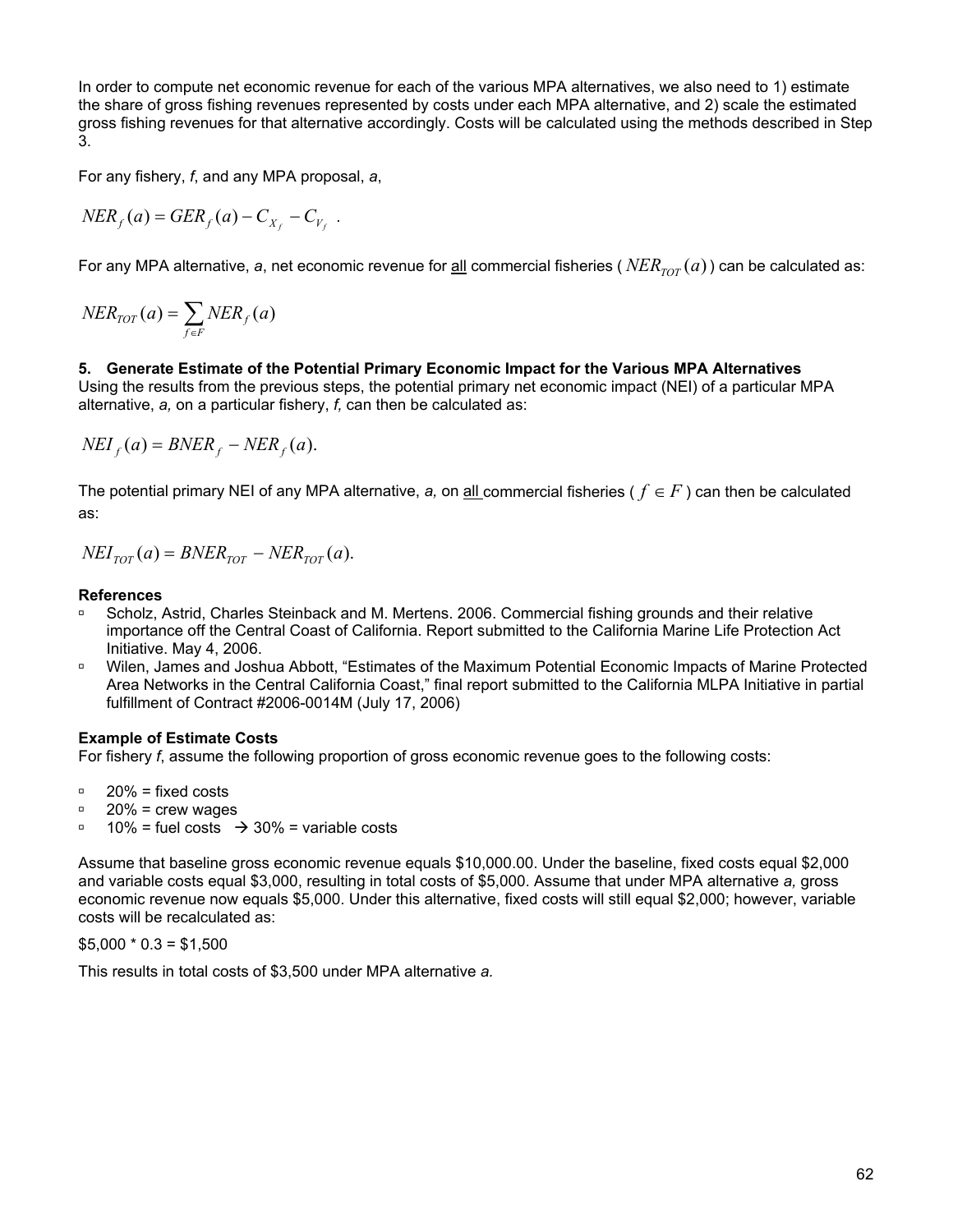# **Summary of potential impacts of the Integrated Preferred Alternative and the North Central Coast Regional Stakeholder Group (NCCRSG) MPA proposals on commercial and recreational fisheries in the North Central Coast Study Region**

### **Condensed Summary of the Draft [Revised 9 June 2008]**

Astrid Scholz, ajscholz@ecotrust.org, Sarah Kruse, Matt Weber, Charles Steinback and Mike Mertens

In order to conduct an analysis of the relative effects of Marine Protected Area (MPA) proposals on fisheries that are conducted in the waters in the North Central Coast Study Region (NCCSR), we use data layers characterizing the spatial extent and relative stated importance of fishing grounds for eight commercial fisheries and five recreational fisheries. This information was collected during interviews in the summer of 2007, using a stratified, representative sample of 174 commercial fishermen and a stratified solicited sample of 101 recreational fishermen whose individual responses regarding the relative importance of ocean areas for each fishery were standardized using a 100-point scale and normalized to the reported fishing grounds for each fishery.

Using the normalized data, we 1) evaluate the potential impacts on the commercial and recreational fishing grounds and 2) conduct a socioeconomic impact analysis on commercial fisheries in order to assess the effects of the Integrated Preferred Alternative (Proposal IPA) relative to the three NCCRSG MPA proposals (Proposal 1–3, Proposal 2–XA and Proposal 4). Results are reported at both the study region and port group levels for the commercial fisheries.

It should be noted that this document is a condensed summary of a more comprehensive document, entitled "Summary of potential impacts of the Integrated Preferred Alternative (IPA) and the North Central Coast Regional Stakeholder Group (NCCRSG) MPA proposals on commercial and recreational fisheries in the North Central Coast Study Region [Draft, Revised 9 June 2008]." Please refer to this document for additional details on both methods and results.

#### **Results for Commercial Fisheries**

 $\overline{a}$ 

We summarize here the results derived from a series of analyses conducted to evaluate the potential impacts on eight commercial fisheries (i.e. California halibut, coastal pelagics, market squid, deeper nearshore rockfish, nearshore rockfish, urchin, Dungeness crab and salmon).

#### à *Potential Impacts on Fishing Grounds (Area and Value)*

MPA proposals vary considerably in their effects, both between and across fisheries. All proposals affect the eight commercial fisheries differently, with the smallest effects in terms of both value and area affected generally evidenced in Proposal 2–XA. On average, under all four proposals, the fisheries most likely to see the largest potential impacts across all ports in terms of percentage area and value of total commercial fishing grounds affected are the deeper nearshore rockfish, nearshore rockfish and urchin fisheries.

In terms of **total area** of the fishing grounds potentially impacted for the twenty-eight port-fishery combinations investigated, several patterns emerge from the analysis of the three proposals $8$ .

- Proposal 1–3 has the least potential impact on five fisheries and the highest potential impact on one fishery.
- Proposal 2–XA has the least potential impact on eighteen fisheries and the highest potential impact on zero fisheries.
- Proposal 4 has the least potential impact on zero fisheries and the highest potential impact on twenty-five fisheries.
- Proposal IPA has the least potential impact on two fisheries and the highest potential impact on zero fisheries.
- There are seven port-fishery combinations where there is ≤ 1% variation between the potential impacts of each Proposal relative to the other three. Specifically, Point Arena – salmon, Bodega Bay – salmon, Bolinas – salmon, San Francisco – salmon, and Half Moon Bay – coastal pelagics, nearshore rockfish, and salmon.

 $^8$  It should be noted that the number of least potential impacts and highest potential impacts attributed to each proposal may not sum to twentyeight (in the case of commercial fisheries) or forty-six (in the case of recreational fisheries) due to the fact that only cases where a single proposal had the least or highest impact (as opposed to multiple proposals having the same impact) was it counted.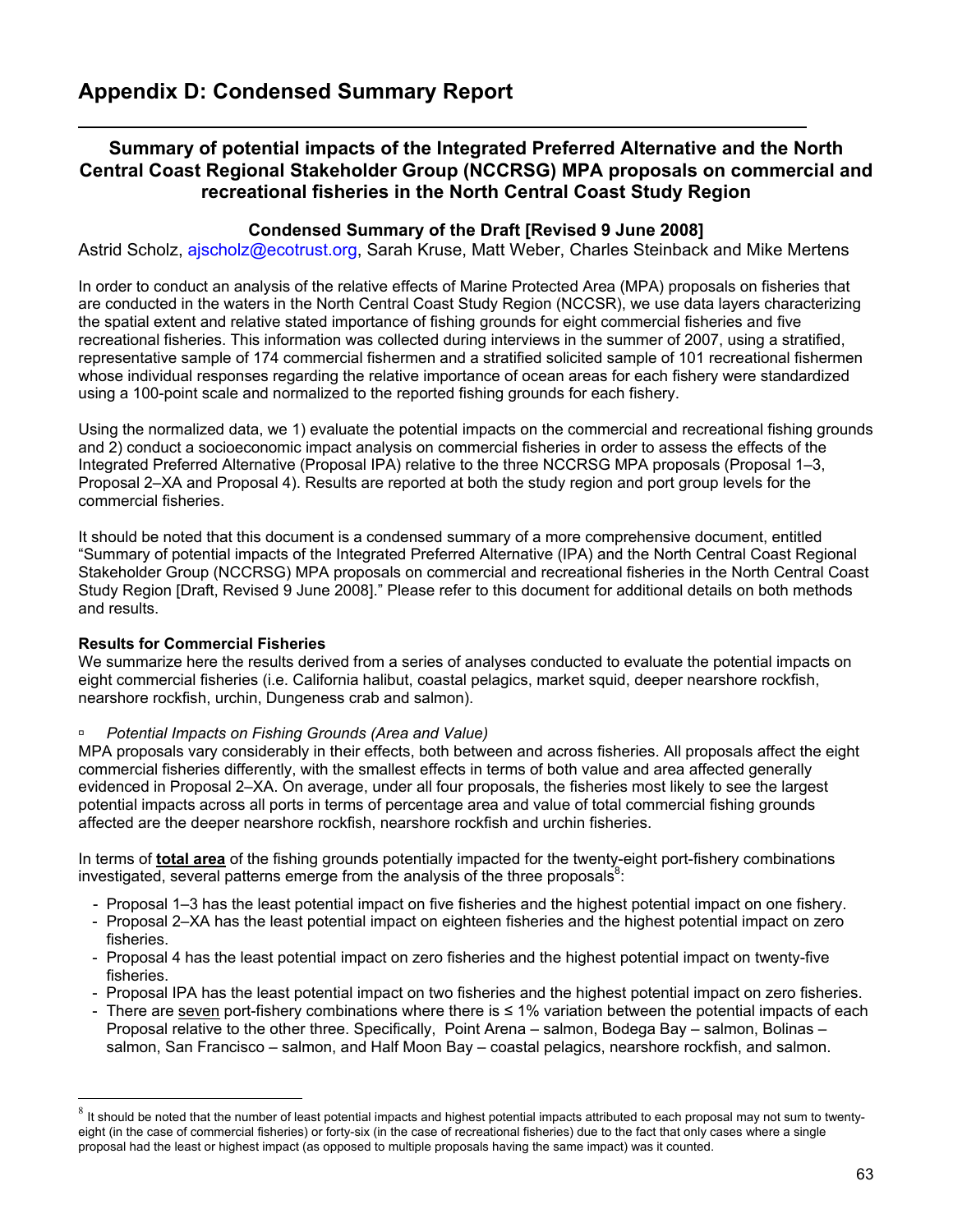- There are five port-fishery combinations where there is ≥ 10% variation between the potential impacts of each Proposal relative to the other three. Specifically, Point Arena – deeper nearshore rockfisk, San Francisco – urchin and Half Moon Bay – California halibut, market squid, and deeper nearshore rockfish.

In terms of **total value** of the fishing grounds potentially impacted for the twenty-eight port-fishery combinations investigated, several patterns emerge from the analysis of the three proposals:

- Proposal 1–3 has the least potential impact on six fisheries and the highest potential impact on one fishery.
- Proposal 2–XA has the least potential impact on fifteen fisheries and the highest potential impact on zero fisheries.
- Proposal 4 has the least potential impact on zero fisheries and the highest potential impact on twenty-three fisheries.
- Proposal IPA has the least potential impact on two fisheries and the highest potential impact on zero fisheries.
- There are eight port-fishery combinations where there is ≤ 1% variation between the potential impacts of each Proposal relative to the other three. Specifically, Bodega Bay – salmon, Bolinas – salmon, San Francisco – California halibut and salmon, and Half Moon Bay – coastal pelagics, nearshore rockfish, and Dungeness crab and salmon.
- There are eight port-fishery combinations where there is ≥ 10% variation between the potential impacts of each Proposal relative to the other three. Specifically, Point Arena – deeper nearshore rockfish, nearshore rockfish, Bodega Bay – nearshore rockfish, and urchin, San Francisco – urchin, and Half Moon Bay – California halibut, market squid, and deeper nearshore rockfish
- Proposal 1–3 has a ≤ 10% potential impact on fifteen of the twenty-eight port-fishery combinations, compared nineteen for Proposal 2–XA, eleven for Proposal 4 and fifteen for proposal IPA.
- All four proposals are estimated to have  $\leq 5\%$  impact on the ten following fishery/port group combinations: Bodega – salmon, Bolinas – Dungeness crab and salmon, San Francisco – California halibut, Dungeness crab, and salmon, and Half Moon Bay – coastal pelagics, nearshore rockfish, Dungeness crab, and salmon.

#### à *Consideration of Existing Closures*

For the commercial deeper nearshore and nearshore rockfish fisheries, we evaluate the additional impacts that potentially occur when considering the existing fishery management area closures and/or fishery exclusion zones (i.e., Rockfish Conservation Area, 2007–2009). The fishing grounds, as defined by the fishermen through the interview process, represent the total area and value regardless of these existing or potential fishery management closures and/or fishery exclusion zones. In order to evaluate the effect of such closures, the fishing grounds that fall inside those areas were removed, and the value associated with the removed area were redistributed to the remaining fishing grounds outside the closed areas. For example, after the value associated with the fishing grounds that falls inside the 2007 closure is removed, the impact to the Bolinas deeper nearshore rockfish fishing grounds is 60.8%, in terms of value. Similarly, 72.3% impact to the fishery from the 2008 fishery closures and 81.2% impact in 2009. Using the same method described above, we determine the percentage change in value by the intersection of each MPA proposal with the total fishing grounds now constrained to areas not inside the closed areas (i.e., the "available fishing grounds"). Across all proposals, the difference in percentage value of commercial deeper nearshore and nearshore rockfish fishing grounds by landing port affected by MPA proposals when comparing the available fishing grounds summarized for all MPAs with the same effects for those fisheries without consideration of fishery management closures were minimal for Point Arena, San Francisco and Half Moon Bay. We see, however, a substantial increase in impacts to the deeper nearshore rockfish fishery for Bolinas across for Proposals 1–3 and 4. This increase in impacts is largely due to the value that Bolinas deeper nearshore rockfish fishermen associate with the Farallon Islands. More specifically, the percentage differences in potential impact (i.e. considering total fishing grounds and considering only grounds available outside of Rockfish Conservation Areas) are 0.6%, 0.7%, 8.4% and 11.9% under Proposals IPA, 2-XA, 1–3 and 4, respectively. When comparing the impacts of a proposal between the total fishing grounds and the available fishing grounds, where there is marginal or no percentage difference also indicates that there is a high degree of overlap between the proposed MPAs and the existing closed areas. Where there is a large percentage difference between the impact on the total fishing grounds versus on available fishing grounds, this indicates that the MPA proposal is impacting additional fishing grounds that are not already impacted by the existing fishery management closures.

#### à *Potential Impacts on Individual Fishermen*

We also conducted an analysis to assess whether or not there are individual fishermen who would be disproportionally affected by a specific MPA proposal. It should be noted that the results of the individual impact analysis suggest that one fisherman will be disproportionately impacted by all four proposals being considered. His estimated annual individual is:

• Proposal 1-3: between 20–40% loss of ex-vessel revenue and \$15K–\$20K loss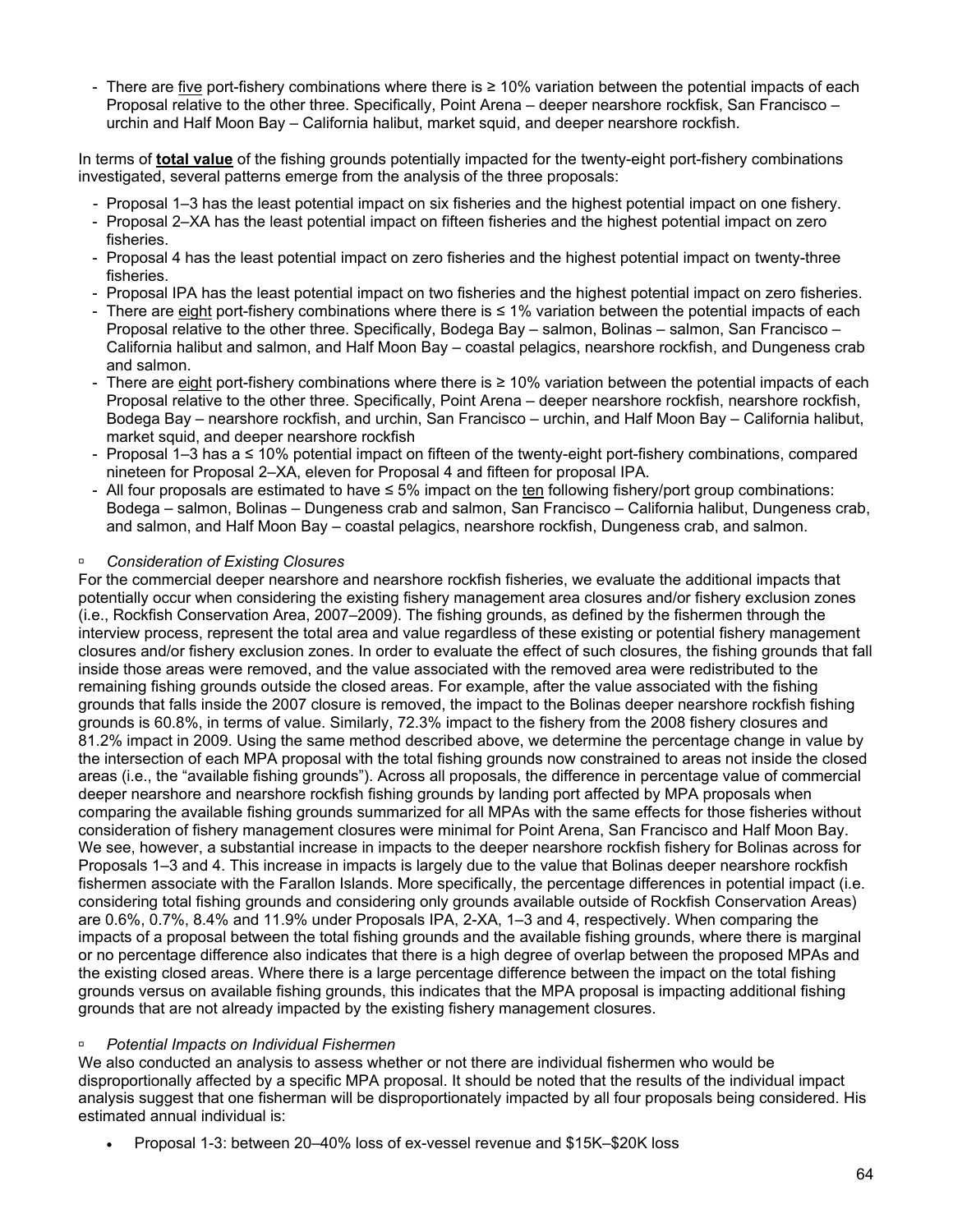- Proposal 2-XA: between 20–40% loss of ex-vessel revenue and \$15K–\$20K loss
- Proposal 4: between 40–60% loss of ex-vessel revenue and > \$20K loss
- Proposal IPA: between 20–40% loss of ex-vessel revenue and > \$20K loss

Additionally, two other individuals are estimated to be disproportionately impacted by two proposals each.

Individual 1:

- Proposal 4: between 20–40% loss of ex-vessel revenue and > \$20K loss
- Proposal IPA: between 20–40% loss of ex-vessel revenue and > \$20K loss

Individual 2:

- Proposal 4: between 20–40% loss of ex-vessel revenue and \$15–20K loss
- Proposal IPA: between 20–40% loss of ex-vessel revenue and \$15–20K loss
- à *Potential Socioeconomic Impacts*

We also estimate "worst-case scenario" or maximum potential economic impact of each MPA proposal. As seen previously in the other analyses, proposals vary considerably in their effects on ports and fisheries. Table 1 summarizes the results across all fisheries for each port group. As can be seen, Proposal 4 has the highest potential socioeconomic impact across all ports. Proposal 1–3 has the lowest estimated impact on the ports of Point Arena and Bolinas, while Proposal 2–XA is estimated to have the lowest impact on the ports of Bodega Bay, San Francisco and Half Moon Bay. Proposal 2–XA is also estimated to have the lowest socioeconomic impact across the study region as a whole, with an estimated net economic impact of 4.8%, compared to 5.6%, 6.3% and 8.3% under Proposals 1–3, IPA and 4, respectively (see Table 1). The estimated annual net economic impacts of all four proposals, broken out first by port group and then by fishery, are shown in Tables A.1–A.6 (see Appendix: Socioeconomic Impact Assessment Results).

|                |                               | Baseline NER <sup>9</sup><br>(Profit) | Net Economic Impact under each Proposal<br>(\$ reduction in Profit) |                         |                                                       |                               |
|----------------|-------------------------------|---------------------------------------|---------------------------------------------------------------------|-------------------------|-------------------------------------------------------|-------------------------------|
| Port           | <b>Baseline</b><br><b>GER</b> |                                       | Proposal<br>1-3                                                     | <b>Proposal</b><br>2-XA | <b>Proposal</b>                                       | <b>Proposal</b><br><b>IPA</b> |
| Point Arena    | \$798,750                     | \$465,016                             | \$59,510                                                            | \$67,078                | \$83,332                                              | \$76,623                      |
| Bodega Bay     | \$4,654,206                   | \$2,457,152                           | \$207,776                                                           | \$161,140               | \$314,474                                             | \$258,074                     |
| <b>Bolinas</b> | \$151,214                     | \$78,783                              | \$3,297                                                             | \$4,192                 | \$5,988                                               | \$4,192                       |
| San Francisco  | \$6,059,387                   | \$3,166,680                           | \$110,421                                                           | \$95,387                | \$168,861                                             | \$109,733                     |
| Half Moon Bay  | \$4,110,888                   | \$2,122,436                           | \$84,149                                                            | \$68,786                | \$123,439                                             | \$77,244                      |
| <b>NCC</b>     | \$15,889,359                  | \$8,336,602                           | \$465,153                                                           | \$396,583               | \$696,094                                             | \$525,865                     |
|                |                               |                                       |                                                                     |                         | <b>Net Economic Impact</b><br>(% reduction in Profit) |                               |
|                |                               | Port                                  | Proposal<br>1-3                                                     | <b>Proposal</b><br>2-XA | <b>Proposal</b><br>4                                  | <b>Proposal</b><br><b>IPA</b> |
|                |                               | Point Arena                           | 12.8%                                                               | 14.4%                   | 17.9%                                                 | 16.5%                         |
|                |                               | Bodega Bay                            | 8.5%                                                                | 6.6%                    | 12.8%                                                 | 10.5%                         |

*Table 1: Estimated Annual Net Economic Impact (NEI) on Commercial Fisheries by Port Group* 

#### **Results for Recreational Fisheries**

 $\overline{a}$ 

We summarize here the results derived from analyses conducted to evaluate the potential impacts on recreational fisheries (California halibut, Dungeness crab, salmon, rockfish/lingcod complex, and striped bass –pier/shore only). The recreational fisheries are broken out by user group (i.e. commercial passenger fishing vessels, private vessels, kayak based, and pier/shore based) and by sub-region (i.e. Region 1 - Ocean Beach in San Francisco County, Region 2 - San Francisco Bay access points to Point Reyes and Region 3 - Point Reyes north to Alder Creek).

Bolinas 4.2% 5.3% 7.6% 5.3%

**NCC 5.6% 4.8% 8.3% 6.3%** 

 San Francisco 3.5% 3.0% 5.3% 3.5% Half Moon Bay  $4.0\%$   $3.2\%$   $5.8\%$   $3.6\%$ 

Baseline GER stands for Baseline Gross Economic Revenue. Similarly, Baseline NER states for Baseline Net Economic Revenue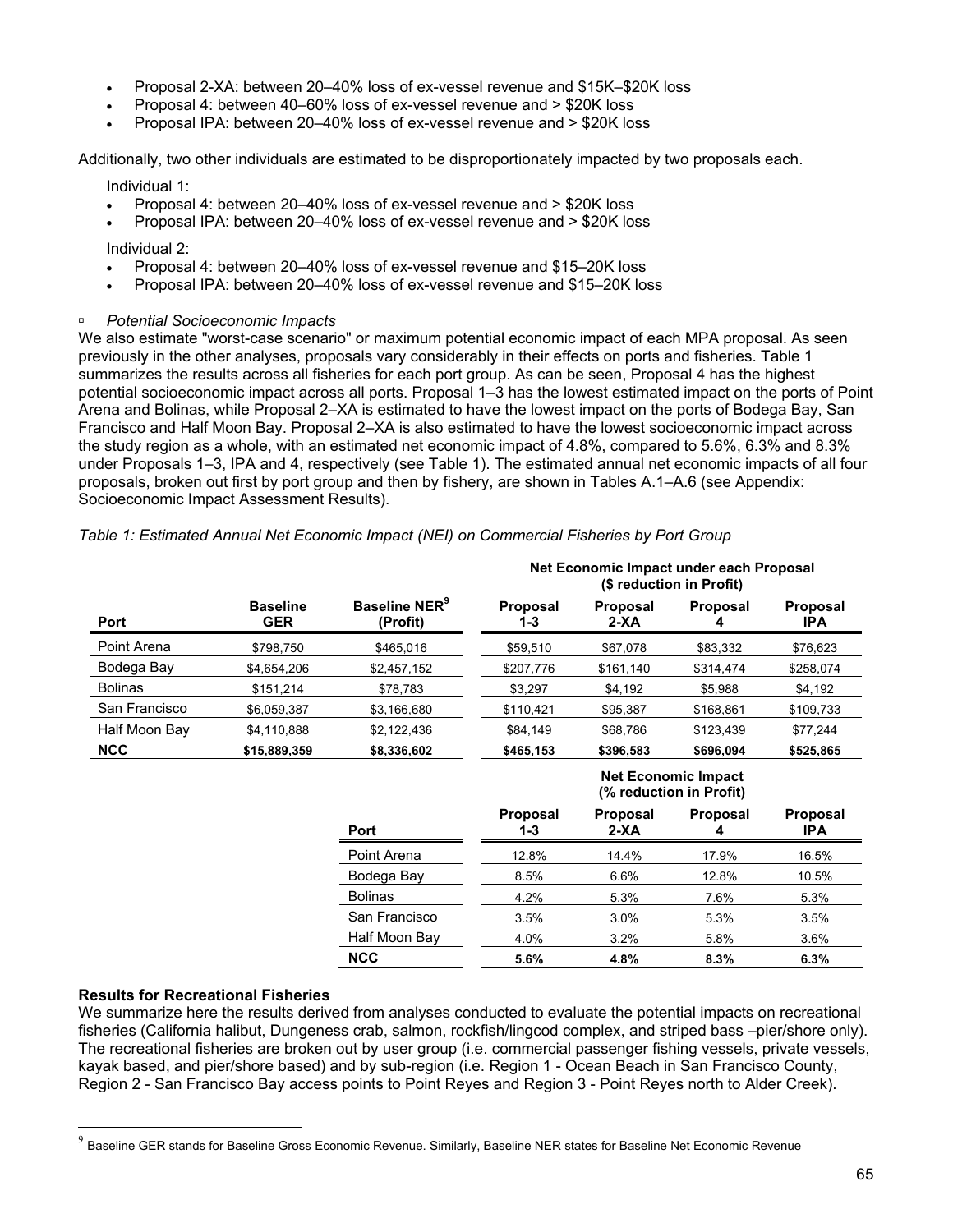#### à *Potential Impacts on Fishing Grounds (Area and Value)*

MPA proposals vary considerably in their effects, both between and across fisheries. All the proposals affect the recreational fisheries differently, with the smallest effects in terms of both total value and total area affected generally evidenced in Proposal 2–XA. On average, under all four proposals, the fishery most likely to see the largest potential impacts across all user groups and sub-regions in terms of percentage area and value of total recreational fishing grounds affected is the rockfish/lingcod fishery. Additionally, there are fisheries with specific user group/region combinations that have relatively large impacts, and those fisheries are further detailed in the description below.

In terms of **total area** of the fishing grounds potentially impacted for the 46 user group-region-fishery combinations investigated, several patterns emerge from the analysis of the four proposals:

- Proposal 1–3 has the least potential impact on seven fisheries and the highest potential impact on six fisheries.
- Proposal 2–XA has the least potential impact on nineteen fisheries and the highest potential impact on zero fisheries.
- Proposal 4 has the least potential impact on zero fisheries and the highest potential impact on thirty-six fisheries.
- Proposal IPA has the least potential impact on five fisheries and the highest potential impact on one fishery.
- There are thirteen user group-region-fishery combinations where there is ≤ 1% variation between the potential impacts of each Proposal relative to the other three. Specifically, CPFV - Region 3 - salmon , CPFV - Region 2 – Dungeness crab, CPFV - Region 1 – salmon, Private vessels - Region 2 – salmon, Private vessels - Region 1- Dungeness crab and salmon, Kayak – Region 3 – California halibut and Dungeness crab, Kayak – Region 2 – California halibut, Kayak – Region 1 – salmon, and Pier/Shore – Region 2 – California halibut and Dungeness
- crab, and Pier/Shore Region 1 salmon. There are nine user group-region-fishery combinations where there is  $\geq 10\%$  variation between the potential
- impacts of each Proposal relative to the other three. Specifically, CPFV Region 2 California halibut, rockfish/lingcod, CPFV – Region 1 – California halibut, Kayak – Region 2 – rockfish/lingcod, and Pier/Shore – Region 3 – rockfish/lingcod and striped bass, Pier/Shore – Region 2 – striped bass, and Pier/Shore – Region 1 – rockfish/lingcod and striped bass.

In terms of **total value** of the fishing grounds potentially impacted for the 46 user group-region-fishery combinations investigated, several patterns emerge from the analysis of the four proposals:

- Proposal 1–3 has the least potential impact on eight fisheries and the highest potential impact on five fisheries.
- Proposal 2–XA has the least potential impact on seventeen fisheries and the highest potential impact on zero fisheries.
- Proposal 4 has the least potential impact on one fishery and the highest potential impact on thirty-five fisheries.
- Proposal IPA has the least potential impact on four fisheries and the highest potential impact on zero fisheries.
- There are thirteen user group-region-fishery combinations where there is ≤ 1% variation between the potential impacts of each Proposal relative to the other three. Specifically, CPFV – Region 3 – salmon, CPFV – Region 2 – Dungeness crab and salmon, Private vessels – Region 3 – salmon, Private vessels – Region 2 – Dungeness crab and salmon, Kayak – Region 3 – California halibut and Dungeness crab, Kayak – Region 2 – California halibut, Kayak – Region 1 – salmon, Pier\Shore – Region 2 – California halibut and Dungeness crab, and Pier\Shore – Region 1 – salmon.
- There are five user group-region-fishery combinations where there is  $\geq 10\%$  variation between the potential impacts of each Proposal relative to the other three. Specifically, Kayak – Region 2 – rockfish\lingcod, and Pier\Shore – Region 3 – rockfish\lingcod and striped bass, and Pier/Shore – Region 1 – rockfish\lingcod and striped bass.
- Proposal IPA has ≤ 5% potential impact on twenty-seven of the forty-six user group-region-fishery combinations, compared to twenty-six for Proposal 1–3, twenty-eight for Proposal 2–XA, and nineteen for Proposal 4 (all four Proposals have  $a \leq 5\%$  potential impact for those nineteen fisheries).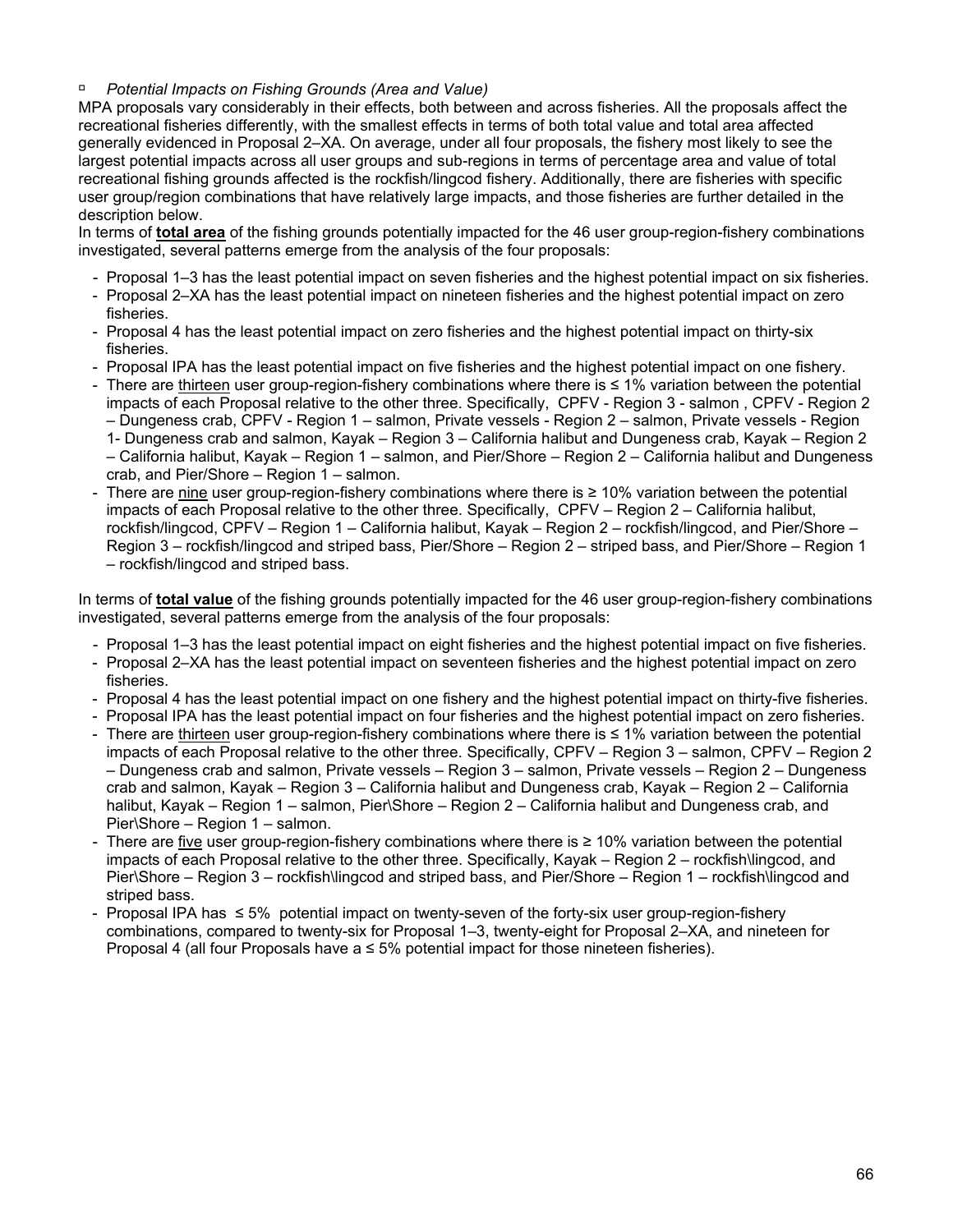#### **APPENDIX: COMMERCIAL FISHERY SOCIOECONOMIC IMPACT ASSESSMENT RESULTS**

#### **Table A.1: Estimated Annual Net Economic Impact (NEI) for Point Arena**

|                         |                               |                                 | <b>Estimated Annual Net Economic Impact of MPA Proposals</b><br>(\$ reduction in Profit) |          |          |            |
|-------------------------|-------------------------------|---------------------------------|------------------------------------------------------------------------------------------|----------|----------|------------|
| <b>Fishery</b>          | <b>Baseline</b><br><b>GER</b> | <b>Baseline NER</b><br>(Profit) | $1 - 3$                                                                                  | $2 - XA$ | 4        | <b>IPA</b> |
| Ca. Halibut             |                               |                                 |                                                                                          |          |          |            |
| <b>Coastal Pelagics</b> |                               |                                 |                                                                                          |          |          |            |
| Squid                   |                               |                                 |                                                                                          |          |          |            |
| D. N. Rockfish          | \$1.424                       | \$699                           | \$337                                                                                    | \$77     | \$346    | \$291      |
| N. Rockfish             | \$64,259                      | \$31.544                        | \$13,440                                                                                 | \$5,271  | \$13,977 | \$12,073   |
| Urchin                  | \$608,226                     | \$366,963                       | \$33,273                                                                                 | \$49,288 | \$54,609 | \$51,923   |
| Dungeness Crab          | \$46.951                      | \$24.201                        | \$4,901                                                                                  | \$3.969  | \$5,888  | \$4,771    |
| Salmon                  | \$77.890                      | \$41,610                        | \$7,558                                                                                  | \$8,474  | \$8,511  | \$7,564    |
| <b>All Fisheries</b>    | \$798.750                     | \$465,016                       | \$59.510                                                                                 | \$67.078 | \$83,332 | \$76.623   |

| <b>Fishery</b>          | $1 - 3$ | $2 - XA$ | 4     | <b>IPA</b> |
|-------------------------|---------|----------|-------|------------|
| Ca. Halibut             |         |          |       |            |
| <b>Coastal Pelagics</b> |         |          |       |            |
| Squid                   |         |          |       |            |
| D. N. Rockfish          | 48.3%   | 11.0%    | 49.5% | 41.7%      |
| N. Rockfish             | 42.6%   | 16.7%    | 44.3% | 38.3%      |
| Urchin                  | 9.1%    | 13.4%    | 14.9% | 14.1%      |
| Dungeness Crab          | 20.2%   | 16.4%    | 24.3% | 19.7%      |
| Salmon                  | 18.2%   | 20.4%    | 20.5% | 18.2%      |
| <b>All Fisheries</b>    | 12.8%   | 14.4%    | 17.9% | 16.5%      |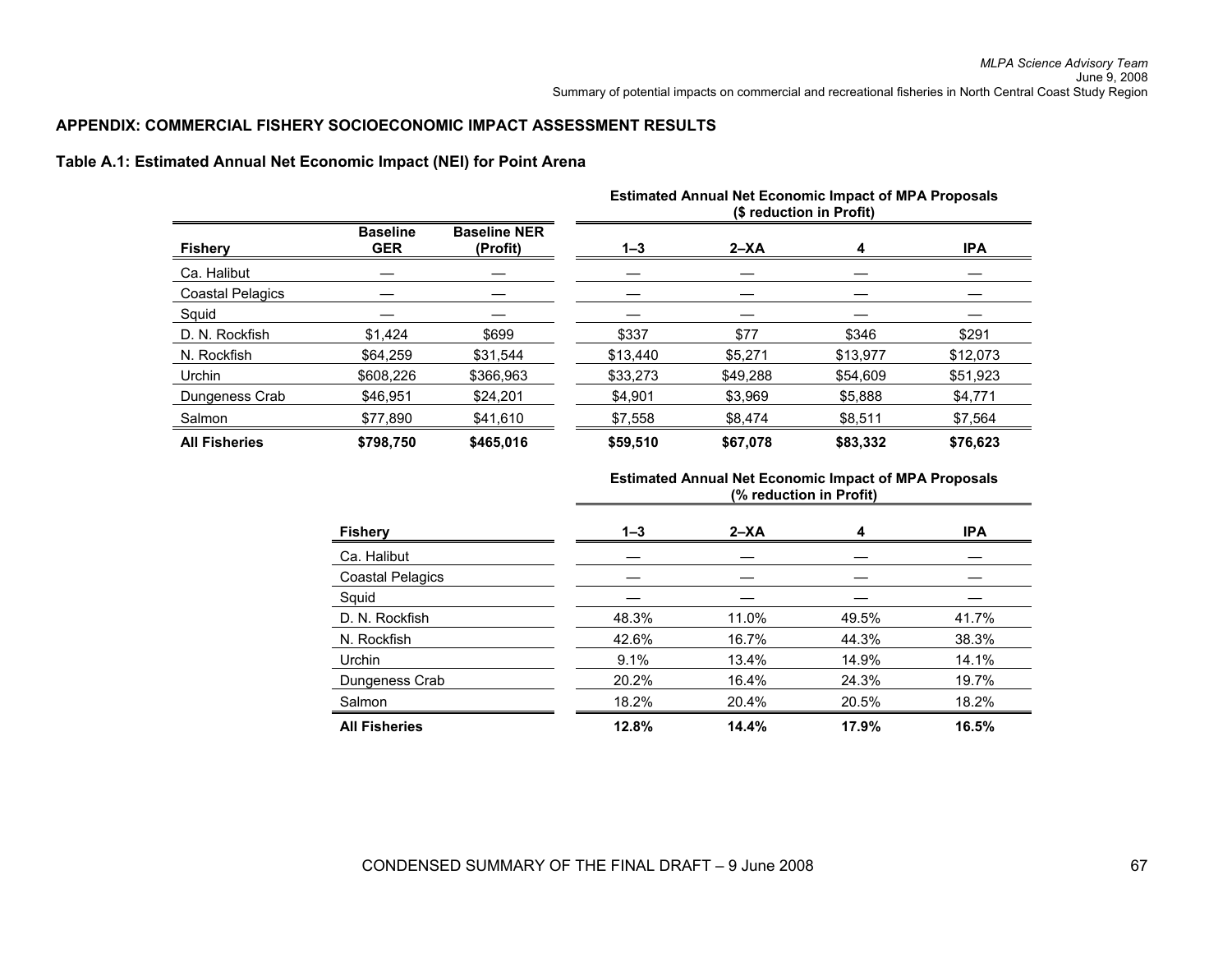## **Table A.2: Estimated Annual Net Economic Impact (NEI) for Bodega Bay**

|                         |                               |                                 | (\$ reduction in Profit) |           |           |            |  |
|-------------------------|-------------------------------|---------------------------------|--------------------------|-----------|-----------|------------|--|
| <b>Fishery</b>          | <b>Baseline</b><br><b>GER</b> | <b>Baseline NER</b><br>(Profit) | $1 - 3$                  | $2 - XA$  | 4         | <b>IPA</b> |  |
| Ca. Halibut             | \$19,928                      | \$10,772                        | \$1,244                  | \$1,641   | \$1,787   | \$1,646    |  |
| <b>Coastal Pelagics</b> |                               |                                 |                          |           |           |            |  |
| Squid                   |                               |                                 |                          |           |           |            |  |
| D. N. Rockfish          | \$24,772                      | \$12.160                        | \$3.943                  | \$2,856   | \$4,480   | \$3.378    |  |
| N. Rockfish             | \$40,634                      | \$19,946                        | \$3,908                  | \$3,965   | \$7,474   | \$7,323    |  |
| Urchin                  | \$247,530                     | \$149,343                       | \$34,369                 | \$12,306  | \$78,979  | \$63,941   |  |
| Dungeness Crab          | \$2,322,504                   | \$1,197,122                     | \$103,992                | \$91,645  | \$158,770 | \$123,816  |  |
| Salmon                  | \$1,998,838                   | \$1,067,809                     | \$60,320                 | \$48,726  | \$62,984  | \$57,970   |  |
| <b>All Fisheries</b>    | \$4,654,206                   | \$2,457,152                     | \$207,776                | \$161,140 | \$314,474 | \$258,074  |  |

# **Estimated Annual Net Economic Impact of MPA Proposals**

| <b>Fishery</b>          | $1 - 3$ | $2 - XA$ | 4     | <b>IPA</b> |
|-------------------------|---------|----------|-------|------------|
| Ca. Halibut             | 11.6%   | 15.2%    | 16.6% | 15.3%      |
| <b>Coastal Pelagics</b> |         |          |       |            |
| Squid                   |         |          |       |            |
| D. N. Rockfish          | 32.4%   | 23.5%    | 36.8% | 27.8%      |
| N. Rockfish             | 19.6%   | 19.9%    | 37.5% | 36.7%      |
| Urchin                  | 23.0%   | 8.2%     | 52.9% | 42.8%      |
| Dungeness Crab          | 8.7%    | 7.7%     | 13.3% | 10.3%      |
| Salmon                  | 5.6%    | 4.6%     | 5.9%  | 5.4%       |
| <b>All Fisheries</b>    | 8.5%    | 6.6%     | 12.8% | 10.5%      |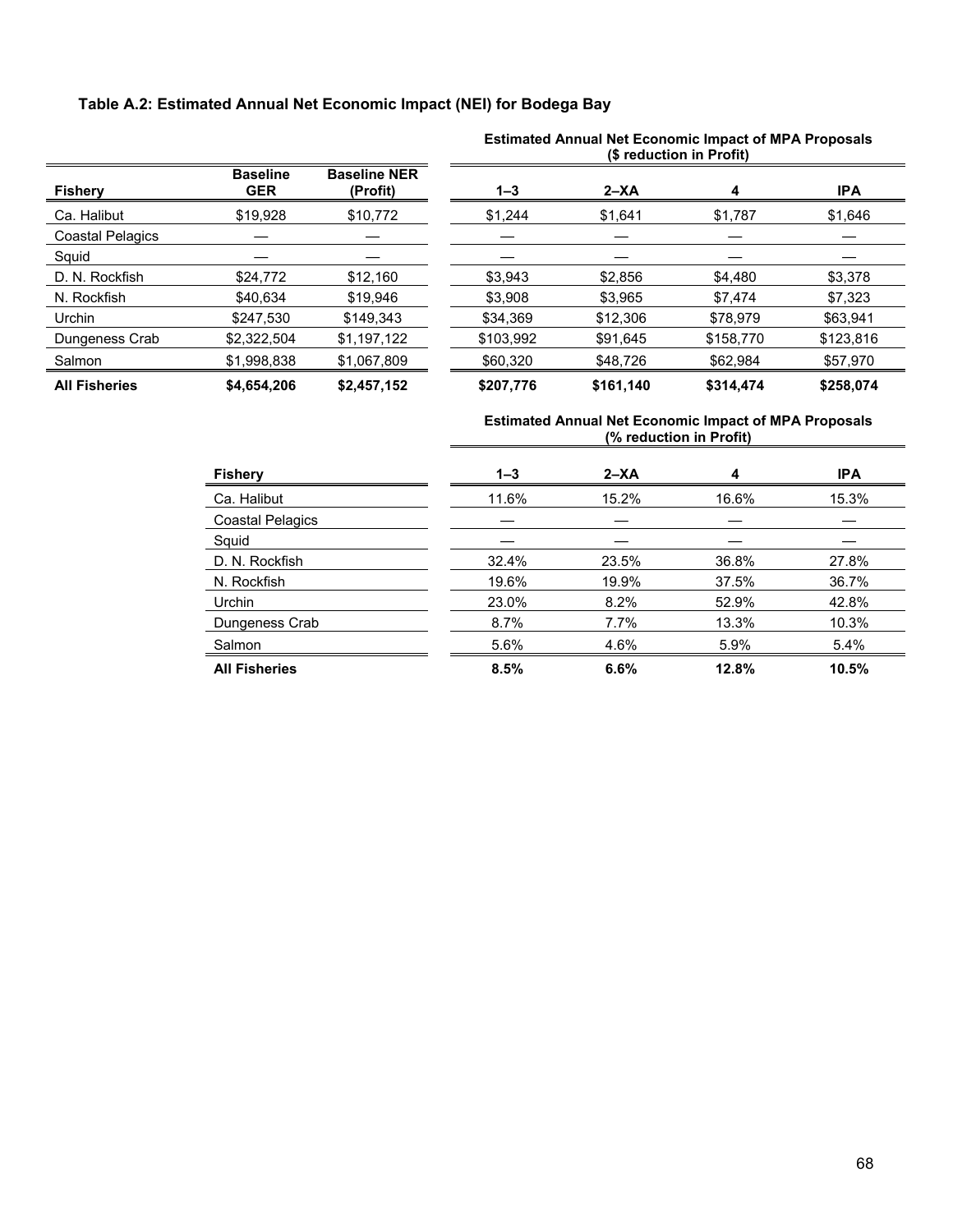## **Table A.3: Estimated Annual Net Economic Impact (NEI) for Bolinas**

|                         |                               |                                 | (\$ reduction in Profit) |          |         |            |  |
|-------------------------|-------------------------------|---------------------------------|--------------------------|----------|---------|------------|--|
| <b>Fishery</b>          | <b>Baseline</b><br><b>GER</b> | <b>Baseline NER</b><br>(Profit) | $1 - 3$                  | $2 - XA$ | 4       | <b>IPA</b> |  |
| Ca. Halibut             | \$22,897                      | \$12,376                        | \$2,266                  | \$2,809  | \$2,438 | \$2,809    |  |
| <b>Coastal Pelagics</b> |                               |                                 |                          |          |         |            |  |
| Squid                   |                               |                                 |                          |          |         |            |  |
| D. N. Rockfish          | \$2,147                       | \$1,054                         | \$445                    | \$396    | \$474   | \$396      |  |
| N. Rockfish             |                               |                                 |                          |          |         |            |  |
| Urchin                  |                               |                                 |                          |          |         |            |  |
| Dungeness Crab          | \$109,192                     | \$56,282                        | \$41                     | \$384    | \$2,535 | \$384      |  |
| Salmon                  | \$16,978                      | \$9,070                         | \$544                    | \$603    | \$542   | \$603      |  |
| <b>All Fisheries</b>    | \$151,214                     | \$78,783                        | \$3,297                  | \$4,192  | \$5,988 | \$4,192    |  |

# **Estimated Annual Net Economic Impact of MPA Proposals**

| <b>Fishery</b>          | $1 - 3$ | $2 - XA$ | 4     | <b>IPA</b> |
|-------------------------|---------|----------|-------|------------|
| Ca. Halibut             | 18.3%   | 22.7%    | 19.7% | 22.7%      |
| <b>Coastal Pelagics</b> |         |          |       |            |
| Squid                   |         |          |       |            |
| D. N. Rockfish          | 42.3%   | 37.5%    | 44.9% | 37.5%      |
| N. Rockfish             |         |          |       |            |
| <b>Urchin</b>           |         |          |       |            |
| Dungeness Crab          | 0.1%    | 0.7%     | 4.5%  | 0.7%       |
| Salmon                  | 6.0%    | 6.6%     | 6.0%  | 6.6%       |
| <b>All Fisheries</b>    | 4.2%    | 5.3%     | 7.6%  | 5.3%       |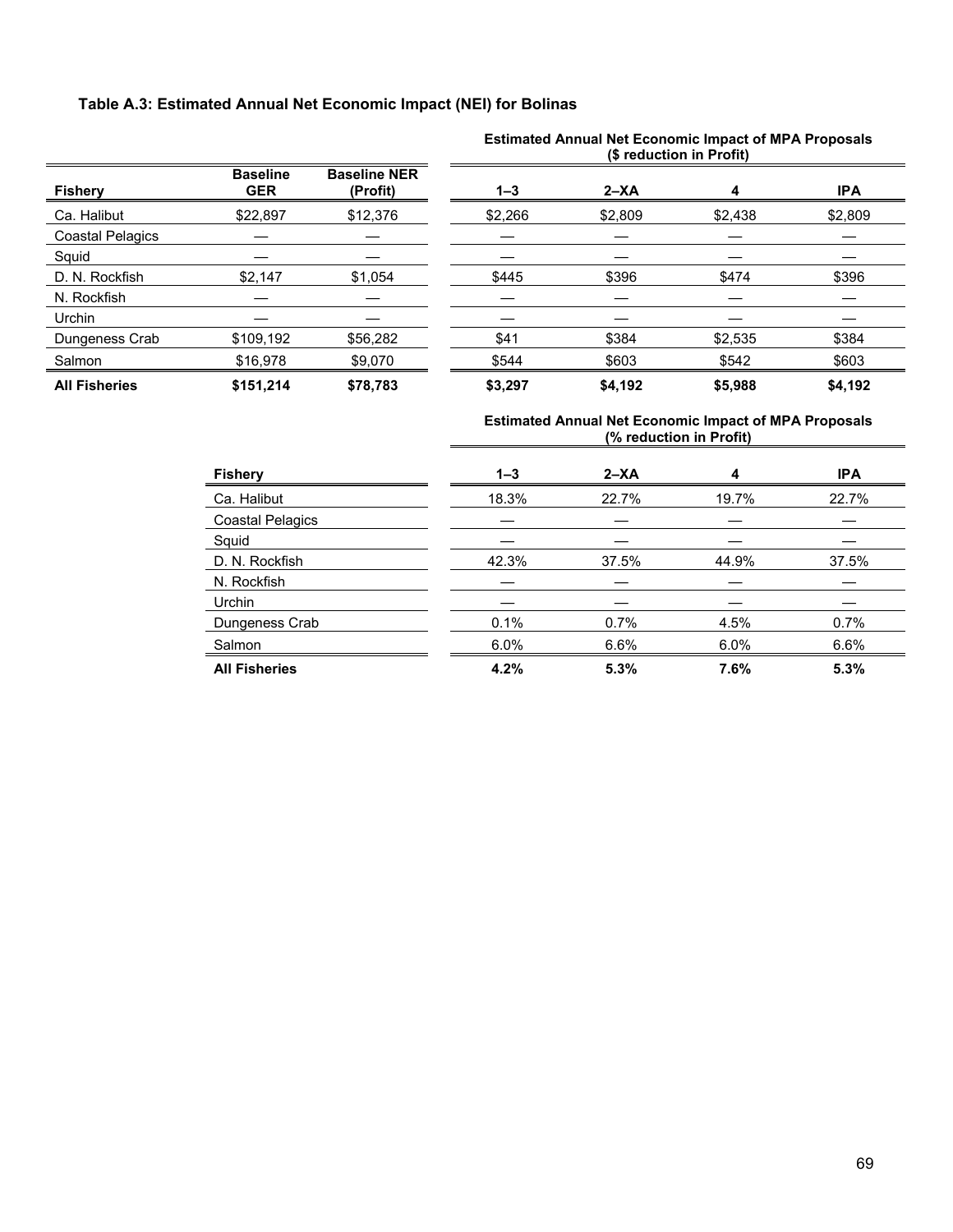## **Table A.4: Estimated Annual Net Economic Impact (NEI) for San Francisco**

|                         |                               |                                 | (\$ reduction in Profit) |          |           |            |  |
|-------------------------|-------------------------------|---------------------------------|--------------------------|----------|-----------|------------|--|
| <b>Fishery</b>          | <b>Baseline</b><br><b>GER</b> | <b>Baseline NER</b><br>(Profit) | $1 - 3$                  | $2 - XA$ | 4         | <b>IPA</b> |  |
| Ca. Halibut             | \$203.044                     | \$109,750                       | \$1,179                  | \$1,228  | \$1,621   | \$1,228    |  |
| <b>Coastal Pelagics</b> |                               |                                 |                          |          |           |            |  |
| Squid                   |                               |                                 |                          |          |           |            |  |
| D. N. Rockfish          | \$59.192                      | \$29.056                        | \$9.179                  | \$6,912  | \$10.439  | \$7,177    |  |
| N. Rockfish             | \$44,442                      | \$21.816                        | \$4,113                  | \$2,001  | \$5,203   | \$3,071    |  |
| Urchin                  | \$8.827                       | \$5,326                         | \$1,309                  | \$515    | \$2,451   | \$2,443    |  |
| Dungeness Crab          | \$3,608,592                   | \$1,860,029                     | \$61.335                 | \$57,282 | \$111.321 | \$61,335   |  |
| Salmon                  | \$2,135,290                   | \$1,140,703                     | \$33,307                 | \$27,449 | \$37,826  | \$34,479   |  |
| <b>All Fisheries</b>    | \$6,059,387                   | \$3,166,680                     | \$110,421                | \$95,387 | \$168,861 | \$109,733  |  |

# **Estimated Annual Net Economic Impact of MPA Proposals**

| <b>Fishery</b>          | $1 - 3$ | $2 - XA$ | 4       | <b>IPA</b> |
|-------------------------|---------|----------|---------|------------|
| Ca. Halibut             | 1.1%    | 1.1%     | 1.5%    | 1.1%       |
| <b>Coastal Pelagics</b> |         |          |         |            |
| Squid                   |         |          |         |            |
| D. N. Rockfish          | 31.6%   | 23.8%    | 35.9%   | 24.7%      |
| N. Rockfish             | 18.9%   | 9.2%     | 23.9%   | 14.1%      |
| <b>Urchin</b>           | 24.6%   | $9.7\%$  | 46.0%   | 45.9%      |
| Dungeness Crab          | 3.3%    | 3.1%     | $6.0\%$ | 3.3%       |
| Salmon                  | 2.9%    | 2.4%     | 3.3%    | 3.0%       |
| <b>All Fisheries</b>    | 3.5%    | 3.0%     | 5.3%    | 3.5%       |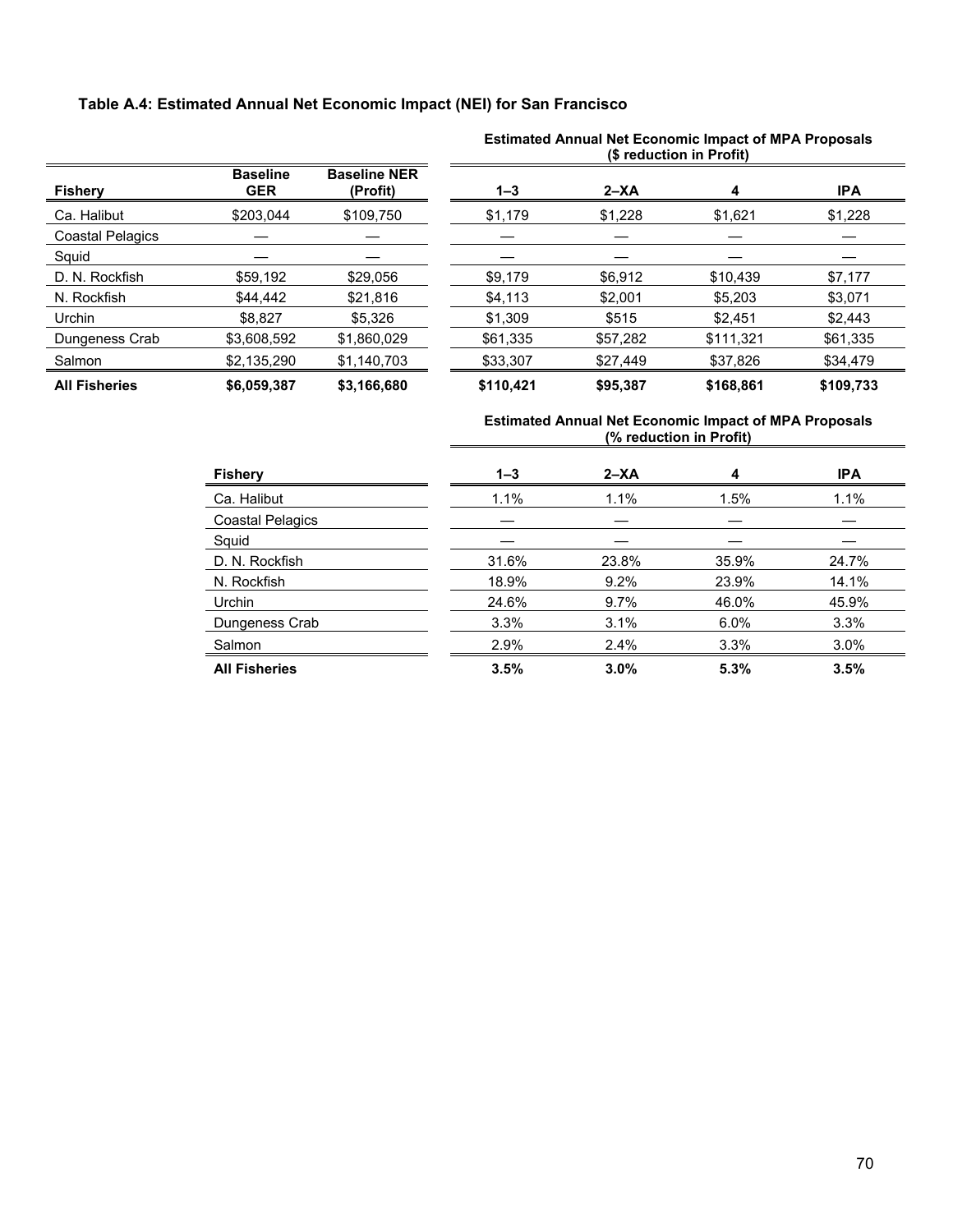## **Table A.5: Estimated Annual Net Economic Impact (NEI) for Half Moon Bay**

|                         |                               |                                 | (\$ reduction in Profit) |          |           |            |  |
|-------------------------|-------------------------------|---------------------------------|--------------------------|----------|-----------|------------|--|
| <b>Fishery</b>          | <b>Baseline</b><br><b>GER</b> | <b>Baseline NER</b><br>(Profit) | $1 - 3$                  | $2 - XA$ | 4         | <b>IPA</b> |  |
| Ca. Halibut             | \$33.896                      | \$18.322                        | \$55                     | \$71     | \$7,377   | \$66       |  |
| <b>Coastal Pelagics</b> | \$16,757                      | \$6,703                         | \$64                     | \$40     | \$63      | \$59       |  |
| Squid                   | \$204,407                     | \$81,763                        | \$865                    | \$736    | \$22,876  | \$653      |  |
| D. N. Rockfish          | \$20,367                      | \$9,998                         | \$1,734                  | \$1,051  | \$3,057   | \$958      |  |
| N. Rockfish             | \$3,262                       | \$1,601                         | \$48                     | \$48     | \$48      | \$47       |  |
| Urchin                  |                               |                                 |                          |          |           |            |  |
| Dungeness Crab          | \$2,299,793                   | \$1,185,416                     | \$47,871                 | \$40.295 | \$53,382  | \$42.189   |  |
| Salmon                  | \$1,532,405                   | \$818,633                       | \$33,512                 | \$26.545 | \$36,635  | \$33,272   |  |
| <b>All Fisheries</b>    | \$4,110,888                   | \$2,122,436                     | \$84.149                 | \$68,786 | \$123,439 | \$77,244   |  |

# **Estimated Annual Net Economic Impact of MPA Proposals**

| <b>Fishery</b>          | $1 - 3$ | $2 - XA$ | 4       | <b>IPA</b> |
|-------------------------|---------|----------|---------|------------|
| Ca. Halibut             | 0.3%    | 0.4%     | 40.3%   | $0.4\%$    |
| <b>Coastal Pelagics</b> | 1.0%    | 0.6%     | $0.9\%$ | $0.9\%$    |
| Squid                   | 1.1%    | 0.9%     | 28.0%   | 0.8%       |
| D. N. Rockfish          | 17.3%   | 10.5%    | 30.6%   | $9.6\%$    |
| N. Rockfish             | $3.0\%$ | $3.0\%$  | $3.0\%$ | $3.0\%$    |
| <b>Urchin</b>           |         |          |         |            |
| Dungeness Crab          | 4.0%    | 3.4%     | 4.5%    | 3.6%       |
| Salmon                  | 4.1%    | 3.2%     | 4.5%    | 4.1%       |
| <b>All Fisheries</b>    | 4.0%    | 3.2%     | 5.8%    | 3.6%       |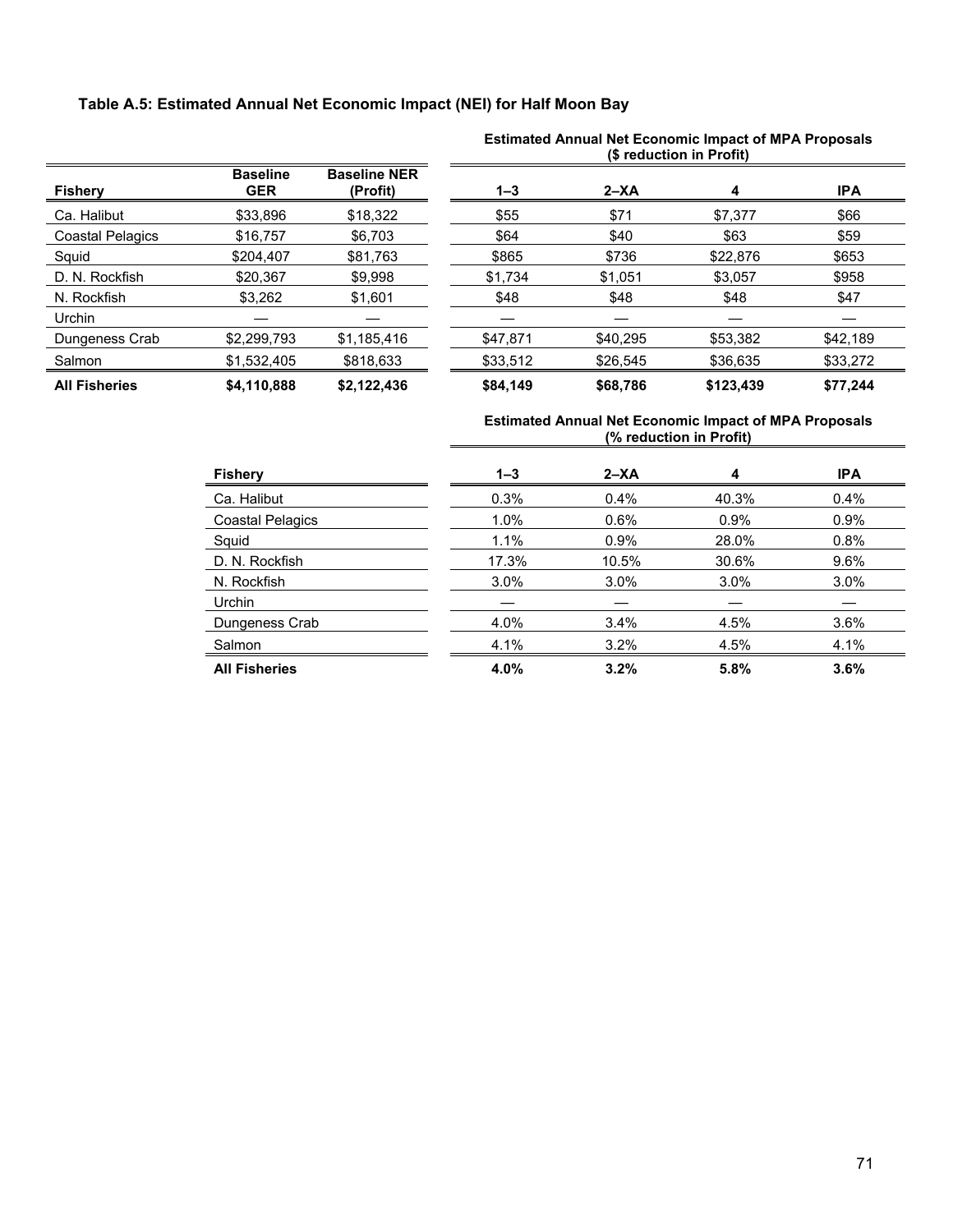# **Table A.6: Estimated Annual Net Economic Impact (NEI) for the NCCSR10**

| <b>Fishery</b>          | <b>Baseline</b><br>GER | <b>Baseline NER</b><br>(Profit) |
|-------------------------|------------------------|---------------------------------|
| Ca. Halibut             | \$279,764              | \$151,220                       |
| <b>Coastal Pelagics</b> | \$29,804               | \$11,926                        |
| Squid                   | \$303,466              | \$121,386                       |
| D. N. Rockfish          | \$107,902              | \$52,967                        |
| N. Rockfish             | \$152,597              | \$74,907                        |
| Urchin                  | \$867,381              | \$523,320                       |
| Dungeness Crab          | \$8,387,032            | \$4,323,049                     |
| Salmon                  | \$5,761,401            | \$3,077,826                     |
| <b>All Fisheries</b>    | \$15,889,359           | \$8,336,602                     |

 $\overline{a}$ 

#### **Estimated Annual Net Economic Impact of MPA Proposals (\$ reduction in Profit)**

| <b>Fishery</b>       | <b>Baseline</b><br><b>GER</b> | <b>Baseline NER</b><br>(Profit) | $1 - 3$   | $2 - XA$  | 4         | <b>IPA</b> |
|----------------------|-------------------------------|---------------------------------|-----------|-----------|-----------|------------|
| Ca. Halibut          | \$279,764                     | \$151,220                       | \$4,744   | \$5,750   | \$13,224  | \$5,749    |
| Coastal Pelagics     | \$29,804                      | \$11,926                        | \$64      | \$40      | \$63      | \$59       |
| Squid                | \$303,466                     | \$121,386                       | \$865     | \$736     | \$22,876  | \$653      |
| D. N. Rockfish       | \$107,902                     | \$52,967                        | \$15,638  | \$11,292  | \$18,796  | \$12,200   |
| N. Rockfish          | \$152,597                     | \$74,907                        | \$21,510  | \$11,285  | \$26,703  | \$22,514   |
| Urchin               | \$867,381                     | \$523,320                       | \$68,950  | \$62,109  | \$136,040 | \$118,307  |
| Dungeness Crab       | \$8,387,032                   | \$4,323,049                     | \$218,139 | \$193,574 | \$331,896 | \$232,494  |
| Salmon               | \$5,761,401                   | \$3,077,826                     | \$135,242 | \$111,798 | \$146,497 | \$133,888  |
| <b>All Fisheries</b> | \$15,889,359                  | \$8,336,602                     | \$465,153 | \$396,583 | \$696,094 | \$525,865  |

#### **Estimated Annual Net Economic Impact of MPA Proposals (% reduction in Profit)**

| <b>Fishery</b>          | $1 - 3$ | $2 - XA$ | 4       | <b>IPA</b> |
|-------------------------|---------|----------|---------|------------|
| Ca. Halibut             | 3.1%    | 3.8%     | $8.7\%$ | 3.8%       |
| <b>Coastal Pelagics</b> | 0.5%    | 0.3%     | 0.5%    | 0.5%       |
| Squid                   | 0.7%    | $0.6\%$  | 18.8%   | 0.5%       |
| D. N. Rockfish          | 29.5%   | 21.3%    | 35.5%   | 23.0%      |
| N. Rockfish             | 28.7%   | 15.1%    | 35.6%   | 30.1%      |
| <b>Urchin</b>           | 13.2%   | 11.9%    | 26.0%   | 22.6%      |
| Dungeness Crab          | 5.0%    | 4.5%     | 7.7%    | 5.4%       |
| Salmon                  | 4.4%    | $3.6\%$  | 4.8%    | 4.4%       |
| <b>All Fisheries</b>    | 5.6%    | 4.8%     | 8.3%    | 6.3%       |

<sup>&</sup>lt;sup>10</sup> It should be noted that the "all fisheries" estimates for annual net economic impact for the NCCSR may not equal the sum of all port's "all fisheries" estimates due to rounding differences.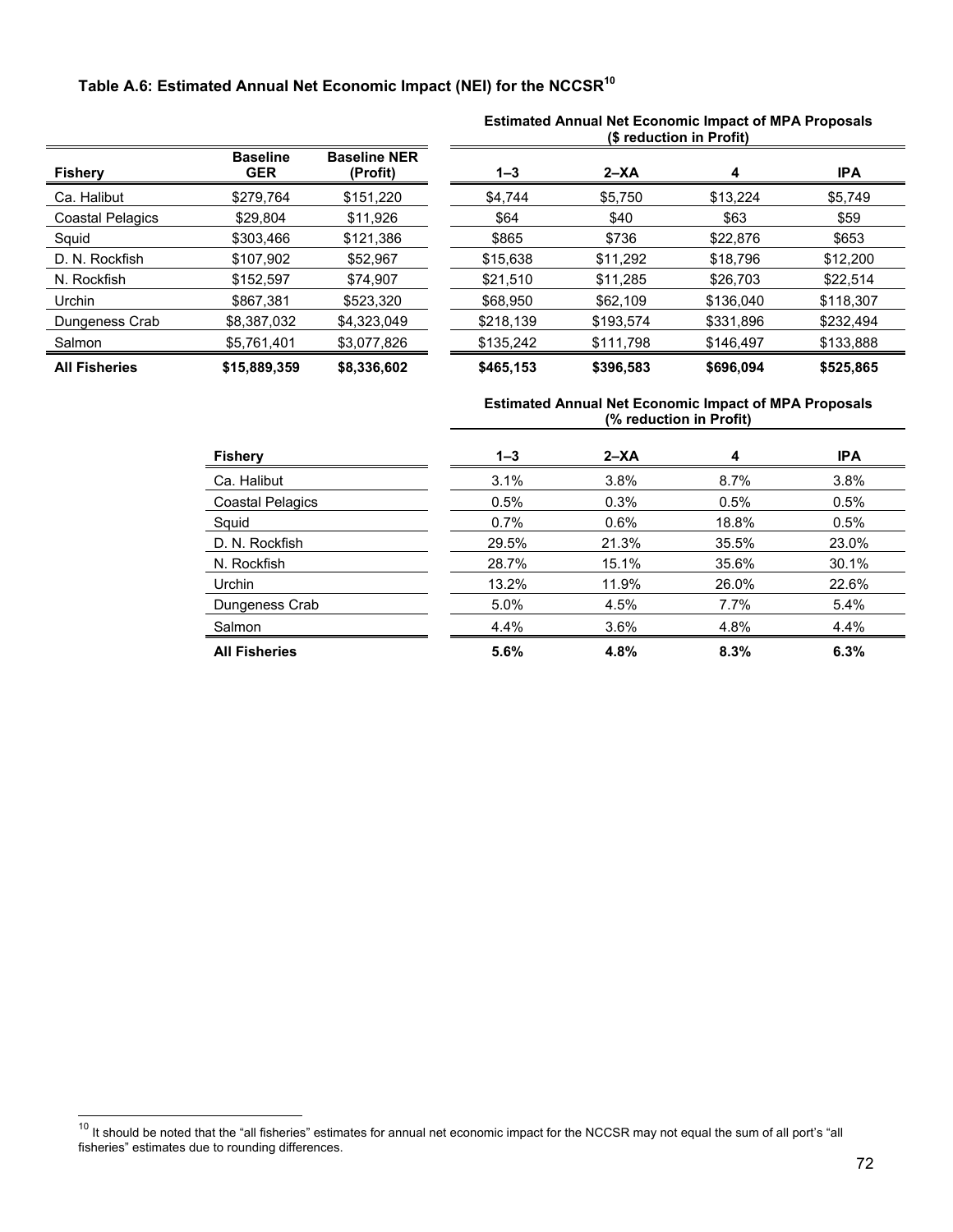## **OVERVIEW**

Ecotrust has been retained to collect, compile and analyze information pertaining to commercial fisheries on the North Central Coast of California. The goal of the project is to compile a comprehensive picture of the commercial fishing use patterns along the north central California coast, using both existing data and the expert knowledge of fishermen themselves. The extent to which our recent survey of commercial fishermen is representative is assessed both in terms of ex-vessel value and number of fishermen, shown in Table O.1 and O.2 (see, section 3.1.3 Sampling the Fishing Fleet). Using CDFG landing statistics for ex-vessel values from 2000–06, we calculated the landings of respondents as a percentage of total landings for the North Central Coast Study Region (NCCSR) over that period in terms of landed ex-vessel value (see Table O.1). Survey respondents account for 40% of the exvessel value overall for the fisheries listed in Table 0.2, with representation varying by fishery.

| <b>Fisheries</b>          | <b>Point Arena</b> | <b>Bodega</b><br>Bay | <b>Bolinas</b> | San<br><b>Francisco</b> | <b>Half Moon</b><br><b>Bay</b> | <b>NCC Total</b> |
|---------------------------|--------------------|----------------------|----------------|-------------------------|--------------------------------|------------------|
| California Halibut        |                    | $1\%$                | 100%           | 29%                     | 19%                            | 32%              |
| <b>Coastal Pelagics</b>   |                    |                      |                |                         | 97%                            | 54%              |
| <b>Market Squid</b>       |                    |                      |                |                         | 73%                            | 49%              |
| Deeper Nearshore Rockfish | 58%                | 36%                  | 100%           | 22%                     | 45%                            | 31%              |
| Nearshore Rockfish        | 92%                | 5%                   |                | 19%                     | 72%                            | 47%              |
| Urchin                    | 36%                | 40%                  |                | 24%                     |                                | 37%              |
| Dungeness Crab            | 97%                | 54%                  | 81%            | 41%                     | 45%                            | 46%              |
| Salmon                    | 53%                | 46%                  | 94%            | 23%                     | 25%                            | 32%              |
| Total                     | 46%                | 49%                  | 86%            | 33%                     | 39%                            | 40%              |

#### **Table O.1: Percentage the sample represents based on ex-vessel revenue (2000-2006)**

#### **Table O.2: Summary of the number of fishermen interviewed by landing port**

| <b>Fisheries</b>          | Point<br>Arena | <b>Bodega</b><br>Bay | <b>Bolinas</b> | San<br><b>Francisco</b> | <b>Half</b><br><b>Moon Bay</b> | <b>NCC</b><br><b>Total</b> | <b>Total</b> |
|---------------------------|----------------|----------------------|----------------|-------------------------|--------------------------------|----------------------------|--------------|
| California Halibut        |                | 2                    | 4              | 9                       | 4                              | 14                         | 14           |
| Coastal Pelagics          |                |                      |                |                         |                                |                            |              |
| Market Squid              |                |                      |                |                         |                                |                            |              |
| Deeper Nearshore Rockfish | 2              | 4                    | 3              | 6                       | 5                              | 14                         | 15           |
| Nearshore Rockfish        | 5              | $\overline{2}$       |                | 2                       |                                | 9                          | 9            |
| Urchin                    | 16             | 7                    |                | $\overline{2}$          |                                | 18                         | 22           |
| Dungeness Crab            | 6              | 41                   | 3              | 43                      | 22                             | 89                         | 102          |
| Salmon                    |                | 91                   | ⇁              | 62                      | 62                             | 121                        | 136          |

In this section, we present trends in landings, revenues, fishery participation and other characteristics of local fisheries and fisheries related industry for the following port groups within the north central coast study area:

1. Point Arena

2. Bodega Bay (Point Reyes, Petaluma, Dillon Beach: separate subsection for Bolinas);

3. San Francisco; and

4. Half Moon Bay (Pillar Point).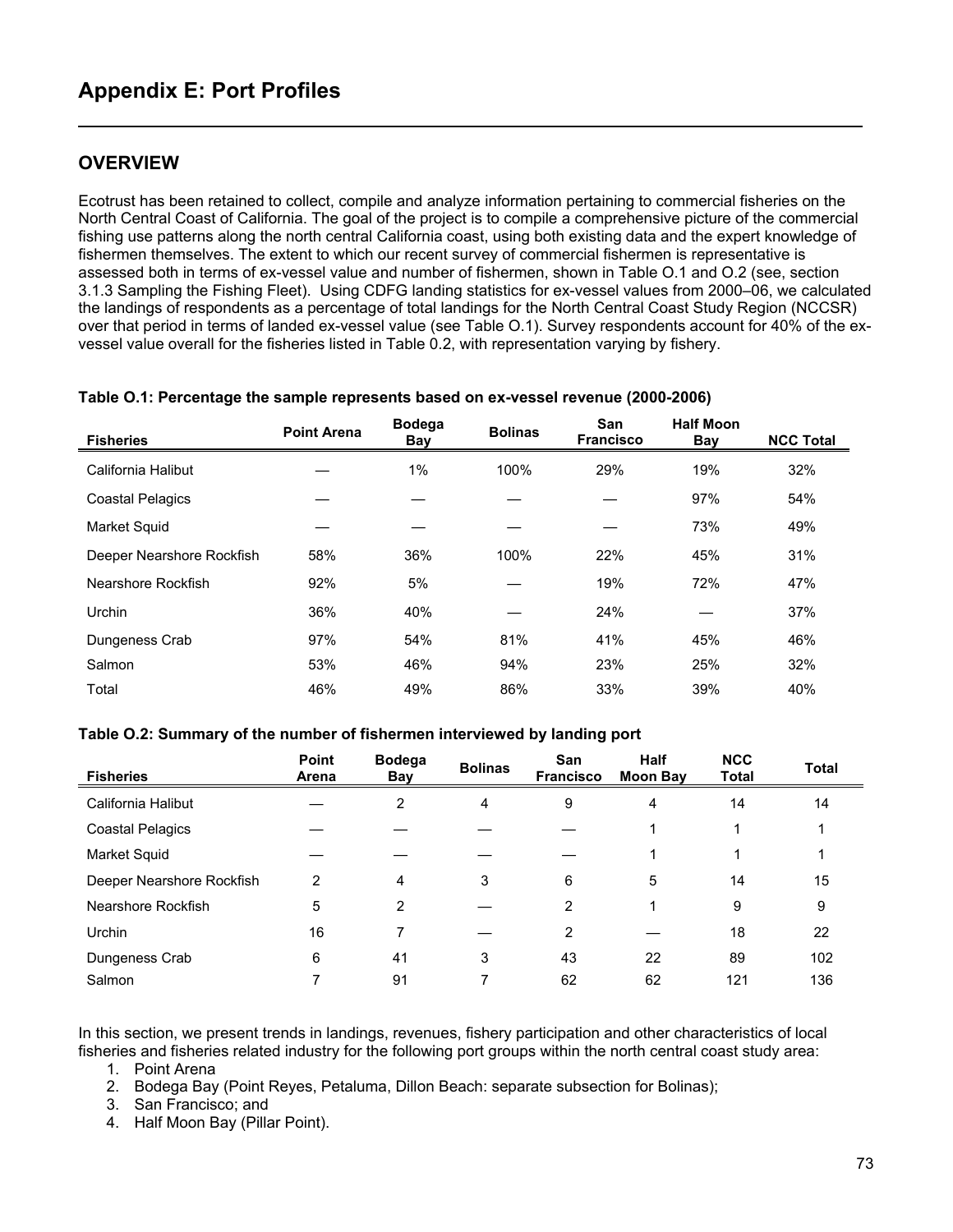We summarize information derived from a variety of sources, including the California Department of Fish and Game (CDFG) commercial fishing databases, archival sources, observations and information collected during visits to these ports and data collected from interviews with fishermen from these ports. It should be noted that statistics created from the CDFG commercial fishing databases and referenced in this document are for non-trawl landings only and for the eight commercial fisheries examined throughout this project (California halibut, coastal pelagics, market squid, deeper nearshore rockfish, nearshore rockfish, urchin, Dungeness crab and salmon). For each primary port (i.e. Point Arena, Bodega Bay, San Francisco, and Half Moon Bay), we provide a general overview and describe fisheries related industry located in the port. We then more generally discuss each port group's involvement in west coast fisheries.

Figure O.1 shows both annual landings and ex-vessel revenues for the last seven years. The years 2002 and 2003 saw a high volume of landings in the region due to especially large squid, urchin, and Dungeness crab harvests. Since then landings have fallen year to year primarily due to a sharp drip in squid harvests. The landings and exvessel revenues are variable over the seven years graphed and individual fishery or overall trends are difficult to predict.





Ecotrust interviewed 174 fishermen (see Table O.3), of which 145 consider their homeport to be inside the NCCSR. For those 145 fishermen, the average age of the respondents was fifty-four and their average maximum fishing experience was twenty-eight years. Respondents reported that, on average, fishing accounted for 74% of their total income. However a significant number of fishermen derive 100% of their income from fishing, captured in the median statistic.

|  |  |  | Table O.3: North Central Coast Survey Summary Statistics |
|--|--|--|----------------------------------------------------------|
|  |  |  |                                                          |

| <b>Statistic</b>                         |      |
|------------------------------------------|------|
| Number of Fishermen Sampled              | 174  |
| Age, Average                             | 54   |
| Experience, Average of Max per Fisherman | 28   |
| Percent of Income from Fishing, Average  | 74%  |
| Percent of Income from Fishing, Median   | 100% |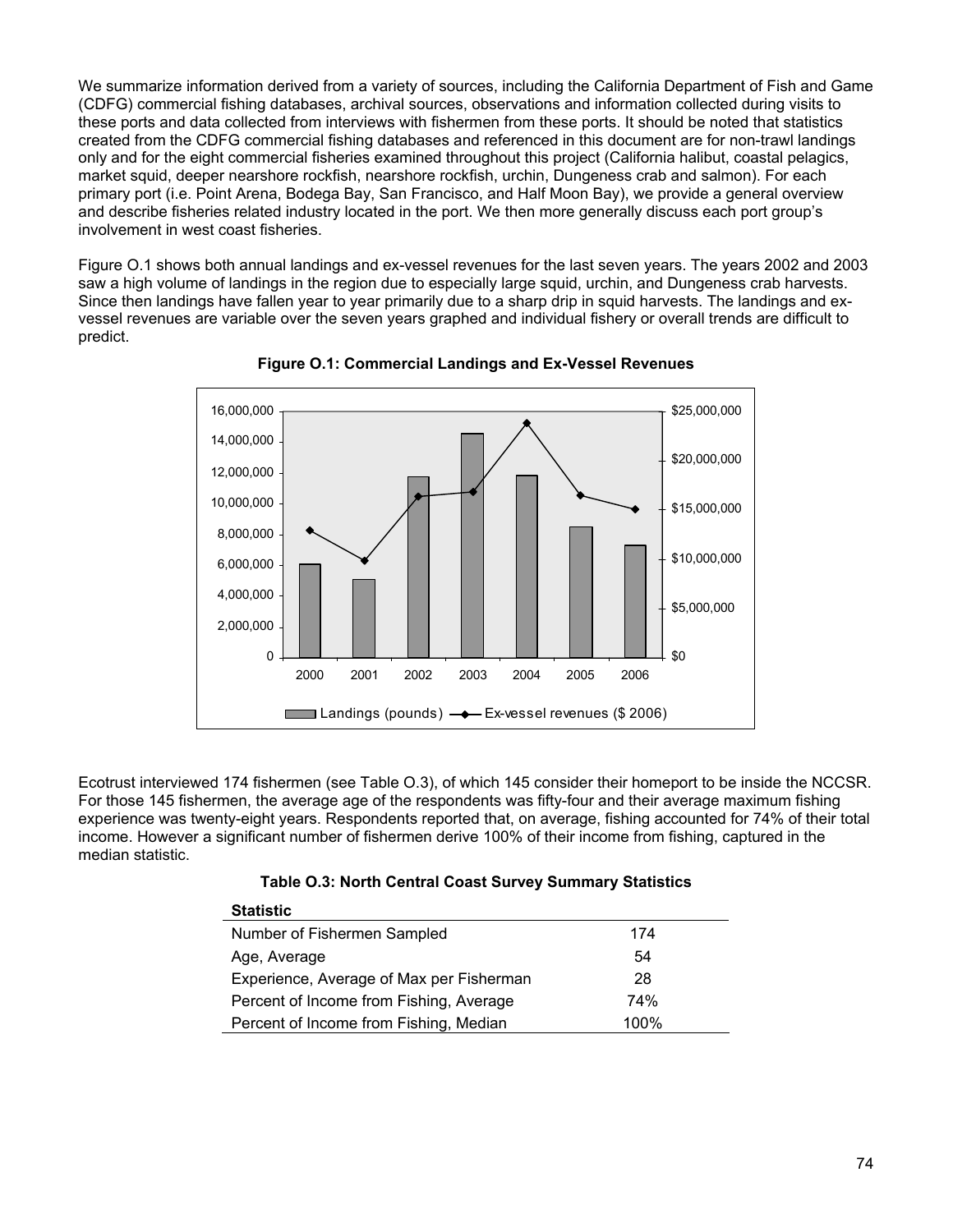## **1. POINT ARENA**

Point Arena, California is located in Mendocino County along Hwy 1, approximately 120 miles north of San Francisco. The population is small (less than 500), though growing at a rate slightly above the California and U.S. averages as measured between 1990 and 2000. The median and per capita incomes are below that of both California and the U.S., and a full 26% of individuals fall below the poverty line, over twice the national average. Demographic characteristics are presented in Table 1.1.

| <b>Statistic</b>                           | <b>Point Arena</b> | California |
|--------------------------------------------|--------------------|------------|
| Population                                 | 474                | 33,871,648 |
| Population growth (1990-2000)              | 16.5%              | 13.8%      |
| Median household income                    | \$27,083           | \$53,629   |
| Per capita income                          | \$12,591           | \$26,800   |
| Individuals below poverty level            | 26.0%              | 13.3%      |
| Percentage high school graduate or greater | 77.2%              | 80.1%      |
| Percentage aged 65 or greater              | 9.1%               | 10.5%      |

### **Table 1.1: Selected Demographic Statistics**

Source: U.S. Census Bureau

#### **Fisheries Related Industry**

Point Arena is unique among the harbors in the study area in that it does not provide any moorage for vessels. It does have a hoist that can haul out vessels up to 29' X 10'. There is also a fishing pier and showers are available. Approximately 20% of the haulouts are for commercial vessels. There are two main buyers in Point Arena, Seafood Supplies and NorCal Seafood. Table 1.2 presents selected characteristics of the port.

### **Table 1.2: Selected Statistics for Point Arena**

| Employees (#) | Full-Time (#) | <b>Moorage Price</b> |
|---------------|---------------|----------------------|
|               |               |                      |

#### **Involvement in West Coast Commercial Fisheries**

The main fishery in Point Arena, by a substantial margin, is the urchin fishery. Dungeness crab and salmon are the next largest fisheries, and several smaller fisheries exist in the area. Between 2000 and 2006, both pounds landed and ex-vessel revenues have decreased by more than half. In particular, the urchin fishery saw substantially lower landings in 2005 and 2006 relative to previous years. The salmon fishery saw increased landings from 2000 to 2004, peaked in 2004 and has been declining since then. Table 1.3 presents landings data and revenue for all Point Arena fisheries; 2006 figures are below average, reflecting the declining trend. Figure 1.1 shows changes in landings and revenues over the last seven years.

#### **Table 1.3: Point Arena Commercial Landings**

|                           |           | Avg. Annual<br>2000-06 |
|---------------------------|-----------|------------------------|
|                           | 2006      | ( \$2006)              |
| Landings (pounds)         | 540.324   | 894.923                |
| <b>Ex-vessel revenues</b> | \$425,935 | \$798,761              |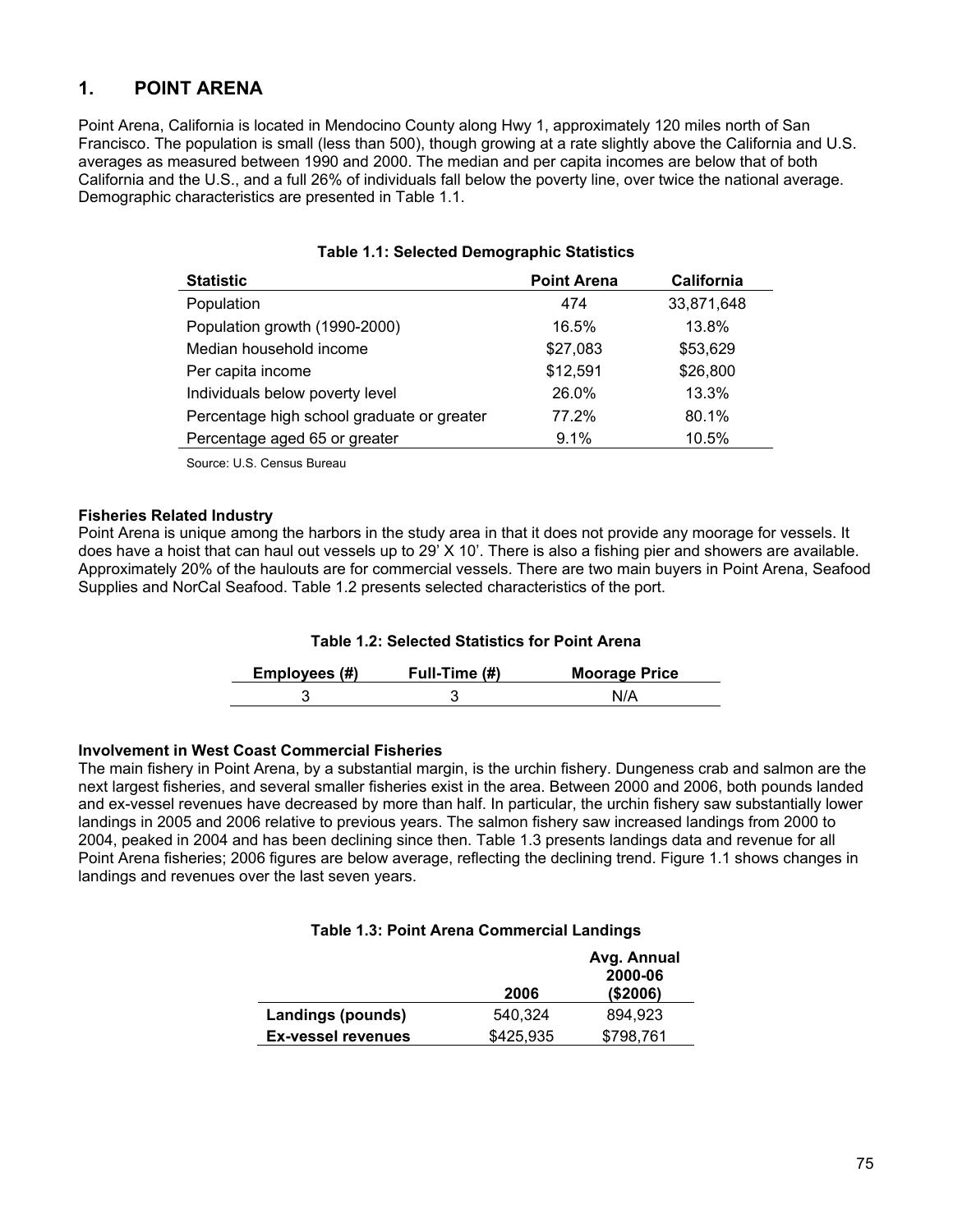

**Figure 1.1: Commercial Landings and Ex-Vessel Revenues for Point Arena** 

Both the number of vessels and the number of fishermen landing commercial species in Port Arena have declined over the last seven years. In 2000, 93 vessel landings and 106 fishermen landings were reported. In contrast, only 53 vessel landings and 56 fishermen landings were reported in 2006. Not all Point Arena fisheries are experiencing declining landings, however, as the Dungeness crab and salmon fisheries have both seen increases in the number of landings over the last seven years (see Table 1.4).

| <b>Fisheries</b>            | % Change |
|-----------------------------|----------|
| Rockfish - Deeper Nearshore | $-67%$   |
| Rockfish - Nearshore        | $-43%$   |
| Urchin                      | $-72%$   |
| Dungeness Crab              | 40%      |
| Salmon                      | 100%     |

### **Table 1.4: Percentage Change in Number of Fishermen from 2000 to 2006**

Ex-vessel revenues have not mirrored the declining landings by fishermen, and in fact the nearshore rockfish and salmon fisheries have seen increasing ex-vessel values. However, the main fishery in Port Arena is the urchin fishery, which has seen declining prices over the last seven years.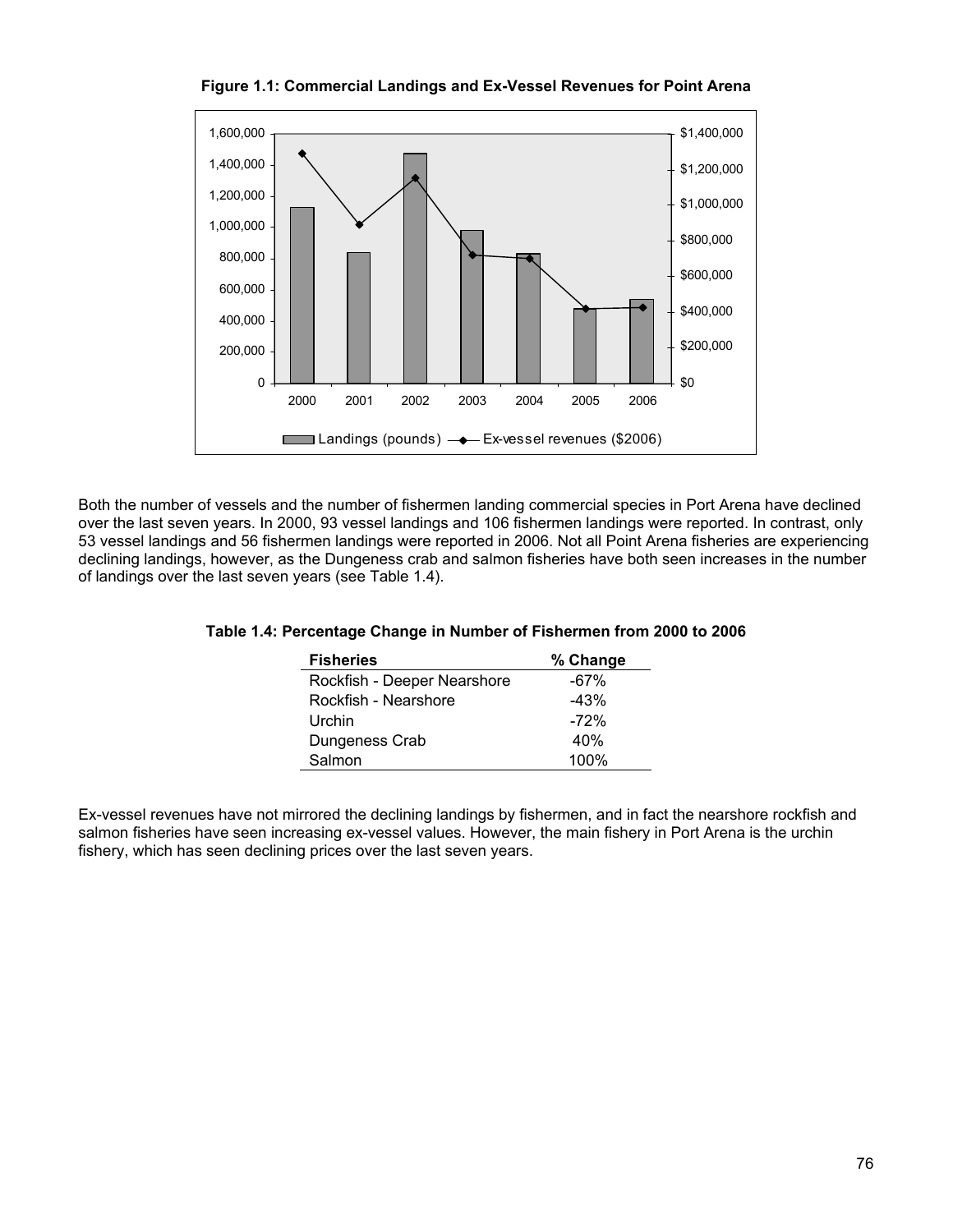

**Figure 1.2: Point Arena Ex-Vessel Values per Pound (\$2006)\*** 

\* The Coastal Pelagics fishery is intermittent

### **Survey Representation**

Ecotrust interviewed fourteen fishermen from Point Arena (see Table 1.5). The respondents were on average fortyfive years old and had an average maximum fishing experience of twenty-two years. Respondents reported that, on average, fishing accounted for 76% of total income.

|  | <b>Table 4.5: Survey Summary Statistics</b> |
|--|---------------------------------------------|
|--|---------------------------------------------|

| <b>Statistic</b>                         | <b>Home Port:</b><br><b>Point Arena</b> |
|------------------------------------------|-----------------------------------------|
| Number of Fishermen Sampled              | 14                                      |
| Age, Average                             | 45                                      |
| Experience, Average of Max per Fisherman | 22                                      |
| Percent of Income from Fishing, Average  | 76%                                     |
| Percent of Income from Fishing, Median   | 95%                                     |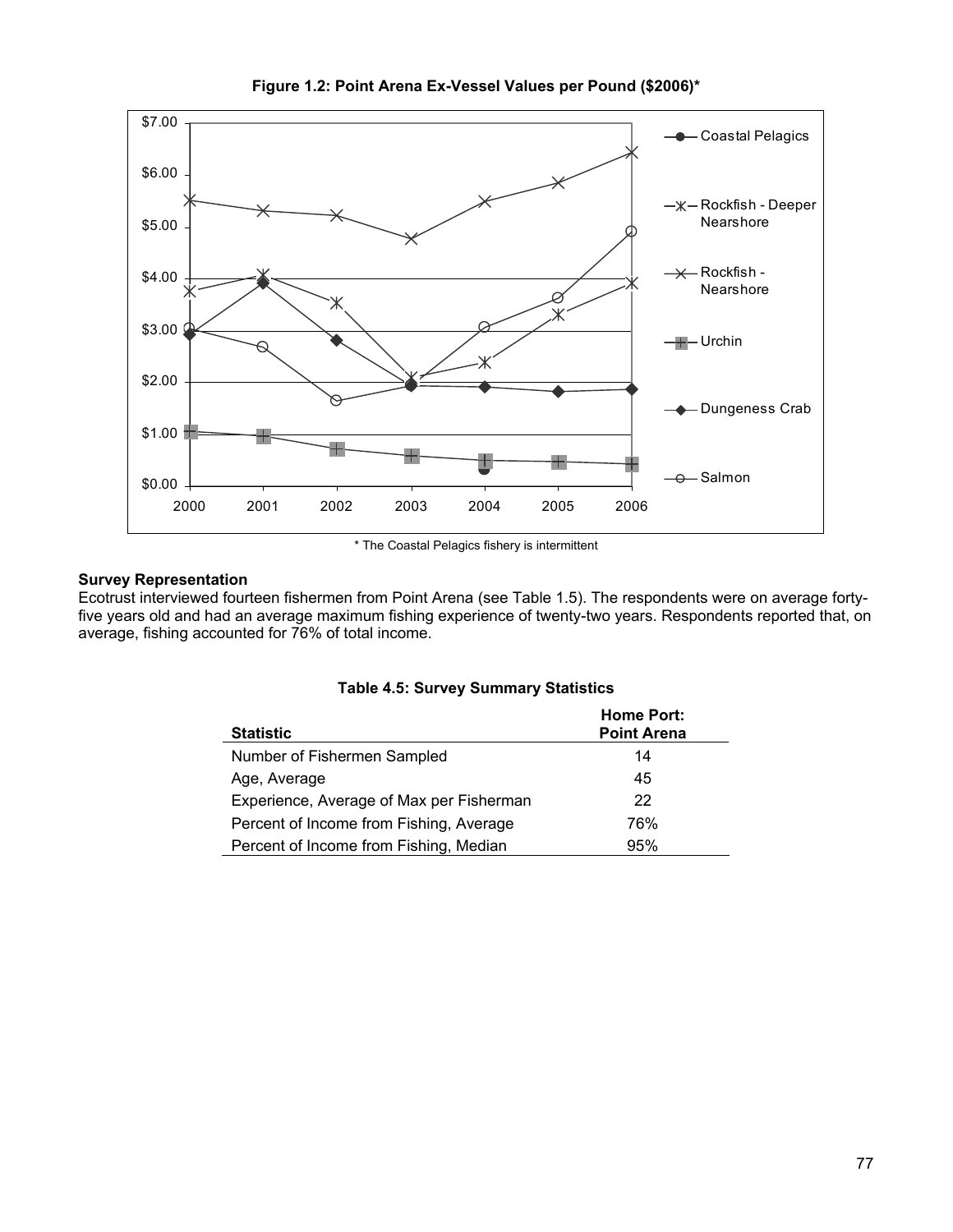## **2. BODEGA BAY**

The town of Bodega Bay is located in Northern California's Sonoma County, 67 miles north of San Francisco on California State Route 1. It is situated on the eastern side of Bodega Harbor, an inlet of Bodega Bay and has a total land area of 8.4 mi². According to the 2000 U.S. Census, the population of Bodega Bay was 1,423, and population growth from 1990–2000 was 26.3%, well above both California and U.S. averages of 13.8% and 13.2%, respectively. Selected demographic statistics are presented in Table 2.1.

| <b>Statistic</b>                           | <b>Bodega Bay</b> | <b>California</b> |
|--------------------------------------------|-------------------|-------------------|
| Population                                 | 1,423             | 33,871,648        |
| Population growth (1990-2000)              | 26.3%             | 13.8%             |
| Median household income                    | \$56,818          | \$53,629          |
| Per capita income                          | \$37,226          | \$26,800          |
| Individuals below poverty level            | 4.3%              | 13.3%             |
| Percentage high school graduate or greater | 86.6%             | 80.1%             |
| Percentage aged 65 or greater              | 22.8%             | 10.5%             |

#### **Table 2.1: Selected Demographic Statistics**

Source: U.S. Census Bureau

#### **Fisheries Related Industry**

There are three marinas in the town of Bodega Bay: Spud Point Marina, Mason's Marina, and Porto Bodega. Spud Point is the largest, with 244 berths, eighty percent of which are allocated to commercial vessels. The largest slip is 80 feet (ft.), though vessels up to 150 ft. can be accommodated overnight. Other services provided by Spud Point Marina include a Laundromat, water, electricity, restrooms, storage at each berth, two fuel docks, an oil pump-out station, an ice flake plant, a travel lift, two cranes, and an additional 15–20 berths for transient moorage. Mason's Marina has 115 berths and can accommodate vessels up to 50 ft. and also contains a dock, fuel, and a quick market. Porto Bodega is located on the other side of the harbor and has 75 berths, about 40% of which house commercial boats. It has a boat dock and a launch, and trailer hook-ups are provided. Selected statistics for each marina are presented in Table 2.2.

#### **Table 2.2: Selected Statistics for Bodega Bay Marinas**

|                       | Employees (#) | Full-Time (#) | <b>Moorage Price</b>        |
|-----------------------|---------------|---------------|-----------------------------|
| <b>Spud Point</b>     |               | 3.75          | \$6.18/ft.                  |
|                       |               |               | \$160/mth for up to 30 ft.  |
| <b>Mason's Marina</b> |               |               | \$225/mth. for up to 50 ft. |
| Porto Bodega          | 5.            | 'n            | \$4.00/ft.                  |

There are also a number of fish processors/buyers located in Bodega Bay. The main processors/buyers are Pisano Brothers/North Coast Fisheries, Tides Wharf, Lucas Wharf, and the Seafood Producers Co-op, which all buy both salmon and Dungeness crab. Table 2.3 lists all processors/buyers in the area, as noted by commercial fishermen interviewed during this process.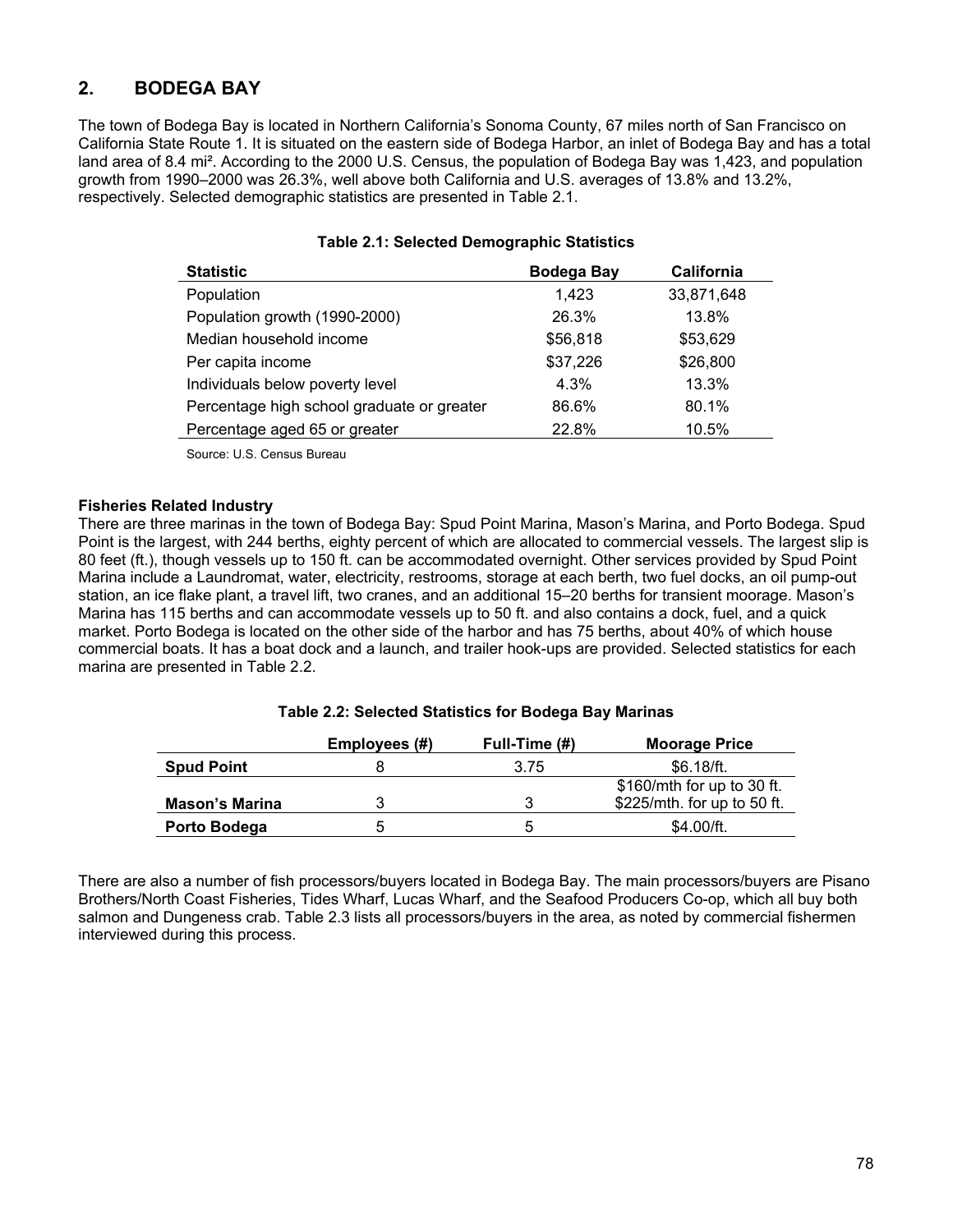| <sup>□</sup> Albers Seafoods                            | □ Ray @ Footloose         |
|---------------------------------------------------------|---------------------------|
| □ Caito Bros Fisheries                                  | □ Ray Lannes              |
| <sup>□</sup> Dave Legrow-Wholesaler for Farmers Markets | □ Robert                  |
| □ Jim Lucas                                             | □ Seafood Producers Co-op |
| □ Lucas Wharf - Seafood Guys                            | □ Sonoma Coast Seafood    |
| □ Masons                                                | □ Sonoma Fisheries        |
| □ Meredith Fisheries                                    | □ Spud Point Crab Company |
| □ Packwest Seafood                                      | □ Tides Restaurant        |
| □ Pisanos Bros-North Coast Fisheries                    | □ Tides Wharf             |

**Table 2.3: Processors and Other Buyers at Bodega Bay** 

### **Involvement in West Coast Commercial Fisheries**

The two primary commercial fisheries for the Bodega Bay port group (Bodega Bay, Point Reyes, Petaluma, and Dillon Beach), both in terms of pounds landed and ex-vessel value, are salmon and Dungeness crab, while urchin is a popular secondary fishery. In addition to these fisheries, several other commercial fish species are regularly landed. It should also be mentioned that albacore tuna is commercially fished out of Bodega Bay but was not examined in this study because that fishery takes place entirely outside of state waters.

Annual landings in Bodega Bay have been variable over the last seven years, with average annual landings of just over 2 million pounds (see Table 2.4). Figure 2.1 shows both annual landings and ex-vessel revenues for the last seven years.

### **Table 2.4: Bodega Bay Commercial Landings**

|                           | 2006        | Annual Avg.<br>2000-06<br>( \$2006) |
|---------------------------|-------------|-------------------------------------|
| Landings (pounds)         | 2,137,288   | 2,282,975                           |
| <b>Ex-vessel revenues</b> | \$5,432,219 | \$4,654,296                         |



**Figure 2.1: Commercial Landings and Ex-Vessel Revenues for Bodega Bay** 

The number of fishermen landing commercial species in Bodega Bay has declined as well in recent years (see Table 2.5). The fishery most impacted has been the urchin fishery; in 2006 there were zero fishermen landing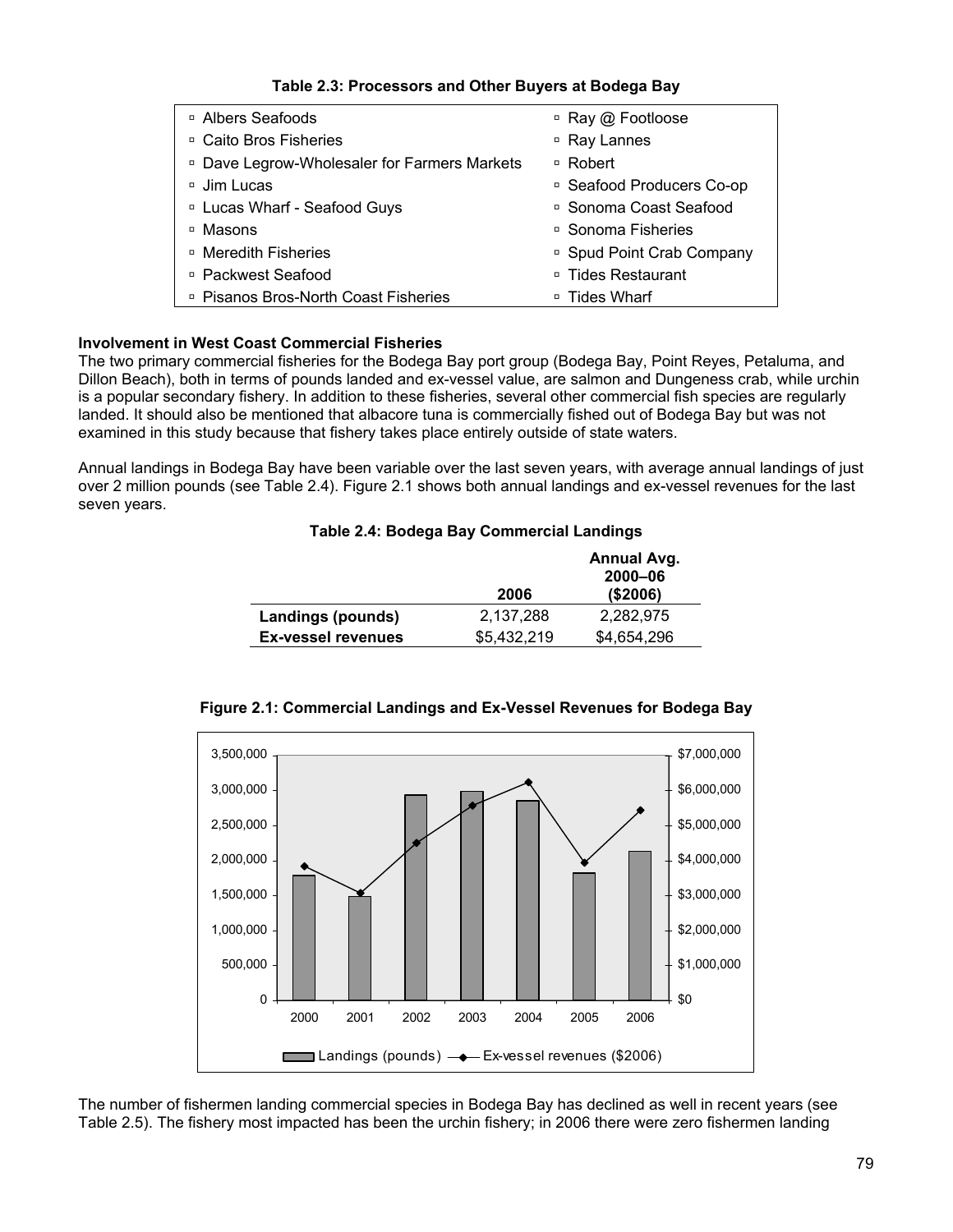urchin in Bodega Bay. Other fisheries experiencing a substantial decline in the number of fishermen landing harvest in Bodega Bay include nearshore and deeper nearshore rockfish.

| <b>Fisheries</b>            | % Change   |
|-----------------------------|------------|
| California Halibut          | $-32%$     |
| <b>Coastal Pelagics</b>     | 200%       |
| Market Squid                | 1 in 2006* |
| Rockfish - Deeper Nearshore | $-50%$     |
| Rockfish - Nearshore        | $-63%$     |
| Urchin                      | $-100%$    |
| Dungeness Crab              | $-21%$     |
| Salmon                      | $-10%$     |

#### **Table 2.5: Bodega Bay Percentage Change in Number of Fishermen from 2000 to 2006**

\* When zero fishermen represent this fishery in 2000, the number of fishermen in 2006 is shown.

Ex-vessel revenues have more or less mirrored the declining trend seen in both landings and in fishermen landing harvest. That said, for some fisheries such as nearshore rockfish and salmon, ex-vessel values per pound have been increasing in recent years. Figure 2.2 presents the ex-vessel values per pound for the various fisheries landed in Bodega Bay.



**Figure 2.1: Bodega Bay Ex-Vessel Values per Pound (\$2006)\*** 

\* The Market Squid and Urchin fisheries are intermittent

#### **Survey Representation**

Ecotrust interviewed seventy fishermen from the Bodega Bay port group (see Table 2.6), which includes Bodega Bay, Point Reyes, Petaluma, Jenner, Dillon Beach, and other locals in and near the proximity of Bodeg Bay. The average age of the respondents was fifty-seven years and their average maximum fishing experience was thirty years. Respondents reported that, on average, fishing accounted for 68% of their total income.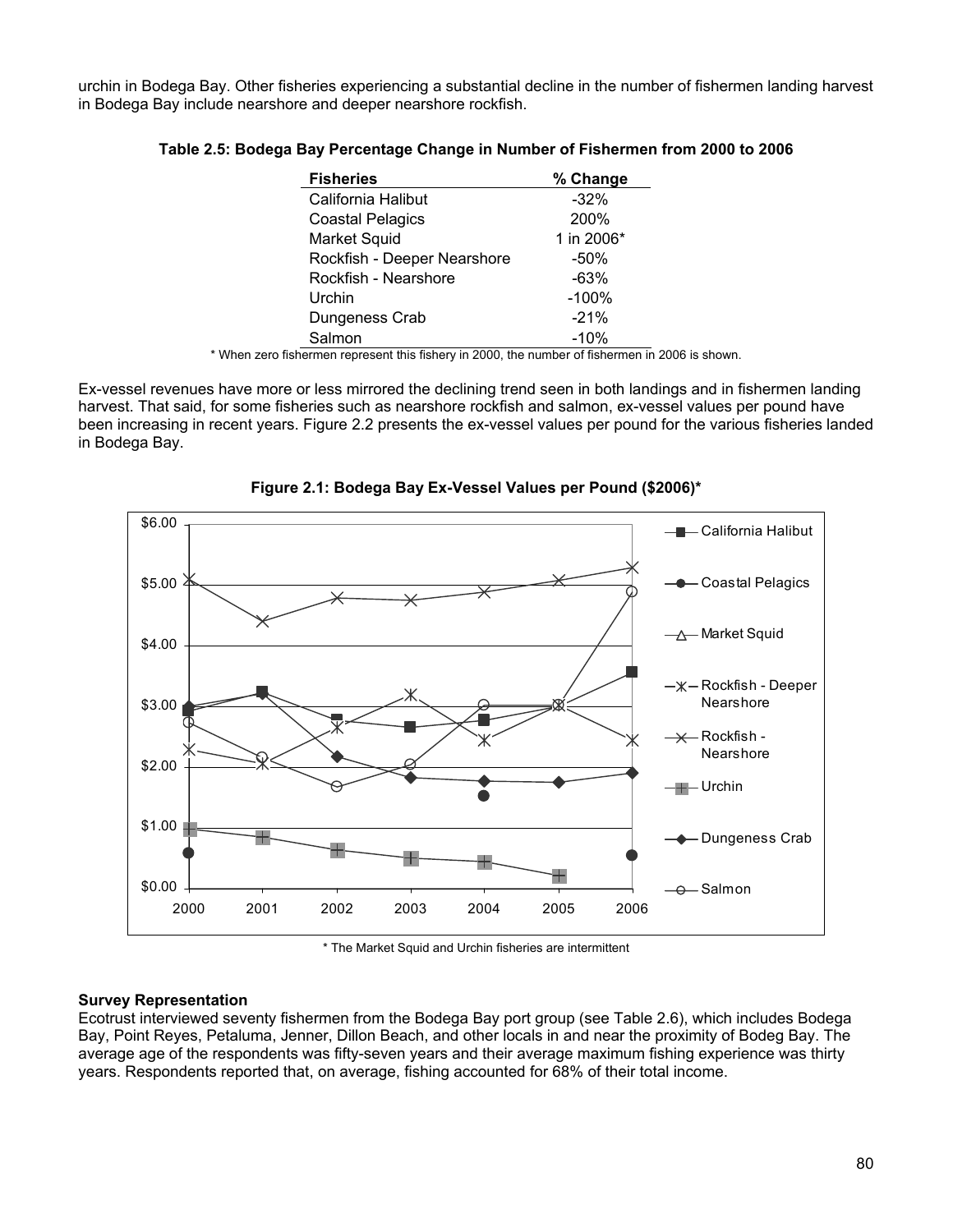| <b>Statistic</b>                         | <b>Home Port:</b><br><b>Bodega Bay</b> |
|------------------------------------------|----------------------------------------|
| Number of Fishermen Sampled              | 70                                     |
| Age, Average                             | 57                                     |
| Experience, Average of Max per Fisherman | 30                                     |
| Percent of Income from Fishing, Average  | 68%                                    |
| Percent of Income from Fishing, Median   | 83%                                    |

### **Table 2.6: Survey Summary Statistics**

## **BOLINAS (broken out of Bodega Bay)**

Due to its unique character Bolinas was broken out of the Bodega Bay port group for the following selected tabulations and graphs. Table 2.7 shows that landings in Bolinas by poundage and revenue were higher in 2006 relative to the average for 2000-2006. Figure 2.3 displays the upward trend in poundage and revenue, although revenue is affected in latter years by falling ex-vessel prices per pound.

### **Table 2.7: Bolinas Commercial Landings**

|                           | 2006      | Annual Avg.<br>$2000 - 06$<br>(\$2006) |
|---------------------------|-----------|----------------------------------------|
| Landings (pounds)         | 76.124    | 54.574                                 |
| <b>Ex-vessel revenues</b> | \$171.012 | \$151.215                              |



**Figure 2.3: Commercial Landings and Ex-Vessel Revenues for Bolinas** 

There has been an overall increase in the number of fishermen landing Dungeness crab. There has not been any change in the number of fishermen in other Bolinas fisheries, see Table 2.8.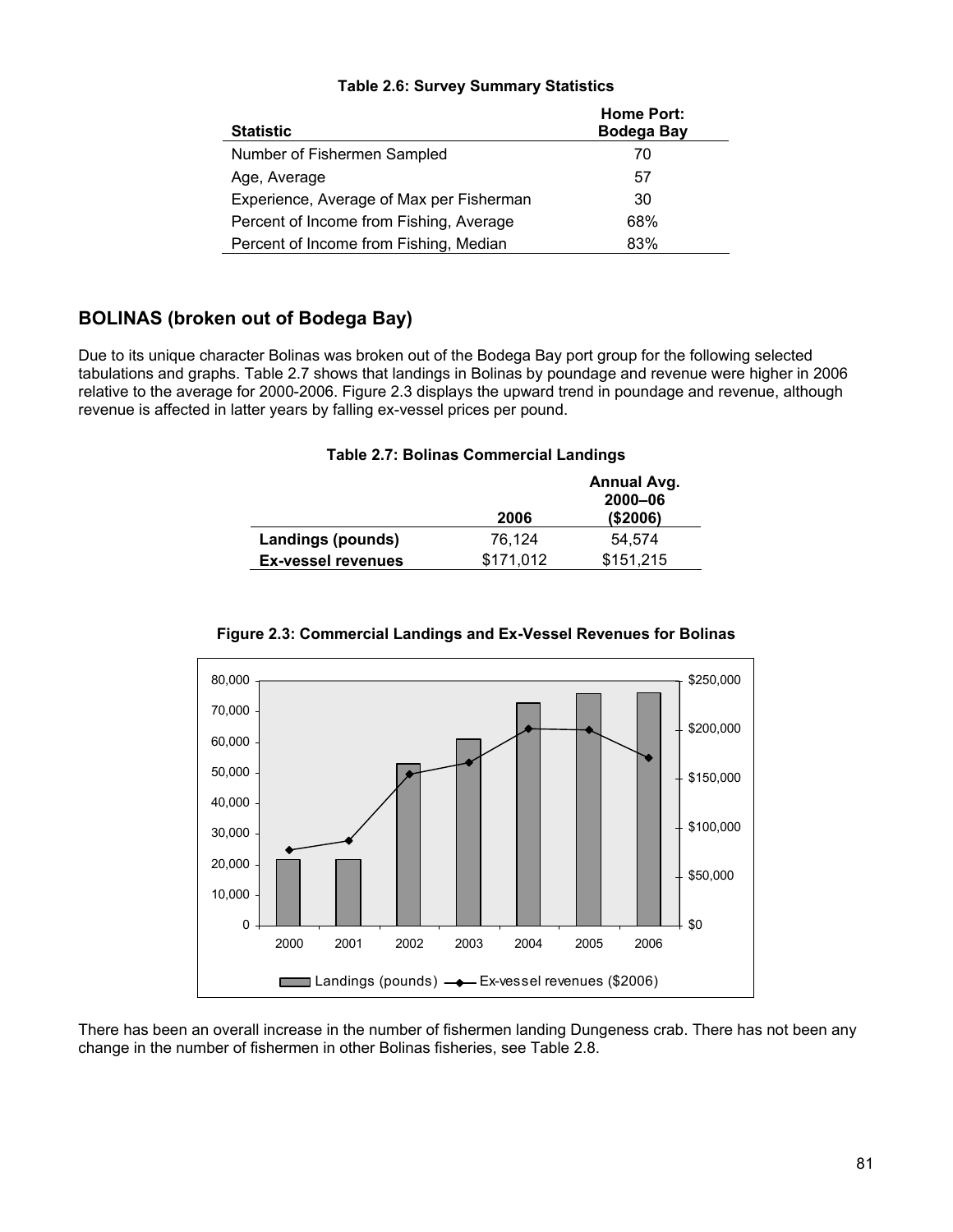### **Table 2.8: Bolinas Percentage Change in Number of Fishermen from 2000 to 2006**

| <b>Fisheries</b>            | % Change |
|-----------------------------|----------|
| California Halibut          | በ%       |
| Rockfish - Deeper Nearshore | $0\%$    |
| Dungeness Crab              | 150%     |
| Salmon                      | በ%       |

Ex-vessel values per pound have increased markedly for salmon, with other values falling slightly or holding steady, see Figure 2.4.



**Figure 2.4: Bodega Bay Ex-Vessel Values per Pound (\$2006)\***

\* The Coastal Pelagics fishery is intermittent

### **Survey Representation**

Ecotrust interviewed four fishermen from Bolinas (see Table 2.9). The average age of the respondents was fortyfour years old and their average maximum fishing experience was twenty-three years. Respondents reported that, on average, fishing accounted for 95% of total income.

|  |  |  |  |  | <b>Table 2.9: Survey Summary Statistics</b> |
|--|--|--|--|--|---------------------------------------------|
|--|--|--|--|--|---------------------------------------------|

| <b>Statistic</b>                         | <b>Home Port:</b><br><b>Bolinas</b> |
|------------------------------------------|-------------------------------------|
| Number of Fishermen Sampled              | 4                                   |
| Age, Average                             | 44                                  |
| Experience, Average of Max per Fisherman | 23                                  |
| Percent of Income from Fishing, Average  | 95%                                 |
| Percent of Income from Fishing, Median   | 95%                                 |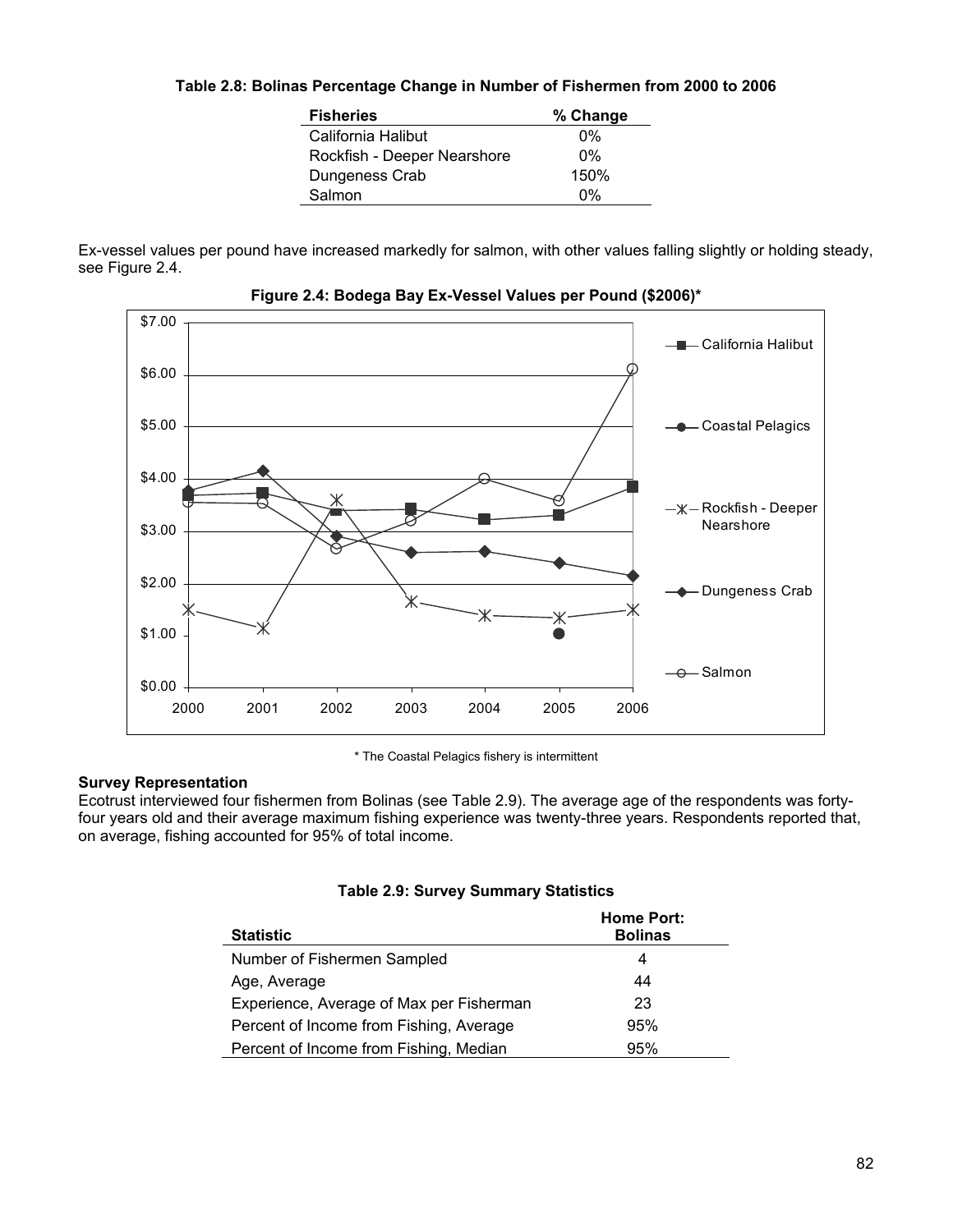## **3. SAN FRANCISCO**

San Francisco is a major U.S. port on the west coast of California. In addition to the commercial fishing fleet the port is home to cruise ships, bay excursions (such as to Alcatraz Island and the Golden Gate Bridge), ferry terminals, shipyards, and dry docks. Although other facilities exist in other ports in the San Francisco Bay Area, this assessment will focus on the city of San Francisco proper. The population of San Francisco is over three-quarters of a million people and growing, though at a slower rate than the rest of California. The median and per capita incomes are slightly higher than that of the rest of California and the percentage of people falling below the poverty line is lower. Selected demographic characteristics are presented in Table 3.1.

| <b>Statistic</b>                           | <b>San Francisco</b> | California |
|--------------------------------------------|----------------------|------------|
| Population (2000)                          | 776,733              | 33,871,648 |
| Population growth (1990-2000)              | 7.3%                 | 13.8%      |
| Median household income                    | \$55,221             | \$53,629   |
| Per capita income                          | \$34,556             | \$26,800   |
| Individuals below poverty level            | 11.3%                | 13.3%      |
| Percentage high school graduate or greater | 81.2%                | 80.1%      |
| Percentage aged 65 or greater              | 13.7%                | 10.5%      |

#### **Table 3.1: Selected Demographic Statistics**

Source: U.S. Census Bureau

#### **Fisheries Related Industry**

While San Francisco is home to many different vessels, from cruise ships to cargo vessels, most of the commercial fishing in San Francisco occurs at Pier 45. It has 177 berths and can accommodate vessels up to 90ft. There is also 1,400 linear feet of transient moorage. Facilities include a hoist for commercial fishermen's use, a crane, a travel lift, a fuel dock, cold storage, and an ice-making facility. Selected statistics on Pier 45 are shown in Table 3.2.

### **Table 3.2: Selected Statistics for Pier 45**

| Employees (#) | Full-Time (#) | <b>Moorage Price</b> |
|---------------|---------------|----------------------|
|               |               | \$1 66/ft            |

San Francisco is a large urban center and has about two dozen buyers, including North Coast Fisheries and the Seafood Producers Co-op. Buyers include wholesalers, restaurants, fish markets, and processors. Table 3.3 is a list of selected buyers.

| □ Alber Seafoods              | <sup>D</sup> Monterey Fish Co     | <sup>D</sup> Royal Hawaiian Seafood |
|-------------------------------|-----------------------------------|-------------------------------------|
| □ Brian's Meats               | <sup>D</sup> Monterey Fish Market | □ Sang Sang                         |
| <sup>□</sup> C+L Company      | □ Next Seafood                    | □ Scoma's Restaurant                |
| □ Caito Fisheries             | □ North Coast Fisheries           | □ Seafood Center                    |
| <sup>□</sup> Flannery Seafood | □ Osprey Seafood                  | □ Seafood Producers Co-op           |
| □ Fresh Fish Co               | □ Pacific Seafood                 | □ Whole Foods                       |
| <sup>□</sup> G+J Express      | □ Pezzola Seafood                 |                                     |
| <sup>D</sup> Harbor Fisheries | □ Port Seafood                    |                                     |
|                               |                                   |                                     |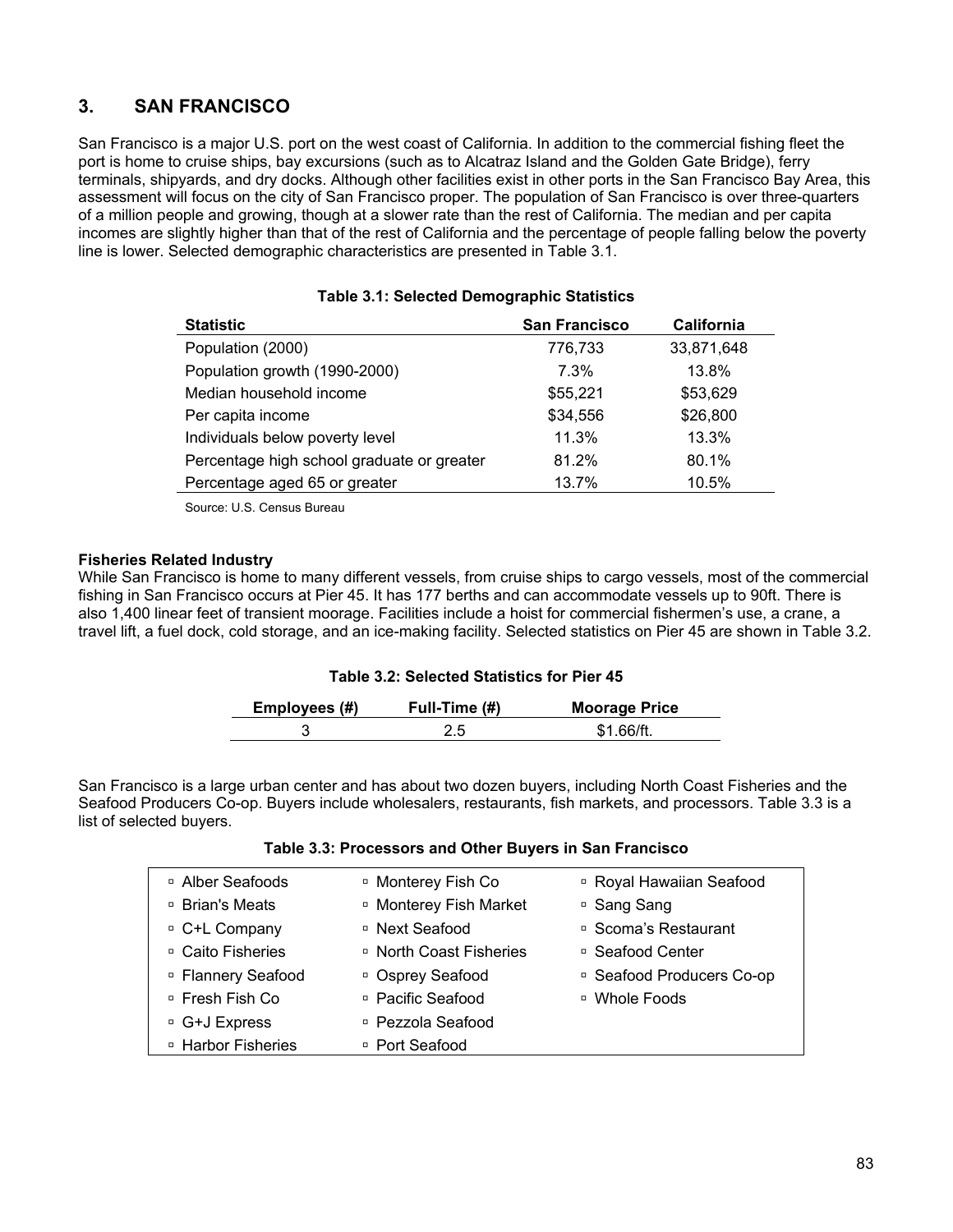### **Involvement in West Coast Commercial Fisheries**

The largest fisheries for the San Francisco port group by landing volume and revenue are Dungeness crab and salmon. Table 3.4 shows commercial landings for both 2006 and the average landings seen for the years 2000–06. Figure 3.1 shows both annual landings and ex-vessel revenues for the last seven years.

|                           | 2006        | Avg. Annual<br>2000-06<br>( \$2006) |
|---------------------------|-------------|-------------------------------------|
|                           |             |                                     |
| Landings (pounds)         | 2,458,379   | 3,137,138                           |
| <b>Ex-vessel revenues</b> | \$5,261,097 | \$6,171,401                         |

#### **Table 3.4: San Francisco Commercial Landings**

### **Figure 3.1: Commercial Landings and Ex-Vessel Revenues for San Francisco**



Both the number of vessels and the number of fishermen landing commercial species have declined. In 2000, 771 vessel landings and 938 fishermen landings were reported in San Francisco. By contrast, only 434 vessel landings and 468 fishermen landings were reported in 2006. In fact, the only San Francisco fishery not seeing declines in the number of fishermen landings over that time period was the Dungeness crab fishery (see Table 3.5).

| Table 3.5: Percentage Change in Number of Fishermen from 2000 to 2006 |  |  |  |
|-----------------------------------------------------------------------|--|--|--|
|-----------------------------------------------------------------------|--|--|--|

| <b>Fisheries</b>            | % Change |
|-----------------------------|----------|
| California Halibut          | $-2%$    |
| <b>Coastal Pelagics</b>     | $-33%$   |
| Rockfish - Deeper Nearshore | $-40%$   |
| Rockfish - Nearshore        | $-18%$   |
| Urchin                      | $-75%$   |
| Dungeness Crab              | 29%      |
| Salmon                      | $-54%$   |

Ex-vessel values per pound have not seen the same level of decline. Both nearshore and deeper nearshore rockfish have seen increasing ex-vessel prices in recent years, as has the salmon fishery (see Figure 3.3)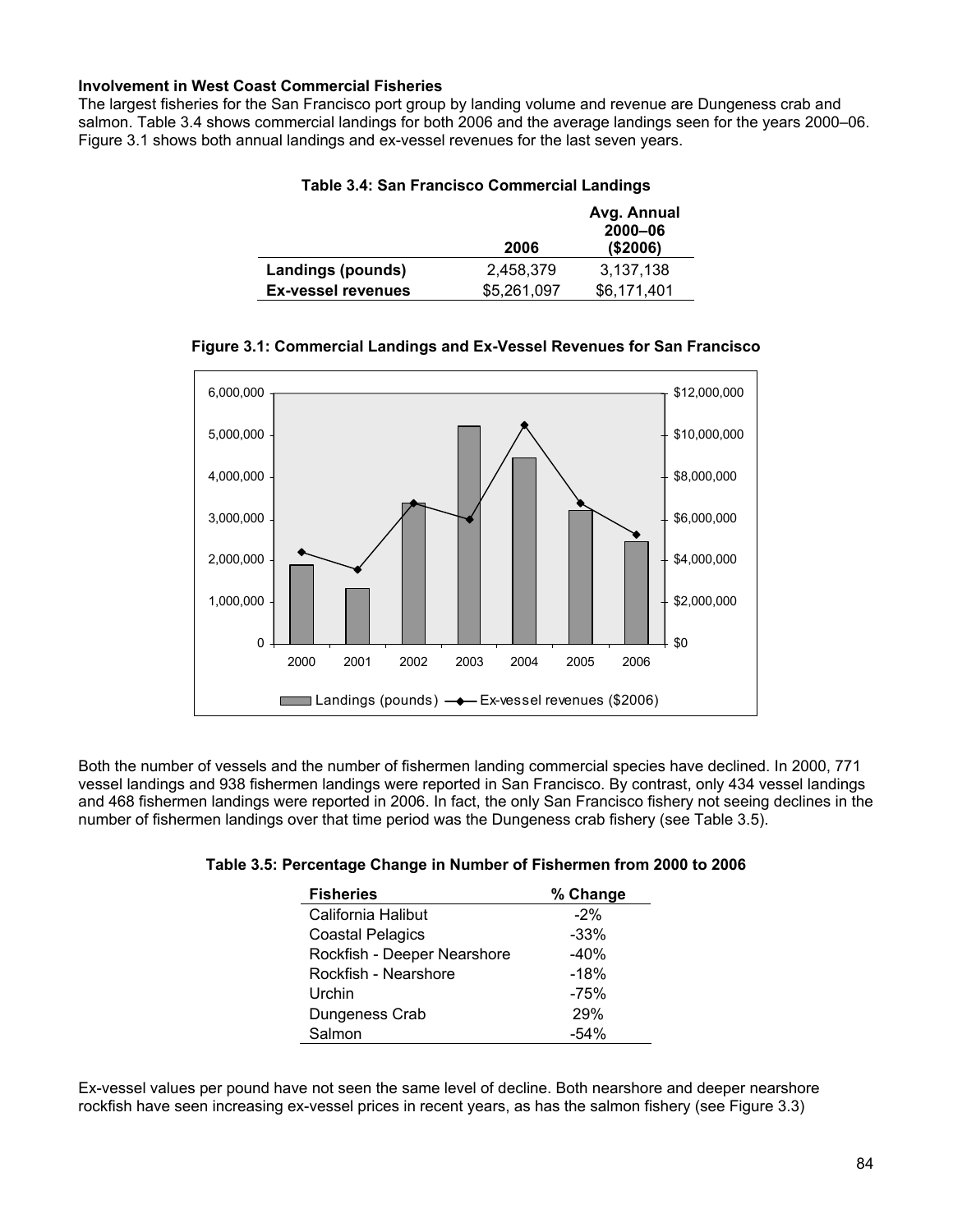

**Figure 3.2: San Francisco Ex-Vessel Values per Pound (\$2006)\*** 

\* The Market Squid fishery is intermittent

### **Survey Representation**

Ecotrust interviewed thirty-six fishermen from the San Francisco port group (see Table 3.6), which in addition to San Francisco, also includes the ports of Berkeley and Richmond. The average age of the respondents was fiftyone years old and their average maximum fishing experience was twenty-six years. Respondents reported that, on average, fishing accounted for 78% of total income and the median response was 100%.

| <b>Statistic</b>                         | <b>Home Port:</b><br><b>San Francisco</b> |
|------------------------------------------|-------------------------------------------|
| Number of Fishermen Sampled              | 36                                        |
| Age, Average                             | 51                                        |
| Experience, Average of Max per Fisherman | 26                                        |
| Percent of Income from Fishing, Average  | 78%                                       |

Percent of Income from Fishing, Median 100%

#### **Table 3.6: Survey Summary Statistics**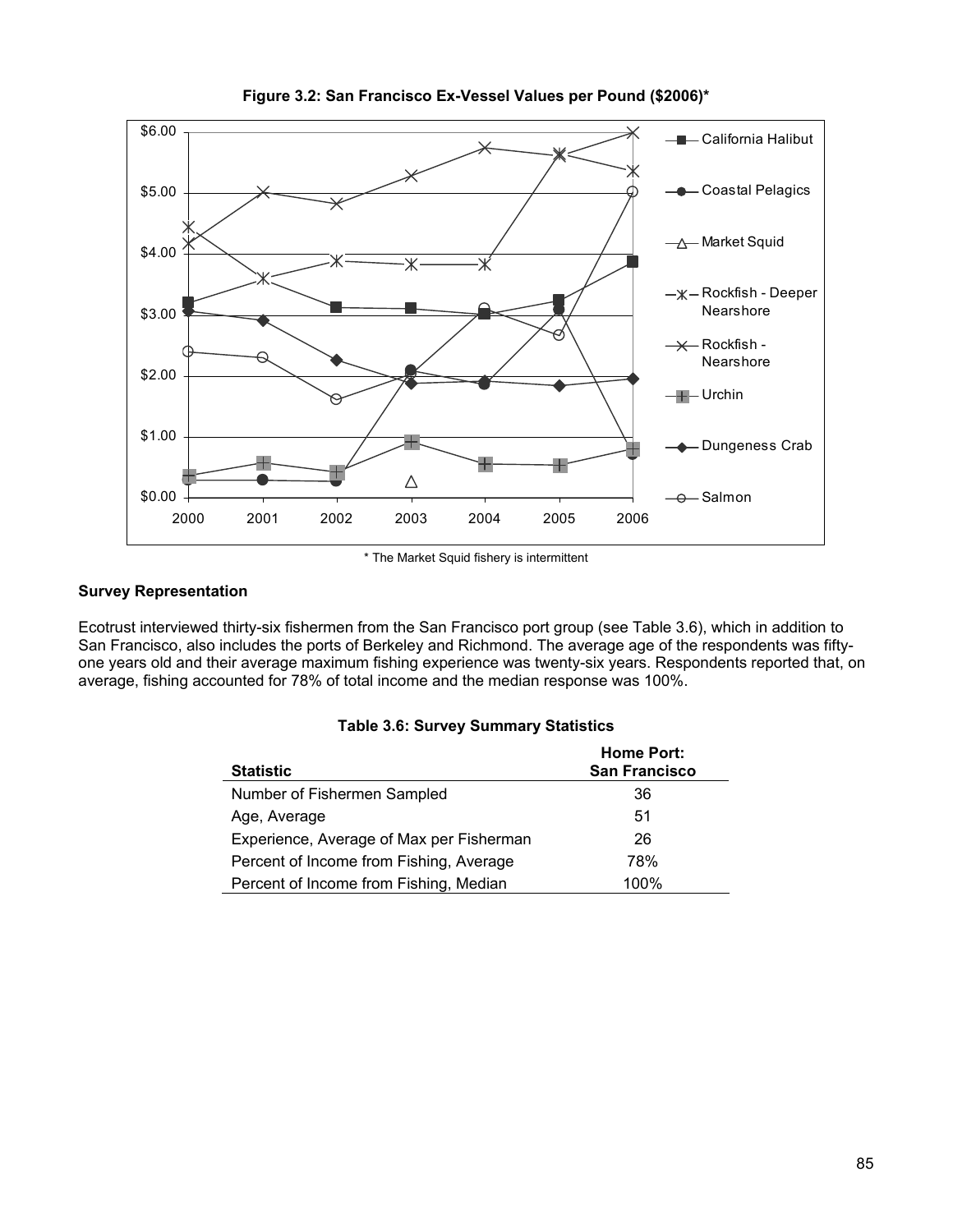## **4. HALF MOON BAY**

Half Moon Bay is located in San Mateo County, California, just south of San Francisco. It had a population of just under 12,000 at the time of the 2000 U.S. Census and was growing at a rate more than double that of the U.S. or California. The median and per capita incomes are above that of the U.S. or California, and only 6.1% of the population falls below the poverty line. Demographic characteristics are presented in Table 4.1.

#### **Table 4.1: Selected Demographic Statistics**

| <b>Statistic</b>                           | <b>Half Moon Bay</b> | California |
|--------------------------------------------|----------------------|------------|
| Population                                 | 11,842               | 33,871,648 |
| Population growth (1990-2000)              | 33.2%                | 13.8%      |
| Median household income                    | \$78,473             | \$53,629   |
| Per capita income                          | \$37,963             | \$26,800   |
| Individuals below poverty level            | 6.1%                 | 13.3%      |
| Percentage high school graduate or greater | 77.2%                | 80.1%      |
| Percentage aged 65 or greater              | 9.6%                 | 10.5%      |

Source: U.S. Census Bureau

#### **Fisheries Related Industry**

The main harbor in Half Moon Bay is Pillar Point, containing 369 berths. The largest slip is 65 feet, though boats up to 120 feet long can be accommodated with harbormaster permission. Pillar Point also features a boat launch, fuel, a pump-out station, ice, a search and rescue center, wireless internet, restrooms, and showers. The harbor is well protected, having both an inner and outer breakwater. Selected harbor statistics are shown in Table 4.2.

#### **Table 4.2: Selected Statistics for Pillar Point Harbor**

| Employees (#) | Full-Time (#) | <b>Moorage Price</b> |
|---------------|---------------|----------------------|
|               |               | \$7.30+\$15/ft.      |

There are three main buyers at Pillar Point Harbor: 3 Captains, Morning Star Fisheries, and Pillar Point Seafood. There are other small-scale buyers and farmer's markets in the area, and North Coast Fisheries and Seafood Producers Co-op also both buy some fish in Half Moon Bay (see Table 4.3).

| □ 3 Captains              | $\overline{P}$ H&N                  | □ Princeton Seafood       |
|---------------------------|-------------------------------------|---------------------------|
| <sup>□</sup> Dave Malorie | □ Larry Furtado                     | □ Seafood Producers Co-op |
| Delmar Seafood            | <sup>D</sup> Morning Star Fisheries | □ Seaworld                |
| □ Farmer's Markets        | □ North Coast Fisheries             | □ Ship to Shore           |
| Grande                    | □ Pillar Point Seafood              |                           |

#### **Table 4.3: Processors and Other Buyers in Half Moon Bay**

### **Involvement in West Coast Commercial Fisheries**

The main fisheries by landing volume in Half Moon Bay are Dungeness crab and market squid. Salmon and coastal pelagics have the next largest volumes, and several other fisheries round out the commercial fishing industry. Landings in Half Moon Bay were down in 2006 relative to the previous several years, though revenue essentially held constant (see Table 4.4).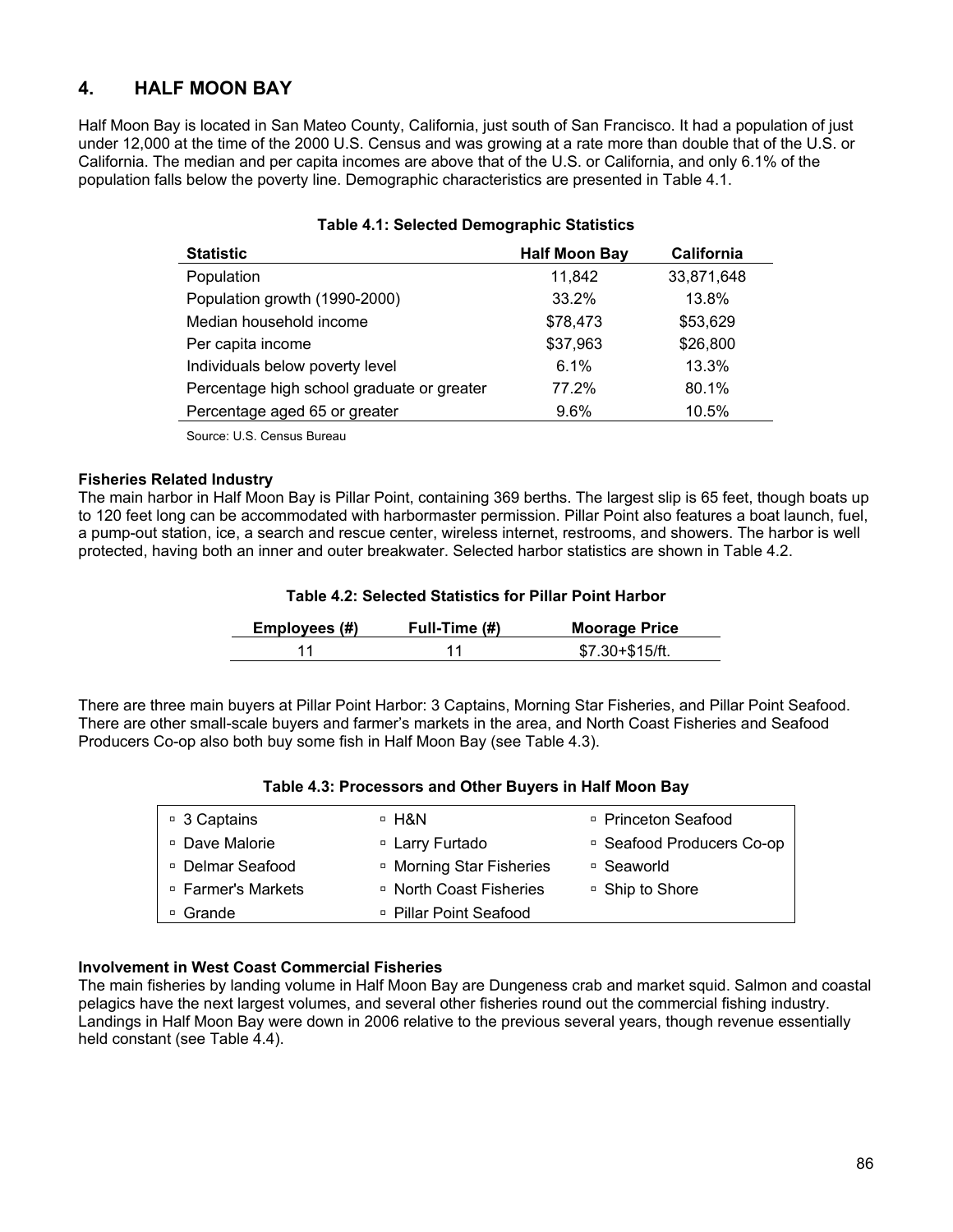| Table 4.4: Half Moon Bay Commercial Landings |  |
|----------------------------------------------|--|
|----------------------------------------------|--|

|                           |             | Avg. Annual<br>$2000 - 06$ |
|---------------------------|-------------|----------------------------|
|                           | 2006        | (\$2006)                   |
| Landings (pounds)         | 2,040,991   | 2,911,629                  |
| <b>Ex-vessel revenues</b> | \$3,732,393 | \$4,113,686                |

Figure 4.1 shows both annual landings and ex-vessel revenues for the last seven years. As can be seen, landings show a peak in 2003 due to increased landings in market squid whereas a revenue peak occurred in 2004 due to an increase salmon landed in Half Moon Bay.



 **Figure 4.1: Commercial Landings and Ex-Vessel Revenues for Half Moon Bay** 

Both the number of vessels and the number of fishermen landing commercial species in Half Moon Bay have declined over the last seven years. In 2000, 624 vessel landings and 657 fishermen landings were reported. In contrast, only 301 vessel landings and 311 fishermen landings were reported in 2006. Not all Half Moon Bay fisheries are experiencing declining fishermen landings, however, as both the Dungeness crab, and squid fisheries have seen increases in the number of fishermen making landings over the last seven years (see Table 4.5).

## **Table 4.5: % Change in Number of Fishermen from 2000 to 2006**

| <b>Fisheries</b>            | % Change   |
|-----------------------------|------------|
| California Halibut          | $-68%$     |
| <b>Coastal Pelagics</b>     | -67%       |
| <b>Market Squid</b>         | 2 in 2006* |
| Rockfish - Deeper Nearshore | $-38\%$    |
| Rockfish - Nearshore        | $0\%$      |
| Urchin                      | $-100%$    |
| Dungeness Crab              | 20%        |
| Salmon                      | $-61%$     |

\* When zero fishermen represent this fishery in 2000, the number of fishermen in 2006 is shown.

Ex-vessel values per pound in some Half Moon Bay fisheries over the last seven years have increased (see Figure 4.2).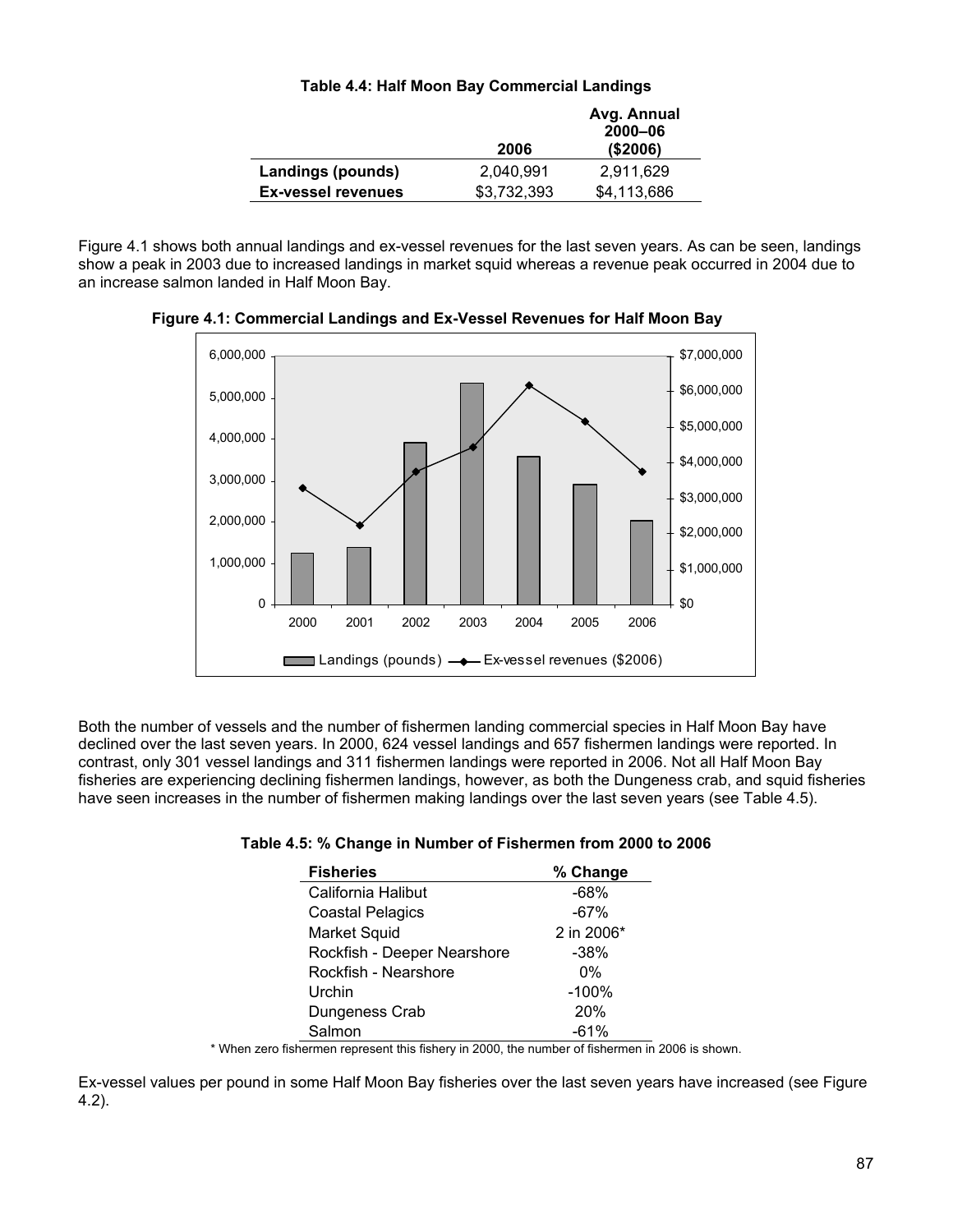

**Figure 4.2: Half Moon Bay Ex-Vessel Values per Pound (\$2006)\*** 

\* The Market Squid and Coastal Pelagics fisheries are intermittent

### **Survey Representation**

Ecotrust interviewed twenty-one fishermen from the Half Moon Bay port group, which included Half Moon Bay and Pillar Point (see Table 4.6). The average age of the respondents was fifty-five years old and their average maximum fishing experience was thirty-four years. Respondents reported that, on average, fishing accounted for 85% of total income and the median response was that fishing accounted for 100% of their personal income.

| <b>Statistic</b>                         | <b>Home Port:</b><br><b>Half Moon Bay</b> |
|------------------------------------------|-------------------------------------------|
| Number of Fishermen Sampled              | 21                                        |
| Age, Average                             | 55                                        |
| Experience, Average of Max per Fisherman | 34                                        |
| Percent of Income from Fishing, Average  | 85%                                       |
| Percent of Income from Fishing, Median   | 100%                                      |

|  |  |  |  | Table 4.6: Survey Summary Statistics |
|--|--|--|--|--------------------------------------|
|--|--|--|--|--------------------------------------|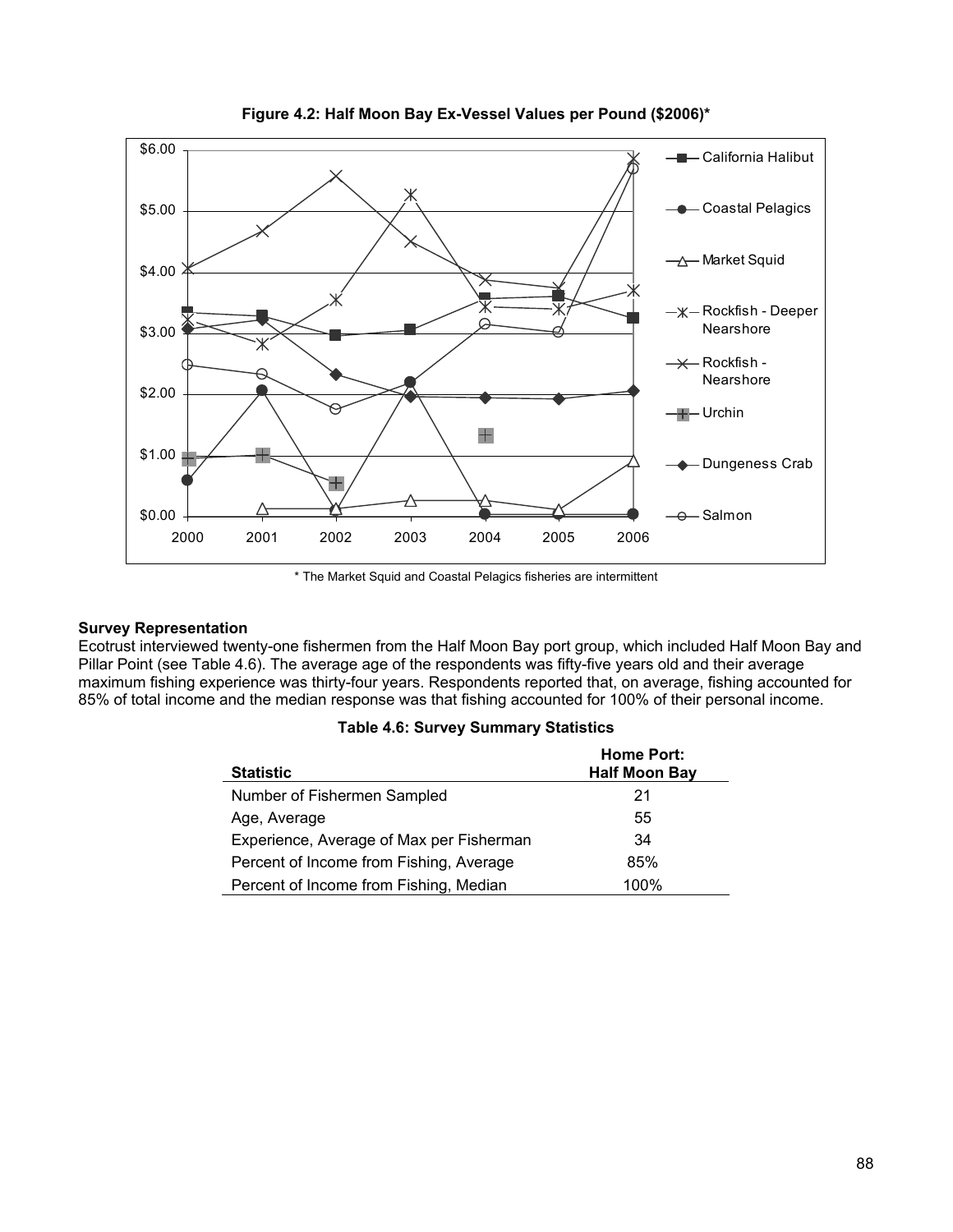## **Appendix F: Consent Form (English Version)**

## MLPA Initiative – North Central Coast Study Region Fisheries Uses and Values Project – Project Description

The Marine Life Protection Act (MLPA) is a state law directing the California Department of Fish and Game (CDFG) to design and manage an improved network of marine protected areas off California's coast. To implement this law, a public-private partnership has been formed between the California Resources Agency, CDFG, and Resources Legacy Fund Foundation—the MLPA Initiative. As part of this effort, Ecotrust has been retained to collect, compile and analyze information pertaining to commercial fisheries on the north central coast. The project is designed to provide spatially explicit socioeconomic information to the MLPA Initiative.

The goal of the Fisheries Uses and Values Project is to compile a comprehensive picture of the commercial fishing use patterns along the north central California coast, using the expert knowledge of fishermen themselves. The purpose of this project is fourfold:

- 1. Incorporate commercial fishermen's knowledge into the deliberations of the Regional Stakeholder Group in the MLPA North Central Coast Study Region;
- 2. Use this information to improve on the spatial resolution and accuracy of CDFG landings and logbook data;
- 3. Develop accurate maps of the local fishing grounds and their economic importance to the local fleets; and
- 4. Estimate the maximum potential socioeconomic impact of proposed MPA networks to the commercial fishery sector.

This kind of spatially explicit information on commercial fisheries and their value will ensure representation of socioeconomic values in the design, implementation and management of marine protected areas.

During the summer months of 2007 (June through August) Ecotrust personnel will interview approximately 150–200 fishermen along the north central coast. Fishermen will be selected based on CDFG data and recommendations by peers and the Regional Stakeholder Group. The interview approach is based on peer-reviewed, social science techniques for collecting local expert knowledge. The sample is designed to capture the majority of landings for the most significant regional fisheries, as well as the depth of expertise of longtime and successful fishermen.

Ecotrust personnel will contact fishermen directly, and arrange for interviews with contracted staff based in San Francisco, Half Moon Bay\Pillar Point, Bodega Bay and Fort Bragg. The format includes one-on-one or small group interviews, with follow-up meetings by fishery and/or gear group in which the information collected will be validated by fishermen. Due to the sensitive nature of commercial fishing information, only Ecotrust staff (operating under a strict confidentiality protocol) will handle the raw data generated during the interviews. All information collected in the interviews is anonymous and confidential on the individual level. All analyses and results will be presented in aggregate form, and will be reviewed in aggregate form by participating fishermen from each fishery. The information will be used to create a comprehensive profile of the commercial fishing use patterns and values along California's north central coast, and may also be written up in a peer-reviewed journal.

Your willingness to participate and/or to refer other fishermen we should contact is not only appreciated, but indeed vital to the success of this project. If you have any questions or concerns, contact Charles Steinback at charles@ecotrust.org or 971.404.5632. The project website is www.ecotrust.org/mlpa.

If you agree to participate under the conditions described above, please print and sign your name.

| Participant's name | Signature |
|--------------------|-----------|
|--------------------|-----------|

| Field Staff signature |  |
|-----------------------|--|
|-----------------------|--|

Field State State State State State State State State State State State State State State State State State State State State State State State State State State State State State State State State State State State State

Ecotrust. 721 NW 9<sup>th</sup> Avenue, Suite 200, Portland, OR 97209, Tel 503 227 6225 www.ecotrust.org